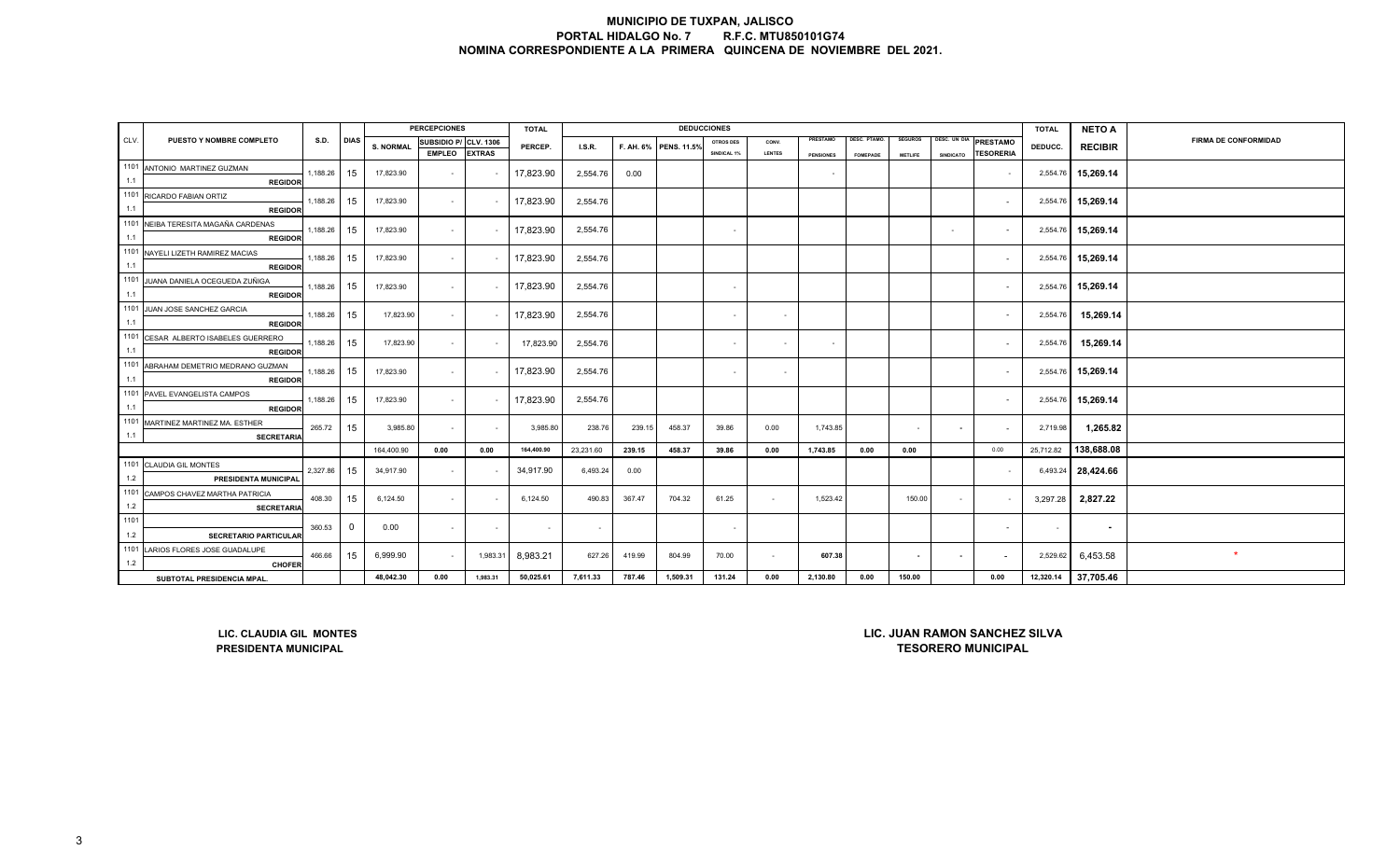|                                                                                                                                   |                                                                                                                      |          |             |                          | <b>PERCEPCIONES</b>      |                          | <b>TOTAL</b>   |                          |          |                       | <b>DEDUCCIONES</b> |                          |                  |                 |                |                  |                          | <b>TOTAL</b> | <b>NETO A</b>            |                             |
|-----------------------------------------------------------------------------------------------------------------------------------|----------------------------------------------------------------------------------------------------------------------|----------|-------------|--------------------------|--------------------------|--------------------------|----------------|--------------------------|----------|-----------------------|--------------------|--------------------------|------------------|-----------------|----------------|------------------|--------------------------|--------------|--------------------------|-----------------------------|
| CLV.                                                                                                                              | PUESTO Y NOMBRE COMPLETO                                                                                             | S.D.     | <b>DIAS</b> | <b>S. NORMAL</b>         | SUBSIDIO P/ CLV. 1306    |                          | PERCEP.        |                          |          | F. AH. 6% PENS. 11.5% | <b>CUOTA SIND</b>  | CONV.                    | PRESTAMO         | DESC. PTAMO.    | <b>SEGUROS</b> | DESC. UN DIA     | <b>PRESTAMO</b>          |              |                          | <b>FIRMA DE CONFORMIDAD</b> |
|                                                                                                                                   |                                                                                                                      |          |             |                          | <b>EMPLEO</b>            | <b>EXTRAS</b>            |                | <b>I.S.R.</b>            |          |                       |                    | <b>LENTES</b>            | <b>PENSIONES</b> | <b>FOMEPADE</b> | <b>METLIFE</b> | <b>SINDICATO</b> | <b>TESORERIA</b>         | DEDUCC.      | <b>RECIBIR</b>           |                             |
|                                                                                                                                   | 1101 ANGELICA GUADALUPE ORTIZ CAMPOS                                                                                 | 1,622.20 | 15          | 24,333.00                | $\overline{\phantom{a}}$ | $\sim$                   | 24,333.00      | 3,952.86                 |          |                       |                    |                          |                  |                 |                |                  | $\sim$                   | 3,952.86     | 20,380.14                |                             |
| 1.3                                                                                                                               | <b>SINDICO</b>                                                                                                       |          |             |                          |                          |                          |                |                          |          |                       |                    |                          |                  |                 |                |                  |                          |              |                          |                             |
|                                                                                                                                   | 1101 VICENTE PINTO RAMIREZ                                                                                           | 1,215.03 | 15          | 18,225.45                | $\sim$                   |                          | 18,225.45      | 2,630.31                 |          |                       |                    |                          | 0.00             |                 |                | 0.00             | 0.00                     | 2,630.31     | 15,595.14                |                             |
| 1.3                                                                                                                               | <b>SECRETARIO GENERAL</b>                                                                                            |          |             |                          |                          |                          |                |                          |          |                       |                    |                          |                  |                 |                |                  |                          |              |                          |                             |
| 1.1                                                                                                                               | 1101 FLORIAN TORRES MARIA TRINIDAD<br><b>SECRETARIA</b>                                                              | 395.00   | 15          | 5,925.00                 | $\overline{\phantom{a}}$ |                          | 5,925.00       | 462.23                   | 355.50   | 681.38                | 59.25              | $\sim$                   | $\sim$           |                 |                | $\sim$           | $\sim$                   | 1,558.36     | 4,366.65                 |                             |
| 1101                                                                                                                              |                                                                                                                      | 158.16   | $\mathbf 0$ | 0.00                     | $\sim$                   | $\sim$                   | $\overline{a}$ | $\sim$                   | 0.00     | 0.00                  | 0.00               | 0.00                     | 0.00             |                 |                | 0.00             | $\sim$                   | $\sim$       | 0.00                     |                             |
| 1101                                                                                                                              | <b>AUX. INTENDENTE</b>                                                                                               |          |             |                          |                          |                          |                |                          |          |                       |                    |                          |                  |                 |                |                  |                          |              |                          |                             |
|                                                                                                                                   | 1.3 ARIAS HINOJOSA NORA AMELIA                                                                                       | 253.06   | 15          | 3,795.90                 | $\sim$                   |                          | 3,795.90       | 222.25                   | 227.75   | 436.53                | 37.96              | $\blacksquare$           | 365.63           |                 |                | $\blacksquare$   | $\overline{\phantom{a}}$ | 1,290.12     | 2,505.78                 |                             |
|                                                                                                                                   | <b>SERETARIA DE SINDICATURA</b>                                                                                      |          |             |                          |                          |                          |                |                          |          |                       |                    |                          |                  |                 |                |                  |                          |              |                          |                             |
| 1.3                                                                                                                               | 1101 ALCARAZ SANCHEZ EVA DE JESUS<br>AUX. ADMVO. SINDICATURA                                                         | 703.53   | 15          | 10,552.95                | $\sim$                   |                          | 10,552.95      | 1,234.41                 | 633.18   | 1,213.59              | 105.53             |                          |                  |                 |                | 0.00             | 0.00                     | 3,186.71     | 7,366.24                 |                             |
| 1.3                                                                                                                               | 1101 VACANTE<br>AUXILIAR DEL SINDICO Y SECRETARIA                                                                    | 0.00     | $\mathbf 0$ | $\overline{\phantom{a}}$ | $\blacksquare$           |                          |                | $\blacksquare$           |          |                       |                    |                          |                  |                 |                |                  |                          |              | $\overline{\phantom{a}}$ |                             |
|                                                                                                                                   | <b>/ACANTE</b><br><b>AUX. DE SINDICATURA</b>                                                                         |          | $\mathbf 0$ |                          | $\overline{\phantom{a}}$ |                          |                | $\sim$                   | $\sim$   |                       |                    |                          |                  |                 |                |                  | $\sim$                   |              | $\overline{\phantom{a}}$ |                             |
|                                                                                                                                   | SUBTOTAL SINDI. SRIA. GRAL                                                                                           |          |             | 62,832.30                | 0.00                     | 0.00                     | 62,832.30      | 8,502.06                 | 1,216.43 | 2,331.49              | 202.74             | 0.00                     | 365.63           | 0.00            |                |                  | 0.00                     | 12,618.35    | 50,213.95                |                             |
| 1.6                                                                                                                               | 1101 ADRIAN LOPEZ AVIÑA<br>OFICIAL MAYOR ADMVO                                                                       | 886.91   | 15          | 13,303.65                | $\overline{\phantom{a}}$ |                          | 13,303.65      | 1,704.45                 |          |                       |                    |                          |                  |                 |                |                  |                          | 1,704.45     | 11,599.20                |                             |
| 1101                                                                                                                              |                                                                                                                      |          |             |                          |                          |                          |                |                          |          |                       |                    |                          |                  |                 |                |                  |                          |              |                          |                             |
| 1.6                                                                                                                               | <b>SECRETARIA</b>                                                                                                    | 215.11   | $\mathbf 0$ | $\sim$                   | $\sim$                   | $\sim$                   | 0.00           | $\sim$                   | 0.00     | 0.00                  | 0.00               | 0.00                     |                  |                 |                | $\sim$           | $\sim$                   | $\sim$       | $\overline{\phantom{a}}$ |                             |
|                                                                                                                                   | SUBTOTAL OFICIALIA MAYOR                                                                                             |          |             | 13,303.65                | 0.00                     | 0.00                     | 13,303.65      | 1,704.45                 | 0.00     | 0.00                  | 0.00               |                          | 0.00             |                 |                |                  | 0.00                     | 1,704.45     | 11,599.20                |                             |
| 1101<br>1.8                                                                                                                       | JEDE DPTO. COMUNICACIÓN SOCIAL                                                                                       | 443.83   | $\mathbf 0$ |                          | $\overline{\phantom{a}}$ |                          |                | $\overline{\phantom{a}}$ |          |                       |                    |                          | 0.00             |                 |                |                  |                          |              |                          |                             |
|                                                                                                                                   | NG. ROCHA CORTES ARTURO<br><b>AUXILIAR SISTEMAS</b>                                                                  | 372.33   | 15          | 5,584.95                 | $\overline{\phantom{a}}$ | 1,072.00                 | 6,656.95       | 413.48                   | 335.10   | 642.27                | 55.85              | $\overline{\phantom{a}}$ | 2,450.88         |                 |                | ٠                | $\sim$                   | 3,897.58     | 2,759.37                 |                             |
|                                                                                                                                   | <b><i>VACANTE</i></b><br><b>CORDINADOR COM. SOC.</b>                                                                 | 333.33   | $\mathbf 0$ | 0.00                     | $\overline{\phantom{a}}$ | $\overline{\phantom{a}}$ | $\overline{a}$ | $\sim$                   | 0.00     | 0.00                  | 0.00               | $\overline{\phantom{a}}$ |                  |                 |                |                  | $\sim$                   |              | 0.00                     |                             |
| 1.8                                                                                                                               | 1101 MUNGUIA CHAVEZ OTONIEL<br>AUX. DE COM. SOCIAL                                                                   | 270.28   | 15          | 4,054.20                 | $\blacksquare$           |                          | 4,054.20       | 244.73                   | 243.25   | 466.23                | 40.54              |                          | 1,962.00         |                 |                | $\sim$           |                          | 2,956.76     | 1,097.44                 |                             |
|                                                                                                                                   | SUBTOTAL DE COM. SOCIAL                                                                                              |          |             | 9,639.15                 | 0.00                     | 1,072.00                 | 10,711.15      | 658.21                   | 578.35   | 1,108.50              | 96.39              | #¡VALOR!                 | 4,412.88         | 0.00            |                |                  | 0.00                     | 6,854.33     | 3,856.82                 |                             |
| 1.11                                                                                                                              | 1101 MARIA DEL PILAR PANTOJA AGUILAR<br><b>DIR. DE PLANEACION</b>                                                    | 665.45   | 15          | 9,981.75                 | $\overline{\phantom{a}}$ |                          | 9,981.75       | 1,136.80                 |          |                       |                    |                          |                  | 0.00            |                |                  |                          | 1,136.80     | 8,844.95                 |                             |
|                                                                                                                                   | <b>SUBTOTAL</b>                                                                                                      |          |             | 9,981.75                 | 0.00                     | 0.00                     | 9,981.75       | 1,136.80                 | 0.00     | 0.00                  | 0.00               |                          | 0.00             | 0.00            |                |                  | 0.00                     | 1,136.80     | 8,844.95                 |                             |
|                                                                                                                                   | JEFE DE RECLUTAMIENTO                                                                                                | 0.00     |             | $\sim$                   | $\sim$                   | $\sim$                   | $\sim$         | $\sim$                   |          |                       |                    |                          |                  |                 |                |                  |                          | $\sim$       | $\blacksquare$           |                             |
|                                                                                                                                   | 1101 MENDOZA GUZMAN MARIA LEONOR                                                                                     | 205.90   | 15          | 3,088.50                 | $\sim$                   |                          | 3,088.50       | 60.59                    | 185.31   | 355.18                | 30.89              | 0.00                     |                  |                 |                | ٠                | $\overline{\phantom{a}}$ | 631.96       | 2,456.54                 |                             |
| <b>SECRETARIA</b><br>1.13<br>3,088.50<br>0.00<br>3,088.50<br>30.89<br>0.00<br>60.59<br>185.31<br>355.18<br>SUBTOTAL RECLUTAMIENTO |                                                                                                                      |          |             |                          |                          |                          |                |                          |          |                       |                    |                          |                  |                 |                |                  |                          |              |                          |                             |
|                                                                                                                                   |                                                                                                                      |          |             |                          |                          |                          |                |                          |          |                       |                    |                          | 0.00             | 0.00            |                |                  | 0.00                     | 631.96       | 2,456.54                 |                             |
|                                                                                                                                   | LIC. JUAN RAMON SANCHEZ SILVA<br>LIC. CLAUDIA GIL MONTES<br><b>TESORERO MUNICIPAL</b><br><b>PRESIDENTE MUNICIPAL</b> |          |             |                          |                          |                          |                |                          |          |                       |                    |                          |                  |                 |                |                  |                          |              |                          |                             |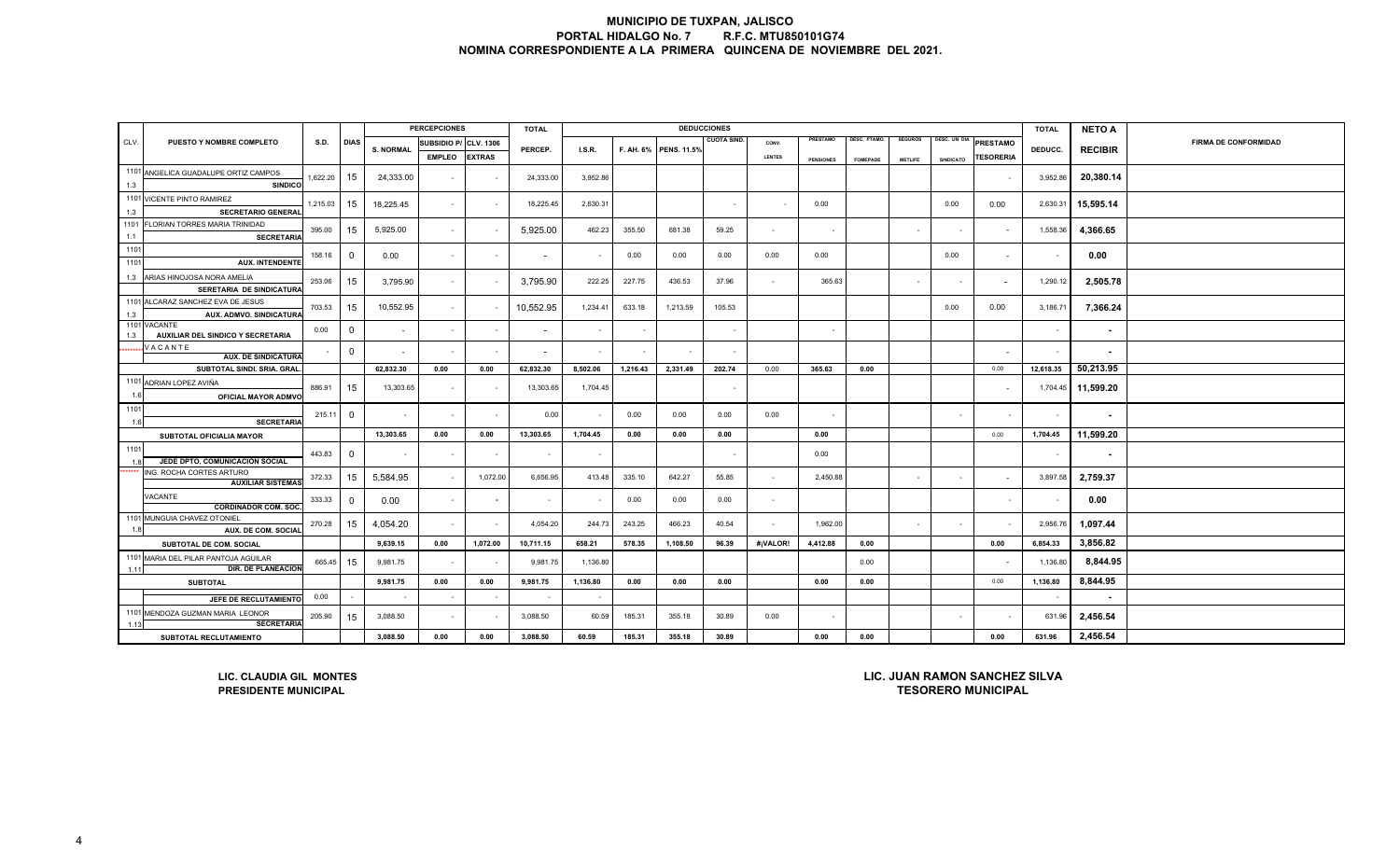|      |                                                          |        |                |                          | <b>PERCEPCIONES</b>   |               | <b>TOTAL</b> |          |        |                          | <b>DEDUCCIONES</b> |                          |                          |                 |                |                  |                               | <b>TOTAL</b> | <b>NETO A</b>  |                             |
|------|----------------------------------------------------------|--------|----------------|--------------------------|-----------------------|---------------|--------------|----------|--------|--------------------------|--------------------|--------------------------|--------------------------|-----------------|----------------|------------------|-------------------------------|--------------|----------------|-----------------------------|
| CLV. | PUESTO Y NOMBRE COMPLETO                                 | S.D.   | <b>DIAS</b>    | <b>S. NORMAL</b>         | SUBSIDIO P/ CLV. 1306 |               | PERCEP.      | LS.R.    |        | F. AH. 6% PENS. 11.5%    | <b>OTROS DES</b>   | CONV.                    | PRESTAMO                 | DESC. PTAMO.    | <b>SEGUROS</b> | DESC. UN DIA     | <b>PRESTAMO</b>               | DEDUCC.      | <b>RECIBIR</b> | <b>FIRMA DE CONFORMIDAD</b> |
|      |                                                          |        |                |                          | <b>EMPLEO</b>         | <b>EXTRAS</b> |              |          |        |                          | SINDICAL 1%        | <b>LENTES</b>            | <b>PENSIONES</b>         | <b>FOMEPADE</b> | <b>METLIFE</b> | <b>SINDICATO</b> | <b>TESORERIA</b>              |              |                |                             |
|      | 1101 PEDRO ANTONIO HERNADEZ CORONA                       | 443.83 | 15             | 6,657.45                 | $\sim$                |               | 6,657.45     | 568.74   |        |                          |                    |                          |                          | 0.00            |                |                  | 0.00                          | 568.74       | 6,088.71       |                             |
| 1.14 | JEFE DPTO. REGISTRO CIVIL                                |        |                |                          |                       |               |              |          |        |                          |                    |                          |                          |                 |                |                  |                               |              |                |                             |
|      | 1101 VAZQUEZ CHOCOTECO MARIA DEL ROSARIO                 | 362.05 | 15             | 5,430.75                 | $\sim$                |               | 5,430.75     | 392.61   | 325.85 | 624.54                   | 54.31              | $\sim$                   | 1,854.00                 |                 |                | $\sim$           | $\sim$                        | 3,251.30     | 2,179.45       |                             |
| 1.14 | AUX. OFAL. REGISTRO CIVIL                                |        |                |                          |                       |               |              |          |        |                          |                    |                          |                          |                 |                |                  |                               |              |                |                             |
| 1101 | VACANTE                                                  | 0.00   |                | $\sim$                   | $\sim$                | $\sim$        | 0.00         | $\sim$   | 0.00   | 0.00                     | 0.00               | $\sim$                   | $\sim$                   |                 |                |                  |                               | $\sim$       | $\sim$         |                             |
| 1.14 | <b>MECANOGRAFA</b>                                       |        |                |                          |                       |               |              |          |        |                          |                    |                          |                          |                 |                |                  |                               |              |                |                             |
| 1101 | VACANTE                                                  | 0.00   | $\mathbf 0$    | $\overline{\phantom{a}}$ | $\sim$                |               | 0.00         | $\sim$   | 0.00   | 0.00                     | 0.00               | $\sim$                   |                          |                 |                |                  |                               | $\sim$       | $\sim$         |                             |
| 1.14 | <b>MECANOGRAFA</b>                                       |        |                |                          |                       |               |              |          |        |                          |                    |                          |                          |                 |                |                  |                               |              |                |                             |
|      | 1101 VACANTE                                             | 213.72 | $\overline{0}$ | 0.00                     | $\sim$                |               | 0.00         | $\sim$   | 0.00   | 0.00                     | 0.00               | $\sim$                   | $\overline{\phantom{a}}$ |                 |                |                  | $\sim$                        | $\sim$       | 0.00           |                             |
| 1.14 | <b>MECANOGRAFA</b>                                       |        |                |                          |                       |               |              |          |        |                          |                    |                          |                          |                 |                |                  |                               |              |                |                             |
| 1.14 | 1101 OROZCO VEGA ELVIA<br><b>MECANOGRAFA</b>             | 95.17  | 15             | 1,427.55                 | 123.52                |               | 1,551.07     | $\sim$   | 85.65  | 164.17                   | 14.28              | $\sim$                   |                          |                 | 0.00           | 0.00             | $\sim$                        | 264.10       | 1,286.97       |                             |
| 1101 | VACANTE                                                  |        |                |                          |                       |               |              |          |        |                          |                    |                          |                          |                 |                |                  |                               |              |                |                             |
| 1.14 | <b>MECANOGRAFA</b>                                       | 0.00   |                | $\sim$                   | $\sim$                | $\sim$        | $\sim$       | $\sim$   | $\sim$ | $\overline{\phantom{a}}$ | $\sim$             |                          |                          |                 |                |                  |                               | $\sim$       | $\sim$         |                             |
|      | 1101 DIAZ MORA MARIA GRACIELA                            |        |                |                          |                       |               |              |          |        |                          |                    |                          |                          |                 |                |                  |                               |              |                |                             |
| 1.14 | <b>MECANOGRAFA</b>                                       | 253.06 | 15             | 3,795.90                 | $\sim$                |               | 3,795.90     | 222.25   | 227.75 | 436.53                   | 37.96              | 0.00                     | 0.00                     |                 |                | 0.00             | $\sim$                        | 924.49       | 2,871.41       |                             |
|      | SUBTOTAL REGISTRO CIVIL                                  |        |                | 17,311.65                | 123.52                | 0.00          | 17,435.17    | 1,183.60 | 639.25 | 1,225.23                 | 106.54             | #¡VALOR!                 | 1,854.00                 | 0.00            |                |                  | 0.00                          | 5,008.63     | 12,426.54      |                             |
|      | 1101 VACANTE                                             | 103.89 | $\mathbf 0$    | 0.00                     | $\sim$                |               | 0.00         | $\sim$   | 0.00   | 0.00                     | 0.00               | $\overline{\phantom{a}}$ | $\overline{\phantom{a}}$ |                 |                |                  | $\sim$                        |              | 0.00           |                             |
| 1.5  | CONSERJE                                                 |        |                |                          |                       |               |              |          |        |                          |                    |                          |                          |                 |                |                  |                               |              |                |                             |
|      | 1101 VIDAL RUA MA. ROSARIO                               | 136.72 | 15             | 2,050.80                 | 71.71                 |               | 2,122.51     | $\sim$   | 123.05 | 235.84                   | 20.51              | 0.00                     | 900.00                   |                 |                | $\sim$           | $\sim$                        | 1,279.40     | 843.11         |                             |
| 1.5  | CONSERJE                                                 |        |                |                          |                       |               |              |          |        |                          |                    |                          |                          |                 |                |                  |                               |              |                |                             |
|      | 1101 ARELLANO MARTINEZ AMERICA                           | 136.72 | 15             | 2,050.80                 | 71.71                 |               | 2,122.51     | $\sim$   | 123.05 | 235.84                   | 20.51              | 0.00                     | $\sim$                   |                 |                | $\sim$           | $\sim$                        | 379.40       | 1,743.11       |                             |
| 1.5  | <b>CONSERJE</b>                                          |        |                |                          | 143.42                | 0.00          |              | 0.00     | 246.10 | 471.68                   | 41.02              |                          | 900.00                   | 0.00            |                |                  | 0.00                          | 1,658.80     |                |                             |
|      | SUBTOTAL EDUCACION MPAL.                                 |        |                | 4,101.60                 |                       |               | 4,245.02     |          |        |                          |                    | $\sim$                   |                          |                 |                |                  |                               |              | 2,586.22       |                             |
| 1.16 | 1101 ERY CONSTANTINO SANCHEZ REYES<br>JEFE DPTO. CULTURA | 443.00 | 15             | 6,645.00                 | $\sim$                |               | 6,645.00     | 568.74   | $\sim$ | $\sim$                   | $\sim$             |                          | $\sim$                   | $\sim$          |                | $\sim$           | 0.00                          | 568.74       | 6,076.26       |                             |
|      | 1101 MIGUEL ORTIZ VAZQUEZ                                |        |                |                          |                       |               |              |          |        |                          |                    |                          |                          |                 |                |                  |                               |              |                |                             |
| 1.16 | <b>CRONISTA</b>                                          | 215.00 | 15             | 3,225.00                 | $\sim$                |               | 3,225.00     | 72.47    | $\sim$ | $\sim$                   | $\sim$             |                          | $\sim$                   |                 |                |                  |                               | 72.47        | 3,152.53       | $***$                       |
| 1101 |                                                          |        |                |                          |                       |               |              |          |        |                          |                    |                          |                          |                 |                |                  |                               |              |                |                             |
| 1.16 | PROM. CUL. EVENTOS CIVICOSY DARE                         | 224.97 | $\overline{0}$ | 0.00                     | $\sim$                |               | 0.00         | $\sim$   |        | $\sim$                   |                    |                          | $\sim$                   | $\sim$          |                |                  | 0.00                          | $\sim$       | 0.00           |                             |
|      | SUBTOTAL DE CULTURA                                      |        |                | 9.870.00                 | 0.00                  | 0.00          | 9,870.00     | 641.21   | 0.00   | 0.00                     | 0.00               |                          | 0.00                     | 0.00            |                |                  | 0.00                          | 641.21       | 9,228.79       |                             |
|      |                                                          |        |                |                          |                       |               |              |          |        |                          |                    |                          |                          |                 |                |                  |                               |              |                |                             |
|      |                                                          |        |                |                          |                       |               |              |          |        |                          |                    |                          |                          |                 |                |                  |                               |              |                |                             |
|      | LIC. CLAUDIA GIL MONTES                                  |        |                |                          |                       |               |              |          |        |                          |                    |                          |                          |                 |                |                  | LIC. JUAN RAMON SANCHEZ SILVA |              |                |                             |
|      | <b>PRESIDENTE MUNICIPAL</b>                              |        |                |                          |                       |               |              |          |        |                          |                    |                          |                          |                 |                |                  | <b>TESORERO MUNICIPAL</b>     |              |                |                             |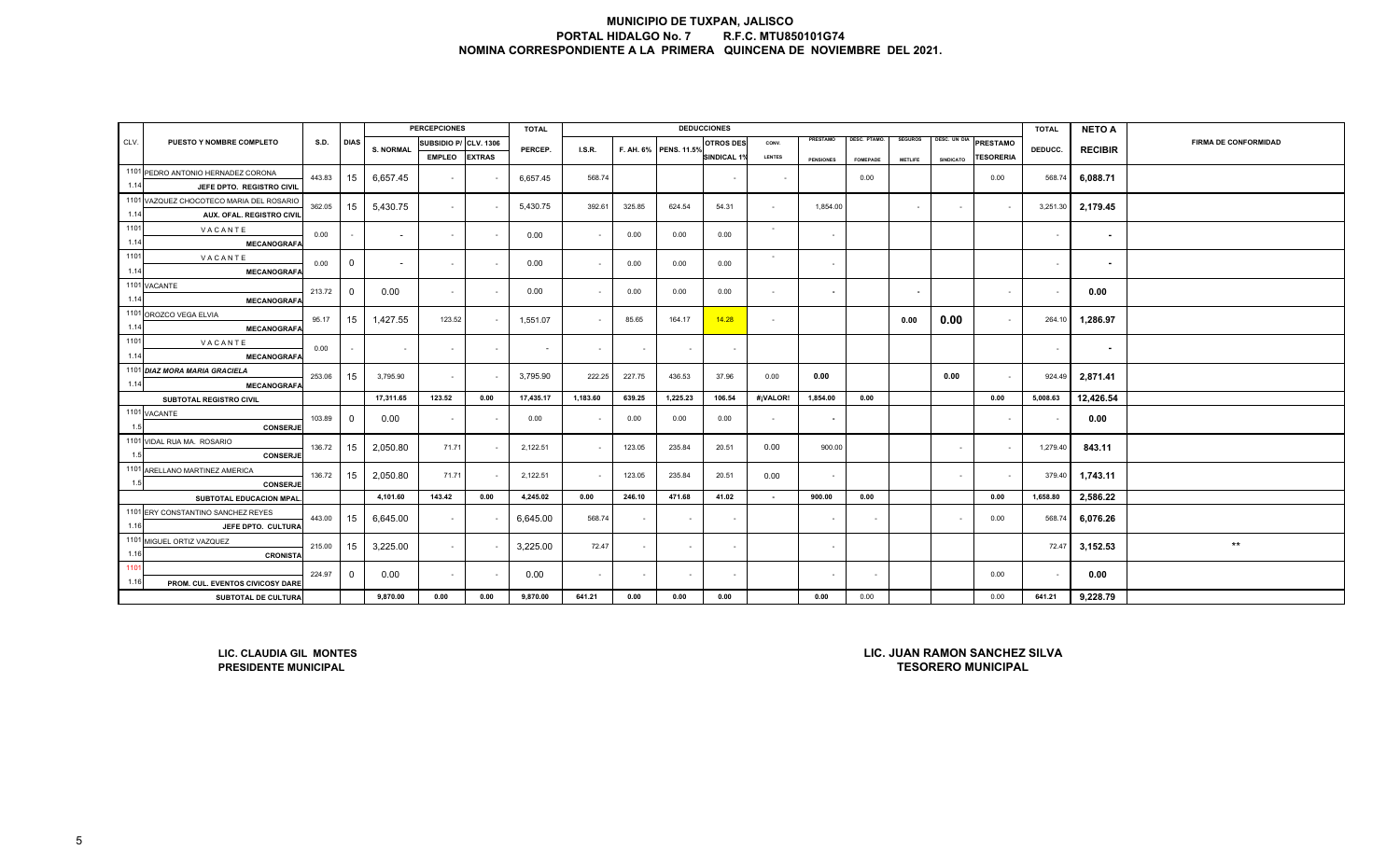|              |                                                                                                                                                                                             |        |                |                          | <b>PERCEPCIONES</b>      |      | <b>TOTAL</b>  |                |          |                       | <b>DEDUCCIONES</b> |                          |                 |                |                  |                        |                 | <b>TOTAL</b> | <b>NETO A</b>            |                             |
|--------------|---------------------------------------------------------------------------------------------------------------------------------------------------------------------------------------------|--------|----------------|--------------------------|--------------------------|------|---------------|----------------|----------|-----------------------|--------------------|--------------------------|-----------------|----------------|------------------|------------------------|-----------------|--------------|--------------------------|-----------------------------|
| CLV.         | <b>PUESTO Y NOMBRE COMPLETO</b>                                                                                                                                                             | S.D.   | <b>DIAS</b>    | <b>S. NORMAL</b>         | SUBSIDIO P/ CLV. 1306    |      | <b>PERCEP</b> | LS.R.          |          | F. AH. 6% PENS. 11.59 | <b>OTROS DES</b>   | CONV.                    | PRESTAMO        | DESC. PTAMO.   | <b>SEGUROS</b>   | DESC. UN DIA           | <b>PRESTAMO</b> | DEDUCC.      | <b>RECIBIR</b>           | <b>FIRMA DE CONFORMIDAD</b> |
|              |                                                                                                                                                                                             |        |                | <b>EMPLEO</b>            | <b>EXTRAS</b>            |      |               |                |          | <b>SINDICAL 1%</b>    | <b>LENTES</b>      | <b>PENSIONES</b>         | <b>FOMEPADE</b> | <b>METLIFE</b> | <b>SINDICATO</b> | <b><i>ESORERIA</i></b> |                 |              |                          |                             |
| 1.18         | 1101 SERGIO RUIZ MONTAÑO<br>JEFE DPTO. PARQUE VEHICULAR                                                                                                                                     | 443.83 | 15             | 6,657.45                 | $\overline{\phantom{a}}$ |      | 6,657.45      | 568.74         |          |                       |                    |                          |                 | 0.00           |                  |                        | 0.00            | 568.74       | 6,088.71                 |                             |
| 1.18         | PRECIADO QUIROZ SALVADOR<br>DIR. IMAGEN URBANA Y PAVIMENTOS                                                                                                                                 | 443.83 | 15             | 6,657.45                 | $\sim$                   |      | 6,657.45      | 568.74         | 399.45   | 765.61                | 66.57              |                          |                 |                |                  |                        |                 | 1,800.37     | 4,857.08                 |                             |
| 1.18         | 1101 MENDOZA GUZMAN ROSALIO<br><b>MECANICO</b>                                                                                                                                              | 348.60 | 15             | 5,229.00                 | $\sim$                   |      | 5,229.00      | 366.85         | 313.74   | 601.34                | 52.29              | 0.00                     |                 |                |                  | $\sim$                 | $\sim$          | 1,334.22     | 3,894.79                 |                             |
| 1.18         | 1101 SILVA GUZMAN ANDRES<br><b>AUX. MECANICO</b>                                                                                                                                            | 295.56 | 15             | 4,433.40                 | $\sim$                   |      | 4,433.40      | 277.73         | 266.00   | 509.84                | 44.33              | 0.00                     | 1,927.00        |                |                  | $\sim$                 |                 | 3,024.91     | 1,408.49                 |                             |
|              | 1101 VACANTE                                                                                                                                                                                | 280.80 | $\mathbf 0$    | 0.00                     | $\sim$                   |      | $\sim$        | $\sim$         | 0.00     | 0.00                  | 0.00               | $\overline{\phantom{a}}$ | $\sim$          |                |                  |                        | $\sim$          | $\sim$       | 0.00                     |                             |
| 1.18         | <b>SECRATARIA</b><br>1101 VACANTE                                                                                                                                                           |        |                |                          |                          |      |               |                |          |                       |                    |                          |                 |                |                  |                        |                 |              |                          |                             |
| 1.18         | <b>VELADOR</b>                                                                                                                                                                              | 134.84 | $\Omega$       | 0.00                     | $\sim$                   |      |               | $\sim$         | 0.00     | 0.00                  | 0.00               | 0.00                     | 0.00            |                |                  |                        | $\blacksquare$  |              | 0.00                     |                             |
| 1.18         | 1101 VAZQUEZ MENDOZA ENRIQUE<br><b>VELADOR</b>                                                                                                                                              | 170.60 | 15             | 2,559.00                 | 10.77                    |      | 2,569.77      | $\sim$         | 153.54   | 294.29                | 25.59              | $\sim$                   | 0.00            |                | 0.00             | 0.00                   | $\sim$          | 473.42       | 2,096.36                 |                             |
|              | SUBTOTAL MANTTO. DE VEHICULOS                                                                                                                                                               |        |                | 25,536.30                | 10.77                    | 0.00 | 25,547.07     | 1,782.06       | 1,132.73 | 2,171.07              | 188.79             | #¡VALOR!                 | 1,927.00        | 0.00           |                  |                        | 0.00            | 7,201.65     | 18,345.42                |                             |
| 1.19         | 1101 ROSA ELENA ARIAS NAVA<br>DIR. DE DESARROLLO HUMANO                                                                                                                                     | 665.45 | 15             | 9,981.75                 | $\sim$                   |      | 9,981.75      | 1,136.80       |          |                       |                    |                          |                 |                |                  |                        | 0.00            | 1,136.80     | 8,844.95                 |                             |
| 1.19         | 1101 OSVALDO ROMERO CHAVEZ<br>JEFE DPTO. ASUNTOS IND                                                                                                                                        | 443.83 | 15             | 6,657.45                 | $\sim$                   |      | 6,657.45      | 568.74         |          |                       |                    |                          |                 |                |                  |                        | 0.00            | 568.74       | 6,088.71                 | $\star\star$                |
| 1.19         | 1101 VACANTE<br><b>CONSULTARIA Y PROYECTOS</b>                                                                                                                                              | 0.00   |                | $\overline{\phantom{a}}$ | $\sim$                   |      | 0.00          | $\sim$         |          |                       |                    |                          |                 |                |                  |                        |                 | $\sim$       | $\overline{\phantom{a}}$ |                             |
| 1.19         | 1101 MARCELA GUADALUPE CORTES RICKINA                                                                                                                                                       | 443.83 | 15             | 6,657.45                 | $\sim$                   |      | 6,657.45      | 568.74         |          |                       |                    | 0.00                     | 0.00            |                |                  | 0.00                   | 0.00            | 568.74       | 6,088.71                 |                             |
|              | JEFE DPTO. TUSIRMO<br>SUBTOTAL PARTIC. CIUDADANA                                                                                                                                            |        |                | 23,296.65                | 0.00                     | 0.00 | 23,296.65     | 2,274.28       | 0.00     | 0.00                  | 0.00               |                          |                 | 0.00           |                  | 0.00                   | 0.00            | 2,274.28     | 21,022.37                |                             |
|              | 1101 VACANTE                                                                                                                                                                                |        |                |                          |                          |      |               |                |          |                       |                    |                          | 0.00            |                |                  |                        |                 |              |                          |                             |
| 1.20         | DIR. CONTRALORIA Y TRANSPARENCIA                                                                                                                                                            | 414.61 | $\mathbf 0$    | 0.00                     | $\sim$                   |      | 0.00          | $\blacksquare$ |          |                       |                    |                          | 0.00            |                |                  |                        | 0.00            |              | 0.00                     |                             |
|              | SUBTOTAL DE CONTROLARIA                                                                                                                                                                     |        |                | 0.00                     | 0.00                     | 0.00 | 0.00          | 0.00           | 0.00     | 0.00                  | 0.00               |                          | 0.00            | 0.00           |                  |                        | 0.00            | 0.00         | 0.00                     |                             |
| 1101<br>1.22 | JEFE DPTO, PADRON Y LICENCIAS                                                                                                                                                               | 337.46 | $\mathbf 0$    | 0.00                     | $\sim$                   |      | 0.00          |                |          |                       |                    |                          |                 |                |                  |                        | 0.00            |              | 0.00                     |                             |
|              | <b>SUBTOTAL PADRON Y LICENCIAS</b>                                                                                                                                                          |        |                | 0.00                     | 0.00                     | 0.00 | 0.00          | 0.00           | 0.00     | 0.00                  | 0.00               |                          | 0.00            | 0.00           |                  |                        | 0.00            | 0.00         | 0.00                     |                             |
| 1101<br>1.24 | JEFE DPTO. DESARROLLO ECON.                                                                                                                                                                 | 337.46 |                | 0.00                     | $\sim$                   |      | 0.00          | $\sim$         |          |                       |                    |                          | 0.00            |                |                  |                        | 0.00            |              | 0.00                     |                             |
|              | SUBTOTAL PROM. ECONOMICA<br>VACANIE                                                                                                                                                         |        |                | 0.00                     | 0.00                     | 0.00 | 0.00          | 0.00           | 0.00     | 0.00                  | 0.00               | 0.00                     | 0.00            | 0.00           |                  |                        | 0.00            | 0.00         | 0.00                     |                             |
|              | AUX. COMUNICACIÓN SOCIAL                                                                                                                                                                    | 0.00   |                |                          | $\overline{\phantom{a}}$ |      |               | $\sim$         |          |                       |                    |                          |                 |                |                  |                        |                 |              | $\overline{\phantom{a}}$ |                             |
|              | 1101 VACANTE<br><b>AUX. COPLADEMUN</b><br>1101 CORTES MUNGUIA ANGEL                                                                                                                         |        | $\overline{0}$ |                          | $\overline{\phantom{a}}$ |      |               |                |          |                       |                    |                          |                 |                |                  |                        |                 |              |                          |                             |
| 1.3          | <b>VEL. PARQUE VEHICULAR</b>                                                                                                                                                                | 170.60 | 15             | 2,559.00                 | 10.77                    |      | 2,569.77      | $\sim$         | 153.54   | 294.29                | 25.59              | 0.00                     | 0.00            |                |                  | 0.00                   | 0.00            | 473.42       | 2,096.36                 |                             |
|              | 25.59<br>2,559.00<br>10.77<br>0.00<br>2,569.77<br>0.00<br>153.54<br>294.29<br>0.00<br>0.00<br>0.00<br>SUBTOTAL EVENTUALES GOBERNACION                                                       |        |                |                          |                          |      |               |                |          |                       |                    |                          |                 | 473.42         | 2,096.36         |                        |                 |              |                          |                             |
|              | <b>TOTAL RAMO 1 GOBERNACION</b><br>393.963.75<br>288.48<br>3,055.31<br>397,307.54<br>48,786.19<br>5,178.32<br>9,925.12<br>#¡VALOR!<br>13,334.16<br>0.00<br>150.00<br>863.05<br>0.00<br>0.00 |        |                |                          |                          |      |               |                |          |                       |                    |                          |                 | 78.236.84      | 319,070.70       |                        |                 |              |                          |                             |
|              | LIC. JUAN RAMON SANCHEZ SILVA<br>LIC. CLAUDIA GIL MONTES                                                                                                                                    |        |                |                          |                          |      |               |                |          |                       |                    |                          |                 |                |                  |                        |                 |              |                          |                             |

**LIC. CLAUDIA GIL MONTESPRESIDENTA MUNICIPAL**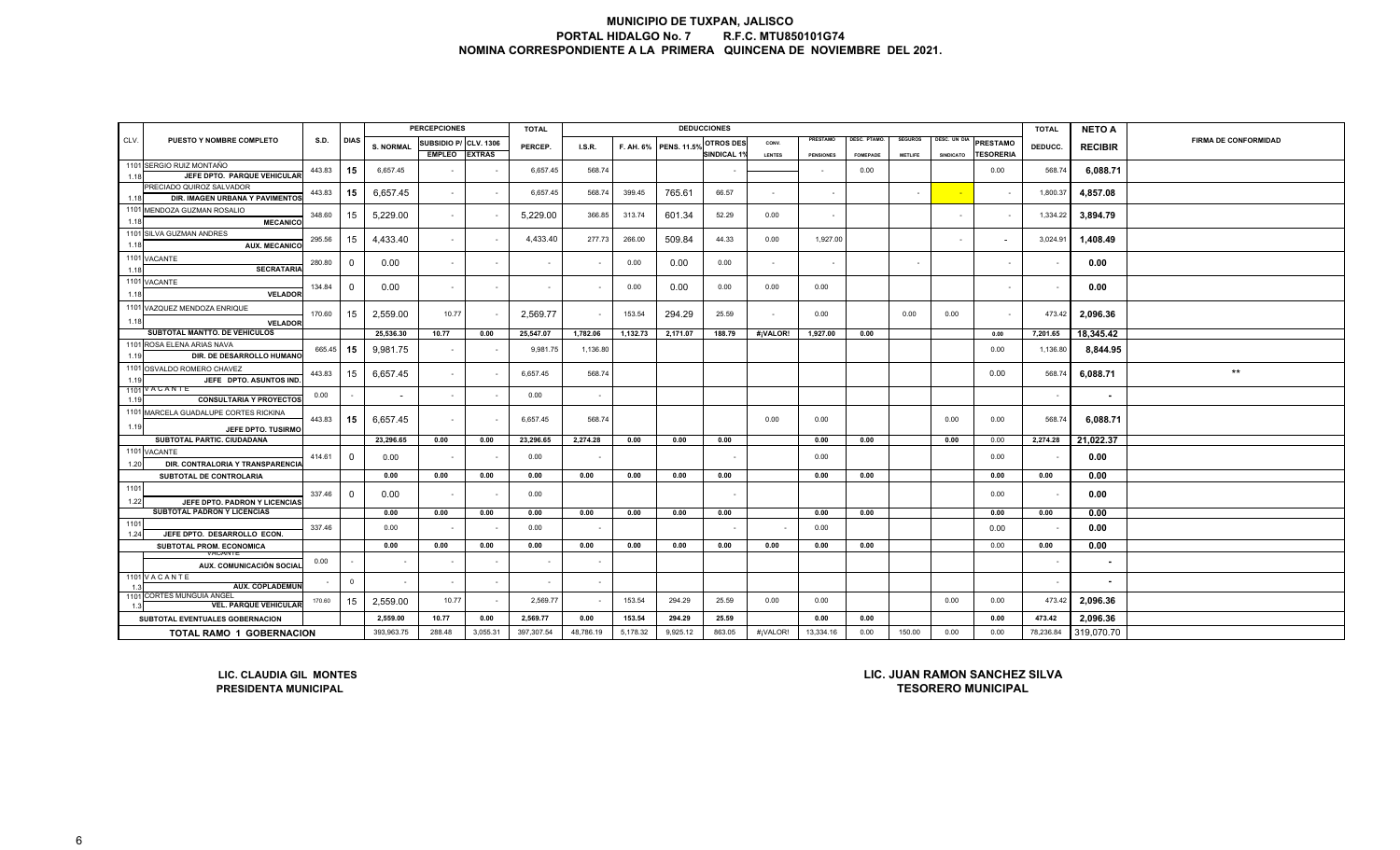|      |                                                                                                                      |                  |                |               | <b>PERCEPCIONES</b>   |        | <b>TOTAL</b> |                       |                    |               | <b>DEDUCCIONES</b> |                 |                |                  |                  |                     |                          | <b>TOTAL</b> | <b>NETO A</b> |                             |
|------|----------------------------------------------------------------------------------------------------------------------|------------------|----------------|---------------|-----------------------|--------|--------------|-----------------------|--------------------|---------------|--------------------|-----------------|----------------|------------------|------------------|---------------------|--------------------------|--------------|---------------|-----------------------------|
| CLV. | PUESTO Y NOMBRE COMPLETO                                                                                             | S.D.             | <b>DIAS</b>    |               | SUBSIDIO P/ CLV. 1306 |        |              |                       |                    |               | <b>OTROS DES</b>   | CONV.           | PRESTAMO       | DESC. PTAMO.     | <b>SEGUROS</b>   | <b>DESC. UN DIA</b> | PRESTAMO                 |              |               | <b>FIRMA DE CONFORMIDAD</b> |
|      |                                                                                                                      | <b>S. NORMAL</b> | <b>EMPLEO</b>  | <b>EXTRAS</b> | PERCEP.               | I.S.R. |              | F. AH. 6% PENS. 11.5% | <b>SINDICAL 1%</b> | <b>LENTES</b> | <b>PENSIONES</b>   | <b>FOMEPADE</b> | <b>METLIFE</b> | <b>SINDICATO</b> | <b>TESORERIA</b> | DEDUCC.             | <b>RECIBIR</b>           |              |               |                             |
|      | 1101 JOSE DE JESUS MENDOZA FLOREAN                                                                                   | 128.90           | 15             | 1,933.50      | 79.22                 |        | 2,012.72     | $\blacksquare$        |                    |               |                    |                 |                |                  |                  |                     | $\overline{\phantom{a}}$ |              | 2,012.72      |                             |
| 2.1  | <b>DELEGADO PLATANAR</b>                                                                                             |                  |                |               |                       |        |              |                       |                    |               |                    |                 |                |                  |                  |                     |                          |              |               |                             |
|      | 1101 VACANTE                                                                                                         | 105.94           | $\overline{0}$ | $\sim$        | $\sim$                | $\sim$ | $\sim$       | $\sim$                |                    |               |                    |                 |                |                  |                  |                     |                          | $\sim$       | ٠             |                             |
| 2.1  | DELEGADO POZO SANTO                                                                                                  |                  |                |               |                       |        |              |                       |                    |               |                    |                 |                |                  |                  |                     |                          |              |               |                             |
|      | 1101 MARIA DE LOURDES ALCARAZ FABIAN                                                                                 | 128.90           | 15             | 1,933.50      | 79.22                 | $\sim$ | 2,012.72     | $\sim$                |                    |               |                    |                 |                |                  |                  |                     |                          | $\sim$       | 2,012.72      |                             |
| 2.1  | DELEGADO DE AGOSTO                                                                                                   |                  |                |               |                       |        |              |                       |                    |               |                    |                 |                |                  |                  |                     |                          |              |               |                             |
| 2.1  | 1101 MARIA GUADALUPE OCHOA DIAZ<br>DELEGADO DE LA HIGUERA                                                            | 128.90           | 15             | 1,933.50      | 79.22                 | $\sim$ | 2,012.72     | $\sim$                |                    |               |                    |                 |                |                  |                  |                     |                          | $\sim$       | 2,012.72      |                             |
|      | 1101 MARIA DE JESUS GASPAR ISABELES                                                                                  |                  |                |               |                       |        |              |                       |                    |               |                    |                 |                |                  |                  |                     |                          |              |               |                             |
| 2.1  | <b>DELEGADO ESPANATICA</b>                                                                                           | 128.90           | 15             | 1,933.50      | 79.22                 | $\sim$ | 2,012.72     | $\sim$                |                    |               |                    |                 |                |                  |                  |                     |                          | $\sim$       | 2,012.72      |                             |
|      | 1101 EZEQUIEL RAMIREZ MARTINEZ                                                                                       | 75.00            | 15             | 1,125.00      | 142.99                | $\sim$ | 1,267.99     | $\sim$                |                    |               |                    |                 |                |                  |                  |                     |                          | $\sim$       | 1,267.99      |                             |
| 2.1  | DELEGADO DEL 21 DE NOVIEMBRE                                                                                         |                  |                |               |                       |        |              |                       |                    |               |                    |                 |                |                  |                  |                     |                          |              |               |                             |
|      | SUBTOTAL DELEGACIONES Y AGENCIAS                                                                                     |                  |                | 8,859.00      | 459.87                | 0.00   | 9,318.87     | 0.00                  | 0.00               | 0.00          | 0.00               |                 | 0.00           | 0.00             |                  |                     | 0.00                     | 0.00         | 9,318.87      |                             |
|      | TOTAL RAMO DOS DELEGS. Y AGENCIAS                                                                                    |                  |                | 8,859.00      | 459.87                | 0.00   | 9,318.87     | 0.00                  | 0.00               | 0.00          | 0.00               |                 | 0.00           | 0.00             |                  |                     | 0.00                     | 0.00         | 9,318.87      |                             |
| 3.1  | 1101 JUAN RAMON SOLANO VAZQUEZ                                                                                       | 1,249.90         | 15             | 18,748.50     | $\sim$                |        | 18,748.50    | 2,728.73              |                    |               | $\sim$             | $\sim$          |                | 0.00             |                  |                     | 0.00                     | 2,728.73     | 16,019.77     |                             |
|      | FUN. DE LA HDA. PUB.MPAL.                                                                                            |                  |                |               |                       |        |              |                       |                    |               |                    |                 |                |                  |                  |                     |                          |              |               |                             |
| 3.1  | 1101 VACANTE<br><b>SUB-TESORERO MUNICIPAL</b>                                                                        | 346.67           | $\overline{0}$ | 0.00          | $\sim$                |        | 0.00         | $\sim$                |                    |               |                    |                 |                |                  |                  |                     |                          |              | 0.00          |                             |
|      | 1101 LOPEZ MARTINEZ PATRICIA                                                                                         | 259.62           | 15             | 3,894.30      | $\sim$                |        | 3,894.30     | 230.81                | 233.66             | 447.84        | 38.94              | 0.00            | 1,581.10       |                  |                  | $\sim$              |                          | 2,532.36     | 1,361.94      |                             |
| 3.1  | <b>SECRETARIA</b>                                                                                                    |                  |                |               |                       |        |              |                       |                    |               |                    |                 |                |                  |                  |                     |                          |              |               |                             |
|      | SUBTOTAL HACIENDA PUBLICA                                                                                            |                  |                | 22,642.80     | 0.00                  | 0.00   | 22,642.80    | 2,959.54              | 233.66             | 447.84        | 38.94              |                 | 1,581.10       | 0.00             |                  |                     | 0.00                     | 5,261.09     | 17,381.71     |                             |
|      | 1101 ISABELES MEMBRILA ELADIA                                                                                        | 267.66           | 15             | 4,014.90      | $\sim$                |        | 4,014.90     | 241.31                | 240.89             | 461.71        | 40.15              | $\sim$          | 0.00           |                  | 0.00             | 0.00                |                          | 984.07       | 3,030.83      |                             |
| 3.3  | <b>AUX. DE INGRESOS</b>                                                                                              |                  |                |               |                       |        |              |                       |                    |               |                    |                 |                |                  |                  |                     |                          |              |               |                             |
| 3.3  | 1101 SANCHEZ RAMIREZ ENEDINA<br><b>SECRETARIA</b>                                                                    | 226.72 15        |                | 3,400.80      | $\sim$                |        | 3,400.80     | 87.78                 | 204.05             | 391.09        | 34.01              | 0.00            | 1,103.94       |                  |                  | $\sim$              | $\overline{\phantom{a}}$ | 1,820.87     | 1,579.93      |                             |
| 1101 | VACANTE                                                                                                              |                  |                |               |                       |        |              |                       |                    |               |                    |                 |                |                  |                  |                     |                          |              |               |                             |
| 3.3  | <b>CAJERA</b>                                                                                                        |                  | $\sim$         | $\sim$        | $\sim$                | $\sim$ | $\sim$       | $\sim$                |                    | $\sim$        | $\sim$             |                 |                |                  |                  |                     |                          | $\sim$       | $\sim$        |                             |
|      | 1101 VACANTE                                                                                                         | 0.00             | $\sim$         | $\sim$        | $\sim$                | $\sim$ | $\sim$       | $\sim$                |                    | $\sim$        | $\sim$             |                 | $\sim$         |                  |                  |                     | $\sim$                   | $\sim$       | $\sim$        |                             |
| 3.3  | <b>CAJERA</b>                                                                                                        |                  |                |               |                       |        |              |                       |                    |               |                    |                 |                |                  |                  |                     |                          |              |               |                             |
|      | <b>SUB TOTAL 1</b>                                                                                                   |                  |                | 7,415.70      | 0.00                  | 0.00   | 7,415.70     | 329.09                | 444.94             | 852.81        | 74.16              |                 | 1,103.94       | 0.00             |                  |                     | 0.00                     | 2,804.93     | 4,610.77      |                             |
|      | LIC. JUAN RAMON SANCHEZ SILVA<br>LIC. CLAUDIA GIL MONTES<br><b>TESORERO MUNICIPAL</b><br><b>PRESIDENTA MUNICIPAL</b> |                  |                |               |                       |        |              |                       |                    |               |                    |                 |                |                  |                  |                     |                          |              |               |                             |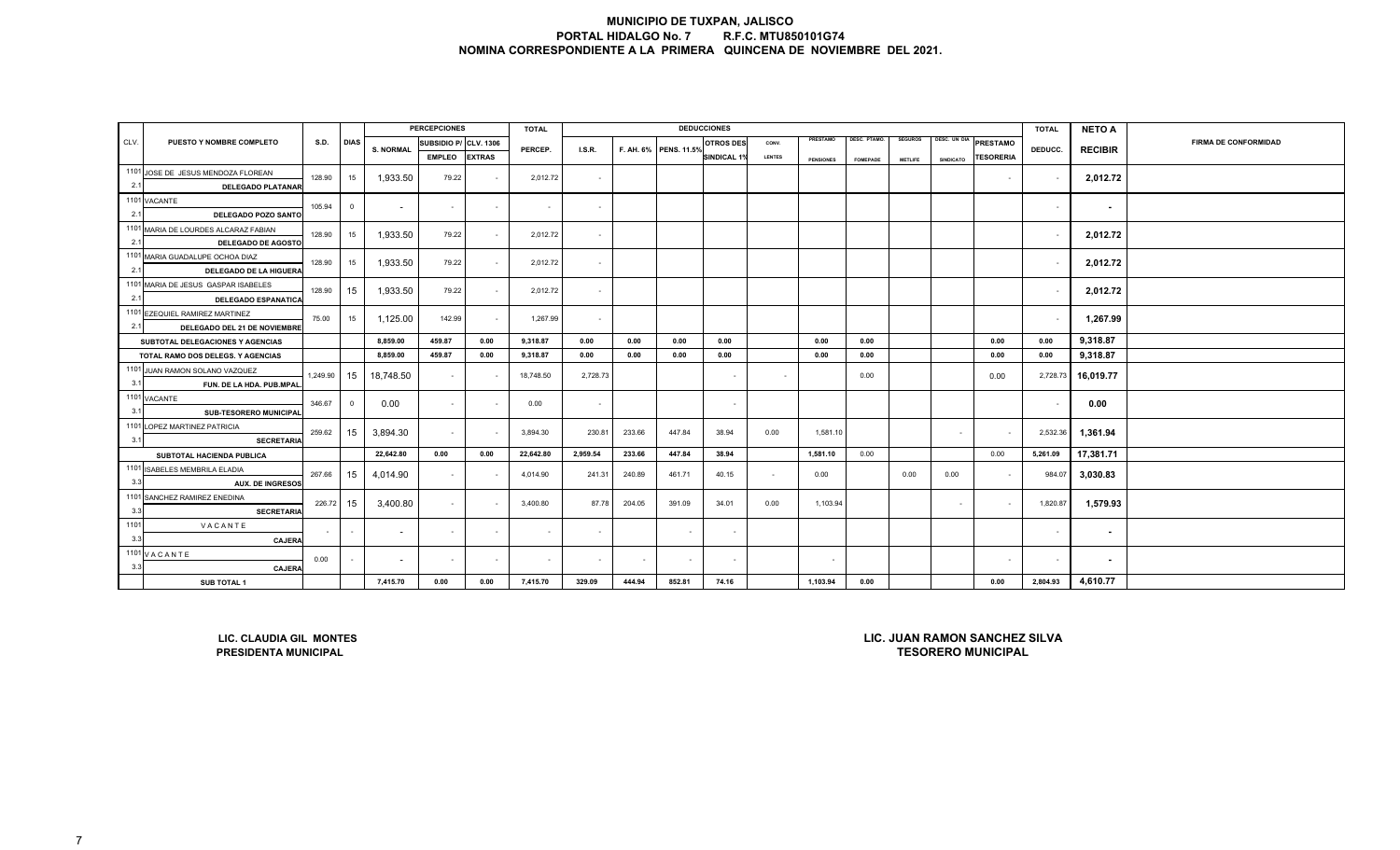|      |                                                                                                                      |        |                |                  | <b>PERCEPCIONES</b>      |               | <b>TOTAL</b> |        |                    |                       | <b>DEDUCCIONES</b> |                 |                          |                     |                  |              |                          | <b>TOTAL</b> | <b>NETO A</b> |                             |
|------|----------------------------------------------------------------------------------------------------------------------|--------|----------------|------------------|--------------------------|---------------|--------------|--------|--------------------|-----------------------|--------------------|-----------------|--------------------------|---------------------|------------------|--------------|--------------------------|--------------|---------------|-----------------------------|
| CLV. | PUESTO Y NOMBRE COMPLETO                                                                                             | S.D.   | <b>DIAS</b>    | <b>S. NORMAL</b> | SUBSIDIO P/ CLV. 1306    |               | PERCEP.      |        |                    | F. AH. 6% PENS. 11.5% | <b>OTROS DES</b>   | CONV.           | PRESTAMO                 | <b>DESC. PTAMO.</b> | <b>SEGUROS</b>   | DESC. UN DIA | PRESTAMO                 | DEDUCC.      |               | <b>FIRMA DE CONFORMIDAD</b> |
|      |                                                                                                                      |        | <b>EMPLEO</b>  | <b>EXTRAS</b>    |                          | <b>I.S.R.</b> |              |        | <b>SINDICAL 1%</b> | <b>LENTES</b>         | <b>PENSIONES</b>   | <b>FOMEPADE</b> | <b>METLIFE</b>           | <b>SINDICATO</b>    | <b>TESORERIA</b> |              | <b>RECIBIR</b>           |              |               |                             |
|      | 1101 VACANTE                                                                                                         | 181.17 | $\overline{0}$ | 0.00             | $\sim$                   |               | $\sim$       | $\sim$ |                    |                       |                    |                 |                          |                     |                  |              |                          | $\sim$       | $\sim$        |                             |
| 3.3  | <b>RECAUDADOR DE MERCADOS</b>                                                                                        |        |                |                  |                          |               |              |        |                    |                       |                    |                 |                          |                     |                  |              |                          |              |               |                             |
|      | 1101 NAVARRO SANCHEZ MIGUEL ANGEL                                                                                    | 278.74 | 15             | 4,181.10         | $\sim$                   |               | 4,181.10     | 255.77 | 250.87             | 480.83                | 41.81              | 0.00            | 1,650.00                 |                     |                  | $\sim$       |                          | 2,679.27     | 1,501.83      |                             |
| 3.3  | <b>AUXILIAR DE RECAUDADOR</b>                                                                                        |        |                |                  |                          |               |              |        |                    |                       |                    |                 |                          |                     |                  |              |                          |              |               |                             |
|      | 1101 MARTINEZ BARBOSA JUAN ALBERTO                                                                                   | 280.00 | 15             | 4,200.00         | $\sim$                   |               | 4,200.00     | 257.42 | 252.00             | 483.00                | 42.00              |                 | $\overline{\phantom{a}}$ |                     |                  | $\sim$       |                          | 1,034.42     | 3,165.58      |                             |
| 3.3  | <b>INSPECTOR FISCAL</b>                                                                                              |        |                |                  |                          |               |              |        |                    |                       |                    |                 |                          |                     |                  |              |                          |              |               |                             |
|      | 1101 VACANTE                                                                                                         | 216.32 | $\mathbf{0}$   | 0.00             | $\sim$                   | $\sim$        | $\sim$       | $\sim$ | 0.00               | 0.00                  | $\sim$             |                 | $\sim$                   |                     |                  |              | $\overline{\phantom{a}}$ | $\sim$       | $\sim$        |                             |
| 3.3  | <b>INSPECTOR FISCAL</b>                                                                                              |        |                |                  |                          |               |              |        |                    |                       |                    |                 |                          |                     |                  |              |                          |              |               |                             |
|      | 1101 BAUTISTA TEJEDA ANA YURIDIA                                                                                     | 280.00 | 15             | 4,200.00         | $\sim$                   | $\sim$        | 4,200.00     | 257.42 |                    |                       | 42.00              |                 | $\sim$                   |                     |                  |              |                          | 299.42       | 3,900.58      |                             |
| 3.3  | <b>INSPECTOR FISCAL</b>                                                                                              |        |                |                  |                          |               |              |        |                    |                       |                    |                 |                          |                     |                  |              |                          |              |               |                             |
|      | SUBTOTAL DEPTO. DE INGRESOS                                                                                          |        |                | 12,581.10        | 0.00                     | 0.00          | 12,581.10    | 770.61 | 502.87             | 963.83                | 125.81             |                 | 1,650.00                 | 0.00                |                  |              | 0.00                     | 4,013.11     | 8,567.99      |                             |
| 1101 |                                                                                                                      | 285.00 | $\overline{0}$ | 0.00             | $\blacksquare$           |               | 0.00         | $\sim$ | 0.00               | 0.00                  | 0.00               | $\sim$          |                          |                     |                  |              |                          |              | 0.00          | $\star$                     |
| 3.7  | <b>AUX. DE EGRESOS</b>                                                                                               |        |                |                  |                          |               |              |        |                    |                       |                    |                 |                          |                     |                  |              |                          |              |               |                             |
| 3.7  | 1101 MORFIN MORFIN REMIGIO<br><b>AUXILIAR DE EGRESOS</b>                                                             | 472.23 | 15             | 7,083.45         | $\sim$                   |               | 7,083.45     | 641.54 | 425.01             | 814.60                | 70.83              | 0.00            | $\sim$                   |                     |                  | $\sim$       | $\sim$                   | 1,951.98     | 5,131.47      | $***$                       |
|      | 1101 LOPEZ ALCANTARA EVA ELIZABETH                                                                                   |        |                |                  |                          |               |              |        |                    |                       |                    |                 |                          |                     |                  |              |                          |              |               |                             |
| 3.7  | <b>AUX. DE TESORERIA</b>                                                                                             | 286.68 | 15             | 4,300.20         | $\sim$                   |               | 4,300.20     | 266.14 | 258.01             | 494.52                | 43.00              | $\sim$          | $\sim$                   |                     | 150.00           | $\sim$       | $\sim$                   | 1,211.68     | 3,088.52      |                             |
|      | 1101 DAMIAN FIGUEROA ERIKA JAQUELINE                                                                                 |        |                |                  |                          |               |              |        |                    |                       |                    |                 |                          |                     |                  |              |                          |              |               |                             |
| 3.7  | <b>PAGADOR</b>                                                                                                       | 220.85 | 15             | 3,312.75         | $\sim$                   |               | 3,312.75     | 80.11  | 198.77             | 380.97                | 33.13              |                 | 1,000.00                 |                     | 0.00             | $\sim$       |                          | 1,692.97     | 1,619.78      |                             |
|      | SUBTOTAL DEPTO. DE EGRESOS                                                                                           |        |                | 14,696.40        | 0.00                     | 0.00          | 14,696.40    | 987.79 | 881.78             | 1,690.09              | 146.96             | #¡VALOR!        | 1,000.00                 | 0.00                |                  |              | 0.00                     | 4,856.62     | 9,839.78      |                             |
|      | 1101 VACANTE                                                                                                         |        |                |                  |                          |               |              |        |                    |                       |                    |                 |                          |                     |                  |              |                          |              |               |                             |
| 3.10 | JEFE DE PROVEEDURIA                                                                                                  | 248.01 | $\overline{0}$ | $\sim$           | $\overline{\phantom{a}}$ | $\sim$        | $\sim$       | $\sim$ |                    |                       | $\sim$             |                 | $\sim$                   |                     |                  |              |                          | $\sim$       | $\sim$        |                             |
|      | 1101 GARCIA RAMIREZ CLAUDIA CELINA                                                                                   | 472.23 | 15             | 7,083.45         | $\sim$                   |               | 7,083.45     | 641.54 | 425.01             | 814.60                | 70.83              | $\sim$          | $\sim$                   |                     | $\sim$           | $\sim$       | $\overline{\phantom{a}}$ | 1,951.98     |               |                             |
| 1.3  | <b>AUX DE COMPRAS</b>                                                                                                |        |                |                  |                          |               |              |        |                    |                       |                    |                 |                          |                     |                  |              |                          |              | 5,131.47      |                             |
|      | 1101 FLORES ROSALES PETRA                                                                                            | 333.34 | 15             | 5,000.10         | $\sim$                   | 2,000.04      | 7,000.14     | 337.55 | 300.01             | 575.01                | 50.00              | $\sim$          | 2,501.00                 |                     |                  | $\sim$       |                          | 3,763.57     | 3,236.57      | $\star$                     |
| 3.10 | <b>SECRETARIA</b>                                                                                                    |        |                |                  |                          |               |              |        |                    |                       |                    |                 |                          |                     |                  |              |                          |              |               |                             |
|      | SUBTOTAL DE PROVEEDURIA                                                                                              |        |                | 12,083.55        | 0.00                     | 2,000.04      | 14,083.59    | 979.09 | 725.01             | 1,389.61              | 120.84             | #¡VALOR!        | 2,501.00                 | 0.00                |                  |              | 0.00                     | 5,715.55     | 8,368.04      |                             |
|      | 1101 VAZQUEZ VELAZQUEZ SAMUEL                                                                                        | 298.42 | 15             | 4,476.30         | $\blacksquare$           |               | 4,476.30     | 281.47 | 268.58             | 514.77                | 44.76              | 0.00            | 1,919.00                 |                     |                  | $\sim$       |                          | 3,028.59     | 1,447.71      |                             |
| 3.12 | <b>ANALISTA</b>                                                                                                      |        |                |                  |                          |               |              |        |                    |                       |                    |                 |                          |                     |                  |              |                          |              |               |                             |
|      | SUBTOTAL DEPTO. DE COMP. E INFORM.                                                                                   |        |                | 4,476.30         | 0.00                     | 0.00          | 4,476.30     | 281.47 | 268.58             | 514.77                | 44.76              |                 | 1,919.00                 | 0.00                |                  |              | 0.00                     | 3,028.59     | 1,447.71      |                             |
|      |                                                                                                                      |        |                |                  |                          |               |              |        |                    |                       |                    |                 |                          |                     |                  |              |                          |              |               |                             |
|      | LIC. JUAN RAMON SANCHEZ SILVA<br>LIC. CLAUDIA GIL MONTES<br><b>TESORERO MUNICIPAL</b><br><b>PRESIDENTA MUNICIPAL</b> |        |                |                  |                          |               |              |        |                    |                       |                    |                 |                          |                     |                  |              |                          |              |               |                             |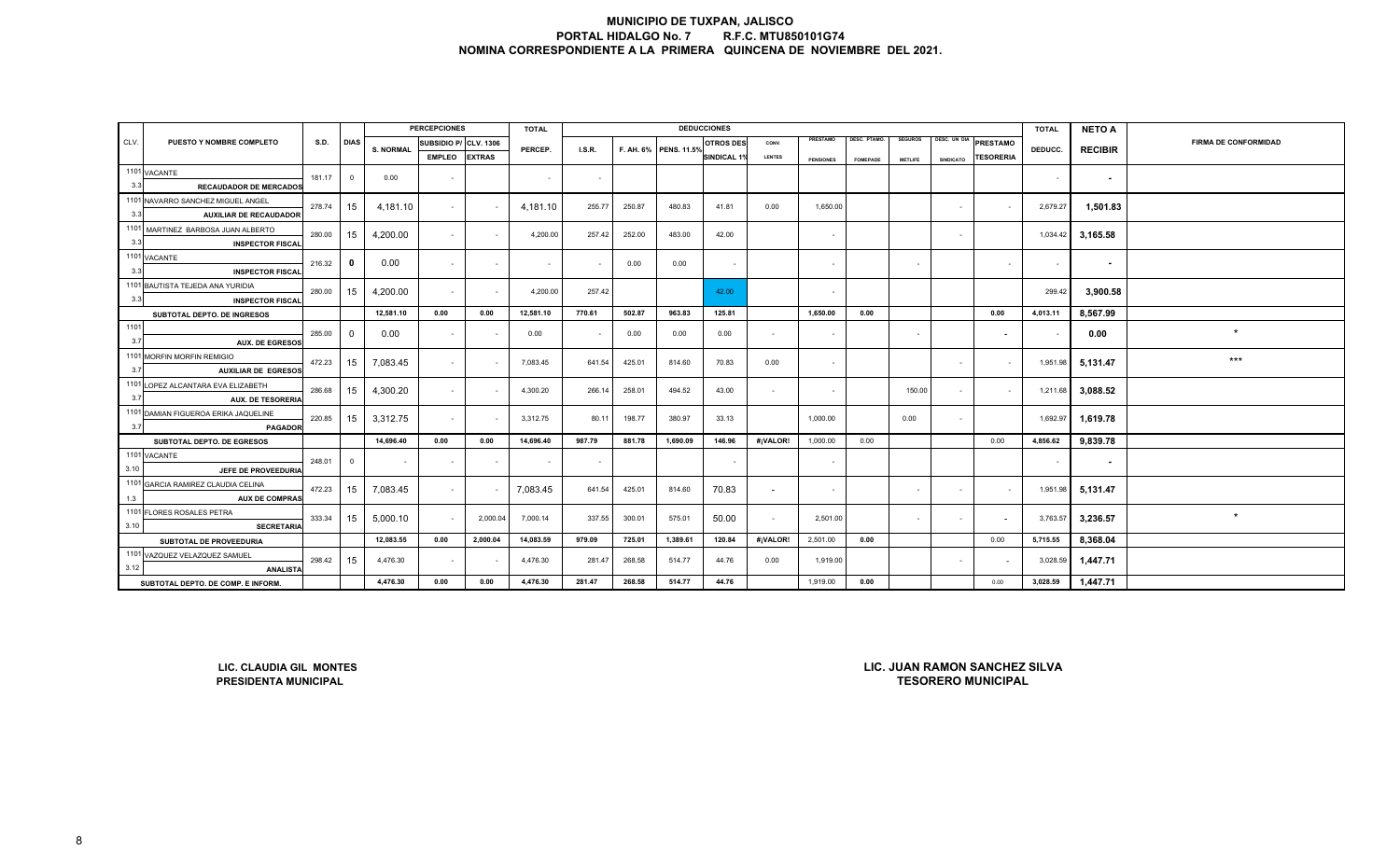|      | <b>PERCEPCIONES</b><br><b>DEDUCCIONES</b><br><b>TOTAL</b> |             |             |                          |                       |               |                          |                          |          |                       |                  |               |                  |                 | <b>TOTAL</b>   | <b>NETO A</b>    |                          |           |                          |                             |
|------|-----------------------------------------------------------|-------------|-------------|--------------------------|-----------------------|---------------|--------------------------|--------------------------|----------|-----------------------|------------------|---------------|------------------|-----------------|----------------|------------------|--------------------------|-----------|--------------------------|-----------------------------|
| CLV. | PUESTO Y NOMBRE COMPLETO                                  | <b>S.D.</b> | <b>DIAS</b> | <b>S. NORMAL</b>         | SUBSIDIO P/ CLV. 1306 |               | PERCEP.                  |                          |          | F. AH. 6% PENS. 11.5% | <b>OTROS DES</b> | CONV.         | PRESTAMO         | DESC. PTAMO.    | <b>SEGUROS</b> | DESC. UN DIA     | <b>PRESTAMO</b>          | DEDUCC.   | <b>RECIBIR</b>           | <b>FIRMA DE CONFORMIDAD</b> |
|      |                                                           |             |             |                          | <b>EMPLEO</b>         | <b>EXTRAS</b> |                          | <b>I.S.R.</b>            |          |                       | SINDICAL 1%      | <b>LENTES</b> | <b>PENSIONES</b> | <b>FOMEPADE</b> | <b>METLIFE</b> | <b>SINDICATO</b> | <b>TESORERIA</b>         |           |                          |                             |
|      | 1101 MARIA DE LOURDES ISABELES OSORIO                     | 443.83      | 15          | 6,657.45                 |                       |               |                          | 568.74                   |          |                       |                  |               |                  |                 |                |                  |                          |           | 6,088.71                 |                             |
| 3.13 | JEFE DPTO. CATASTRO                                       |             |             |                          | $\sim$                |               | 6,657.45                 |                          |          | 0.00                  |                  |               |                  |                 |                | $\sim$           | $\sim$                   | 568.74    |                          |                             |
|      | 1101 LARIOS GARCIA ANTONIO                                | 346.53      |             | 5,197.95                 |                       |               | 5,197.95                 | 362.87                   | 311.88   | 597.76                | 51.98            | 0.00          | 0.00             |                 |                | 0.00             | $\sim$                   | 1,324.49  | 3,873.46                 |                             |
| 3.13 | <b>ENC. DE EVALUACION</b>                                 |             | 15          |                          | $\sim$                |               |                          |                          |          |                       |                  |               |                  |                 |                |                  |                          |           |                          |                             |
| 1101 | VACANTE                                                   | 118.40      |             | $\overline{\phantom{a}}$ | $\sim$                |               | $\overline{\phantom{a}}$ | $\sim$                   | 0.00     | 0.00                  | 0.00             | $\sim$        |                  |                 |                |                  | $\sim$                   | $\sim$    |                          |                             |
| 3.13 | <b>AUX. DE CAJERA</b>                                     |             |             |                          |                       |               |                          |                          |          |                       |                  |               |                  |                 |                |                  |                          |           | $\overline{\phantom{a}}$ |                             |
|      | 1101 BERNAL GARCIA GERARDO JAVIER                         | 413.20      | 15          | 6,198.00                 | $\sim$                | $\sim$        | 6,198.00                 | 501.37                   | 371.88   | 712.77                | 61.98            | $\sim$        | $\sim$           |                 |                | $\sim$           | $\sim$                   | 1,648.00  | 4,550.00                 |                             |
| 1.00 | <b>AUX. TECNICO</b>                                       |             |             |                          |                       |               |                          |                          |          |                       |                  |               |                  |                 |                |                  |                          |           |                          |                             |
|      | 1101 GUIZAR FUENTES ROSA MARIA                            | 253.06      | 15          | 3,795.90                 | $\sim$                | $\sim$        | 3,795.90                 | 222.25                   | 227.75   | 436.53                | 37.96            | $\sim$        | 1,898.00         | $\sim$          | $\sim$         | $\sim$           | $\sim$                   | 2,822.49  | 973.41                   | $***$                       |
| 3.13 | <b>AUX. TECNICO</b>                                       |             |             |                          |                       |               |                          |                          |          |                       |                  |               |                  |                 |                |                  |                          |           |                          |                             |
|      | 1101 MUNGUIA VAZQUEZ ELIEZER                              | 300.00      | 15          | 4,500.00                 | $\sim$                |               | 4,500.00                 | 283.53                   | 270.00   | 517.50                | 45.00            | 0.00          | 1,465.00         |                 |                | $\sim$           | $\overline{\phantom{a}}$ | 2,581.03  | 1,918.97                 |                             |
| 3.13 | <b>AUX.TECNICO</b>                                        |             |             |                          |                       |               |                          |                          |          |                       |                  |               |                  |                 |                |                  |                          |           |                          |                             |
|      | 1101 VIERA GONZALEZ BRENDA                                | 413.20      | 15          | 6,198.00                 | $\sim$                |               | 6,198.00                 | 501.37                   | 371.88   | 712.77                | 61.98            | 0.00          | $\sim$           |                 |                | $\sim$           | $\overline{\phantom{a}}$ | 1,648.00  | 4,550.00                 |                             |
| 3.13 | <b>AUX. ADMINISTRATIVO</b>                                |             |             |                          |                       |               |                          |                          |          |                       |                  |               |                  |                 |                |                  |                          |           |                          |                             |
|      | 1101 GUTIERREZ SILVA LAURA OLIVIA                         | 253.06      | 15          | 3,795.90                 | $\sim$                |               | 3,795.90                 | 222.25                   | 227.75   | 436.53                | 37.96            | $\sim$        | 1,708.00         |                 | $\sim$         | $\sim$           | $\sim$                   | 2,632.49  | 1,163.41                 |                             |
| 3.13 | <b>AUX. DE CATASTRO</b>                                   |             |             |                          |                       |               |                          |                          |          |                       |                  |               |                  |                 |                |                  |                          |           |                          |                             |
|      | 1101 SANTANA ALVAREZ KATYA ROMINA                         | 253.06      | 15          | 3,795.90                 | $\sim$                | 500.00        | 4,295.90                 | 222.25                   | 227.75   | 436.53                | 37.96            | 0.00          | 1,661.00         |                 | $\sim$         | $\sim$           | $\sim$                   | 2,585.49  | 1,710.41                 |                             |
| 3.13 | <b>AUX. DE CATASTRO</b>                                   |             |             |                          |                       |               |                          |                          |          |                       |                  |               |                  |                 |                |                  |                          |           |                          |                             |
|      | SUBTOTAL DEPTO. DE IMPTO. PREDIAL                         |             |             | 40,139.10                | 0.00                  | 500.00        | 40,639.10                | 2,884.63                 | 2,008.90 | 3,850.39              | 334.82           | #¡VALOR!      | 6,732.00         | 0.00            |                | 0.00             | 0.00                     | 15,810.73 | 24,828.37                |                             |
| 1101 |                                                           |             |             |                          | $\sim$                |               |                          | $\overline{\phantom{a}}$ |          |                       |                  |               |                  |                 |                |                  |                          |           | $\overline{\phantom{a}}$ |                             |
|      | <b>AUX. CATASTRO</b>                                      |             |             |                          |                       |               |                          |                          |          |                       |                  |               |                  |                 |                |                  |                          |           |                          |                             |
|      | 1101 VACANTE                                              | 96.00       | $\sim$      | $\sim$                   | $\sim$                | $\sim$        | $\sim$                   | $\sim$                   |          |                       |                  |               |                  |                 |                |                  |                          | $\sim$    | $\overline{\phantom{a}}$ |                             |
| 3.17 | <b>INSPECTOR FISCAL</b>                                   |             |             |                          |                       |               |                          |                          |          |                       |                  |               |                  |                 |                |                  |                          |           |                          |                             |
|      | 1101 VACANTE                                              | 292.03      |             | 0.00                     | $\sim$                |               | $\overline{\phantom{a}}$ | $\sim$                   |          |                       |                  |               |                  |                 |                |                  |                          | $\sim$    | $\sim$                   |                             |
| 3.17 | JEFE DE COMP. E INFORMATICA                               |             |             |                          |                       |               |                          |                          |          |                       |                  |               |                  |                 |                |                  |                          |           |                          |                             |
|      | SUBTOTAL EVENTUALES RAMO 3                                |             |             | 0.00                     | 0.00                  | 0.00          | 0.00                     | $\blacksquare$           | 0.00     | 0.00                  | 0.00             |               | 0.00             |                 |                |                  | 0.00                     | 0.00      | 0.00                     |                             |
|      | <b>TOTAL RAMO TRES HACIENDA PUBLICA</b>                   |             |             | 114,034.95               | 0.00                  | 2,500.04      | 116,534.99               | 9,192.22                 | 5,065.74 | 9,709.34              | 886.29           | #¡VALOR!      | 16,487.04        | 0.00            | 0.00           | 0.00             | 0.00                     | 41,490.62 | 75,044.37                |                             |
|      |                                                           |             |             |                          |                       |               |                          |                          |          |                       |                  |               |                  |                 |                |                  |                          |           |                          |                             |
|      | 4,813.74                                                  |             |             |                          |                       |               |                          |                          |          |                       |                  |               |                  |                 |                |                  |                          |           |                          |                             |
|      |                                                           |             |             |                          |                       |               |                          |                          |          |                       |                  |               |                  |                 |                |                  |                          |           |                          |                             |
|      |                                                           |             |             |                          |                       |               |                          |                          |          |                       |                  |               |                  |                 |                |                  |                          |           |                          |                             |
|      |                                                           |             |             |                          |                       |               |                          |                          |          |                       |                  |               |                  |                 |                |                  |                          |           |                          |                             |
|      |                                                           |             |             |                          |                       |               |                          |                          |          |                       |                  |               |                  |                 |                |                  |                          |           |                          |                             |
|      |                                                           |             |             |                          |                       |               |                          |                          |          |                       |                  |               |                  |                 |                |                  |                          |           |                          |                             |
|      | LIC. JUAN RAMON SANCHEZ SILVA<br>LIC. CLAUDIA GIL MONTES  |             |             |                          |                       |               |                          |                          |          |                       |                  |               |                  |                 |                |                  |                          |           |                          |                             |
|      | <b>TESORERO MUNICIPAL</b><br>PRESIDENTA MUNICIPAL         |             |             |                          |                       |               |                          |                          |          |                       |                  |               |                  |                 |                |                  |                          |           |                          |                             |
|      |                                                           |             |             |                          |                       |               |                          |                          |          |                       |                  |               |                  |                 |                |                  |                          |           |                          |                             |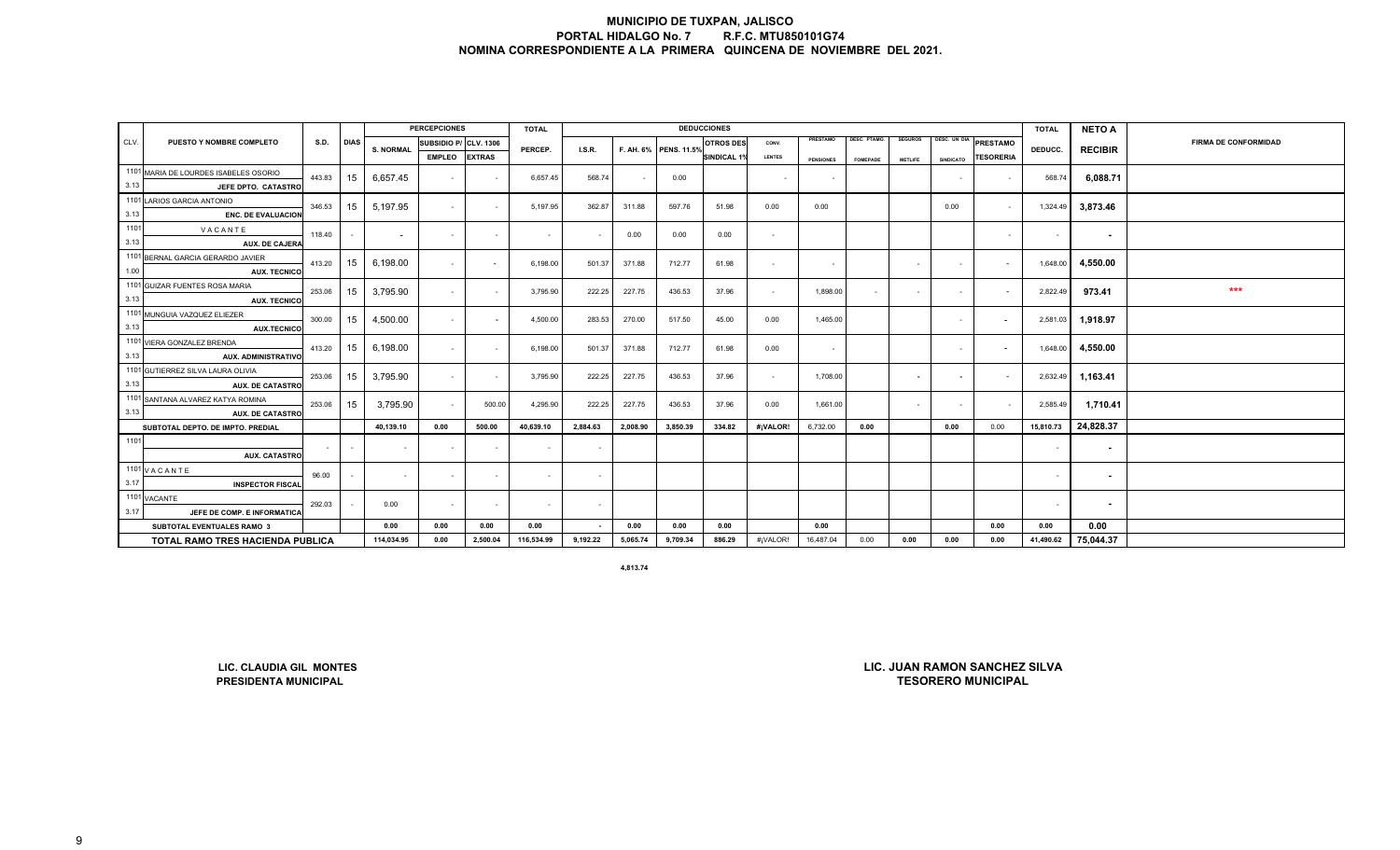|                                                          |                                                                                  |        |                |                  | <b>PERCEPCIONES</b>   |               | <b>TOTAL</b> |               |          |                          | <b>DEDUCCIONES</b> |               |                  |                 |                |                  |                          | <b>TOTAL</b> | <b>NETO A</b>  |                             |
|----------------------------------------------------------|----------------------------------------------------------------------------------|--------|----------------|------------------|-----------------------|---------------|--------------|---------------|----------|--------------------------|--------------------|---------------|------------------|-----------------|----------------|------------------|--------------------------|--------------|----------------|-----------------------------|
| CLV.                                                     | PUESTO Y NOMBRE COMPLETO                                                         | S.D.   | <b>DIAS</b>    |                  | SUBSIDIO P/ CLV. 1306 |               |              |               |          |                          | <b>OTROS DES</b>   | DESC.         | PRESTAMO         | DESC. PTAMO.    | <b>SEGUROS</b> | DESC. UN DIA     | PREST                    |              |                | <b>FIRMA DE CONFORMIDAD</b> |
|                                                          |                                                                                  |        |                | <b>S. NORMAL</b> | <b>EMPLEO</b>         | <b>EXTRAS</b> | PERCEP.      | <b>I.S.R.</b> |          | F. AH. 6% PENS. 11.5%    | SINDICAL 1%        | <b>LENTES</b> | <b>PENSIONES</b> | <b>FOMEPADE</b> | <b>METLIFE</b> | <b>SINDICATO</b> | <b>TESORERIA</b>         | DEDUCC.      | <b>RECIBIR</b> |                             |
|                                                          | 1101 SANDRA CAROLINA CAMPOS ESTRADA                                              | 886.91 | 15             | 13,303.65        |                       |               | 13,303.65    | 1,704.45      |          |                          |                    |               | 0.00             |                 |                |                  | 0.00                     | 1,704.45     | 11,599.20      |                             |
| 4.10                                                     | DIR. OBRAS PUBLICAS Y DESARROLLO URBAN                                           |        |                |                  | $\sim$                |               |              |               |          |                          |                    |               |                  |                 |                |                  |                          |              |                |                             |
|                                                          | 1101 VACANTE                                                                     | 374.95 | $\mathbf{0}$   | $\sim$           | $\sim$                | $\sim$        | $\sim$       | $\sim$        |          |                          |                    |               |                  |                 |                |                  | $\sim$                   | $\sim$       | $\sim$         |                             |
| 4.10                                                     | <b>ENCARGADO DE MAQUINARIA</b>                                                   |        |                |                  |                       |               |              |               |          |                          |                    |               |                  |                 |                |                  |                          |              |                |                             |
|                                                          | 1101 EDWIN ALFREDO LAZARO MEZA                                                   | 886.91 | 15             | 13,303.65        | $\sim$                | $\sim$        | 13,303.65    | 1,704.45      | 798.22   | 1,529.92                 | 133.04             |               | $\sim$           |                 |                | $\blacksquare$   |                          | 4,165.63     | 9,138.02       |                             |
| 4.10                                                     | <b>AUX. OBRAS PUBLICAS</b>                                                       |        |                |                  |                       |               |              |               |          |                          |                    |               |                  |                 |                |                  |                          |              |                |                             |
| 1101                                                     |                                                                                  | 231.16 | $\mathbf 0$    | 0.00             | $\sim$                |               | 0.00         | $\sim$        | $\sim$   | $\overline{\phantom{a}}$ | $\sim$             | $\sim$        | $\sim$           |                 |                |                  | $\sim$                   | $\sim$       | 0.00           |                             |
| 4.10                                                     | <b>AUX. TECNICO</b>                                                              |        |                |                  |                       |               |              |               |          |                          |                    |               |                  |                 |                |                  |                          |              |                |                             |
|                                                          | 1101 GARCIA PULIDO MA. ESTHER                                                    | 253.06 | 15             | 3,795.90         | $\sim$                |               | 3,795.90     | 222.25        | 227.75   | 436.53                   | 37.96              | $\sim$        | 1,794.00         |                 | $\sim$         | $\sim$           | $\sim$                   | 2,718.49     | 1,077.41       |                             |
| 4.10                                                     | <b>SECRETARIA</b>                                                                |        |                |                  |                       |               |              |               |          |                          |                    |               |                  |                 |                |                  |                          |              |                |                             |
|                                                          | SUBTOTAL DEPTO. DE OBRAS PUBLICAS                                                |        |                | 30,403.20        | 0.00                  | 0.00          | 30,403.20    | 3,631.15      | 1,025.97 | 1,966.45                 | 171.00             | #¡VALOR!      | 1,794.00         | 0.00            |                |                  | 0.00                     | 8,588.57     | 21,814.63      |                             |
|                                                          | VACANTE                                                                          | 188.37 |                | $\sim$           | $\sim$                | $\sim$        | $\sim$       | $\sim$        |          |                          |                    |               |                  |                 |                |                  |                          | $\sim$       |                |                             |
|                                                          | SUB-DIR, DE PROYECTOS                                                            |        |                |                  |                       |               |              |               |          |                          |                    |               |                  |                 |                |                  |                          |              |                |                             |
|                                                          | 1101 GUZMAN FERMIN NOEMI GPE.                                                    | 253.06 | 15             | 3,795.90         | $\sim$                |               | 3,795.90     | 222.25        | 227.75   | 436.53                   | 37.96              | 0.00          | 1,786.00         |                 |                | $\sim$           | $\overline{\phantom{a}}$ | 2,710.49     | 1,085.41       |                             |
| 4.3                                                      | <b>SECRETARIA</b>                                                                |        |                |                  |                       | 0.00          |              | 222.25        |          |                          |                    |               |                  | 0.00            |                |                  | 0.00                     |              | 1,085.41       |                             |
|                                                          | SUBTOTAL DEPTO. DE PROYECTOS<br>1101 RAMOS MARTIN DANIEL                         |        |                | 3,795.90         | 0.00                  |               | 3,795.90     |               | 227.75   | 436.53                   | 37.96              |               | 1,786.00         |                 |                |                  |                          | 2,710.49     |                |                             |
| 4.4                                                      | <b>CHOFER</b>                                                                    | 332.03 | 15             | 4,980.45         | $\sim$                |               | 4,980.45     | 335.03        | 298.83   | 572.75                   | 49.80              | 0.00          | $\sim$           |                 |                | $\blacksquare$   |                          | 1,256.41     | 3,724.04       |                             |
| 1101                                                     |                                                                                  |        |                |                  |                       |               |              |               |          |                          |                    |               |                  |                 |                |                  |                          |              |                |                             |
| 4.4                                                      | <b>CHOFER</b>                                                                    | 319.26 | $\overline{0}$ | 0.00             | $\sim$                |               | 0.00         | $\sim$        | 0.00     | 0.00                     | 0.00               | 0.00          | $\sim$           |                 |                | $\blacksquare$   | $\sim$                   | $\sim$       | 0.00           |                             |
|                                                          | 1101 VACANTE                                                                     | 144.77 |                | $\sim$           | $\sim$                |               | $\sim$       | $\sim$        | 0.00     | 0.00                     | 0.00               |               | $\sim$           |                 |                |                  |                          | $\sim$       | $\sim$         |                             |
| 4.4                                                      | <b>CHOFER</b>                                                                    |        |                |                  |                       |               |              |               |          |                          |                    |               |                  |                 |                |                  | $\sim$                   |              |                |                             |
|                                                          | 1101 LARIOS OROZCO RAFAEL                                                        | 416.61 | 15             | 6,249.15         | $\sim$                |               | 6,249.15     | 508.70        | 374.95   | 718.65                   | 62.49              | 0.00          | 1,581.69         |                 |                | $\sim$           | $\sim$                   | 3,246.48     | 3,002.67       | $\star$                     |
| 4.4                                                      | OPER. MOTOCONFORMADORA                                                           |        |                |                  |                       |               |              |               |          |                          |                    |               |                  |                 |                |                  |                          |              |                |                             |
|                                                          | 1101 RODRIGUEZ AVALOS OSCAR ALONSO                                               | 416.00 | 15             | 6.240.00         | $\sim$                |               | 6,240.00     | 507.39        | 374.40   | 717.60                   | 62.40              | 0.00          | $\sim$           |                 |                |                  | $\sim$                   | 1,661.79     | 4,578.21       | $***$                       |
| 4.4                                                      | OPER. RETROEXAVADORA                                                             |        |                |                  |                       |               |              |               |          |                          |                    |               |                  |                 |                |                  |                          |              |                |                             |
|                                                          | 1101 GARCIA VAZQUEZ MODESTO                                                      | 227.75 | 15             | 3,416.25         | $\sim$                |               | 3,416.25     | 89.12         | 204.98   | 392.87                   | 34.16              | 0.00          | 1,465.00         | $\sim$          |                | $\sim$           | $\sim$                   | 2,186.13     | 1,230.12       | $\star\star$                |
| 4.4                                                      | OFIC. ALBAÑIL                                                                    |        |                |                  |                       |               |              |               |          |                          |                    |               |                  |                 |                |                  |                          |              |                |                             |
|                                                          | SUBTOTAL DEPTO. DE CONSTRUCCION                                                  |        |                | 20,885.85        | 0.00                  | 0.00          | 20,885.85    | 1,440.24      | 1,253.15 | 2,401.87                 | 208.86             | 0.00          | 3,046.69         | 0.00            |                |                  | 0.00                     | 8,350.81     | 12,535.04      |                             |
| 4.6                                                      | 1101 V A C A N T E                                                               | 306.67 | $\mathbf{0}$   | 0.00             | $\sim$                | $\sim$        | $\sim$       | $\sim$        |          |                          |                    |               |                  |                 |                |                  |                          | $\sim$       | $\sim$         |                             |
|                                                          | JEFE DE VIVIENDA<br>0.00<br>0.00<br>0.00<br>0.00<br>0.00<br>0.00<br>0.00<br>0.00 |        |                |                  |                       |               |              |               |          |                          |                    |               |                  | 0.00            | 0.00           |                  |                          |              |                |                             |
|                                                          | 0.00<br>0.00<br>0.00<br>SUB TOTAL DEPTO. DE VIVIENDA                             |        |                |                  |                       |               |              |               |          |                          |                    |               |                  |                 |                |                  |                          |              |                |                             |
| LIC. JUAN RAMON SANCHEZ SILVA<br>LIC. CLAUDIA GIL MONTES |                                                                                  |        |                |                  |                       |               |              |               |          |                          |                    |               |                  |                 |                |                  |                          |              |                |                             |
|                                                          |                                                                                  |        |                |                  |                       |               |              |               |          |                          |                    |               |                  |                 |                |                  |                          |              |                |                             |

**LIC. CLAUDIA GIL MONTESPRESIDENTA MUNICIPAL**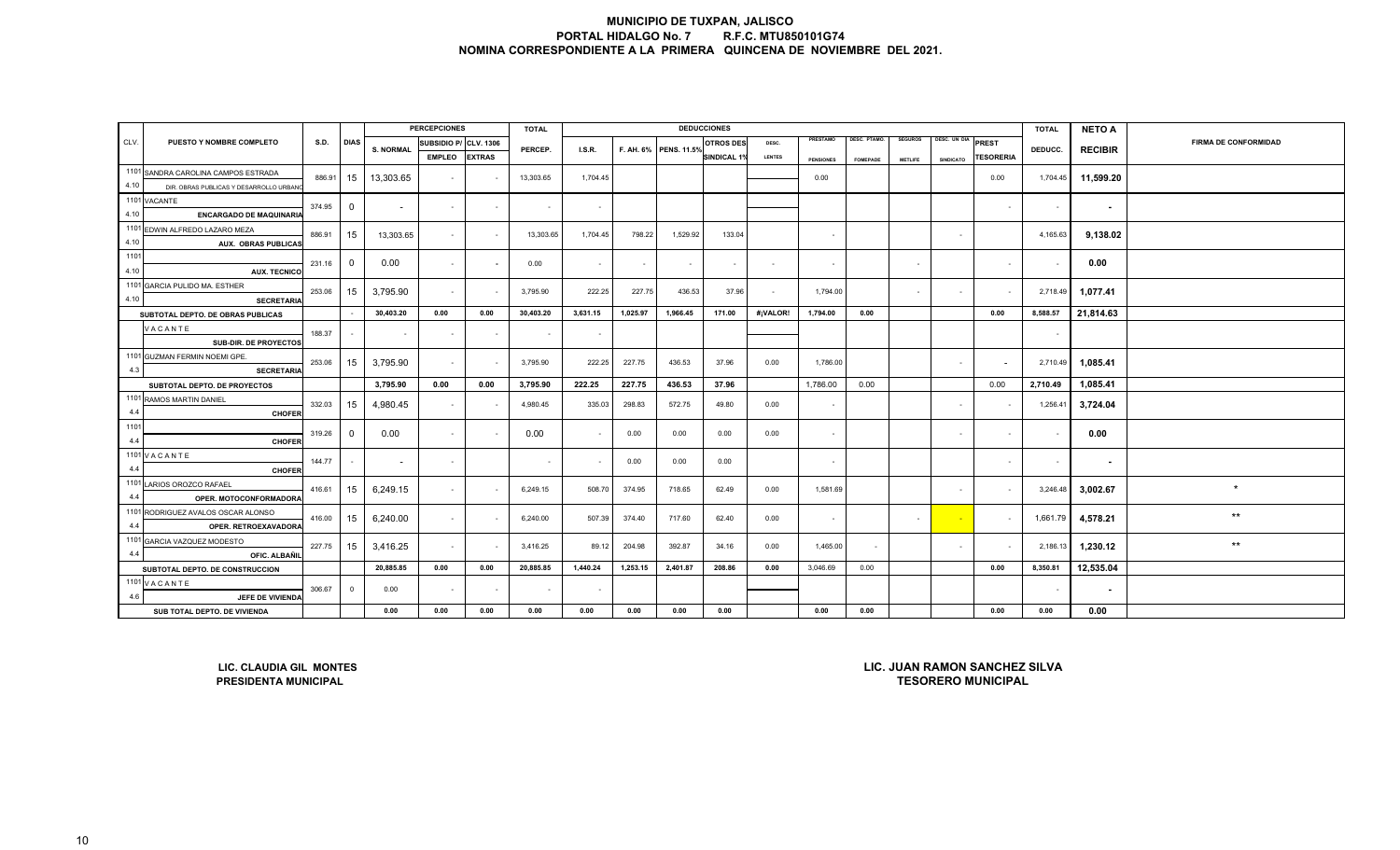|      |                                                            |           |    |                  | <b>PERCEPCIONES</b>      |               | <b>TOTAL</b> |          |          |                       | <b>DEDUCCIONES</b> |                |                  |                 |                |                  |                  | <b>TOTAL</b> | <b>NETO A</b>  |                             |
|------|------------------------------------------------------------|-----------|----|------------------|--------------------------|---------------|--------------|----------|----------|-----------------------|--------------------|----------------|------------------|-----------------|----------------|------------------|------------------|--------------|----------------|-----------------------------|
|      | PUESTO Y NOMBRE COMPLETO                                   | S.D. DIAS |    | <b>S. NORMAL</b> | SUBSIDIO P/ CLV. 1306    |               | PERCEP.      | LS.R.    |          | F. AH. 6% PENS. 11.5% | <b>OTROS DES</b>   | CONV.          | <b>PRESTAMO</b>  | DESC. PTAMO.    | <b>SEGUROS</b> | DESC. UN DIA     | PRESTAMO         | DEDUCC.      | <b>RECIBIR</b> | <b>FIRMA DE CONFORMIDAD</b> |
|      |                                                            |           |    |                  | <b>EMPLEO</b>            | <b>EXTRAS</b> |              |          |          |                       | <b>SINDICAL 1%</b> | <b>LENTES</b>  | <b>PENSIONES</b> | <b>FOMEPADE</b> | <b>METLIFE</b> | <b>SINDICATO</b> | <b>TESORERIA</b> |              |                |                             |
|      | 1101 RUA VAZQUEZ ALFONSO                                   | 164.49    | 15 | 2.467.35         | 16.63                    |               | 2,483.98     |          | 148.04   | 283.75                | 24.67              | 0.00           | 1,017.00         |                 |                | $\sim$           |                  | 1,473.46     | 1,010.52       |                             |
| 4.7  | <b>AUX. PINTOF</b>                                         |           |    |                  |                          |               |              |          |          |                       |                    |                |                  |                 |                |                  |                  |              |                |                             |
| 4.7  | 1101 MUNGUIA MELGOSA ELIAS                                 | 210.60    | 15 | 3,159.00         | $\sim$                   |               | 3,159.00     | 66.73    | 189.54   | 363.29                | 31.59              | 0.00           | 1,200.00         |                 |                | $\sim$           |                  | 1,851.15     | 1.307.86       | $***$                       |
|      | <b>AUX. PINTOR</b><br>SUBTOTAL TALLER SERAJ. Y PINTURA     |           |    | 5,626.35         | 16.63                    | 0.00          | 5,642.98     | 66.73    | 337.58   | 647.03                | 56.26              |                | 2,217.00         | 0.00            |                |                  | 0.00             | 3,324.60     | 2,318.38       |                             |
|      | TOTAL DE RAMO0 4 OBRAS PUBLICAS                            |           |    | 60,711.30        | 16.63                    | 0.00          | 60,727.93    | 5,360.37 | 2,844.46 | 5,451.88              | 474.08             |                | 8,843.69         | 0.00            |                |                  | 0.00             | 22,974.48    | 37,753.45      |                             |
|      | 1101 VELAZQUEZ NAVARRO MARTIN                              |           |    |                  |                          |               |              |          |          |                       |                    |                |                  |                 |                |                  |                  |              |                |                             |
| 5.1  | <b>CHOFER</b>                                              | 332.03    | 15 | 4,980.45         | $\sim$                   | 664.06        | 5,644.51     | 335.03   | 298.83   | 572.75                | 49.80              | 0.00           | 2,053.00         |                 |                |                  |                  | 3,309.41     | 2,335.10       | $\star$                     |
| 5.1  | 1101 PRADO GUZMAN ERNESTO<br><b>CHOFER</b>                 | 332.03    | 15 | 4,980.45         | $\sim$                   |               | 4,980.45     | 335.03   | 298.83   | 572.75                | 49.80              | 0.00           | 0.00             |                 |                | $\sim$           |                  | 1,256.41     | 3,724.04       |                             |
|      | 1101 MENDOZA CORTES GABRIEL ALEJANDRO                      | 291.02    | 15 | 4,365.30         | $\sim$                   |               | 4,365.30     | 271.81   | 261.92   | 502.01                | 43.65              | $\sim$         | $\sim$           |                 |                | $\sim$           |                  | 1,079.39     | 3,285.91       |                             |
| 5.1  | <b>CHOFER</b>                                              |           |    |                  |                          |               |              |          |          |                       |                    |                |                  |                 |                |                  |                  |              |                |                             |
| 5.1  | 1101 FARIAS OLIVA HERMES<br>CHOFEI                         | 332.03    | 15 | 4,980.45         | $\sim$                   |               | 4,980.45     | 335.03   | 298.83   | 572.75                | 49.80              | $\sim$         |                  |                 | 0.00           | $\sim$           |                  | 1,256.41     | 3,724.04       |                             |
|      | SUBTOTAL ADMON.SERV. PUB.MPALES.                           |           |    | 19,306.65        | 0.00                     | 664.06        | 19,970.71    | 1,276.90 | 1,158.40 | 2,220.26              | 193.07             | #¡VALOR!       | 2,053.00         | 0.00            |                |                  | 0.00             | 6,901.63     | 13,069.08      |                             |
|      | 1101 ANTONIO SUAREZ GONZALEZ                               | 443.83    | 15 | 6,657.45         | $\sim$                   |               | 6,657.45     | 568.74   |          |                       |                    | 0.00           |                  |                 |                |                  |                  | 568.74       | 6,088.71       | $***$                       |
| 5.2  | JEFE DPTO. CEMENTERIOS                                     |           |    |                  |                          |               |              |          |          |                       |                    |                |                  |                 |                |                  |                  |              |                |                             |
| 1101 | VACANTE                                                    | 257.61    |    |                  | $\overline{\phantom{a}}$ |               |              |          |          |                       |                    |                |                  |                 |                |                  |                  |              | 0.00           |                             |
| 5.2  | <b>AUX. DE SERVICIOS</b>                                   |           |    | 6,657.45         | 0.00                     | 0.00          | 6,657.45     | 568.74   | 0.00     | 0.00                  | 0.00               |                | 0.00             | 0.00            |                |                  | 0.00             | 568.74       | 6,088.71       |                             |
|      | <b>SUBTOTAL DE CEMENTERIOS</b><br>1101 JUAN SANCHEZ ZEPEDA |           |    |                  |                          |               |              |          |          |                       |                    |                |                  |                 |                |                  |                  |              |                |                             |
| 5.3  | JEFE DPTO. RASTRO MPAL                                     | 443.83    | 15 | 6,657.45         | $\sim$                   |               | 6,657.45     | 568.74   |          |                       |                    |                |                  |                 |                |                  |                  | 568.74       | 6,088.71       |                             |
|      | 1101 GUTIERREZ ELIZONDO ATILANO                            | 421.77    | 15 | 6,326.55         |                          |               |              | 519.80   |          |                       |                    |                |                  |                 |                |                  |                  | 1,690.21     | 4,636.34       |                             |
| 5.3  | AUX. SERV.RASTRO MPAL.                                     |           |    |                  | $\sim$                   |               | 6,326.55     |          | 379.59   | 727.55                | 63.27              | $\overline{a}$ |                  |                 |                |                  |                  |              |                |                             |
|      | 1101 MEJIA ARELLANO FERNANDO                               | 320.15    | 15 | 4,802.25         | $\sim$                   |               | 4,802.25     | 312.22   | 288.14   | 552.26                | 48.02              | $\overline{a}$ |                  |                 |                |                  |                  | 1,200.64     | 3,601.61       |                             |
| 5.3  | AUX. SERV.RASTRO MPAL                                      |           |    |                  |                          |               |              |          |          |                       |                    |                |                  |                 |                |                  |                  |              |                |                             |
|      | 1101 SANCHEZ SOLANO SAMUEL                                 | 320.15    | 15 | 4,802.25         | $\sim$                   |               | 4,802.25     | 312.22   | 288.14   | 552.26                | 48.02              | $\sim$         |                  |                 |                | $\sim$           |                  | 1,200.64     | 3,601.61       |                             |
| 5.3  | <b>AUX. SERV.RASTRO MPAL</b>                               |           |    |                  |                          |               |              |          |          |                       |                    |                |                  |                 |                |                  |                  |              |                |                             |
|      | 1101 BARBOZA DIMAS JUAN MANUEL                             | 310.92    | 15 | 4,663.80         | $\sim$                   |               | 4,663.80     | 297.79   | 279.83   | 536.34                | 46.64              | $\sim$         | 0.00             |                 | 0.00           | $\sim$           |                  | 1,160.60     | 3,503.20       |                             |
| 5.3  | AUX. SERV.RASTRO MPAL                                      |           |    |                  |                          |               |              |          |          |                       |                    |                |                  |                 |                |                  |                  |              |                |                             |
| 5.3  | 1101 MANRIQUEZ FARIAS ALFREDO<br>AUX. SERV.RASTRO MPAL     | 242.17    | 15 | 3,632.55         | $\sim$                   |               | 3,632.55     | 122.13   | 217.95   | 417.74                | 36.33              | $\sim$         | 0.00             |                 | 0.00           | $\sim$           |                  | 794.15       | 2,838.40       |                             |
|      | 1101 RODRIGUEZ HERNANDEZ JOSE DE JESUS                     | 341.37    | 15 | 5,120.55         | $\sim$                   |               | 5,120.55     | 352.96   | 307.23   | 588.86                | 51.21              |                | 0.00             |                 |                | 0.00             |                  | 1,300.26     | 3,820.29       |                             |
| 5.3  | SUPERVISOR RASTRO MUNICIPAL                                |           |    |                  |                          |               |              |          |          |                       |                    |                |                  |                 |                |                  |                  |              |                |                             |
|      | SUBTOTAL DEPTO. DE RASTRO                                  |           |    | 36,005.40        | 0.00                     | 0.00          | 36,005.40    | 2,485.86 | 1,760.88 | 3,375.02              | 293.48             | #¡VALOR!       | 0.00             | 0.00            |                |                  | 0.00             | 7,915.24     | 28,090.16      |                             |

**LIC. CLAUDIA GIL MONTESPRESIDENTA MUNICIPAL**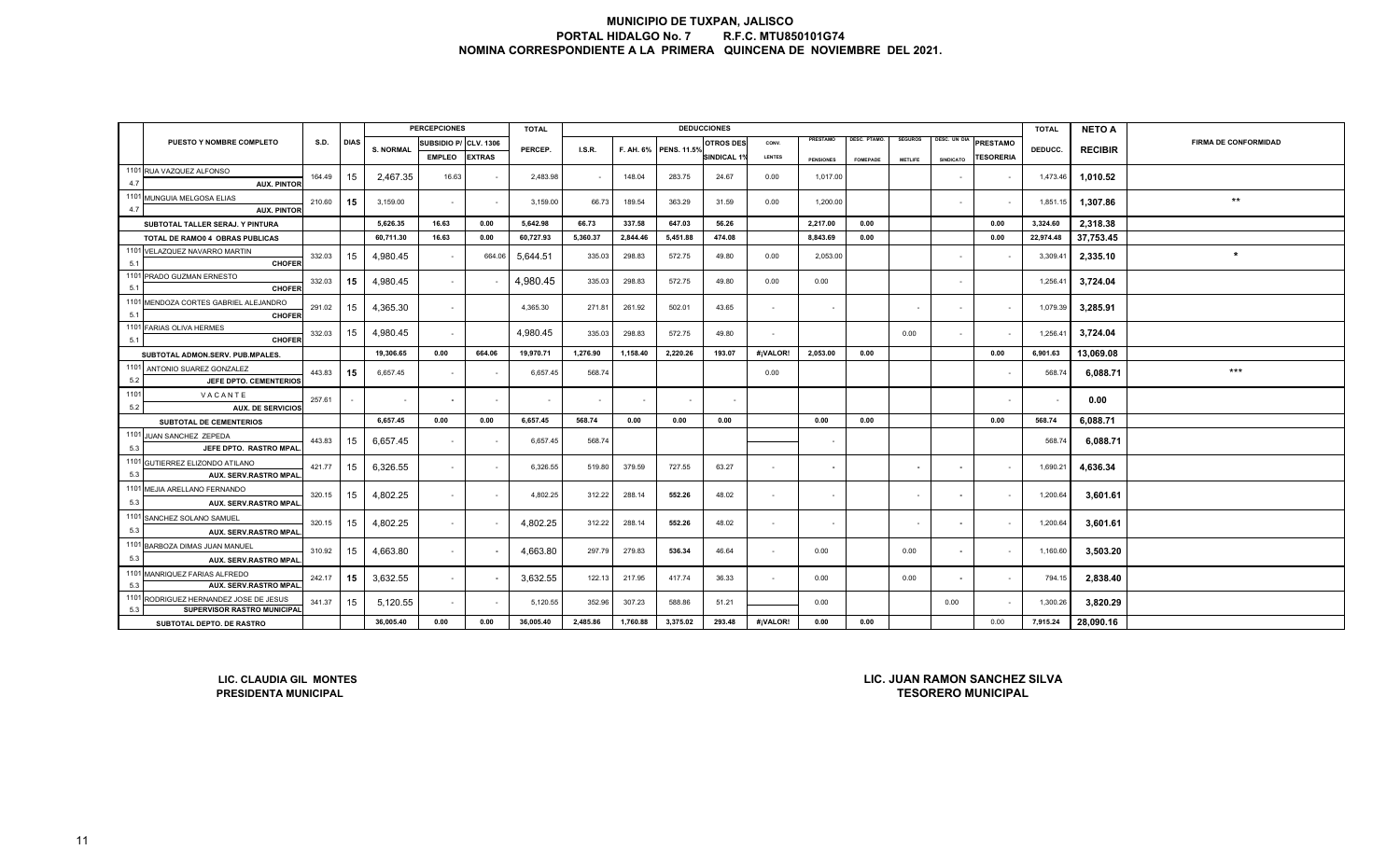|             |                                                                                                               |               |               |                          | <b>PERCEPCIONES</b>      |          | <b>TOTAL</b>          |                    |               |                  | <b>DEDUCCIONES</b> |                |                  |                     |                |                |                        | <b>TOTAL</b>             | <b>NETO A</b>  |                             |
|-------------|---------------------------------------------------------------------------------------------------------------|---------------|---------------|--------------------------|--------------------------|----------|-----------------------|--------------------|---------------|------------------|--------------------|----------------|------------------|---------------------|----------------|----------------|------------------------|--------------------------|----------------|-----------------------------|
| CLV.        | PUESTO Y NOMBRE COMPLETO                                                                                      | <b>S.D.</b>   | <b>DIAS</b>   | <b>S. NORMAL</b>         | SUBSIDIO P/ CLV. 1306    |          |                       |                    |               |                  | <b>OTROS DES</b>   | CONV.          | PRESTAMO         | <b>DESC. PTAMO.</b> | <b>SEGUROS</b> |                | DESC. UN DIA PRESTAMOS |                          |                | <b>FIRMA DE CONFORMIDAD</b> |
|             |                                                                                                               | <b>EMPLEO</b> | <b>EXTRAS</b> | PERCEP.                  | I.S.R.                   |          | F. AH. 6% PENS. 11.5% | <b>SINDICAL 1%</b> | <b>LENTES</b> | <b>PENSIONES</b> | <b>FOMEPADE</b>    | <b>METLIFE</b> | <b>SINDICATO</b> | TESORERIA           | DEDUCC.        | <b>RECIBIR</b> |                        |                          |                |                             |
|             | 1101 HERNANDEZ MEZA GONZALO                                                                                   |               | 15            |                          |                          |          |                       |                    |               |                  |                    |                |                  |                     |                |                |                        |                          |                | $***$                       |
| 5.8         | ELECTRICIST/                                                                                                  | 286.39        |               | 4,295.85                 | $\overline{\phantom{a}}$ |          | 4,295.85              | 265.76             | 257.75        | 494.02           | 42.96              | 0.00           | 1,904.00         |                     |                | $\sim$         |                        | 2,964.49                 | 1,331.36       |                             |
|             | 1101 ALCARAZ BARAJAS SAUL                                                                                     | 166.21        | 15            | 2,493.15                 | 14.98                    |          | 2,508.13              |                    | 149.59        | 286.71           | 24.93              | 0.00           |                  |                     |                |                |                        | 461.23                   |                |                             |
| 5.8         | <b>JARDINERO</b>                                                                                              |               |               |                          |                          |          |                       | $\sim$             |               |                  |                    |                | $\sim$           |                     |                | $\sim$         |                        |                          | 2,046.90       |                             |
| 1101        | VACANTE                                                                                                       | 37.92         |               | $\sim$                   | $\overline{\phantom{a}}$ |          | 0.00                  | $\sim$             | 0.00          | 0.00             | 0.00               | $\sim$         |                  |                     |                |                |                        | $\sim$                   | $\sim$         |                             |
| 5.8         | <b>JARDINERO</b>                                                                                              |               |               |                          |                          |          |                       |                    |               |                  |                    |                |                  |                     |                |                |                        |                          |                |                             |
|             | 1101 GARCIA GUZMAN J. JESUS                                                                                   | 358.72        | 15            | 5,380.80                 | $\sim$                   |          | 5,380.80              | 386.28             | 322.85        | 618.79           | 53.81              | 0.00           | 2,309.00         |                     |                | $\sim$         |                        | 3,690.73                 | 1,690.07       |                             |
| 5.8         | <b>JARDINERO</b>                                                                                              |               |               |                          |                          |          |                       |                    |               |                  |                    |                |                  |                     |                |                |                        |                          |                |                             |
| 1101<br>5.8 |                                                                                                               | 37.92         |               | $\sim$                   | $\overline{\phantom{a}}$ |          | 0.00                  | $\sim$             | 0.00          | 0.00             | 0.00               | $\sim$         |                  |                     |                |                |                        | $\sim$                   | $\blacksquare$ |                             |
| 1101        | <b>JARDINERO</b>                                                                                              |               |               |                          |                          |          |                       |                    |               |                  |                    |                |                  |                     |                |                |                        |                          |                |                             |
| 5.8         | <b>JARDINERC</b>                                                                                              | 37.92         |               | $\sim$                   | $\overline{\phantom{a}}$ |          | 0.00                  | $\sim$             | 0.00          | 0.00             | 0.00               | $\sim$         | $\sim$           |                     |                |                |                        | $\sim$                   | $\blacksquare$ |                             |
| 1101        |                                                                                                               |               |               |                          |                          |          |                       |                    |               |                  |                    |                |                  |                     |                |                |                        |                          |                |                             |
| 5.8         | <b>JARDINERC</b>                                                                                              | 131.26        | $\mathbf 0$   | 0.00                     | $\sim$                   |          | 0.00                  | $\sim$             | 0.00          | 0.00             | 0.00               | $\sim$         | $\sim$           |                     |                |                | $\sim$                 | $\overline{\phantom{a}}$ | 0.00           |                             |
| 1101        |                                                                                                               |               |               |                          |                          |          |                       |                    |               |                  |                    |                |                  |                     |                |                |                        |                          |                |                             |
| 5.8         | <b>JARDINERC</b>                                                                                              | 126.31        | $\mathbf 0$   | 0.00                     | $\sim$                   |          | 0.00                  | $\sim$             | 0.00          | 0.00             | 0.00               | $\sim$         | $\sim$           |                     |                |                | $\sim$                 | $\sim$                   | 0.00           |                             |
| 1101        |                                                                                                               |               |               |                          |                          |          |                       |                    |               |                  |                    |                |                  |                     |                |                |                        |                          |                |                             |
| 5.8         | <b>JARDINERO</b>                                                                                              | 37.92         |               | $\sim$                   | $\overline{\phantom{a}}$ |          | 0.00                  | $\sim$             | 0.00          | 0.00             | 0.00               | $\sim$         |                  |                     |                |                |                        | $\sim$                   | $\blacksquare$ |                             |
|             | 1101 GONZALEZ FARIAS FULGENCIO A.                                                                             | 191.94        | 15            | 2,879.10                 | $\sim$                   |          | 2,879.10              | 26.15              | 172.75        | 331.10           | 28.79              | 0.00           | 1,000.00         |                     |                | 0.00           | $\sim$                 | 1,558.78                 | 1,320.32       |                             |
| 5.8         | <b>JARDINERO</b>                                                                                              |               |               |                          |                          |          |                       |                    |               |                  |                    |                |                  |                     |                |                |                        |                          |                |                             |
|             | 1101 BAUTISTA RUA AGAPITO                                                                                     | 253.06        | 15            | 3,795.90                 | $\sim$                   |          | 3,795.90              | 222.25             | 227.75        | 436.53           | 37.96              | 0.00           | $\sim$           |                     |                | 0.00           | $\sim$                 | 924.49                   | 2,871.41       |                             |
| 5.8         | <b>JARDINERO</b>                                                                                              |               |               |                          |                          |          |                       |                    |               |                  |                    |                |                  |                     |                |                |                        |                          |                |                             |
|             | 1101 LOPEZ JUAREZ CRISTIAN HERNAN                                                                             | 273.06        | 15            | 4,095.90                 | $\sim$                   | 2,215.00 | 6,310.90              | 298.04             | 245.75        | 471.03           | 40.96              | 0.00           | 1,300.00         |                     |                | 0.00           | $\sim$                 | 2,355.78                 | 3,955.12       | $\star\star$                |
| 5.8         | <b>JARDINER</b>                                                                                               |               |               |                          |                          |          |                       |                    |               |                  |                    |                |                  |                     |                |                |                        |                          |                |                             |
|             | 1101 RUA MUNGUIA RAMIRO                                                                                       | 151.20        | 15            | 2,268.00                 | 43.96                    |          | 2,311.96              | $\sim$             | 136.08        | 260.82           | 22.68              | 0.00           | $\sim$           |                     |                | 0.00           | $\sim$                 | 419.58                   | 1,892.38       |                             |
| 5.8         | <b>JARDINERC</b>                                                                                              |               |               |                          |                          |          |                       |                    |               |                  |                    |                |                  |                     |                |                |                        |                          |                |                             |
| 1101        |                                                                                                               | 175.48        | $\mathbf{0}$  | 0.00                     | $\sim$                   |          | 0.00                  | $\sim$             | 0.00          | 0.00             | 0.00               | 0.00           | $\sim$           |                     |                | 0.00           | $\sim$                 | $\sim$                   | 0.00           |                             |
| 5.8         | <b>JARDINERC</b>                                                                                              |               |               |                          |                          |          |                       |                    |               |                  |                    |                |                  |                     |                |                |                        |                          |                |                             |
| 1101<br>5.8 |                                                                                                               | 159.82        | $\Omega$      | 0.00                     | $\sim$                   |          | 0.00                  | $\sim$             | 0.00          | 0.00             | 0.00               | 0.00           | $\sim$           |                     |                | 0.00           | $\sim$                 |                          | 0.00           |                             |
| 1101        | <b>JARDINERO</b>                                                                                              |               |               |                          |                          |          |                       |                    |               |                  |                    |                |                  |                     |                |                |                        |                          |                |                             |
| 5.8         | <b>JARDINERO</b>                                                                                              | 37.92         |               | $\overline{\phantom{a}}$ | $\overline{\phantom{a}}$ |          | $\sim$                | $\sim$             |               |                  |                    |                | $\sim$           |                     |                |                |                        |                          | 0.00           |                             |
|             | SUBTOTAL PARQUES Y JARDINES                                                                                   |               |               | 25,208.70                | 58.94                    | 2,215.00 | 27,482.64             | 1,198.48           | 1,512.52      | 2,899.00         | 252.09             |                | 6,513.00         | 0.00                |                |                | 0.00                   | 12,375.09                | 15,107.55      |                             |
|             | LIC. JUAN RAMON SANCHEZ SILVA<br>LIC. CLAUDIA GIL MONTES<br><b>TESORERO MUNICIPAL</b><br>PRESIDENTA MUNICIPAL |               |               |                          |                          |          |                       |                    |               |                  |                    |                |                  |                     |                |                |                        |                          |                |                             |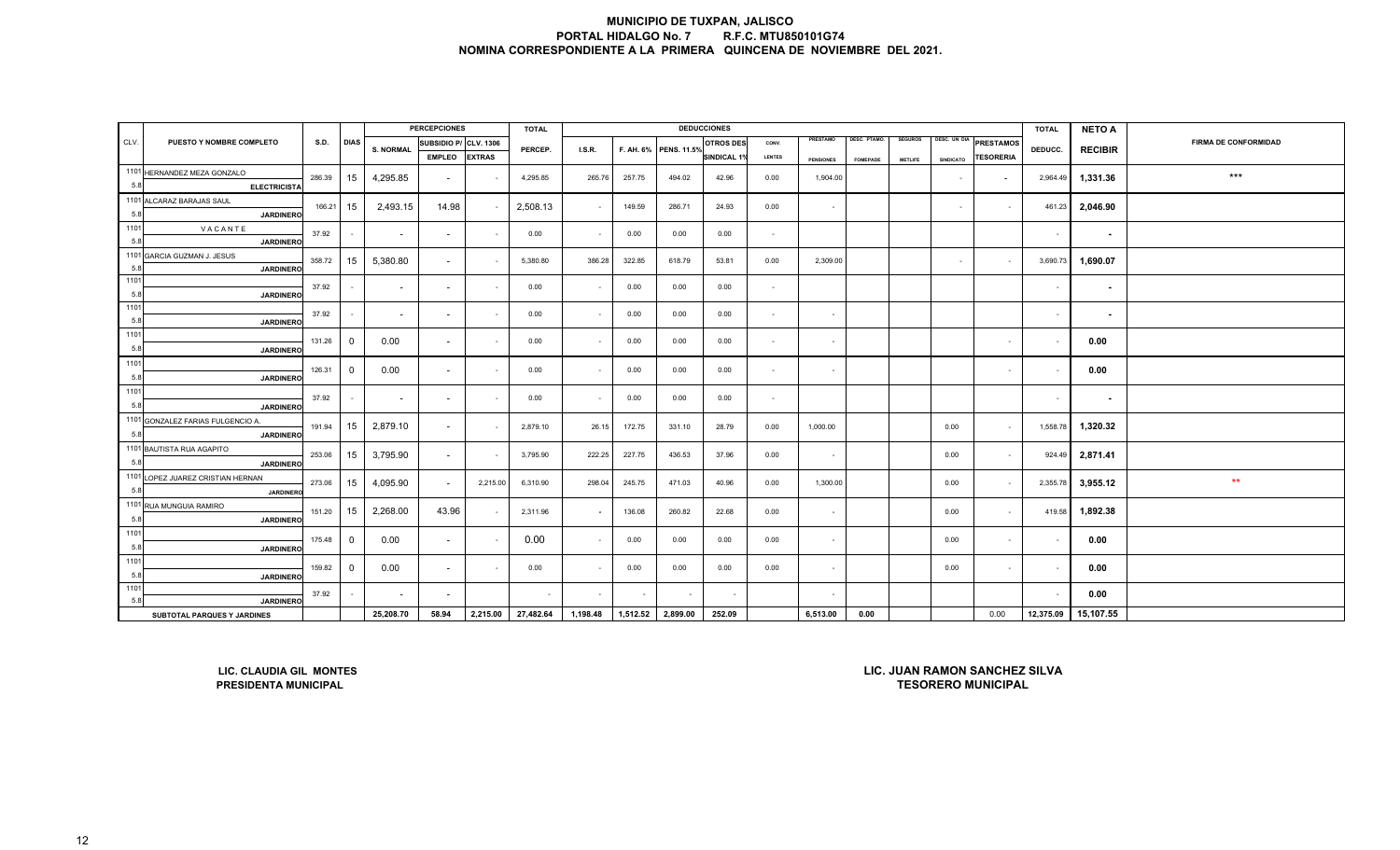|      | <b>PERCEPCIONES</b><br><b>DEDUCCIONES</b><br><b>TOTAL</b> |             |              |                  |                       |               |           |          |          |                       |                    |               |                  |          |                | <b>TOTAL</b>     | <b>NETO A</b>            |           |                |                             |
|------|-----------------------------------------------------------|-------------|--------------|------------------|-----------------------|---------------|-----------|----------|----------|-----------------------|--------------------|---------------|------------------|----------|----------------|------------------|--------------------------|-----------|----------------|-----------------------------|
| CLV. | PUESTO Y NOMBRE COMPLETO                                  | <b>S.D.</b> | <b>DIAS</b>  | <b>S. NORMAL</b> | SUBSIDIO P/ CLV. 1306 |               | PERCEP.   | LS.R.    |          | F. AH. 6% PENS. 11.5% | <b>OTROS DES</b>   | CONV.         | PRESTAMO         | DESC.    | <b>SEGUROS</b> | DESC. UN DIA     | <b>DIFERENCIA</b>        | DEDUCC.   | <b>RECIBIR</b> | <b>FIRMA DE CONFORMIDAD</b> |
|      |                                                           |             |              |                  | <b>EMPLEO</b>         | <b>EXTRAS</b> |           |          |          |                       | <b>SINDICAL 1%</b> | <b>LENTES</b> | <b>PENSIONES</b> | FOMEPADE | <b>METLIFE</b> | <b>SINDICATO</b> | <b>PENSIONES</b>         |           |                |                             |
|      | 1101 CORTES LOZOYA J. JESUS                               | 332.03      | 15           | 4,980.45         | $\sim$                | 2,739.25      | 7,719.70  | 335.03   | 298.83   | 572.75                | 49.80              | 0.00          | 915.87           |          | 200.00         | $\sim$           |                          | 2,372.28  | 5,347.41       | $***$                       |
| 5.8  | <b>CHOFER</b>                                             |             |              |                  |                       |               |           |          |          |                       |                    |               |                  |          |                |                  |                          |           |                |                             |
|      | 1101 VACANTE                                              | 194.69      | $\mathbf{0}$ | $\sim$           | $\sim$                | $\sim$        | 0.00      | $\sim$   | 0.00     | 0.00                  | 0.00               | $\sim$        | $\sim$           |          | $\sim$         |                  | $\sim$                   | $\sim$    | $\sim$         |                             |
| 5.7  | <b>CHOFER</b>                                             |             |              |                  |                       |               |           |          |          |                       |                    |               |                  |          |                |                  |                          |           |                |                             |
|      | 1101 VACANTE                                              | 187.20      | $\mathbf 0$  | 0.00             | $\sim$                | $\sim$        | 0.00      | $\sim$   | 0.00     | 0.00                  | 0.00               | $\sim$        | $\sim$           |          |                |                  | $\sim$                   |           | 0.00           |                             |
| 5.7  | <b>CHOFER</b>                                             |             |              |                  |                       |               |           |          |          |                       |                    |               |                  |          |                |                  |                          |           |                |                             |
|      | 1101 VAZQUEZ ROMERO ALBINO                                | 227.75      | 15           | 3,416.25         | $\sim$                |               | 3,416.25  | 89.12    | 204.98   | 392.87                | 34.16              | 0.00          | $\sim$           |          |                | $\sim$           | $\overline{a}$           | 721.13    | 2,695.12       |                             |
| 5.7  | <b>CHOFER</b>                                             |             |              |                  |                       |               |           |          |          |                       |                    |               |                  |          |                |                  |                          |           |                |                             |
|      | 1101 VACANTE                                              | 194.69      | $\mathbf 0$  | 0.00             | $\sim$                | $\sim$        | 0.00      | $\sim$   | 0.00     | 0.00                  | 0.00               | 0.00          | $\sim$           |          |                |                  | $\overline{a}$           |           | 0.00           |                             |
| 5.7  | <b>CHOFER</b>                                             |             |              |                  |                       |               |           |          |          |                       |                    |               |                  |          |                |                  |                          |           |                |                             |
|      | 1101 VILLALOBOS CEJA JOSE ANTONIO                         | 332.03      | 15           | 4,980.45         | $\sim$                |               | 4,980.45  | 335.03   | 298.83   | 572.75                | 49.80              | $\sim$        | $\sim$           |          | $\sim$         | $\sim$           | $\overline{\phantom{a}}$ | 1,256.41  | 3,724.04       |                             |
| 5.7  | <b>CHOFER</b>                                             |             |              |                  |                       |               |           |          |          |                       |                    |               |                  |          |                |                  |                          |           |                |                             |
| 5.7  | 1101 GONZALEZ GUZMAN MARTIN                               | 162.24      | 15           | 2,433.60         | $\sim$                |               | 2,433.60  | 0.35     | 0.00     | 0.00                  | 0.00               | $\sim$        |                  |          | $\sim$         |                  | $\overline{\phantom{a}}$ | 0.35      | 2,433.25       |                             |
|      | <b>AUX. INTENDENTE</b>                                    |             |              |                  |                       |               |           |          |          |                       |                    |               |                  |          |                |                  |                          |           |                |                             |
| 5.7  | 1101 GONZALEZ HERNANDEZ PEDRO<br><b>AUX. INTENDENTE</b>   | 210.60      | 15           | 3,159.00         | $\sim$                |               | 3,159.00  | 66.73    | 189.54   | 363.29                | 31.59              | $\sim$        | 1,579.00         |          |                | $\sim$           | $\overline{\phantom{a}}$ | 2,230.15  | 928.85         |                             |
|      | 1101 VAZQUEZ RUIZ JUAN RAMON                              |             |              |                  |                       |               |           |          |          |                       |                    |               |                  |          | 0.00           |                  |                          |           |                |                             |
| 5.7  | <b>AUX. INTENDENTE</b>                                    | 189.80      | 15           | 2,847.00         | $\sim$                |               | 2,847.00  | 23.35    | 170.82   | 327.41                | 28.47              | 0.00          | 1,210.41         |          |                | $\sim$           |                          | 1,760.46  | 1,086.55       |                             |
|      | 1101 BAUTISTA MARTINEZ JOSE DEMETRIO                      |             |              |                  |                       |               |           |          |          |                       |                    |               |                  |          |                |                  |                          |           |                |                             |
| 5.7  | <b>AUX. INTENDENTE</b>                                    | 286.40      | 15           | 4,296.00         | $\sim$                |               | 4,296.00  | 265.77   | 257.76   | 494.04                | 42.96              | 0.00          | 1,565.00         |          |                | $\sim$           | $\sim$                   | 2,625.53  | 1,670.47       |                             |
|      | 1101 CHOCOTECO CONTRERAS SAMUEL                           |             |              |                  |                       |               |           |          |          |                       |                    |               |                  |          |                |                  |                          |           |                |                             |
| 5.7  | <b>AUX. OBRAS PUBLICAS</b>                                | 273.75      | 15           | 4,106.25         | $\sim$                |               | 4,106.25  | 249.26   | 246.38   | 472.22                | 41.06              | 0.00          | $\sim$           |          |                | $\sim$           | $\sim$                   | 1,008.92  | 3,097.33       |                             |
|      | 1101 EVANGELISTA MARTINEZ AGAPITO                         | 227.75      | 15           | 3,416.25         | $\sim$                |               | 3,416.25  | 89.12    | 204.98   | 392.87                | 34.16              | 0.00          | 724.23           |          |                | $\sim$           | $\sim$                   | 1,445.36  | 1,970.89       |                             |
| 5.7  | <b>AUX. INTENDENTE</b>                                    |             |              |                  |                       |               |           |          |          |                       |                    |               |                  |          |                |                  |                          |           |                |                             |
| 1101 |                                                           | 189.80      | $\mathbf 0$  | 0.00             | $\sim$                | $\sim$        | 0.00      | $\sim$   | 0.00     | 0.00                  | 0.00               | 0.00          | $\sim$           |          |                | $\sim$           | $\sim$                   |           | 0.00           |                             |
| 5.7  | <b>AUX. INTENDENTE</b>                                    |             |              |                  |                       |               |           |          |          |                       |                    |               |                  |          |                |                  |                          |           |                |                             |
|      | 1101 CHOCOTECO GARCIA JOSE                                | 210.60      | 15           | 3,159.00         | $\sim$                |               | 3,159.00  | 66.73    | 189.54   | 363.29                | 31.59              | 0.00          | 605.69           |          |                | $\sim$           | $\sim$                   | 1,256.84  | 1,902.16       | $\star\star$                |
| 5.7  | <b>AUX. INTENDENTE</b>                                    |             |              |                  |                       |               |           |          |          |                       |                    |               |                  |          |                |                  |                          |           |                |                             |
|      |                                                           |             |              | 36,794.25        | 0.00                  | 2,739.25      | 39,533.50 | 1,520.49 | 2,061.64 | 3,951.48              | 343.61             | 0.00          | 6,600.20         | 0.00     |                |                  | 0.00                     | 14,677.42 | 24,856.08      |                             |
|      |                                                           |             |              |                  |                       |               |           |          |          |                       |                    |               |                  |          |                |                  |                          |           |                |                             |
|      |                                                           |             |              |                  |                       |               |           |          |          |                       |                    |               |                  |          |                |                  |                          | $+$       |                |                             |
|      |                                                           |             |              |                  |                       |               |           |          |          |                       |                    |               |                  |          |                |                  |                          |           |                |                             |
|      |                                                           |             |              |                  |                       |               |           |          |          |                       |                    |               |                  |          |                |                  |                          |           |                |                             |
|      |                                                           |             |              |                  |                       |               |           |          |          |                       |                    |               |                  |          |                |                  |                          |           |                |                             |
|      | LIC. JUAN RAMON SANCHEZ SILVA<br>LIC. CLAUDIA GIL MONTES  |             |              |                  |                       |               |           |          |          |                       |                    |               |                  |          |                |                  |                          |           |                |                             |
|      |                                                           |             |              |                  |                       |               |           |          |          |                       |                    |               |                  |          |                |                  |                          |           |                |                             |

**LIC. CLAUDIA GIL MONTESPRESIDENTA MUNICIPAL** 

**TESORERO MUNICIPALLIC. JUAN RAMON SANCHEZ SILVA**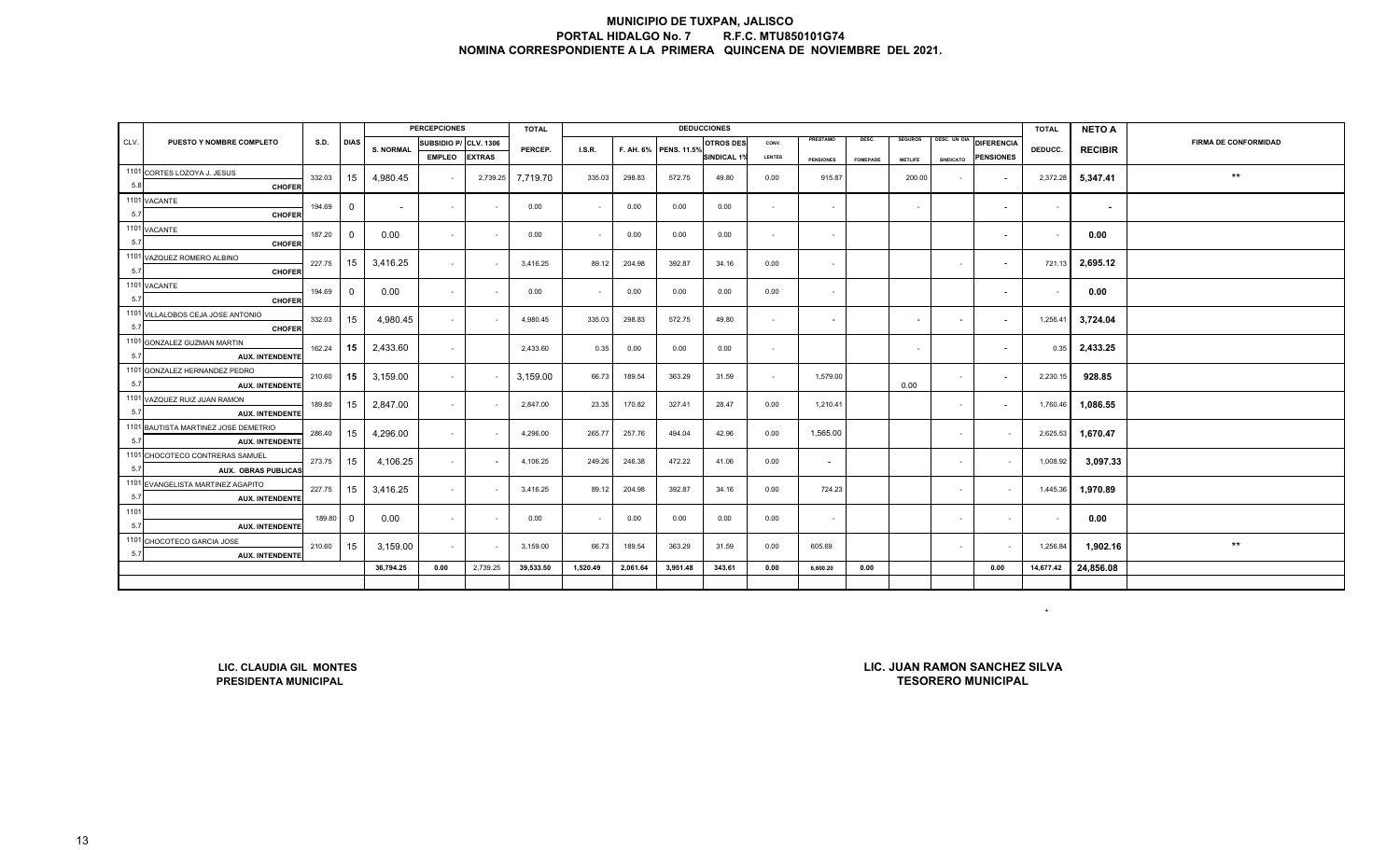|                                                                                                                                                                               |                                                                                                |        |                |                          | <b>PERCEPCIONES</b> |          | <b>TOTAL</b> |          |                    |               | <b>DEDUCCIONES</b> |                 |                |                  |                  |            |                               | <b>TOTAL</b> | <b>NETO A</b>               |                 |
|-------------------------------------------------------------------------------------------------------------------------------------------------------------------------------|------------------------------------------------------------------------------------------------|--------|----------------|--------------------------|---------------------|----------|--------------|----------|--------------------|---------------|--------------------|-----------------|----------------|------------------|------------------|------------|-------------------------------|--------------|-----------------------------|-----------------|
| CLV.<br>PUESTO Y NOMBRE COMPLETO<br><b>DIAS</b><br>S.D.<br>SUBSIDIO P/ CLV. 1306<br><b>OTROS DES</b><br><b>S. NORMAL</b><br>PERCEP.<br><b>I.S.R.</b><br>F. AH. 6% PENS. 11.5% |                                                                                                |        |                |                          |                     |          |              |          |                    |               | CONV.              | PRESTAMO        | DESC. PTAMO.   | <b>SEGUROS</b>   | DESC. UN DIA     | PRESTAMO   |                               |              | <b>FIRMA DE CONFORMIDAD</b> |                 |
|                                                                                                                                                                               |                                                                                                |        | <b>EMPLEO</b>  | <b>EXTRAS</b>            |                     |          |              |          | <b>SINDICAL 1%</b> | <b>LENTES</b> | <b>PENSIONES</b>   | <b>FOMEPADE</b> | <b>METLIFE</b> | <b>SINDICATO</b> | <b>TESORERIA</b> | DEDUCC.    | <b>RECIBIR</b>                |              |                             |                 |
|                                                                                                                                                                               | 1101 VAZQUEZ GARCIA JUVENTINO                                                                  |        |                |                          |                     |          |              |          |                    |               |                    |                 |                |                  |                  |            |                               |              |                             |                 |
| 5.7                                                                                                                                                                           | <b>AUX. INTENDENTE</b>                                                                         | 210.60 | 15             | 3,159.00                 | $\sim$              |          | 3,159.00     | 66.73    | 189.54             | 363.29        | 31.59              | 0.00            | 1,537.00       |                  |                  | $\sim$     |                               | 2,188.15     | 970.86                      |                 |
|                                                                                                                                                                               | 1101 GUZMAN ALCARAZ MARTHA LETICIA                                                             | 251.64 | 15             |                          | $\sim$              |          | 3,774.60     | 220.39   | 226.48             | 434.08        | 37.75              | 0.00            | 1,606.00       |                  | $\sim$           | $\sim$     |                               | 2,524.69     |                             |                 |
| 5.7                                                                                                                                                                           | <b>AUX. DE CONMUTADOR</b>                                                                      |        |                | 3,774.60                 |                     |          |              |          |                    |               |                    |                 |                |                  |                  |            |                               |              | 1,249.91                    |                 |
| 1101                                                                                                                                                                          | VACANTE                                                                                        | 94.84  |                | $\sim$                   | $\sim$              |          | 0.00         | $\sim$   | 0.00               | 0.00          | 0.00               | $\sim$          | $\sim$         |                  |                  |            |                               | $\sim$       | $\sim$                      |                 |
| 5.7                                                                                                                                                                           | <b>AUX. INTENDENTE</b>                                                                         |        |                |                          |                     |          |              |          |                    |               |                    |                 |                |                  |                  |            |                               |              |                             |                 |
|                                                                                                                                                                               | 1101 BENSOR BARRON EUSEBIO                                                                     | 189.80 | 15             | 2,847.00                 | $\sim$              |          | 2,847.00     | 23.35    | 170.82             | 327.41        | 28.47              | 0.00            | 1,424.00       |                  |                  | $\sim$     |                               | 1.974.05     | 872.96                      |                 |
| 5.7                                                                                                                                                                           | <b>AUX. INTENDENTE</b>                                                                         |        |                |                          |                     |          |              |          |                    |               |                    |                 |                |                  |                  |            |                               |              |                             |                 |
|                                                                                                                                                                               | 1101 MARTINEZ GOMEZ IRMA YOLANDA                                                               | 189.80 | 15             | 2,847.00                 | $\sim$              |          | 2,847.00     | 23.35    | 170.82             | 327.41        | 28.47              | $\sim$          | 1,384.00       |                  | $\sim$           | $\sim$     |                               | 1,934.05     | 912.96                      | ***             |
| 5.7                                                                                                                                                                           | <b>AUX. INTENDENTE</b>                                                                         |        |                |                          |                     |          |              |          |                    |               |                    |                 |                |                  |                  |            |                               |              |                             |                 |
|                                                                                                                                                                               | 1101 VAZQUEZ CHAVEZ JUAN                                                                       | 210.60 | 15             | 3,159.00                 | $\sim$              |          | 3,159.00     | 66.73    | 189.54             | 363.29        | 31.59              | 0.00            | 1,337.00       |                  |                  | $\sim$ $-$ | $\sim$                        | 1,988.15     | 1,170.86                    | $^{\star\star}$ |
| 5.7                                                                                                                                                                           | <b>AUX. INTENDENTE</b>                                                                         |        |                |                          |                     |          |              |          |                    |               |                    |                 |                |                  |                  |            |                               |              |                             |                 |
|                                                                                                                                                                               | 1101 VACANTE                                                                                   | 0.00   | 15             | 0.00                     | $\sim$              |          | 0.00         | $\sim$   | 0.00               | 0.00          | 0.00               | $\sim$          | $\sim$         |                  |                  |            |                               |              | 0.00                        |                 |
| 5.7                                                                                                                                                                           | <b>AUX. INTENDENTE</b>                                                                         |        |                |                          |                     |          |              |          |                    |               |                    |                 |                |                  |                  |            |                               |              |                             |                 |
|                                                                                                                                                                               | 1101 LOPEZ JUAREZ MA. GRACIELA                                                                 | 189.80 | 15             | 2,847.00                 | $\sim$              |          | 2,847.00     | 23.35    | 170.82             | 327.41        | 28.47              | 0.00            | $\sim$         |                  |                  | $\sim$     |                               | 550.05       | 2,296.96                    |                 |
| 5.7                                                                                                                                                                           | <b>AUX. INTENDENTE</b>                                                                         |        |                |                          |                     |          |              |          |                    |               |                    |                 |                |                  |                  |            |                               |              |                             |                 |
|                                                                                                                                                                               | 8 FABIAN RAMOS ISIDRO                                                                          | 189.80 | 15             | 2,847.00                 | $\sim$              |          | 2,847.00     | 23.35    | 170.82             | 327.41        | 28.47              | 0.00            | 1,424.00       |                  |                  | $\sim$     |                               | 1,974.05     | 872.96                      |                 |
| 5.7                                                                                                                                                                           | <b>AUX. INTENDENTE</b>                                                                         |        |                |                          |                     |          |              |          |                    |               |                    |                 |                |                  |                  |            |                               |              |                             |                 |
|                                                                                                                                                                               | 1101 VACANTE                                                                                   | 121.76 | $\overline{0}$ | 0.00                     | $\sim$              |          | 0.00         | $\sim$   | 0.00               | 0.00          | 0.00               |                 | $\sim$         |                  |                  |            |                               | $\sim$       | 0.00                        |                 |
| 5.7                                                                                                                                                                           | <b>AUX. INTENDENTE</b>                                                                         |        |                |                          |                     |          |              |          |                    |               |                    |                 |                |                  |                  |            |                               |              |                             |                 |
|                                                                                                                                                                               | <b>SUB TOTAL 2</b>                                                                             |        |                | 21,480.60                | 0.00                | 0.00     | 21,480.60    | 447.25   | 1,288.84           | 2,470.27      | 214.81             |                 | 8,712.00       | 0.00             |                  |            | 0.00                          | 13,133.16    | 8,347.44                    |                 |
|                                                                                                                                                                               | SUBTOTAL DE ASEO PUBLICO                                                                       |        |                | 58.274.85                | 0.00                | 2,739.25 | 61,014.10    | 1.967.74 | 3,350.48           | 6,421.75      | 558.41             |                 | 15.312.20      | 0.00             |                  |            | 0.00                          | 27,810.58    | 33,203.52                   |                 |
|                                                                                                                                                                               | 1101 ABRAHAM OROZCO GUDIÑO                                                                     | 443.83 | 15             | 6,657.45                 | $\sim$              |          | 6,657.45     | 568.74   |                    |               | $\sim$             | $\sim$          | 0.00           |                  | 0.00             |            |                               | 568.74       | 6,088.71                    |                 |
| 5.10                                                                                                                                                                          | JEFE DPTO. ALUMBRADO PUBLICO                                                                   |        |                |                          |                     |          |              |          |                    |               |                    |                 |                |                  |                  |            |                               |              |                             |                 |
|                                                                                                                                                                               | 1101 VACANTE                                                                                   | 129.39 | $\mathbf 0$    | 0.00                     | $\sim$              |          | 0.00         | $\sim$   | 0.00               | 0.00          | 0.00               |                 | 0.00           |                  |                  |            | $\sim$                        |              | 0.00                        |                 |
| 5.10                                                                                                                                                                          | <b>ELECTRICISTA</b>                                                                            |        |                |                          |                     |          |              |          |                    |               |                    |                 |                |                  |                  |            |                               |              |                             |                 |
|                                                                                                                                                                               | 1101 VACANTE                                                                                   | 109.41 |                | $\overline{\phantom{a}}$ | $\sim$              |          | 0.00         | $\omega$ |                    | 0.00          |                    |                 |                |                  |                  |            |                               |              | $\sim$                      |                 |
| 5.10                                                                                                                                                                          | <b>ELECTRICISTA</b>                                                                            |        |                |                          |                     |          |              |          |                    |               |                    |                 |                |                  |                  |            |                               |              |                             |                 |
|                                                                                                                                                                               | 1101 VAZQUEZ CHAVEZ AGUSTIN                                                                    | 298.37 | 15             | 4,475.55                 | $\sim$              |          | 4,475.55     | 281.40   | 268.53             | 514.69        | 44.76              | 0.00            | 1,721.00       |                  |                  | $\sim$     | $\overline{\phantom{a}}$      | 2,830.38     | 1,645.17                    |                 |
| 5.10                                                                                                                                                                          | <b>ELECTRICISTA</b>                                                                            |        |                |                          |                     |          |              |          |                    |               |                    |                 |                |                  |                  |            |                               |              |                             |                 |
| 1101 HERRERAS BARAJAS ISMAEL<br>15<br>4,744.95<br>316.33<br>$\sim$<br>4,744.95<br>304.89<br>284.70<br>545.67<br>47.45<br>5.10                                                 |                                                                                                |        |                |                          |                     |          |              |          |                    |               |                    | 0.00            | 0.00           |                  |                  | $\sim$     | $\overline{\phantom{a}}$      | 1,182.71     | 3,562.24                    |                 |
|                                                                                                                                                                               | AUX. TECNICO A<br>15,877.95<br>0.00<br>553.23<br>1,060.36<br>92.21<br>0.00<br>0.00<br>1,155.03 |        |                |                          |                     |          |              |          |                    |               |                    |                 |                |                  |                  |            |                               |              |                             |                 |
|                                                                                                                                                                               | 15,877.95<br>#¡VALOR!<br>1,721.00<br>0.00<br>SUBTOTAL DEPTO. DE ALUMB. PUB.                    |        |                |                          |                     |          |              |          |                    |               |                    |                 |                | 4,581.82         | 11,296.13        |            |                               |              |                             |                 |
|                                                                                                                                                                               |                                                                                                |        |                |                          |                     |          |              |          |                    |               |                    |                 |                |                  |                  |            |                               |              |                             |                 |
|                                                                                                                                                                               | LIC. CLAUDIA GIL MONTES                                                                        |        |                |                          |                     |          |              |          |                    |               |                    |                 |                |                  |                  |            | LIC. JUAN RAMON SANCHEZ SILVA |              |                             |                 |
|                                                                                                                                                                               |                                                                                                |        |                |                          |                     |          |              |          |                    |               |                    |                 |                |                  |                  |            |                               |              |                             |                 |

**LIC. CLAUDIA GIL MONTESPRESIDENTA MUNICIPAL** 

**LIC. JUAN RAMON SANCHEZ SILVATESORERO MUNICIPAL**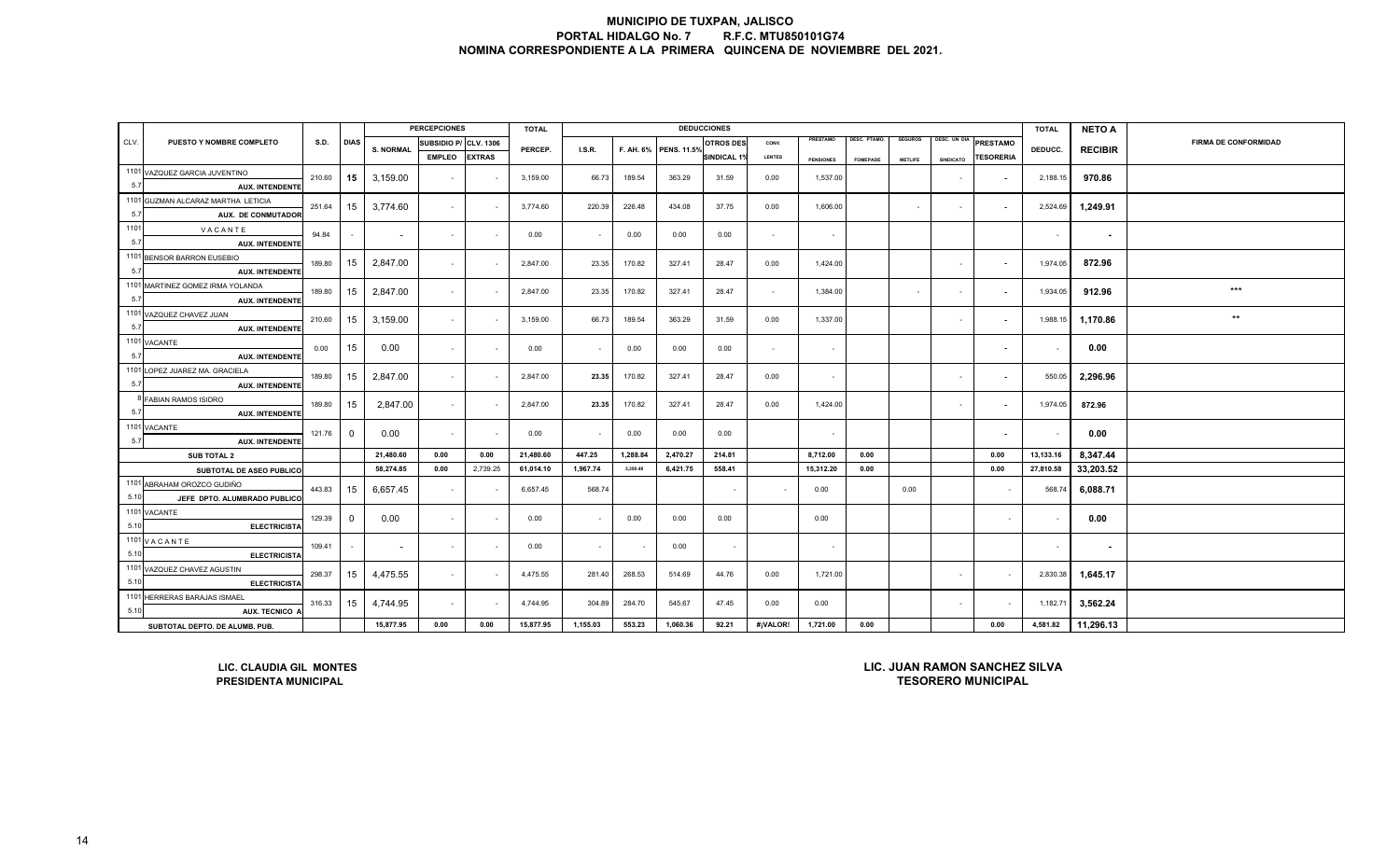|                 |                                                                 |             |                |                          | <b>PERCEPCIONES</b>      |                          | <b>TOTAL</b> |        |          |                       | <b>DEDUCCIONES</b>       |                |                  |                 |                |                  |                                      | <b>TOTAL</b> | <b>NETO A</b>            |                             |
|-----------------|-----------------------------------------------------------------|-------------|----------------|--------------------------|--------------------------|--------------------------|--------------|--------|----------|-----------------------|--------------------------|----------------|------------------|-----------------|----------------|------------------|--------------------------------------|--------------|--------------------------|-----------------------------|
| CLV.            | PUESTO Y NOMBRE COMPLETO                                        | <b>S.D.</b> | <b>DIAS</b>    |                          | SUBSIDIO P/ CLV. 1306    |                          |              |        |          |                       | <b>OTROS DES</b>         | CONV.          | PRESTAMO         | DESC. PTAMO.    | <b>SEGUROS</b> | DESC. UN DIA     | <b>PRESTAMOS</b>                     |              |                          | <b>FIRMA DE CONFORMIDAD</b> |
|                 |                                                                 |             |                | <b>S. NORMAL</b>         | <b>EMPLEO</b>            | <b>EXTRAS</b>            | PERCEP.      | I.S.R. |          | F. AH. 6% PENS. 11.5% | <b>SINDICAL 19</b>       | <b>LENTES</b>  | <b>PENSIONES</b> | <b>FOMEPADE</b> | <b>METLIFE</b> | <b>SINDICATO</b> | <b>TESORERIA</b>                     | DEDUCC.      | <b>RECIBIR</b>           |                             |
|                 | 1101 VACANTE                                                    |             |                |                          |                          |                          |              |        |          |                       |                          |                |                  |                 |                |                  |                                      |              |                          |                             |
| 5.11            | DIRECTOR DE AGUA POTABLE Y ALC                                  | 259.42      | $\overline{0}$ | 0.00                     | $\sim$                   |                          | 0.00         | $\sim$ |          |                       |                          |                |                  |                 |                |                  | $\sim$                               |              | 0.00                     |                             |
|                 | 1101 VACANTE                                                    | 212.00      | $\sim$         | $\overline{\phantom{a}}$ | $\sim$                   |                          | 0.00         |        |          |                       | $\sim$                   |                |                  |                 |                |                  |                                      |              | $\sim$                   |                             |
| 5.11            | SUB DIRECTOR DE AGUA POTABLE Y ALC.                             |             |                |                          |                          |                          |              |        |          |                       |                          |                |                  |                 |                |                  |                                      |              |                          |                             |
|                 | 1101 VAZQUEZ GOMEZ ISIDRO                                       | 227.75      | 15             | 3,416.25                 | $\sim$                   |                          | 3,416.25     | 89.12  | 204.98   | 392.87                | 34.16                    | 0.00           | 1,642.00         |                 |                | $\sim$           | $\sim$                               | 2,363.13     | 1,053.12                 | $\star$                     |
| 5.11            | <b>CHOFER</b>                                                   |             |                |                          |                          |                          |              |        |          |                       |                          |                |                  |                 |                |                  |                                      |              |                          |                             |
|                 | 1101 ALCANTAR MUÑIZ JOEL                                        | 227.75      | 15             | 3,416.25                 | $\sim$                   |                          | 3,416.25     | 89.12  | 204.98   | 392.87                | 34.16                    | 0.00           | 1,408.00         |                 |                | $\sim$           | $\sim$                               | 2,129.13     | 1,287.12                 | $\star$                     |
| 5.11            | <b>CHOFER</b>                                                   |             |                |                          |                          |                          |              |        |          |                       |                          |                |                  |                 |                |                  |                                      |              |                          |                             |
| 1201            | VAZQUEZ FARIAS JOSE GUADALUPE                                   | 248.55      | 15             | 3,728.25                 | $\sim$                   | 497.10                   | 4,225.35     | 216.36 | 223.70   | 428.75                | 37.28                    | $\sim$         | 1,536.00         |                 | $\sim$         | $\sim$           | $\sim$                               | 2,442.09     | 1,783.26                 | $***$                       |
|                 | <b>CHOFER AGUA POTABLE</b><br>1101 VACANTE                      |             |                |                          |                          |                          |              |        |          |                       |                          |                |                  |                 |                |                  |                                      |              |                          |                             |
|                 |                                                                 | 130.98      | $\overline{0}$ | 0.00                     | $\sim$                   |                          | 0.00         |        | 0.00     | 0.00                  | 0.00                     | 0.00           | $\sim$           |                 |                |                  | $\sim$                               |              | 0.00                     |                             |
| 5.11            | ENC. DE EQUIP. DE BOMBEC                                        |             |                |                          |                          |                          |              |        |          |                       |                          |                |                  |                 |                |                  |                                      |              |                          |                             |
|                 | 1101 CAMPOS LOPEZ MANUEL                                        | 227.75      | 15             | 3,416.25                 | $\sim$                   |                          | 3,416.25     | 89.12  | 204.98   | 392.87                | 34.16                    | 0.00           | $\sim$           |                 |                | $\sim$           | $\overline{\phantom{a}}$             | 721.13       | 2,695.12                 |                             |
| 5.11            | ENC. DE EQUIP. DE BOMBEO                                        |             |                |                          |                          |                          |              |        |          |                       |                          |                |                  |                 |                |                  |                                      |              |                          |                             |
|                 | 1101 VACANTE                                                    | 125.94      | $\mathbf 0$    | 0.00                     | $\sim$                   | $\sim$                   | 0.00         |        | 0.00     | 0.00                  | 0.00                     | $\sim$         | $\sim$           |                 |                |                  | $\overline{\phantom{a}}$             |              | 0.00                     |                             |
| 5.11            | ENC. DE EQUIP. DE BOMBEC                                        |             |                |                          |                          |                          |              |        |          |                       |                          |                |                  |                 |                |                  |                                      |              |                          |                             |
| 5.11            | 1101 GONZALEZ IGLESIAS ARMANDO                                  | 165.73      | 15             | 2,485.95                 | 15.44                    |                          | 2,501.39     |        | 149.16   | 285.88                | 24.86                    | 0.00           | $\sim$           |                 |                | $\sim$           | $\sim$                               | 459.90       | 2,041.49                 | $***$                       |
|                 | ENC. DE EQUIP. DE BOMBEC<br>1101 BAUTISTA MARTINEZ JORGE ARTURO |             |                |                          |                          |                          |              |        |          |                       |                          |                |                  |                 |                |                  |                                      |              |                          |                             |
| 5.11            | ENC. DE EQUIP. DE BOMBEO                                        | 227.75      | 15             | 3,416.25                 | $\sim$                   |                          | 3,416.25     | 89.12  | 204.98   | 392.87                | 34.16                    | 0.00           | 1,625.00         |                 |                | $\sim$           | $\sim$                               | 2,346.13     | 1,070.12                 |                             |
| 1101            | VACANTE                                                         |             |                |                          | $\sim$                   |                          |              |        | 0.00     | 0.00                  | 0.00                     |                |                  |                 |                |                  |                                      |              |                          |                             |
| 5.11            | ENC. DE EQUIP. DE BOMBEC                                        | 0.00        | $\sim$         | $\overline{\phantom{a}}$ |                          |                          |              |        |          |                       |                          | $\overline{a}$ |                  |                 |                |                  |                                      |              | $\overline{\phantom{a}}$ |                             |
| 1101            |                                                                 | 165.73      | $\mathbf 0$    | 0.00                     | $\overline{\phantom{a}}$ |                          | 0.00         |        | 0.00     | 0.00                  | 0.00                     | 0.00           | $\sim$           |                 |                | $\sim$           | $\sim$                               |              | 0.00                     |                             |
| 5.11            | ENC. DE EQUIP. DE BOMBEO                                        |             |                |                          |                          |                          |              |        |          |                       |                          |                |                  |                 |                |                  |                                      |              |                          |                             |
| 5.11            | 1101 GONZALEZ PEDROZA JUAN<br>ENC. DE EQUIP. DE BOMBEO          | 165.73      | 15             | 2,485.95                 | 15.44                    |                          | 2,501.39     |        | 149.16   | 285.88                | 24.86                    | 0.00           | $\sim$           |                 |                | $\sim$           | $\overline{\phantom{a}}$             | 459.90       | 2,041.49                 |                             |
|                 | 1101 AGUILAR JIMENEZ RAFAEL                                     | 165.73      | 15             | 2,485.95                 | 15.44                    |                          | 2,501.39     |        | 149.16   | 285.88                | 24.86                    | 0.00           | $\sim$           |                 |                |                  |                                      | 459.90       | 2,041.49                 |                             |
| 5.11            | <b>ENC. DE EQUIP. DE BOMBEO</b>                                 |             |                |                          |                          |                          |              |        |          |                       |                          |                |                  |                 |                |                  |                                      |              |                          |                             |
|                 | 1101 SANCHEZ GARCIA DIONICIO                                    | 150.38      | 15             | 2,255.70                 | 44.67                    |                          | 2,300.37     | $\sim$ |          |                       | $\overline{\phantom{a}}$ |                |                  |                 |                |                  |                                      |              | 2,300.37                 |                             |
| 5.11            | ENC. DE EQUIP. DE BOMBEO<br>1101 VACANTE                        |             |                |                          |                          |                          |              |        |          |                       |                          |                |                  |                 |                |                  |                                      |              |                          |                             |
| 5.11            | ENC. DE EQUIP. DE BOMBEO                                        | 139.04      | $\overline{0}$ | $\sim$                   | $\sim$                   |                          | 0.00         | $\sim$ | $\sim$   |                       | $\overline{\phantom{a}}$ |                |                  |                 |                |                  |                                      |              | $\sim$                   |                             |
|                 | 1101 VACANTE                                                    | 106.15      |                |                          | $\sim$                   | $\sim$                   | $\sim$       | $\sim$ |          |                       | $\overline{\phantom{a}}$ |                |                  |                 |                |                  |                                      | $\sim$       |                          |                             |
| 5.11            | ENC. DE EQUIP. DE BOMBEC                                        |             | $\sim$         | $\sim$                   |                          |                          |              |        |          |                       |                          |                |                  |                 |                |                  |                                      |              | $\sim$                   |                             |
| $-1101$<br>5.11 | VACANIE<br>ENC. DE EQUIP. DE BOMBEO                             | 110.42      |                | $\overline{\phantom{a}}$ | $\sim$                   | $\overline{\phantom{a}}$ |              |        |          |                       |                          |                |                  |                 |                |                  |                                      |              | $\sim$                   |                             |
|                 | SUB TOTAL 1                                                     |             |                | 27,106.80                | 90.99                    | 497.10                   | 27,694.89    | 572.84 | 1,491.07 | 2,857.88              | 248.51                   | $\sim$         | 6,211.00         | 0.00            |                |                  | 0.00                                 | 11,381.29    | 16,313.60                |                             |
|                 | LIC. CLAUDIA GIL MONTES                                         |             |                |                          |                          |                          |              |        |          |                       |                          |                |                  |                 |                |                  | <b>LIC. JUAN RAMON SANCHEZ SILVA</b> |              |                          |                             |
|                 | <b>PRESIDENTA MUNICIPAL</b>                                     |             |                |                          |                          |                          |              |        |          |                       |                          |                |                  |                 |                |                  | <b>TESORERO MUNICIPAL</b>            |              |                          |                             |

**LIC. CLAUDIA GIL MONTES**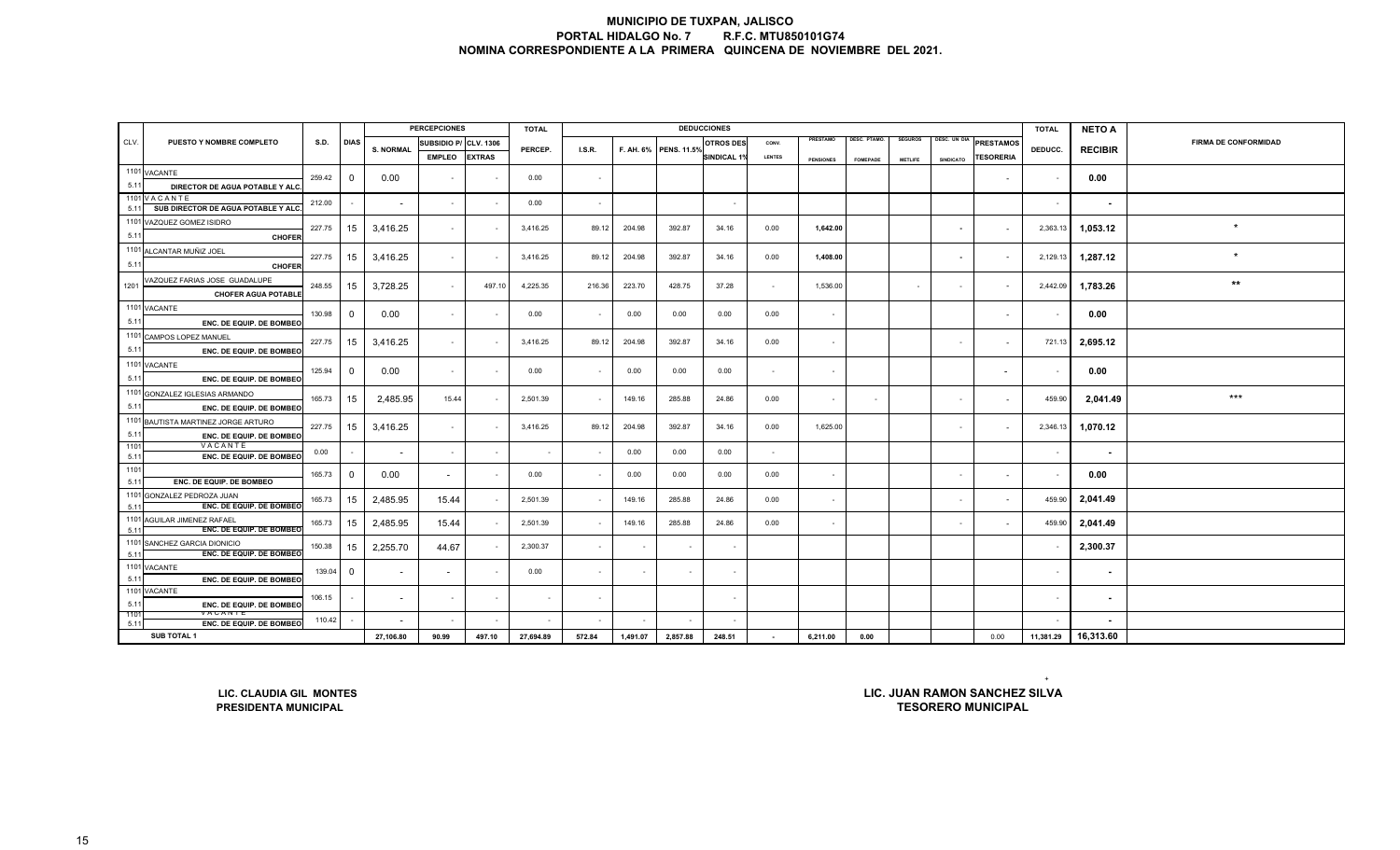|      |                                                               |             |              |                  | <b>PERCEPCIONES</b>      |               | <b>TOTAL</b>  |                |          | <b>DEDUCCIONES</b>    |                  |                          |                  |                 |                |                  |                               | <b>TOTAL</b> | <b>NETO A</b>  |                             |
|------|---------------------------------------------------------------|-------------|--------------|------------------|--------------------------|---------------|---------------|----------------|----------|-----------------------|------------------|--------------------------|------------------|-----------------|----------------|------------------|-------------------------------|--------------|----------------|-----------------------------|
| CLV. | PUESTO Y NOMBRE COMPLETO                                      | <b>S.D.</b> | <b>DIAS</b>  | <b>S. NORMAL</b> | SUBSIDIO P/ CLV. 1306    |               | <b>PERCEP</b> | I.S.R.         |          | F. AH. 6% PENS. 11.5% | <b>OTROS DES</b> | CONV.                    | PRESTAMO         | DESC. PTAMO.    | <b>SEGUROS</b> | DESC. UN DIA     | PRETAMO                       |              |                | <b>FIRMA DE CONFORMIDAD</b> |
|      |                                                               |             |              |                  | <b>EMPLEO</b>            | <b>EXTRAS</b> |               |                |          |                       | SINDICAL 1'      | <b>LENTES</b>            | <b>PENSIONES</b> | <b>FOMEPADE</b> | <b>METLIFE</b> | <b>SINDICATO</b> | <b>TESORERIA</b>              | DEDUCC.      | <b>RECIBIR</b> |                             |
| 1101 | VACANTE                                                       | 39.86       |              |                  |                          |               |               | $\blacksquare$ |          | $\sim$                |                  |                          |                  |                 |                |                  |                               |              |                |                             |
| 5.11 | <b>FONTANERO</b>                                              |             |              |                  |                          |               |               |                |          |                       |                  |                          |                  |                 |                |                  |                               |              | $\blacksquare$ |                             |
| 1101 |                                                               | 161.44      | $\mathbf 0$  | 0.00             | $\blacksquare$           | $\sim$        | 0.00          | $\blacksquare$ | 0.00     | 0.00                  | 0.00             | 0.00                     | 0.00             |                 |                | 0.00             | $\sim$                        |              | 0.00           |                             |
| 5.11 | <b>FONTANERO</b>                                              |             |              |                  |                          |               |               |                |          |                       |                  |                          |                  |                 |                |                  |                               |              |                |                             |
|      | $1101$ V A C A N T E                                          | 93.97       |              | $\overline{a}$   | $\sim$                   | $\sim$        | $\sim$        | $\sim$         | 0.00     | 0.00                  | 0.00             | $\sim$                   |                  |                 |                |                  |                               |              | $\sim$         |                             |
| 5.11 | <b>AUX. FONTANERO</b>                                         |             |              |                  |                          |               |               |                |          |                       |                  |                          |                  |                 |                |                  |                               |              |                |                             |
|      | 1101 GONZALEZ CORONA SIMON                                    | 253.06      | 15           | 3,795.90         | $\sim$                   |               | 3,795.90      | 222.25         | 227.75   | 436.53                | 37.96            | 0.00                     | 800.00           |                 |                | $\sim$           | $\sim$                        | 1,724.49     | 2,071.41       |                             |
| 5.11 | <b>AUX. FONTANERO</b>                                         |             |              |                  |                          |               |               |                |          |                       |                  |                          |                  |                 |                |                  |                               |              |                |                             |
|      | MUNGUIA CHAVEZ ABENAMAR URIEL                                 | 227.75      | 15           | 3,416.25         | $\sim$                   |               | 3,416.25      | 89.12          | 204.98   | 392.87                | 34.16            | $\sim$                   | $\sim$           |                 | 200.00         | $\sim$           | $\sim$                        | 921.13       | 2,495.12       |                             |
| 5.11 | AUX. DEL DEPARTAMENTO AGUA POTABLE                            |             |              |                  |                          |               |               |                |          |                       |                  |                          |                  |                 |                |                  |                               |              |                |                             |
| 1201 | CORTES FERNANDEZ JOSE DE JESUS                                | 227.75      | $\mathbf{0}$ | 0.00             | $\sim$                   |               | 0.00          | $\sim$         | 0.00     | 0.00                  | 0.00             | $\sim$                   |                  |                 |                | $\sim$           | $\sim$                        |              | 0.00           | $^{\star\star}$             |
|      | AUX DE SERV. AGUA POTABLE                                     |             |              |                  |                          |               |               |                |          |                       |                  |                          |                  |                 | 0.00           |                  |                               |              |                |                             |
| 5.11 | 1101 BAUTISTA MARTINEZ PABLO<br><b>ENC. DE ALCANTARILLADO</b> | 227.75      | 15           | 3,416.25         | $\blacksquare$           |               | 3,416.25      | 89.12          | 204.98   | 392.87                | 34.16            | 0.00                     | 1,000.00         |                 |                | $\sim$           | $\sim$                        | 1,721.13     | 1,695.12       |                             |
|      | 1101 VACANTE                                                  |             |              |                  |                          |               |               |                |          |                       |                  |                          |                  |                 |                |                  |                               |              |                |                             |
| 5.11 | <b>ENC. DE ALCANTARILLADO</b>                                 | 141.67      | $\mathbf 0$  | 0.00             | $\sim$                   |               | 0.00          | $\sim$         | 0.00     | 0.00                  | 0.00             | 0.00                     | $\sim$           |                 |                | $\sim$           | $\sim$                        |              | 0.00           |                             |
|      | 1101 MORAN MARTINEZ SEBASTIAN                                 |             |              |                  |                          |               |               |                |          |                       |                  |                          |                  |                 |                |                  |                               |              |                |                             |
| 5.11 | <b>ALBAÑIL</b>                                                | 227.75      | 15           | 3,416.25         | $\sim$                   |               | 3,416.25      | 89.12          | 204.98   | 392.87                | 34.16            | 0.00                     | $\sim$           |                 |                | $\sim$           | $\sim$                        | 721.13       | 2,695.12       | $\star$                     |
|      |                                                               |             |              | 14,044.65        | 0.00                     | 0.00          | 14,044.65     | 489.61         | 842.68   | 1,615.13              | 140.45           | #¡VALOR!                 | 1,800.00         | 0.00            |                |                  | 0.00                          | 5,087.87     | 8,956.78       |                             |
|      | SUBTOTAL DE AGUA DRENA. Y ALCANT.                             |             |              | 41,151.45        | 90.99                    | 497.10        | 41,739.54     | 1,062.45       | 2,333.75 | 4,473.01              | 388.96           |                          | 8.011.00         | 0.00            |                |                  | 0.00                          | 16,469.16    | 25,270.38      |                             |
|      |                                                               |             |              |                  |                          |               |               |                |          |                       |                  |                          |                  |                 |                |                  |                               |              |                |                             |
| 5.13 | 1101 STEPHANY FARIAS MEDRANO                                  | 443.83      | 15           | 6,657.45         | $\overline{\phantom{a}}$ |               | 6,657.45      | 568.74         |          |                       |                  | 0.00                     |                  | 0.00            |                | 0.00             |                               | 568.74       | 6,088.71       |                             |
|      | JEFE DPTO. DEPORTES                                           |             |              | 6,657.45         | 0.00                     | 0.00          | 6,657.45      | 568.74         | 0.00     | 0.00                  | 0.00             | 0.00                     | 0.00             | 0.00            |                |                  | 0.00                          | 568.74       | 6,088.71       |                             |
|      | SUBTOTAL DE DEPORTES                                          |             |              |                  |                          |               |               |                |          |                       |                  |                          |                  |                 |                |                  |                               |              |                |                             |
| 5.15 | 1101   GNACIO GARCIA MEDINA<br><b>MEDICO MUNICIPAL</b>        | 379.60      | 15           | 5,694.00         | $\sim$                   | 2,632.44      | 8,326.44      | 429.12         |          |                       | $\sim$           |                          |                  |                 |                |                  |                               | 429.12       | 7,897.32       |                             |
|      | 1101 ALEJANDRA SANTIAGO CLAUSTRO                              |             |              |                  |                          |               |               |                |          |                       |                  |                          |                  |                 |                |                  |                               |              |                |                             |
| 5.15 | <b>MEDICO MUNICIPAL</b>                                       | 379.60      | 15           | 5,694.00         | $\sim$                   | 2.632.44      | 8,326.44      | 429.12         |          |                       |                  |                          |                  |                 |                |                  | 0.00                          | 429.12       | 7,897.32       |                             |
|      | 1101 FARIAS MARTINEZ MA. TRINIDAD                             |             |              |                  |                          |               |               |                |          |                       |                  |                          |                  |                 |                |                  |                               |              |                |                             |
| 5.15 | <b>ENFERMERA</b>                                              | 159.73      | 15           | 2,395.95         | 21.20                    |               | 2,417.15      | $\sim$         | 143.76   | 275.53                | 23.96            | 0.00                     | 0.00             |                 |                | 0.00             | $\sim$                        | 443.25       | 1,973.90       |                             |
|      | 1101 PARRA MALDONADO MA. DEL CARMEN                           |             |              |                  |                          |               |               |                |          |                       |                  |                          |                  |                 |                |                  |                               |              |                |                             |
| 5.15 | <b>ENFERMERA</b>                                              | 159.73      | 15           | 2,395.95         | 21.20                    | $\sim$        | 2,417.15      | $\sim$         | 143.76   | 275.53                | 23.96            | 0.00                     | 0.00             |                 |                | 0.00             | $\sim$                        | 443.25       | 1,973.90       |                             |
|      | 1101 VACANTE                                                  | 50.49       | $\mathbf 0$  | 0.00             | $\sim$                   |               | 0.00          | $\sim$         | 0.00     | 0.00                  | 0.00             | $\overline{\phantom{a}}$ |                  |                 |                |                  | $\sim$                        |              | 0.00           |                             |
| 5.15 | AUX. INTENDENTE (PENSIONADA 40%)                              |             |              |                  |                          |               |               |                |          |                       |                  |                          |                  |                 |                |                  |                               |              |                |                             |
|      | SUBTOTAL SERVICIO MEDICO                                      |             |              | 16,179.90        | 42.40                    | 5,264.88      | 21,487.18     | 858.24         | 287.51   | 551.07                | 47.92            |                          | 0.00             | 0.00            |                |                  | 0.00                          | 1,744.74     | 19,742.44      |                             |
|      | LIC. CLAUDIA GIL MONTES                                       |             |              |                  |                          |               |               |                |          |                       |                  |                          |                  |                 |                |                  | LIC. JUAN RAMON SANCHEZ SILVA |              |                |                             |
|      | <b>PRESIDENTA MUNICIPAL</b>                                   |             |              |                  |                          |               |               |                |          |                       |                  |                          |                  |                 |                |                  | <b>TESORERO MUNICIPAL</b>     |              |                |                             |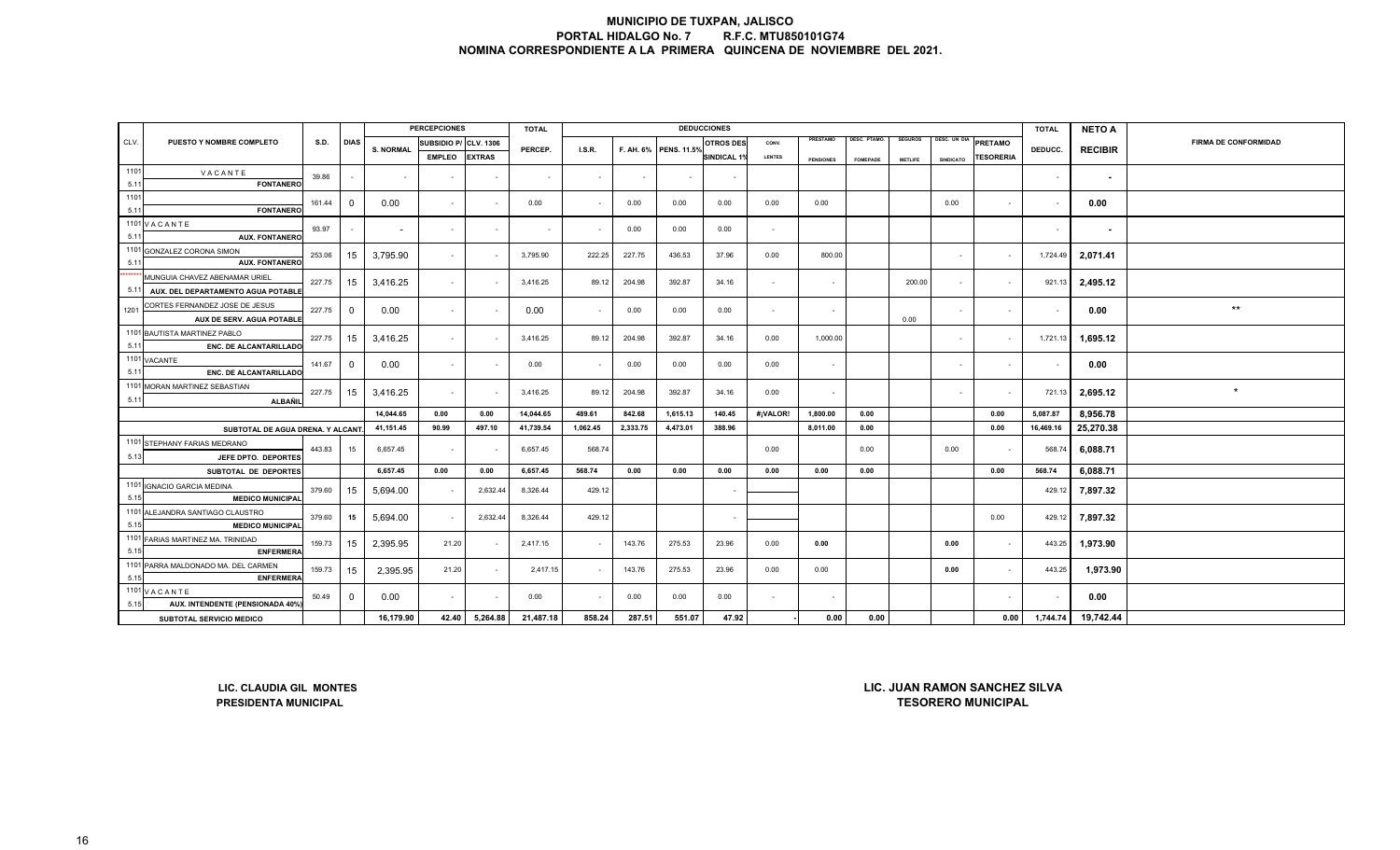|               |                                   |        |             |                  | <b>PERCEPCIONES</b>   |                          | <b>TOTAL</b>             |               |      |                       | <b>DEDUCCIONES</b>       |               |                  |                 |                |                  |                               | <b>TOTAL</b> | <b>NETO A</b>  |                             |
|---------------|-----------------------------------|--------|-------------|------------------|-----------------------|--------------------------|--------------------------|---------------|------|-----------------------|--------------------------|---------------|------------------|-----------------|----------------|------------------|-------------------------------|--------------|----------------|-----------------------------|
| CLV.          | <b>PUESTO Y NOMBRE COMPLETO</b>   | S.D.   | <b>DIAS</b> | <b>S. NORMAL</b> | SUBSIDIO P/ CLV. 1306 |                          | PERCEP.                  | <b>I.S.R.</b> |      | F. AH. 6% PENS. 11.5% | <b>OTROS DES</b>         | CONV.         | PRESTAMO         | DESC. PTAMO.    | <b>SEGUROS</b> |                  | DESC. UN DIA PRESTAMO         | DEDUCC.      | <b>RECIBIR</b> | <b>FIRMA DE CONFORMIDAD</b> |
|               |                                   |        |             |                  | <b>EMPLEO</b>         | <b>EXTRAS</b>            |                          |               |      |                       | <b>SINDICAL 1%</b>       | <b>LENTES</b> | <b>PENSIONES</b> | <b>FOMEPADE</b> | <b>METLIFE</b> | <b>SINDICATO</b> | <b>TESORERIA</b>              |              |                |                             |
|               | 1101 VACANTE                      | 360.53 |             | 0.00             | $\sim$                | $\sim$                   | $\overline{\phantom{a}}$ | $\sim$        |      |                       |                          |               |                  |                 |                |                  | 0.00                          | $\sim$       | $\sim$         |                             |
| 5.25          | DIR. DESARROLLO RURAL             |        |             |                  |                       |                          |                          |               |      |                       |                          |               |                  |                 |                |                  |                               |              |                |                             |
|               | SUBTOTAL DEPTO. FOMET. AGROP.     |        |             | 0.00             | 0.00                  | 0.00                     | 0.00                     | 0.00          | 0.00 | 0.00                  | 0.00                     |               | 0.00             | 0.00            |                |                  | 0.00                          | 0.00         | 0.00           |                             |
|               | 1101 JULIO ALBERTO VAZQUEZ CAMPOS | 443.83 | 15          | 6,657.45         | $\sim$                | $\overline{\phantom{a}}$ | 6,657.45                 | 568.74        |      | $\sim$                | $\overline{\phantom{a}}$ |               | 0.00             |                 |                |                  | 0.00                          | 568.74       | 6,088.71       |                             |
| $5.3^{\circ}$ | JEFE DPTO. MEDIO AMBIENTE         |        |             |                  |                       |                          |                          |               |      |                       |                          |               |                  |                 |                |                  |                               |              |                |                             |
|               | SUBTOTAL DEPTO. ECOLOGIA          |        |             | 6,657.45         | 0.00                  | 0.00                     | 6,657.45                 | 568.74        | 0.00 | 0.00                  | 0.00                     |               | 0.00             | 0.00            |                |                  | 0.00                          | 568.74       | 6,088.71       |                             |
|               |                                   |        |             |                  |                       |                          |                          |               |      |                       |                          |               |                  |                 |                |                  |                               |              |                |                             |
|               |                                   |        |             |                  |                       |                          |                          |               |      |                       |                          |               |                  |                 |                |                  |                               |              |                |                             |
|               |                                   |        |             |                  |                       |                          |                          |               |      |                       |                          |               |                  |                 |                |                  |                               |              |                |                             |
|               |                                   |        |             |                  |                       |                          |                          |               |      |                       |                          |               |                  |                 |                |                  |                               |              |                |                             |
|               |                                   |        |             |                  |                       |                          |                          |               |      |                       |                          |               |                  |                 |                |                  |                               |              |                |                             |
|               |                                   |        |             |                  |                       |                          |                          |               |      |                       |                          |               |                  |                 |                |                  |                               |              |                |                             |
|               | LIC. CLAUDIA GIL MONTES           |        |             |                  |                       |                          |                          |               |      |                       |                          |               |                  |                 |                |                  | LIC. JUAN RAMON SANCHEZ SILVA |              |                |                             |

**LIC. CLAUDIA GIL MONTESPRESIDENTA MUNICIPAL** 

**LIC. JUAN RAMON SANCHEZ SILVATESORERO MUNICIPAL**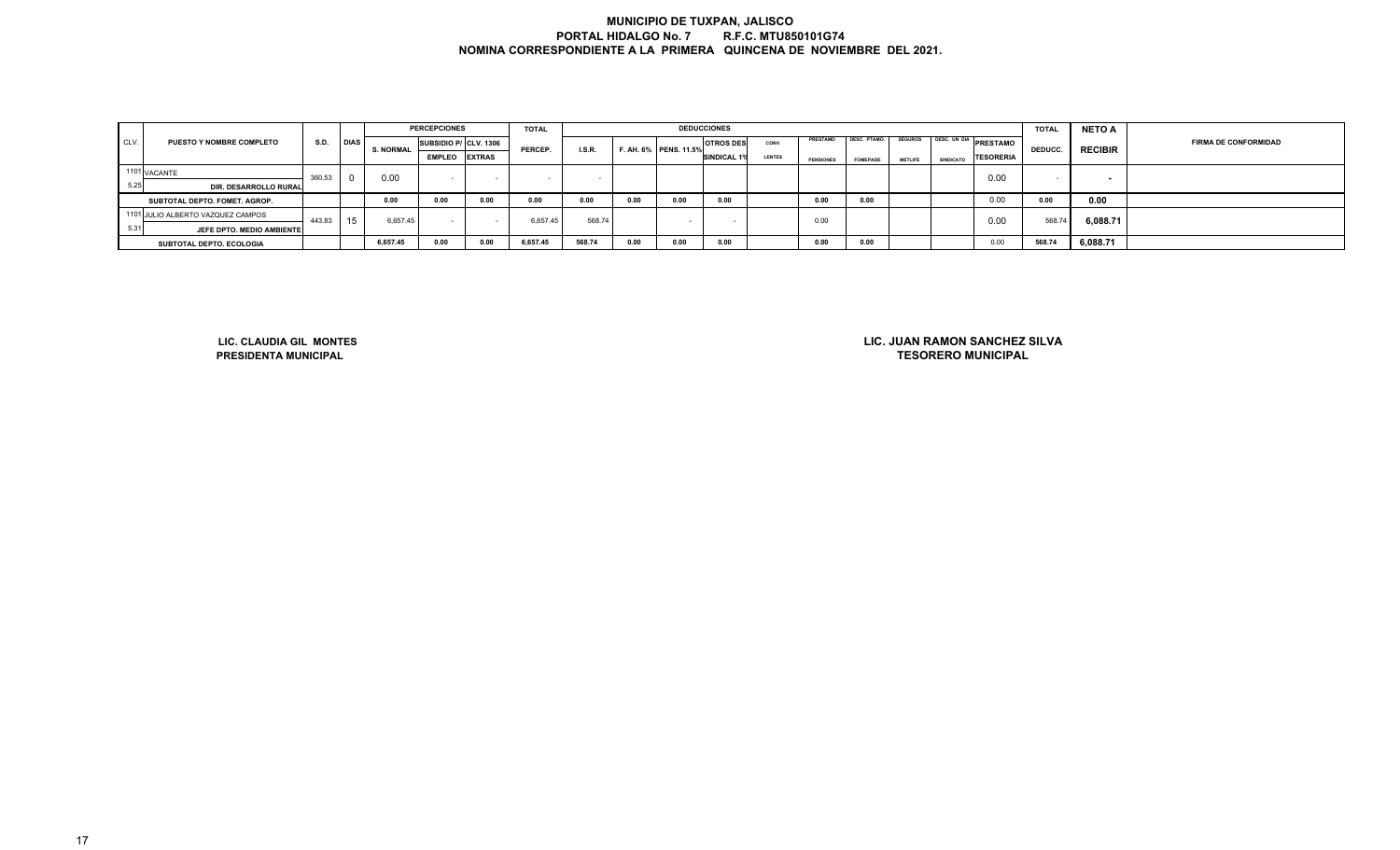|      | TO Y NOMBRE COMPLETO                                 |        | <b>DIAS</b>    |                  | <b>PERCEPCIONES</b>      |        | <b>TOTAL</b> |          |        |                       | <b>DEDUCCIONES</b>       |               |                  |                 |                |                  |                        | <b>TOTAL</b> | <b>NETO A</b>  | <b>FIRMA DE CONFORMIDAD</b> |
|------|------------------------------------------------------|--------|----------------|------------------|--------------------------|--------|--------------|----------|--------|-----------------------|--------------------------|---------------|------------------|-----------------|----------------|------------------|------------------------|--------------|----------------|-----------------------------|
| CLV. |                                                      | S.D.   |                | <b>S. NORMAL</b> | SUBSIDIO P/ CLV. 1306    |        | PERCEP.      | I.S.R.   |        | F. AH. 6% PENS. 11.5% | <b>OTROS DES</b>         | CONV.         | <b>PRESTAMO</b>  | DESC. PTAMO.    | <b>SEGUROS</b> |                  | DESC. UN DIA PRESTAMOS | DEDUCC.      |                |                             |
|      |                                                      |        |                |                  | EMPLEO EXTRAS            |        |              |          |        |                       | SINDICAL 1%              | <b>LENTES</b> | <b>PENSIONES</b> | <b>FOMEPADE</b> | <b>METLIFE</b> | <b>SINDICATO</b> | <b>TESORERIA</b>       |              | <b>RECIBIR</b> |                             |
| 1201 | GUZMAN FLORES MARIA MARTINA                          | 188.98 | 15             | 2,834.70         | $\sim$ $-$               |        | 2,834.70     | 22.28    |        |                       | 28.35                    |               |                  |                 |                |                  |                        | 50.63        | 2,784.07       |                             |
|      | <b>AUXILIAR DEL COMEDOR</b>                          |        |                |                  |                          |        |              |          |        |                       |                          |               |                  |                 |                |                  |                        |              |                |                             |
| 1201 | VACANTE                                              | 333.33 | $\overline{0}$ | 0.00             | $\sim$                   | $\sim$ | 0.00         | $\sim$   |        |                       | $\sim$                   |               |                  |                 |                |                  | 0.00                   | $\sim 100$   | . н. н.        |                             |
|      | DIR. IMAGEN URBANA VERDE                             |        |                |                  |                          |        |              |          |        |                       |                          |               |                  |                 |                |                  |                        |              |                |                             |
| 1201 | VACANTE                                              | 0.00   | $\mathbf 0$    | 0.00             | $\overline{\phantom{a}}$ |        | 0.00         | $\sim$   |        |                       |                          |               |                  |                 |                |                  | 0.00                   | 0.00         | 0.00           |                             |
|      | DIR. DISPOSICION FINAL DE RESIDUOS                   |        |                |                  |                          |        |              |          |        |                       |                          |               |                  |                 |                |                  |                        |              |                |                             |
|      | 1201 VACANTE                                         | 111.86 | $\overline{0}$ | 0.00             | $\sim$                   |        | 0.00         | $\sim$   |        |                       |                          |               |                  |                 |                |                  |                        |              | 0.00           |                             |
|      | <b>JARDINERO</b>                                     |        |                |                  |                          |        |              |          |        |                       |                          |               |                  |                 |                |                  |                        |              |                |                             |
|      | 1201 FERMIN AGUILAR JOSE ANTONIO<br><b>CHOFER</b>    | 349.16 | 15             | 5,237.40         | $\sim$                   |        | 5,237.40     | 367.92   | 314.24 | 602.30                | 52.37                    | 0.00          | 2,068.00         |                 |                | 0.00             | 0.00                   | 3,404.84     | 1,832.56       | $\star$                     |
|      | 1201 MENDOZA GUZMAN J. GUADALUPE                     | 395.49 | 15             | 5,932.35         | $\sim$                   |        | 5,932.35     | 463.29   | 355.94 | 682.22                | 59.32                    | 0.00          | $\sim$           |                 |                | 0.00             | $\sim$                 | 1,560.77     | 4,371.58       |                             |
|      | <b>CHOFER</b>                                        |        |                |                  |                          |        |              |          |        |                       |                          |               |                  |                 |                |                  |                        |              |                |                             |
| 1201 | VACANTE                                              | 101.25 | $\overline{0}$ | 0.00             | $\sim$                   |        | 0.00         | $\sim$   | 0.00   | 0.00                  | $\overline{\phantom{a}}$ |               |                  |                 |                | 0.00             |                        | $\sim$       | 0.00           |                             |
|      | (ESPOSA PENSIONADA 80% ACUERDO AYTO) 22/01/15        |        |                |                  |                          |        |              |          |        |                       |                          |               |                  |                 |                |                  |                        |              |                |                             |
| 1201 | OCHOA REYES MIGUEL ANGEL                             | 185.00 | 15             | 2,775.00         | $\sim$                   |        | 2,775.00     | 17.09    | 166.50 | 319.13                | 27.75                    |               | 789.17           | 0.00            |                | 0.00             | 0.00                   | 1,319.64     | 1,455.37       |                             |
|      | <b>JARDINERO</b>                                     |        |                |                  |                          |        |              |          |        |                       |                          |               |                  |                 |                |                  |                        |              |                |                             |
|      | 1201 MARTINEZ MARTINEZ GUADALUPE<br><b>JARDINERO</b> | 160.15 | 15             | 2,402.25         | 20.80                    |        | 2,423.05     | $\sim$   | 144.14 | 276.26                | 24.02                    |               | 0.00             |                 |                | 0.00             |                        | 444.42       | 1,978.63       |                             |
|      | 1 <sub>1201</sub> VICENTE ORTIZ DIMAS                | 304.17 | 15             | 4,562.55         |                          |        |              |          |        | 524.69                | 45.63                    |               |                  |                 |                |                  |                        |              |                | $***$                       |
|      | <b>AUX. OBRAS PUBLICAS</b>                           |        |                |                  | $\sim$                   | $\sim$ | 4,562.55     | 288.98   | 273.75 |                       |                          |               | 1,426.00         |                 |                | 0.00             | $\sim$                 | 2,559.05     | 2,003.50       |                             |
| 1201 | CEBALLOS OSORIO TIMOTEO                              | 159.69 | 15             | 2,395.35         | 21.24                    |        | 2,416.59     | $\sim$   |        |                       |                          |               |                  |                 |                |                  |                        |              | 2,416.59       |                             |
|      | <b>AUX. INTENDENTE</b>                               |        |                |                  |                          |        |              |          |        |                       |                          |               |                  |                 |                |                  |                        |              |                |                             |
|      | <b>TOTAL HOJA</b>                                    |        |                | 26,139.60        | 42.04                    | 0.00   | 26,181.64    | 1,159.56 |        | 1,254.57 2,404.60     | 237.44                   |               | 4,283.17         | 0.00            |                |                  | 0.00                   | 9,339.34     | 16,842.30      |                             |

**LIC. CLAUDIA GIL MONTESPRESIDENTA MUNICIPAL**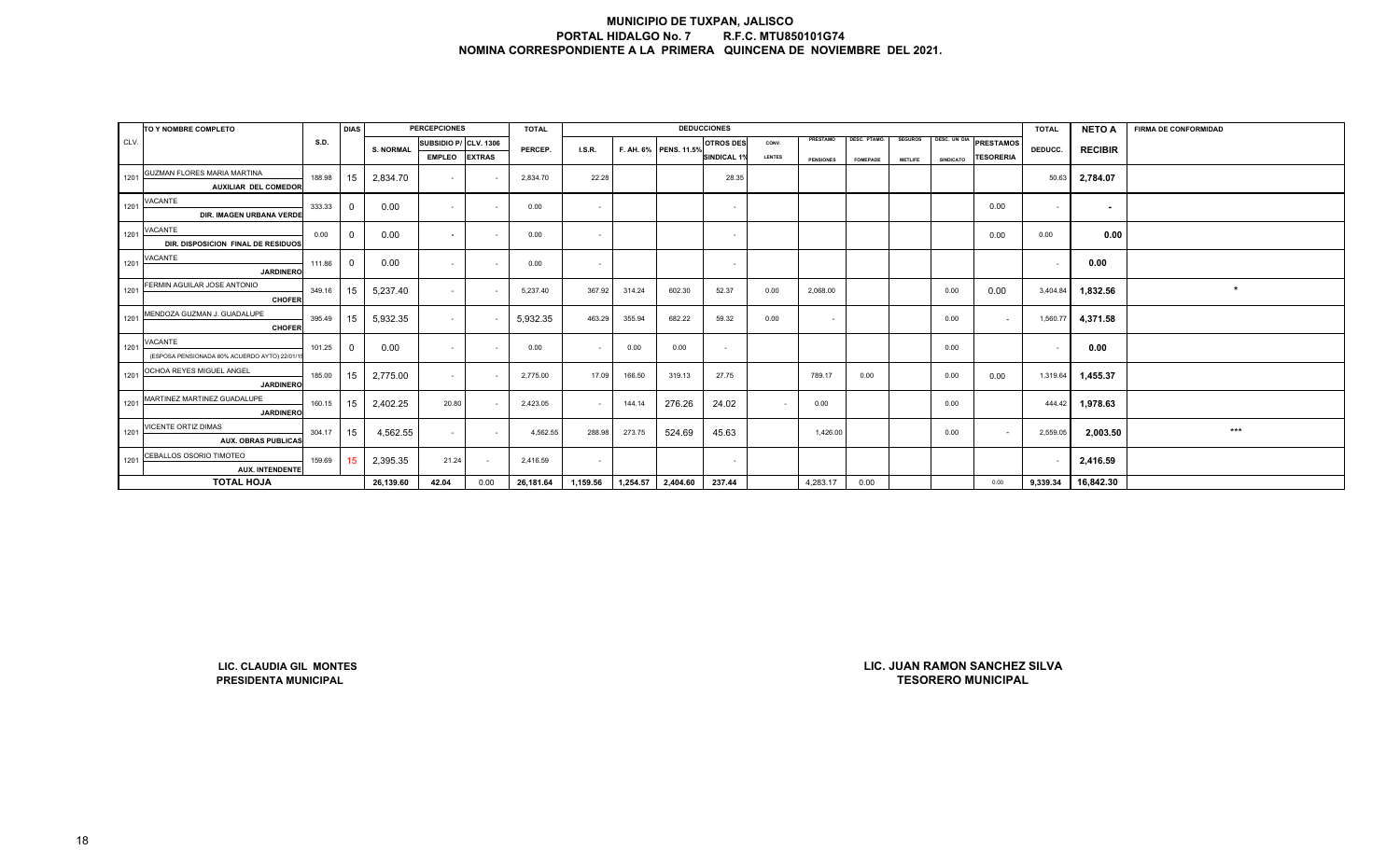|      |                                                       |        |             |                  | <b>PERCEPCIONES</b>   |               | <b>TOTAL</b> |               |        |                       | <b>DEDUCCIONES</b> |               |                  |                 |                |                  |                                                            | <b>TOTAL</b> | <b>NETO A</b>  |                             |
|------|-------------------------------------------------------|--------|-------------|------------------|-----------------------|---------------|--------------|---------------|--------|-----------------------|--------------------|---------------|------------------|-----------------|----------------|------------------|------------------------------------------------------------|--------------|----------------|-----------------------------|
| CLV. | PUESTO Y NOMBRE COMPLETO                              | S.D.   | <b>DIAS</b> | <b>S. NORMAL</b> | SUBSIDIO P/ CLV. 1306 |               | PERCEP.      | <b>I.S.R.</b> |        | F. AH. 6% PENS. 11.5% | <b>OTROS DES</b>   | CONV.         | PRESTAMO         | DESC. PTAMO.    | <b>SEGUROS</b> | DESC. UN DIA     | PTMO.                                                      | DEDUCC.      | <b>RECIBIR</b> | <b>FIRMA DE CONFORMIDAD</b> |
|      |                                                       |        |             |                  | <b>EMPLEO</b>         | <b>EXTRAS</b> |              |               |        |                       | SINDICAL 1%        | <b>LENTES</b> | <b>PENSIONES</b> | <b>FOMEPADE</b> | <b>METLIFE</b> | <b>SINDICATO</b> | <b>TESORERIA</b>                                           |              |                |                             |
| 1201 | VACANTE                                               | 100.39 | $\mathbf 0$ | 0.00             | $\sim$                |               | 0.00         | $\sim$        |        |                       |                    |               |                  |                 |                |                  |                                                            | $\sim$       | 0.00           |                             |
|      | <b>AUX. INTENDENTE</b>                                |        |             |                  |                       |               |              |               |        |                       |                    |               |                  |                 |                |                  |                                                            |              |                |                             |
| 1201 | JOSE RAMON MARTINEZ MANCILLA                          | 274.86 | 15          | 4,122.90         | $\sim$                |               | 4,122.90     | 250.71        |        |                       | 41.23              |               |                  |                 |                |                  | $\overline{\phantom{a}}$                                   | 291.94       | 3,830.96       |                             |
|      | VELADOR                                               |        |             |                  |                       |               |              |               |        |                       |                    |               |                  |                 |                |                  |                                                            |              |                |                             |
| 1201 | GODINEZ AGUILAR GUILLERMO                             | 210.60 | 15          | 3,159.00         | $\sim$                |               | 3,159.00     | 66.73         | 189.54 | 363.29                | 31.59              |               | 776.00           | 0.00            |                | 0.00             | $\sim$                                                     | 1,427.15     | 1,731.86       |                             |
|      | <b>AUX. INTENDENTE</b>                                |        |             |                  |                       |               |              |               |        |                       |                    |               |                  |                 |                |                  |                                                            |              |                |                             |
| 1201 | MARTINEZ LOPEZ DAVID                                  | 225.22 | 15          | 3,378.30         | $\sim$                |               | 3,378.30     | 85.82         | 202.70 | 388.50                | 33.78              |               |                  |                 |                | 0.00             | $\sim$                                                     | 710.81       | 2,667.49       |                             |
|      | <b>AUX. INTENDENTE</b>                                |        |             |                  |                       |               |              |               |        |                       |                    |               |                  |                 |                |                  |                                                            |              |                |                             |
| 1201 | PONS OSCAR ALFREDO                                    | 253.06 | 15          | 3,795.90         | $\sim$                |               | 3,795.90     | 222.25        | 227.75 | 436.53                | 37.96              |               | 938.00           |                 | 0.00           | 0.00             |                                                            | 1,862.49     | 1,933.41       |                             |
|      | <b>JARDINERO</b>                                      |        |             |                  |                       |               |              |               |        |                       |                    |               |                  |                 |                |                  |                                                            |              |                |                             |
| 1201 | JOEL PABLO FLORES ALEGRIA<br>ENC. BOMBEO LOS LAURELES | 137.32 | 15          | 2,059.80         | 71.13                 |               | 2,130.93     | $\sim$        | 0.00   |                       | 0.00               |               |                  |                 |                | 0.00             |                                                            |              | 2,130.93       |                             |
|      | MARTINEZ CARDENAS JOSE                                |        |             |                  |                       |               |              |               |        |                       |                    |               |                  |                 |                |                  |                                                            |              |                |                             |
| 1201 | SUPERV. DE EQUIP. DE BOMBEO                           | 145.65 | 15          | 2,184.75         | 63.14                 |               | 2,247.89     | $\sim$        | 0.00   |                       |                    |               |                  |                 |                |                  |                                                            | $\sim$       | 2,247.89       |                             |
|      | SANCHEZ SILVA RICARDO                                 |        |             |                  |                       |               |              |               |        |                       |                    |               |                  |                 |                |                  |                                                            |              |                |                             |
| 1201 | ENC. DE EQUIP. DE BOMBEO                              | 165.73 | 15          | 2,485.95         | 15.44                 |               | 2,501.39     | $\sim$        | 149.16 | 285.88                | 24.86              | 0.00          | 911.96           | 0.00            |                | 0.00             | 0.00                                                       | 1,371.86     | 1,129.53       |                             |
|      |                                                       |        |             |                  |                       |               |              |               |        |                       |                    |               |                  |                 |                |                  |                                                            |              |                |                             |
| 1201 | <b>REV. EQUIP. DE BOMBEO</b>                          | 106.42 | $\mathbf 0$ | 0.00             | $\sim$                |               | 0.00         | $\sim$        |        |                       |                    |               |                  |                 |                |                  |                                                            | $\sim$       | 0.00           |                             |
|      | <b>TOTAL HOJA</b>                                     |        |             | 21,186.60        | 149.71                | 0.00          | 21,336.31    | 625.51        | 769.15 | 1,474.20              | 169.42             |               | 2,625.96         | 0.00            |                |                  | 0.00                                                       | 5,664.24     | 15,672.07      |                             |
|      |                                                       |        |             |                  |                       |               |              |               |        |                       |                    |               |                  |                 |                |                  |                                                            |              |                |                             |
|      | LIC. CLAUDIA GIL MONTES<br>PRESIDENTA MUNICIPAL       |        |             |                  |                       |               |              |               |        |                       |                    |               |                  |                 |                |                  | LIC. JUAN RAMON SANCHEZ SILVA<br><b>TESORERO MUNICIPAL</b> |              |                |                             |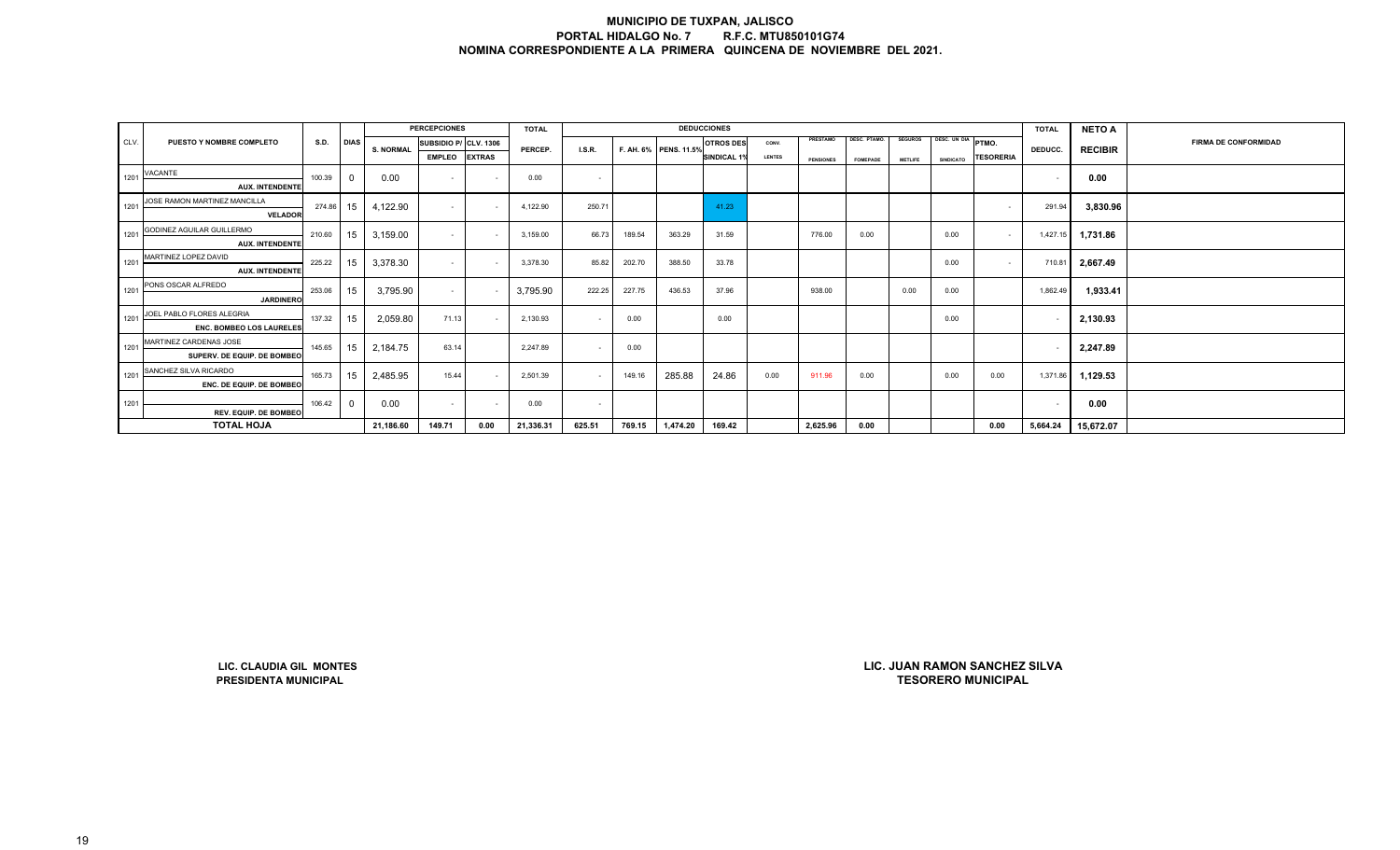|      |                                                              |             |             |                  | <b>PERCEPCIONES</b>   |               | <b>TOTAL</b> |          |          |                       | <b>DEDUCCIONES</b> |        |                  |                 |                |                  |                               | <b>TOTAL</b> | <b>NETO A</b>  |                             |
|------|--------------------------------------------------------------|-------------|-------------|------------------|-----------------------|---------------|--------------|----------|----------|-----------------------|--------------------|--------|------------------|-----------------|----------------|------------------|-------------------------------|--------------|----------------|-----------------------------|
| CLV. | PUESTO Y NOMBRE COMPLETO                                     | <b>S.D.</b> | <b>DIAS</b> | <b>S. NORMAL</b> | SUBSIDIO P/ CLV. 1306 |               | PERCEP.      | LS.R.    |          | F. AH. 6% PENS. 11.5% | <b>OTROS DES</b>   | CONV.  | PRESTAMO         | DESC. PTAMO.    | <b>SEGUROS</b> | DESC. UN DIA     | <b>PRESTAMO</b>               |              | <b>RECIBIR</b> | <b>FIRMA DE CONFORMIDAD</b> |
|      |                                                              |             |             |                  | <b>EMPLEO</b>         | <b>EXTRAS</b> |              |          |          |                       | SINDICAL 1%        | LENTES | <b>PENSIONES</b> | <b>FOMEPADE</b> | <b>METLIFE</b> | <b>SINDICATO</b> | <b>TESORERIA</b>              | DEDUCC.      |                |                             |
| 1201 |                                                              | 96.16       | $\mathbf 0$ | 0.00             |                       |               | 0.00         | $\sim$   |          |                       |                    |        |                  |                 |                |                  |                               | $\sim$       | 0.00           |                             |
|      | <b>VELADOR ASILO</b>                                         |             |             |                  | $\sim$                |               |              |          |          |                       |                    |        |                  |                 |                |                  |                               |              |                |                             |
| 1201 | GUERRERO JOSE CRUZ                                           | 142.15      | 15          | 2,132.25         | 66.50                 |               | 2,198.75     | $\sim$   |          |                       |                    |        |                  |                 |                |                  |                               |              | 2,198.75       |                             |
|      | <b>JARDINERO</b>                                             |             |             |                  |                       |               |              |          |          |                       |                    |        |                  |                 |                |                  |                               |              |                |                             |
| 1201 | <b>IERNANDEZ CORTES MIGUEL</b>                               | 284.96 15   |             | 4,274.40         | $\sim$                |               | 4,274.40     | 263.89   |          |                       |                    |        |                  |                 |                |                  |                               | 263.89       | 4,010.51       |                             |
|      | <b>INSPECTOR DE GANADERIA</b>                                |             |             |                  |                       |               |              |          |          |                       |                    |        |                  |                 |                |                  |                               |              |                |                             |
| 1201 | AZQUEZ LOPEZ JERONIMO                                        | 205.31      | 15          | 3,079.65         | $\sim$                |               | 3,079.65     | 59.82    | 184.78   | 354.16                | 30.80              |        |                  |                 |                | 0.00             |                               | 629.56       | 2,450.09       |                             |
|      | <b>VELADOR RASTRO MPAL</b>                                   |             |             |                  |                       |               |              |          |          |                       |                    |        |                  |                 |                |                  |                               |              |                |                             |
| 1201 | NG. RAMIREZ MORALES JOSE ADRIAN                              | 517.04      | 15          | 7,755.60         | $\sim$                |               | 7,755.60     | 756.40   | 465.34   | 891.89                | 77.56              |        | 1,800.00         | 0.00            |                | 0.00             |                               | 3,991.19     | 3,764.41       |                             |
|      | TEC. EN MANEJO DE INF. TERRITORIAL                           |             |             |                  |                       |               |              |          |          |                       |                    |        |                  |                 |                |                  |                               |              |                |                             |
| 1201 | MATA RAMOS ELENA                                             | 116.57      | 15          | 1,748.55         | 91.05                 |               | 1,839.60     | $\sim$   |          |                       |                    |        |                  |                 |                |                  |                               |              | 1,839.60       |                             |
|      | ENC. DE EQ. DE BOM. B. PAIS                                  |             |             |                  |                       |               |              |          |          |                       |                    |        |                  |                 |                |                  |                               |              |                |                             |
| 1201 | DAMIAN CORTES GABRIEL                                        | 116.57      | 15          | 1,748.55         | 91.05                 |               | 1,839.60     | $\sim$   |          |                       |                    |        |                  |                 |                |                  |                               |              | 1,839.60       |                             |
|      | ENC.DE EQ. DE BOM. DE SAN MIG                                |             |             |                  |                       |               |              |          |          |                       |                    |        |                  |                 |                |                  |                               |              |                |                             |
| 1201 | MORAN SILVA BLANCA ESTELA                                    | 116.57      | 15          | 1,748.55         | 91.05                 |               | 1,839.60     | $\sim$   |          |                       | 17.49              |        |                  |                 |                |                  |                               | 17.49        | 1,822.11       |                             |
|      | ENC. DE EQ. DE BOM. DEL POBL                                 |             |             |                  |                       |               |              |          |          |                       |                    |        |                  |                 |                |                  |                               |              |                |                             |
| 1201 | <b>GUZMAN MEJIA NAHUM JACOB</b><br><b>FONTANERO PLATANAR</b> | 126.54      | 15          | 1,898.10         | 81.48                 |               | 1,979.58     | $\sim$   |          |                       |                    |        |                  |                 |                |                  |                               | $\sim$       | 1,979.58       |                             |
|      | RAMIREZ MARTINEZ JORGE                                       |             |             |                  |                       |               |              |          |          |                       |                    |        |                  |                 |                |                  |                               |              |                |                             |
| 1201 | <b>FONTANERO 21 DE NOVIEMBRE</b>                             | 116.57      | 15          | 1,748.55         | 91.05                 | 466.28        | 2,305.88     | $\sim$   | 104.91   | 201.08                | 17.49              |        |                  |                 |                | 0.00             |                               | 323.48       | 1,982.40       |                             |
|      | <b>IERA MARTINEZ GERACIMO</b>                                |             |             |                  |                       |               |              |          |          |                       |                    |        |                  |                 |                |                  |                               |              |                |                             |
| 1201 | <b>RETROEXCAVADORA</b>                                       | 311.63      | 15          | 4,674.45         | $\sim$                |               | 4,674.45     | 298.72   | 280.47   | 537.56                | 46.74              | 0.00   | 0.00             |                 |                | 0.00             | $\sim$                        | 1,163.49     | 3,510.96       | $\star$                     |
|      | RAMIREZ MARTINEZ MARIA ANTONIA                               |             |             |                  |                       |               |              |          |          |                       |                    |        |                  |                 |                |                  |                               |              |                |                             |
| 1201 | JARDINERO 21 DE NOVIEMBRE                                    | 151.84      | 15          | 2,277.60         | 43.27                 |               | 2,320.87     | $\sim$   |          |                       |                    |        |                  |                 |                |                  |                               |              | 2,320.87       |                             |
|      | <b>TOTAL HOJA</b>                                            |             |             | 33,086.25        | 555.45                | 466.28        | 34,107.98    | 1,378.83 | 1,035.50 | 1,984.70              | 190.07             |        | 1,800.00         | 0.00            |                |                  | 0.00                          | 6,389.09     | 27,718.89      |                             |
|      |                                                              |             |             |                  |                       |               |              |          |          |                       |                    |        |                  |                 |                |                  |                               |              |                |                             |
|      |                                                              |             |             |                  |                       |               |              |          |          |                       |                    |        |                  |                 |                |                  |                               |              |                |                             |
|      |                                                              |             |             |                  |                       |               |              |          |          |                       |                    |        |                  |                 |                |                  |                               |              |                |                             |
|      |                                                              |             |             |                  |                       |               |              |          |          |                       |                    |        |                  |                 |                |                  |                               |              |                |                             |
|      |                                                              |             |             |                  |                       |               |              |          |          |                       |                    |        |                  |                 |                |                  |                               |              |                |                             |
|      |                                                              |             |             |                  |                       |               |              |          |          |                       |                    |        |                  |                 |                |                  |                               |              |                |                             |
|      |                                                              |             |             |                  |                       |               |              |          |          |                       |                    |        |                  |                 |                |                  |                               |              |                |                             |
|      |                                                              |             |             |                  |                       |               |              |          |          |                       |                    |        |                  |                 |                |                  |                               |              |                |                             |
|      |                                                              |             |             |                  |                       |               |              |          |          |                       |                    |        |                  |                 |                |                  |                               |              |                |                             |
|      |                                                              |             |             |                  |                       |               |              |          |          |                       |                    |        |                  |                 |                |                  |                               |              |                |                             |
|      |                                                              |             |             |                  |                       |               |              |          |          |                       |                    |        |                  |                 |                |                  |                               |              |                |                             |
|      | LIC. CLAUDIA GIL MONTES                                      |             |             |                  |                       |               |              |          |          |                       |                    |        |                  |                 |                |                  | LIC. JUAN RAMON SANCHEZ SILVA |              |                |                             |

**LIC. CLAUDIA GIL MONTESPRESIDENTA MUNICIPAL** 

**LIC. JUAN RAMON SANCHEZ SILVATESORERO MUNICIPAL**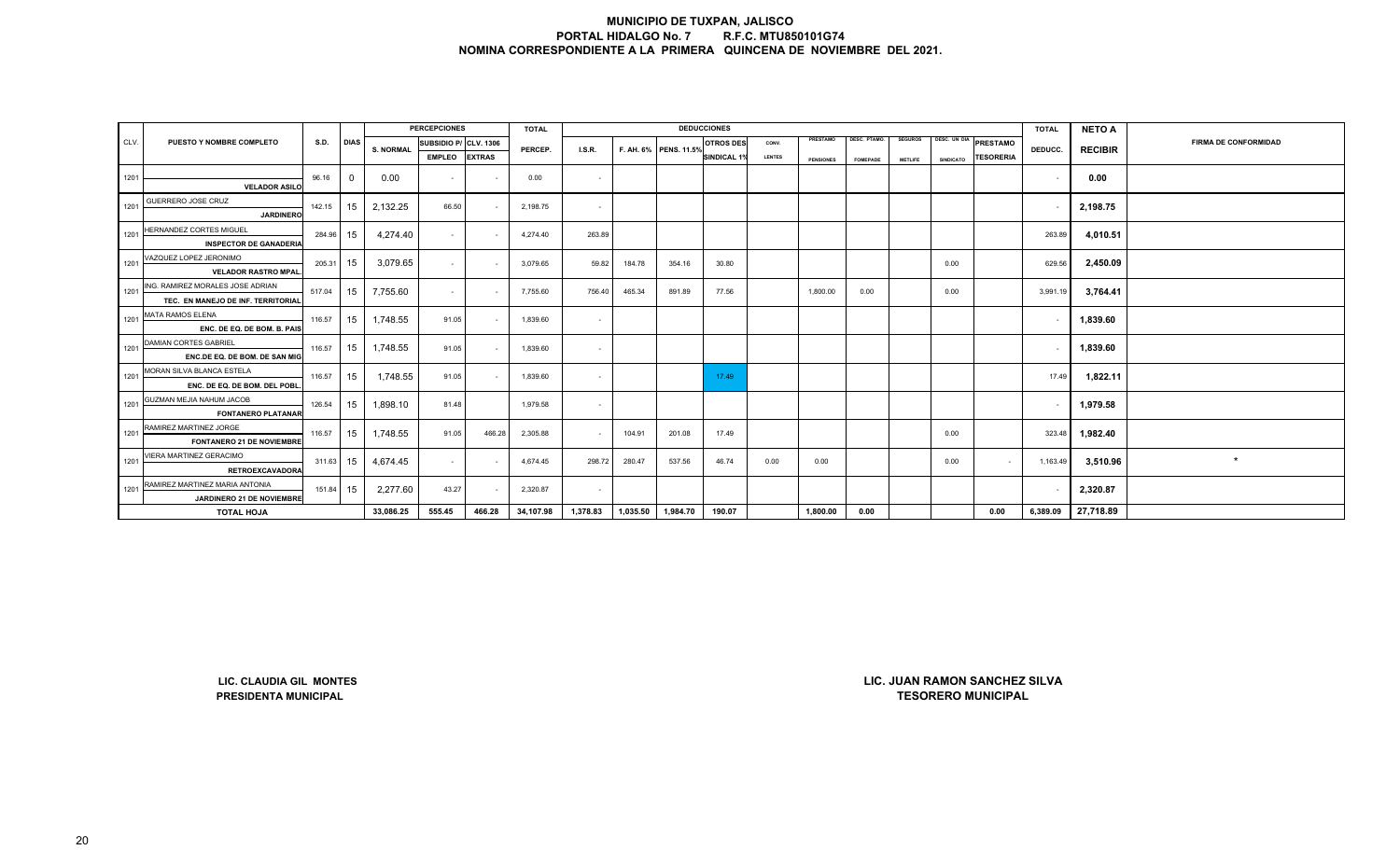|      |                                                        |                   |              |                  | <b>PERCEPCIONES</b>   |               | <b>TOTAL</b> |          |          |                       | <b>DEDUCCIONES</b> |               |                  |                     |                |                  |                                                            | <b>TOTAL</b> | <b>NETO A</b>  |                      |
|------|--------------------------------------------------------|-------------------|--------------|------------------|-----------------------|---------------|--------------|----------|----------|-----------------------|--------------------|---------------|------------------|---------------------|----------------|------------------|------------------------------------------------------------|--------------|----------------|----------------------|
| CLV. | PUESTO Y NOMBRE COMPLETO                               | <b>S.D.</b>       | <b>DIAS</b>  |                  | SUBSIDIO P/ CLV. 1306 |               |              |          |          |                       | <b>OTROS DES</b>   | CONV.         | PRESTAMO         | <b>DESC. PTAMO.</b> | <b>SEGUROS</b> |                  | DESC. UN DIA PRESTAMO                                      |              |                | FIRMA DE CONFORMIDAD |
|      |                                                        |                   |              | <b>S. NORMAL</b> | <b>EMPLEO</b>         | <b>EXTRAS</b> | PERCEP.      | LS.R.    |          | F. AH. 6% PENS. 11.5% | SINDICAL 1%        | <b>LENTES</b> | <b>PENSIONES</b> | <b>FOMEPADE</b>     | <b>METLIFE</b> | <b>SINDICATO</b> | <b>TESORERIA</b>                                           | DEDUCC.      | <b>RECIBIR</b> |                      |
|      | GUZMAN FLORES JOSE MANUEL                              |                   |              |                  |                       |               |              |          |          |                       |                    |               |                  |                     |                |                  |                                                            |              |                |                      |
| 1201 | <b>AUXILIAR DE EGRESOS</b>                             | 510.47            | 15           | 7,657.05         | $\sim$                |               | 7,657.05     | 739.56   | 459.42   | 880.56                | 76.57              |               | 0.00             |                     | 0.00           | 0.00             |                                                            | 2,156.11     | 5,500.94       |                      |
|      | VACANTE                                                |                   |              |                  |                       |               |              |          |          |                       |                    |               |                  |                     |                |                  |                                                            |              |                |                      |
| 1201 | <b>JARDINERO</b>                                       | 126.26            | $\mathbf{0}$ | $\sim$           | $\sim$                |               | $\sim$       | $\sim$   |          |                       |                    |               |                  |                     |                |                  |                                                            | $\sim$       | $\sim$         |                      |
| 1201 | VACANTE                                                | 190.81            | $\mathbf{0}$ | $\sim$           | $\sim$                |               | $\sim$       | $\sim$   |          |                       |                    |               |                  |                     |                |                  |                                                            | $\sim$       | $\sim$         |                      |
|      | <b>CHOFER AGUA POTABLE</b>                             |                   |              |                  |                       |               |              |          |          |                       |                    |               |                  |                     |                |                  |                                                            |              |                |                      |
| 1201 | VACANTE                                                | 198.74            | $\mathbf{0}$ | $\sim$           | $\sim$                |               | $\sim$       | $\sim$   |          |                       |                    |               |                  |                     |                |                  |                                                            | $\sim$       | $\sim$         |                      |
|      | <b>AUX. DE PLANEACION</b>                              |                   |              |                  |                       |               |              |          |          |                       |                    |               |                  |                     |                |                  |                                                            |              |                |                      |
| 1201 | DE SANTIAGO CAMACHO MA. ISABEL                         | 142.12            | 15           | 2,131.80         | 66.53                 |               | 2,198.33     | $\sim$   | 127.91   | 245.16                | 21.32              | 0.00          | 879.00           |                     |                | 0.00             | $\sim$                                                     | 1,273.38     | 924.95         |                      |
|      | <b>BAÑOS MERCADO MPAL</b>                              |                   |              |                  |                       |               |              |          |          |                       |                    |               |                  |                     |                |                  |                                                            |              |                |                      |
| 1201 | CLAUDIA JOCELYN BERNAL GARCIA                          | 233.34            | 15           | 3,500.10         | $\sim$                |               | 3,500.10     | 96.42    |          |                       | 35.00              | $\sim$        |                  |                     |                | 0.00             |                                                            | 131.42       | 3,368.68       |                      |
|      | AUX. DE CATASTRO                                       |                   |              |                  |                       |               |              |          |          |                       |                    |               |                  |                     |                |                  |                                                            |              |                |                      |
| 1201 | FABIAN CAMPOS PEDRO                                    | 227.75            | 15           | 3,416.25         | $\sim$                |               | 3,416.25     | 89.12    | 204.98   | 392.87                | 34.16              | 0.00          | 0.00             |                     |                | 0.00             |                                                            | 721.13       | 2,695.12       |                      |
|      | <b>JARDINERO</b>                                       |                   |              |                  |                       |               |              |          |          |                       |                    |               |                  |                     |                |                  |                                                            |              |                |                      |
| 1201 | BAUTISTA MARTINEZ MIGUEL ANGEL                         | 216.72            | 15           | 3,250.80         | $\sim$                |               | 3,250.80     | 74.72    | 195.05   | 373.84                | 32.51              | $\sim$        |                  |                     |                | 0.00             |                                                            | 676.12       | 2,574.68       |                      |
|      | <b>AUX. FONTANERO</b>                                  |                   |              |                  |                       |               |              |          |          |                       |                    |               |                  |                     |                |                  |                                                            |              |                |                      |
| 1201 | RUA MUNGUIA MOISES<br><b>JARDINERC</b>                 | 201.87            | 15           | 3,028.05         | $\sim$                |               | 3,028.05     | 39.11    | 181.68   | 348.23                | 30.28              | 0.00          | 0.00             |                     |                | 0.00             |                                                            | 599.30       | 2,428.75       |                      |
|      |                                                        | <b>TOTAL HOJA</b> |              | 22,984.05        | 66.53                 | 0.00          | 23,050.58    | 1,038.93 | 1,169.04 | 2,240.65              | 229.84             | 0.00          | 879.00           | 0.00                |                |                  | 0.00                                                       | 5,557.46     | 17,493.12      |                      |
|      |                                                        |                   |              |                  |                       |               |              |          |          |                       |                    |               |                  |                     |                |                  |                                                            |              |                |                      |
|      | LIC. CLAUDIA GIL MONTES<br><b>PRESIDENTA MUNICIPAL</b> |                   |              |                  |                       |               |              |          |          |                       |                    |               |                  |                     |                |                  | LIC. JUAN RAMON SANCHEZ SILVA<br><b>TESORERO MUNICIPAL</b> |              |                |                      |

**LIC. CLAUDIA GIL MONTES**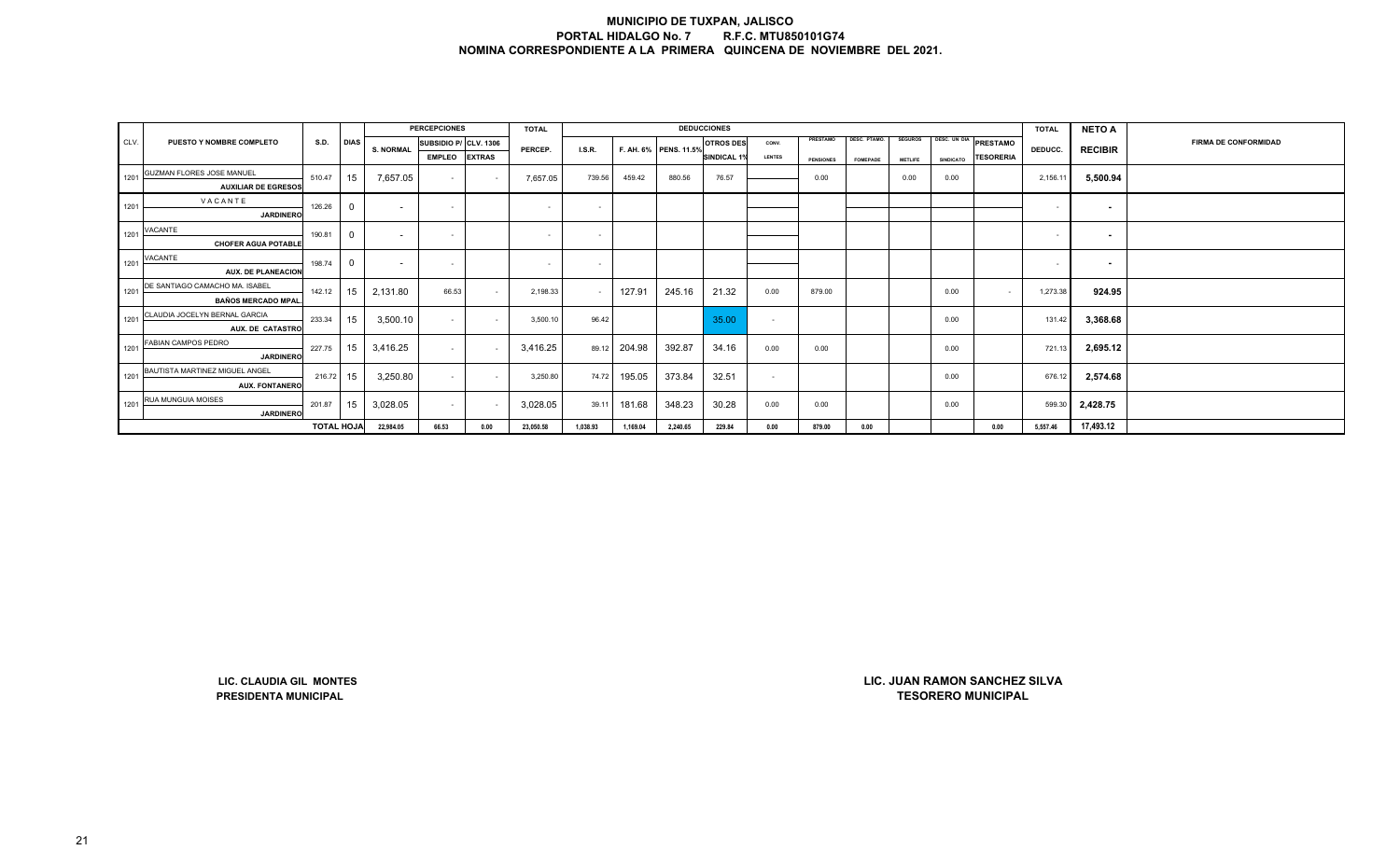|      |                                                                      |                   |             |                  | <b>PERCEPCIONES</b>      |               | <b>TOTAL</b> |                |          |                       | <b>DEDUCCIONES</b> |        |                  |                 |                |                  |                                                                   | <b>TOTAL</b> | <b>NETO A</b>            |                             |
|------|----------------------------------------------------------------------|-------------------|-------------|------------------|--------------------------|---------------|--------------|----------------|----------|-----------------------|--------------------|--------|------------------|-----------------|----------------|------------------|-------------------------------------------------------------------|--------------|--------------------------|-----------------------------|
| CLV. | PUESTO Y NOMBRE COMPLETO                                             | S.D.              | <b>DIAS</b> | <b>S. NORMAL</b> | SUBSIDIO P/ CLV. 1306    |               | PERCEP.      | LS.R.          |          | F. AH. 6% PENS. 11.5% | <b>OTROS DES</b>   | CONV.  | PRESTAMO         | DESC. PTAMO.    | <b>SEGUROS</b> | DESC. UN DIA     | PREST                                                             | DEDUCC.      | <b>RECIBIR</b>           | <b>FIRMA DE CONFORMIDAD</b> |
|      |                                                                      |                   |             |                  | <b>EMPLEO</b>            | <b>EXTRAS</b> |              |                |          |                       | <b>SINDICAL 1%</b> | LENTES | <b>PENSIONES</b> | <b>FOMEPADE</b> | <b>METLIFE</b> | <b>SINDICATO</b> | <b>TESORERIA</b>                                                  |              |                          |                             |
| 1201 | MARTINEZ CAMPOS JOSE DE JESUS                                        | 253.06            | 15          | 3,795.90         | $\overline{\phantom{a}}$ |               | 3,795.90     | 222.25         | 0.00     |                       |                    |        |                  |                 |                |                  |                                                                   | 222.25       | 3,573.65                 |                             |
|      | <b>JARDINERO</b>                                                     |                   |             |                  |                          |               |              |                |          |                       |                    |        |                  |                 |                |                  |                                                                   |              |                          |                             |
| 1201 | V ACANTE<br>ENC. EQ. BOMBEO LOS LAURELES                             | 38.36             |             | $\sim$           | $\sim$                   |               | 0.00         | $\sim$         |          |                       |                    |        |                  |                 |                |                  |                                                                   |              | $\sim$                   |                             |
| 1201 | GUZMAN MARQUEZ HERMELINDA<br>ENC. BÑOS MERCADO MPAL                  | 170.00            | 15          | 2,550.00         | 11.34                    |               | 2,561.34     | $\sim$         | 153.00   | 293.25                | 25.50              |        |                  |                 |                | 0.00             |                                                                   | 471.75       | 2,089.59                 |                             |
| 1201 | JIMENEZ GARCIA BASILIO<br><b>AUX. INTENDENTE</b>                     | 172.14            | 15          | 2,582.10         | 9.29                     |               | 2,591.39     | $\sim$         |          |                       |                    |        |                  |                 |                |                  |                                                                   |              | 2,591.39                 |                             |
| 1201 | VACANTE<br>ENC. EQUIPO DE BOMBEO                                     | 107.92            | $\mathbf 0$ | $\sim$           | $\overline{\phantom{a}}$ |               | $\sim$       | $\sim$         |          |                       |                    |        |                  |                 |                |                  | $\sim$                                                            |              | $\overline{\phantom{a}}$ |                             |
| 1201 | VAZQUEZ VALENCIA CONSTANTINO<br>CHOFER DE ASEO PUBLICO               | 337.46            | 15          | 5,061.90         | $\sim$                   |               | 5,061.90     | 345.46         | 303.71   | 582.12                | 50.62              |        |                  |                 |                |                  | $\sim$                                                            | 1,281.91     | 3,779.99                 | $\star$                     |
| 1201 | MARTINEZ DAMIAN RODOLFO<br><b>JARDINERO</b>                          | 189.80            | 15          | 2,847.00         | $\sim$                   |               | 2,847.00     | 23.35          | 170.82   | 327.41                | 28.47              |        | 1,174.00         | 0.00            | 0.00           | 0.00             | $\overline{\phantom{a}}$                                          | 1,724.05     | 1,122.96                 |                             |
| 1201 | <b>IORALES MARTINEZ JUAN ALBINO</b><br><b>JARDINER</b>               | 227.75            | 15          | 3,416.25         | $\sim$                   | 3,240.00      | 6,656.25     | 89.12          | 204.98   | 392.87                | 34.16              |        | 1,642.00         | 0.00            | 0.00           | 0.00             | $\sim$                                                            | 2,363.13     | 4,293.12                 |                             |
| 1201 | ORTIZ DIMAS GILBERTO<br><b>JARDINERO</b>                             | 175.59            | 15          | 2,633.85         | $\sim$                   |               | 2,633.85     | 7.15           | 158.03   | 302.89                | 26.34              | 0.00   | 1,086.00         |                 |                | 0.00             | $\sim$                                                            | 1,580.41     | 1,053.44                 |                             |
| 1201 | LLAMAS ROLON JUAN JAIME<br>AUX. INTENDENTE PRESIDENCIA               | 88.58             | 15          | 1,328.70         | 129.85                   |               | 1,458.55     | $\sim$         | 0.00     |                       | 13.29              |        |                  |                 |                |                  | $\sim$                                                            | 13.29        | 1,445.26                 |                             |
| 1201 | VARGAS SANCHEZ MARIA ELIZABETH<br><b>AUX. SECRETARIA PRESIDENCIA</b> | 270.33            | 15          | 4,054.95         | $\sim$                   |               | 4,054.95     | 244.79         | 243.30   | 466.32                | 40.55              |        | 0.00             |                 | 0.00           | 0.00             |                                                                   | 994.96       | 3,059.99                 |                             |
| 1201 | V ACANTE<br>AUX. COM. SOCIAL                                         | 91.50             | $\sim$      | $\sim$           | $\sim$                   | $\sim$        | $\sim$       | $\sim$         |          |                       |                    |        |                  |                 |                |                  |                                                                   |              | $\blacksquare$           |                             |
| 1201 | V ACANTE<br><b>AUX. DE CATASTRO</b>                                  | $\sim$            | $\sim$      | $\sim$           | $\overline{\phantom{a}}$ | $\sim$        | $\sim$       | $\blacksquare$ |          |                       |                    |        |                  |                 |                |                  |                                                                   |              | $\sim$                   |                             |
| 1201 | V ACANTE<br><b>AUX. DE CATASTRO</b>                                  | 86.67             | $\sim$      | $\sim$           | $\sim$                   | $\sim$        | $\sim$       | $\sim$         |          |                       |                    |        |                  |                 |                |                  |                                                                   | $\sim$       | $\sim$                   |                             |
| 1201 | V ACANTE<br><b>AUX. DE CATASTRO</b>                                  | 86.67             |             |                  | $\overline{\phantom{a}}$ |               | $\sim$       | $\blacksquare$ |          |                       |                    |        |                  |                 |                |                  |                                                                   |              | $\blacksquare$           |                             |
| 1201 | V ACANTE<br><b>AUX. DE CATASTRO</b>                                  | 86.67             | $\sim$      | $\sim$           | $\sim$                   | $\sim$        | $\sim$       | $\sim$         |          |                       |                    |        |                  |                 |                |                  |                                                                   | $\sim$       | ٠                        |                             |
|      |                                                                      | <b>TOTAL HOJA</b> |             | 28,270.65        | 150.48                   | 3,240.00      | 31,661.13    | 932.12         | 1,233.84 | 2,364.85              | 218.93             |        | 3,902.00         | 0.00            |                |                  | 0.00                                                              | 8,651.74     | 23,009.39                |                             |
|      | LIC. CLAUDIA GIL MONTES<br><b>PRESIDENTA MUNICIPAL</b>               |                   |             |                  |                          |               |              |                |          |                       |                    |        |                  |                 |                |                  | <b>LIC. JUAN RAMON SANCHEZ SILVA</b><br><b>TESORERO MUNICIPAL</b> |              |                          |                             |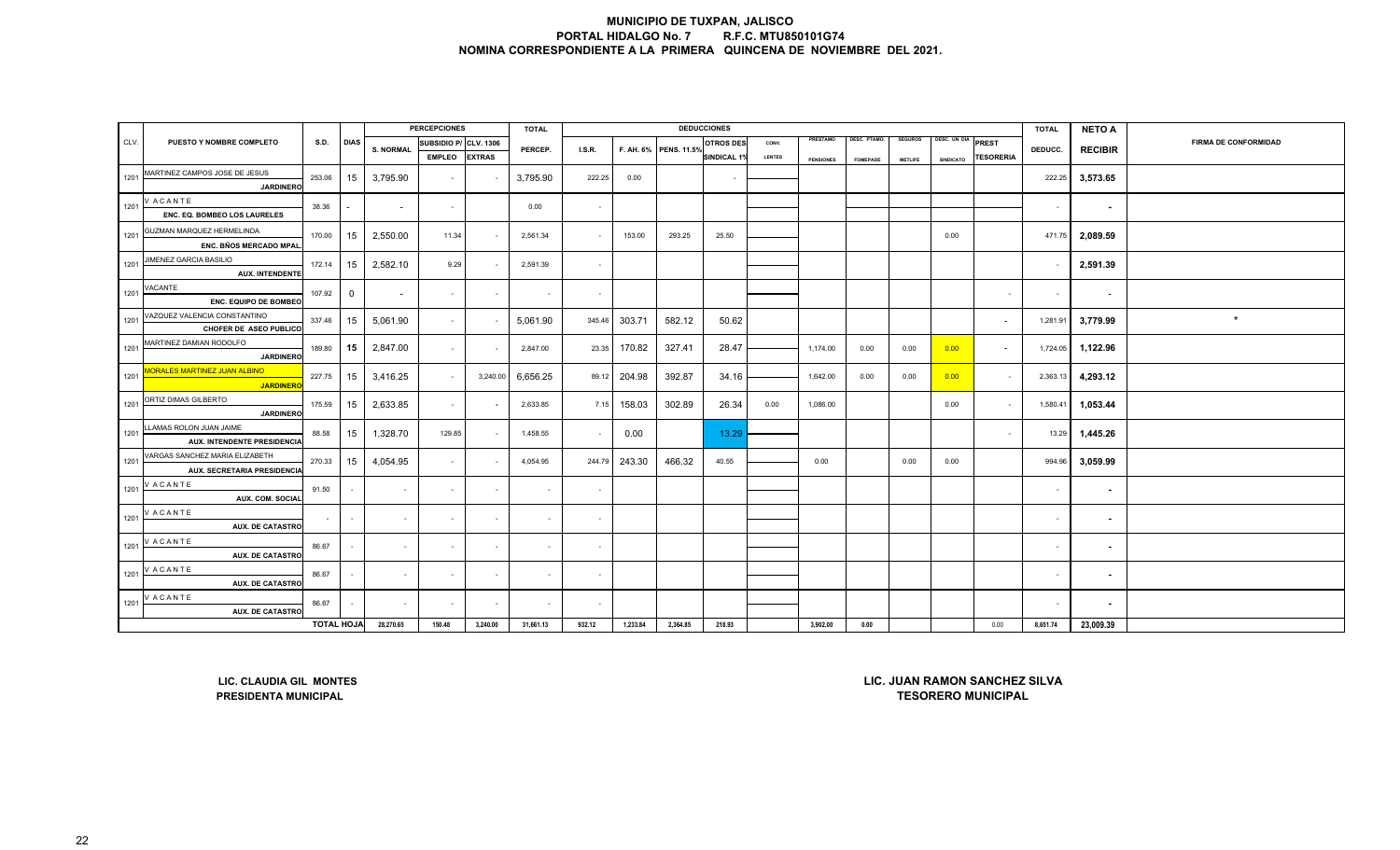|      |                                                                                                                                            |                   |                |                          | <b>PERCEPCIONES</b>   |               | <b>TOTAL</b> |          |          |                       | <b>DEDUCCIONES</b> |        |                  |                 |                |                    |                                                            | <b>TOTAL</b>             | <b>NETO A</b>            |                             |
|------|--------------------------------------------------------------------------------------------------------------------------------------------|-------------------|----------------|--------------------------|-----------------------|---------------|--------------|----------|----------|-----------------------|--------------------|--------|------------------|-----------------|----------------|--------------------|------------------------------------------------------------|--------------------------|--------------------------|-----------------------------|
| CLV. | PUESTO Y NOMBRE COMPLETO                                                                                                                   | S.D.              | <b>DIAS</b>    | <b>S. NORMAL</b>         | SUBSIDIO P/ CLV. 1306 |               | PERCEP.      | LS.R.    |          | F. AH. 6% PENS. 11.5% | <b>OTROS DES</b>   | CONV.  | PRESTAMO         | DESC. PTAMO.    | <b>SEGUROS</b> | DESC. UN DIA PTAMO |                                                            | DEDUCC.                  | <b>RECIBIR</b>           | <b>FIRMA DE CONFORMIDAD</b> |
|      |                                                                                                                                            |                   |                |                          | <b>EMPLEO</b>         | <b>EXTRAS</b> |              |          |          |                       | <b>SINDICAL 1%</b> | LENTES | <b>PENSIONES</b> | <b>FOMEPADE</b> | <b>METLIFE</b> | SINDICATO          | <b>TESORERIA</b>                                           |                          |                          |                             |
| 1201 |                                                                                                                                            | 337.42            | $\mathbf 0$    | $\sim$                   | $\sim$                | $\sim$        | $\sim$       | $\sim$   | 0.00     |                       |                    | 0.00   | 0.00             | 0.00            |                |                    |                                                            | $\sim$                   | $\overline{\phantom{a}}$ |                             |
|      | CORDINADOR DE LA CASA DE LA CULTURA                                                                                                        |                   |                |                          |                       |               |              |          |          |                       |                    |        |                  |                 |                |                    |                                                            |                          |                          |                             |
| 1201 | <b>VACANTE</b>                                                                                                                             | 176.67            | $\overline{0}$ | $\sim$                   | $\sim$                |               | $\sim$       | $\sim$   |          |                       |                    |        |                  |                 |                |                    |                                                            | $\sim$                   | $\sim$                   |                             |
|      | <b>AUX. DE PLANEACION</b>                                                                                                                  |                   |                |                          |                       |               |              |          |          |                       |                    |        |                  |                 |                |                    |                                                            |                          |                          |                             |
| 1201 | <b>/ACANTE</b><br><b>AUX. DE INFORMATICA</b>                                                                                               | 159.00            |                | $\overline{\phantom{a}}$ | $\blacksquare$        | $\sim$        | $\sim$       | $\sim$   |          |                       |                    |        |                  |                 |                |                    |                                                            | $\sim$                   | $\sim$                   |                             |
| 1201 | LAMAS DEL TORO NOEMI VIRIDIANA<br><b>CAJERA</b>                                                                                            | 270.40            | 15             | 4,056.00                 | $\sim$                | $\sim$        | 4,056.00     | 244.89   | 243.36   | 466.44                | 40.56              |        | 1,200.00         |                 | 408.10         |                    |                                                            | 2,603.35                 | 1,452.65                 |                             |
| 1201 | MARTINEZ VAZQUEZ EVERARDO<br><b>AGUA POTABLE Y ALCANTARILLADO</b>                                                                          | 334.69            | 15             | 5,020.35                 | $\sim$                | $\sim$        | 5,020.35     | 340.14   | 301.22   |                       | 50.20              |        |                  |                 | 0.00           | 0.00               |                                                            | 691.56                   | 4,328.79                 |                             |
| 1201 | OPERADOR MOTOCONFORMADORA                                                                                                                  | 365.00            | $\mathbf 0$    | 0.00                     | $\blacksquare$        | $\sim$        | $\sim$       | $\sim$   |          |                       |                    |        |                  |                 |                |                    |                                                            | $\sim$                   | 0.00                     |                             |
| 1201 | JOEL GUADALUPE ZAPEDA CASTAÑEDA<br>ENC. EQ. DE BOMBEO PLATANAR                                                                             | 116.57            | $\mathbf 0$    | $\overline{\phantom{a}}$ | $\sim$                | $\sim$        | $\sim$       | $\sim$   |          |                       |                    |        |                  |                 |                |                    |                                                            | $\sim$                   | $\sim$                   | $***$                       |
| 1201 | OSWALDO SILVA TORRES<br><b>OPERADOR MAQUINARIA</b>                                                                                         | 291.02            | 15             | 4,365.30                 | $\sim$                | $\sim$        | 4,365.30     | 271.80   |          |                       |                    |        |                  |                 |                |                    |                                                            | 271.80                   | 4,093.50                 | $***$                       |
| 1201 | RICARDO GONZALEZ GUTIERREZ<br>OPERADOR DE MOTOCONFORMADORA                                                                                 | 379.60            | 15             | 5,694.00                 |                       | $\sim$        | 5,694.00     | 429.12   |          |                       |                    |        |                  |                 |                |                    |                                                            | 429.12                   | 5,264.88                 | $\star\star$                |
| 1201 | <b>/ACANTE</b><br><b>AUX. TESORERIA</b>                                                                                                    | 165.84            | $\overline{0}$ | 0.00                     | $\sim$                | $\sim$        | $\sim$       | $\sim$   |          |                       |                    |        |                  |                 |                |                    |                                                            | $\overline{\phantom{a}}$ | 0.00                     |                             |
|      | ABIAN MUNGUIA VICENTE<br>(JARDIN<br>1201 PENSIONADO CON EL 80% DE LO QUE<br>PERCIBE ACTUALMENTE DE ACUERDO AL<br>ACTA DE FECHA 02/06/2014. | 123.22            | 15             | 1,848.30                 | 84.67                 | $\sim$        | 1,932.97     | $\sim$   |          |                       |                    |        |                  |                 |                |                    |                                                            | $\sim$                   | 1,932.97                 |                             |
| 1201 | PEREDIA VAZQUEZ JORGE<br><b>CHOFER PIPA</b>                                                                                                | 223.44            | 15             | 3,351.60                 | $\sim$                | 167.58        | 3,519.18     | 83.49    | 201.10   | 385.43                | 33.52              |        | 745.00           | $\sim$          |                | $\sim$             | $\overline{\phantom{a}}$                                   | 1,448.54                 | 2,070.64                 | $\star\star$                |
| 1201 | MARTINEZ YAÑEZ LEOBARDO<br><b>PEON OBRAS</b>                                                                                               | 347.75            | 15             | 5,216.25                 | $\sim$                |               | 5,216.25     | 365.21   | 312.98   | 599.87                | 52.16              |        | 2,236.00         |                 | 0.00           | $\sim$             | 0.00                                                       | 3,566.22                 | 1,650.03                 | $***$                       |
|      |                                                                                                                                            | <b>TOTAL HOJA</b> |                | 29,551.80                | 84.67                 | 167.58        | 29,804.05    | 1,734.65 | 1,058.65 | 1,451.74              | 176.44             |        | 4,181.00         | 0.00            |                |                    | 0.00                                                       | 9,010.59                 | 20,793.46                |                             |
|      |                                                                                                                                            |                   |                |                          |                       |               |              |          |          |                       |                    |        |                  |                 |                |                    |                                                            |                          |                          |                             |
|      | LIC. CLAUDIA GIL MONTES<br>PRESIDENTA MUNICIPAL                                                                                            |                   |                |                          |                       |               |              |          |          |                       |                    |        |                  |                 |                |                    | LIC. JUAN RAMON SANCHEZ SILVA<br><b>TESORERO MUNICIPAL</b> |                          |                          |                             |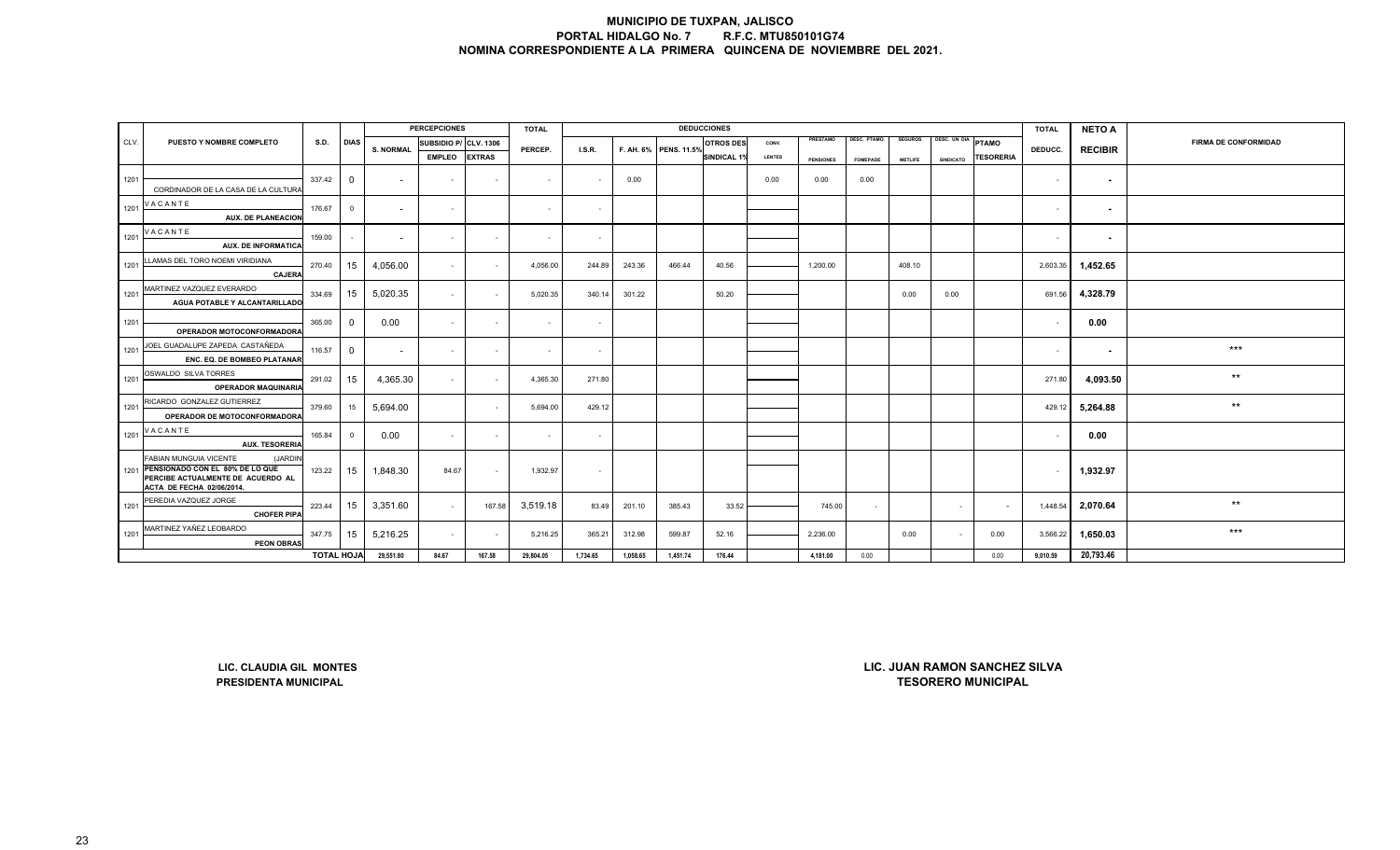#### **MUNICIPIO DE TUXPAN, JALISCO**R.F.C. MTU850101G74 **PORTAL HIDALGO No. 7 NOMINA CORRESPONDIENTE A LA PRIMERA QUINCENA DE NOVIEMBRE DEL 2021.**

|                             |                  | <b>PERCEPCIONES</b>   |                    | <b>TOTAL</b> |                     |                     |                         | <b>DEDUCCIONES</b> |                   |                  |                 |                |                     |              | <b>TOTAL</b>   | <b>NETO A</b>         |
|-----------------------------|------------------|-----------------------|--------------------|--------------|---------------------|---------------------|-------------------------|--------------------|-------------------|------------------|-----------------|----------------|---------------------|--------------|----------------|-----------------------|
|                             |                  | SUBSIDIO P/ CLV. 1306 |                    |              |                     |                     |                         | <b>CUOTA</b>       | CONV.             | <b>PRESTAMO</b>  | DESC. PTAMO.    | <b>SEGUROS</b> | <b>DESC. UN DIA</b> | PREST        |                |                       |
|                             | <b>S. NORMAL</b> | <b>EMPLEO</b>         | <b>EXTRAS</b>      | PERCEP.      | I.S.R.              |                     | F. AH. 6% PENS. 11.5%   | <b>SINDICAL</b>    | LENTES            | <b>PENSIONES</b> | <b>FOMEPADE</b> | <b>METLIFE</b> | <b>SINDICATO</b>    | <b>TESOR</b> | DEDUCC.        | <b>RECIBIR</b>        |
| RAMO <sub>1</sub>           | 393,963.75       | 288.48                | 3,055.31           | 397,307.54   | 48,786.19           | 5.178.32            | 9.925.12                | 863.05             | 0.00              | 13,334.16        | 0.00            | 150.00         | 0.00                | 0.00         | 78,236.84      | 319,070.70            |
| RAMO <sub>2</sub>           | 8,859.00         | 459.87                | 0.00               | 9,318.87     |                     | 0.00                | 0.00                    | 0.00               | 0.00              | 0.00             | 0.00            |                | 0.00                | 0.00         | 0.00           | 9,318.87              |
| RAMO <sub>3</sub>           | 114,034.95       | 0.00                  | 2,500.04           | 116,534.99   | 9,192.22            | 5,065.74            | 9,709.34                | 886.29             | 0.00              | 16,487.04        | 0.00            | 150.00         | 0.00                | 0.00         | 41,490.62      | 75,044.37             |
| RAMO <sub>4</sub>           | 60,711.30        | 16.63                 | 0.00               | 60,727.93    | 5,360.37            | 2,844.46            | 5,451.88                | 474.08             | 0.00              | 8.843.69         | 0.00            |                | 0.00                | 0.00         | 22,974.48      | 37,753.45             |
| RAMO <sub>5</sub>           | 393,196.20       | 1,241.21              | 15,254.15          | 409,691.56   |                     | 18,580.52 17,477.51 | 32,921.22               | 3,048.27           |                   | 51,281.33        | 0.00            | 808.10         | 0.00                | 0.00         |                | 124,116.95 285,574.61 |
|                             | 970,765.20       |                       | 2,006.19 20,809.49 | 993,580.88   | 81,919.30           | 30,566.02           | 58,007.56               | 5,271.69           | 0.00              | 89,946.22        | 0.00            | 1,108.10       | 0.00                | 0.00         | 266,818.89     | 726,761.99            |
| HOJA <sub>23</sub>          |                  |                       |                    |              |                     |                     | 804.99                  |                    |                   | 0.00             |                 |                |                     |              |                |                       |
|                             |                  |                       |                    |              |                     |                     | 58,812.54               |                    |                   | 89,946.22        |                 |                | 0.00                |              |                |                       |
|                             |                  |                       |                    |              |                     |                     |                         |                    |                   |                  |                 |                |                     |              |                |                       |
| <b>REGIDORES Y SECRETAR</b> |                  | 184,748.10            |                    |              |                     | 6%                  |                         |                    |                   |                  |                 |                | 1%                  |              |                |                       |
|                             |                  |                       |                    |              | <b>JOSE MANUEL</b>  |                     | 12,379.62               |                    | <b>MARTHA</b>     |                  |                 |                |                     |              | 2,240.62       |                       |
| PRESIDENTE HASTA LA 15      |                  | 624,798.15            |                    | <b>TOTAL</b> | <b>BRENDA VIERA</b> |                     | 18,186.404<br>30,566.02 |                    | <b>ROXANA</b>     | <b>TOTAL</b>     |                 |                |                     | 5,271.69     | 3.031.07       |                       |
| 16 A LA 21                  |                  | 161,218.95            |                    |              |                     |                     |                         |                    |                   |                  |                 |                |                     |              |                |                       |
| <b>TOTAL</b>                |                  | 970.765.20            |                    |              |                     |                     |                         |                    |                   |                  |                 |                |                     |              |                |                       |
|                             |                  |                       |                    |              |                     |                     |                         |                    |                   |                  |                 |                | DESC. UN DIA        |              |                |                       |
|                             |                  |                       |                    |              |                     |                     |                         |                    |                   |                  |                 | PATY:          |                     |              |                |                       |
| <b>PRESIDENTE</b>           |                  | 34,917.90             |                    |              |                     |                     |                         |                    |                   |                  |                 | <b>MARTHA</b>  |                     |              |                |                       |
| <b>REGIDORES</b>            |                  | 160,415.10            |                    |              |                     |                     |                         |                    |                   |                  |                 | <b>TOTAL</b>   |                     |              | $\blacksquare$ |                       |
| <b>SINDICO</b>              |                  | 24.333.00             |                    |              |                     |                     |                         |                    |                   |                  |                 |                |                     |              |                |                       |
| <b>SECRETARIO</b>           |                  | 18,225.45             |                    |              |                     |                     |                         |                    |                   |                  |                 |                |                     |              |                |                       |
| PERSONAL BASE Y EVENT       |                  | 732,873.75            |                    |              | CONV. FUNERARIO     |                     |                         |                    | OSCAR PADILLA RUA |                  |                 |                |                     |              |                |                       |
| <b>TOTAL</b>                |                  | 970,765.20            |                    |              | <b>LIBROS</b>       |                     |                         |                    |                   |                  |                 |                |                     |              |                |                       |
|                             |                  |                       |                    |              | <b>TOTAL</b>        |                     |                         |                    |                   |                  |                 |                |                     |              |                |                       |

| REGIDORES Y SECRETAR   | 184,748.10 |                     | 6%                       |                          | 1%            |                          |
|------------------------|------------|---------------------|--------------------------|--------------------------|---------------|--------------------------|
|                        |            | <b>JOSE MANUEL</b>  | 12,379.62                | <b>MARTHA</b>            |               | 2,240.62                 |
| PRESIDENTE HASTA LA 15 | 624.798.15 | <b>BRENDA VIERA</b> | 18.186.404               | <b>ROXANA</b>            |               | 3.031.07                 |
|                        |            | <b>TOTAL</b>        | 30,566.02                |                          | <b>TOTAL</b>  | 5,271.69                 |
| 16 A LA 21             | 161.218.95 |                     |                          |                          |               |                          |
| <b>TOTAL</b>           | 970,765.20 |                     |                          |                          |               |                          |
|                        |            |                     |                          |                          | DESC. UN DIA  |                          |
|                        |            |                     |                          |                          | PATY:         |                          |
| <b>PRESIDENTE</b>      | 34.917.90  |                     |                          |                          | <b>MARTHA</b> | $\overline{\phantom{0}}$ |
| <b>REGIDORES</b>       | 160,415.10 |                     |                          |                          | <b>TOTAL</b>  | $\overline{\phantom{a}}$ |
| <b>SINDICO</b>         | 24,333.00  |                     |                          |                          |               |                          |
| <b>SECRETARIO</b>      | 18.225.45  |                     |                          |                          |               |                          |
| PERSONAL BASE Y EVENT  | 732.873.75 | CONV. FUNERARIO     |                          | <b>OSCAR PADILLA RUA</b> |               |                          |
| <b>TOTAL</b>           | 970,765.20 | <b>LIBROS</b>       | $\overline{\phantom{0}}$ |                          |               |                          |
|                        |            | <b>TOTAL</b>        | $\overline{\phantom{0}}$ |                          |               |                          |
|                        |            |                     |                          |                          |               |                          |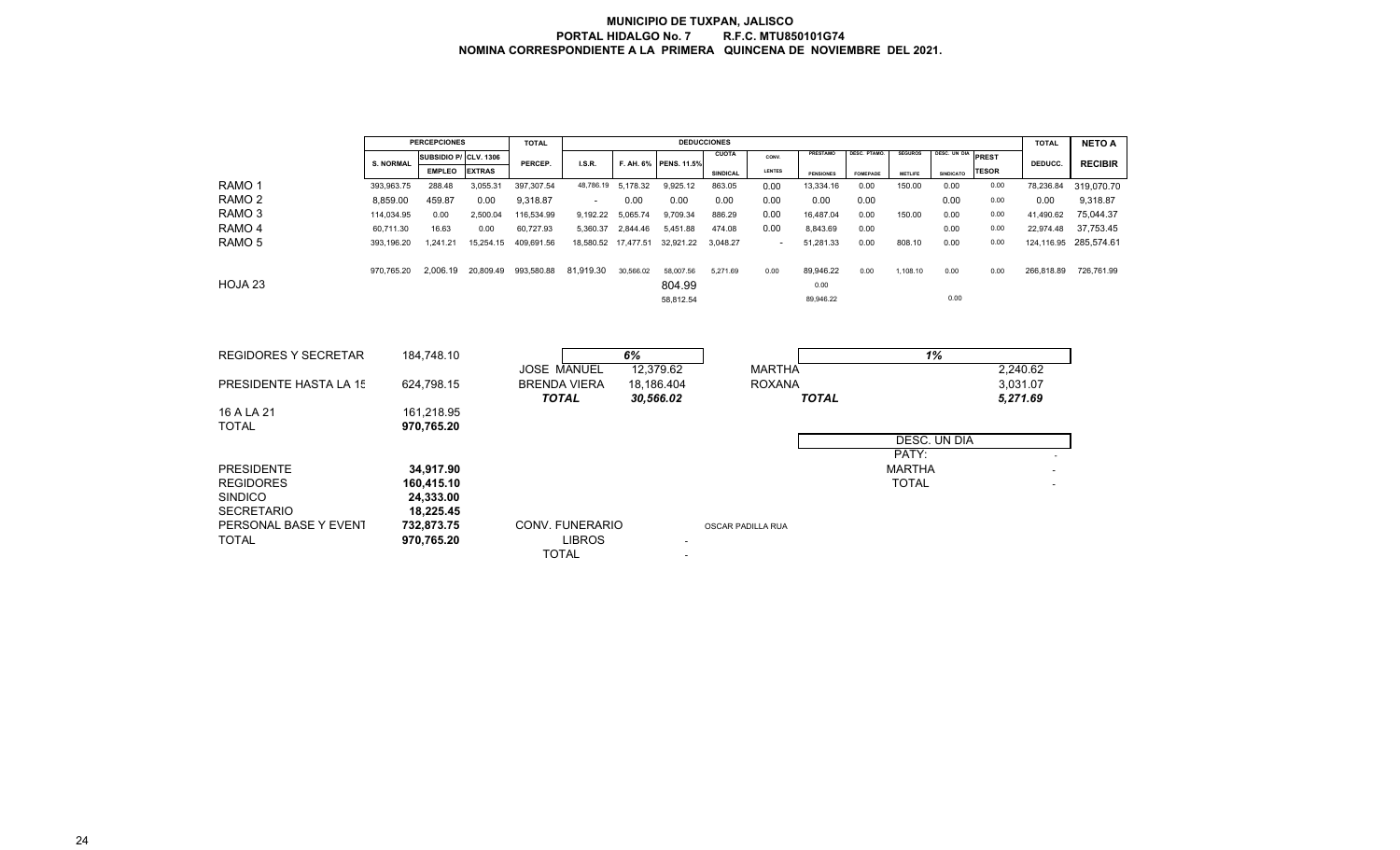|      |                                      |        |             |                             | <b>PERCEPCIONES</b>      |               | <b>TOTAL</b> |          |      |                       | <b>DEDUCCIONES</b> |                     |                 |  |                  | <b>TOTAL</b>   | <b>NETO A</b>                                 |
|------|--------------------------------------|--------|-------------|-----------------------------|--------------------------|---------------|--------------|----------|------|-----------------------|--------------------|---------------------|-----------------|--|------------------|----------------|-----------------------------------------------|
| CLV. | <b>PUESTO Y NOMBRE COMPLETO</b>      | S.D.   | <b>DIAS</b> | <b>S. NORMAL</b>            | SUBSIDIO P/ CLV. 1306    |               | PERCEP.      | I.S.R.   |      | F. AH. 5% PENS. 11.5% | <b>OTROS DES</b>   | <b>DESC. LENTES</b> | DESC. PTAMO.    |  | <b>PRESTAMOS</b> | <b>DEDUCC.</b> | <b>FIRMA DE CONFORMIDAD</b><br><b>RECIBIR</b> |
|      |                                      |        |             |                             | <b>EMPLEO</b>            | <b>EXTRAS</b> |              |          |      |                       | <b>SINDICAL 1%</b> |                     | <b>FOMEPADE</b> |  | <b>TESORERIA</b> |                |                                               |
|      | <b>VACANTE</b>                       | 300.00 |             |                             |                          |               |              |          |      |                       |                    |                     |                 |  | 0.00             |                | $\overline{\phantom{a}}$                      |
|      | <b>AGUA POTABLE</b>                  |        |             |                             |                          |               |              |          |      |                       |                    |                     |                 |  |                  |                |                                               |
|      | PIERRE AIDANN FIGUERIA TORRES        | 443.83 | 15          | 6,657.45                    | $\overline{\phantom{a}}$ |               | 6,657.45     | 568.74   |      |                       |                    |                     |                 |  | 0.00             | 568.74         | 6,088.71                                      |
|      | JEFE DPTO. CDC                       |        |             |                             |                          |               |              |          |      |                       |                    |                     |                 |  |                  |                |                                               |
|      | JACINTO ALCARAZ TORRES               | 466.66 | 15          | 6,999.90                    | $\sim$                   |               | 6,999.90     | 627.26   |      | 804.99                |                    |                     |                 |  | 0.00             | 1,432.25       | 5,567.65                                      |
|      | AUX. DE DESARROLLO RURAL SUSTENTABLE |        |             |                             |                          |               |              |          |      |                       |                    |                     |                 |  |                  |                |                                               |
|      |                                      |        |             | <b>TOTAL HOJA</b> 13,657.35 | 0.00                     | 0.00          | 13,657.35    | 1,196.00 | 0.00 | 804.99                | 0.00               | 0.00                | 0.00            |  | 0.00             | 2,000.99       | 11,656.36                                     |

**LIC. CLAUDIA GIL MONTESPRESIDENTA MUNICIPAL**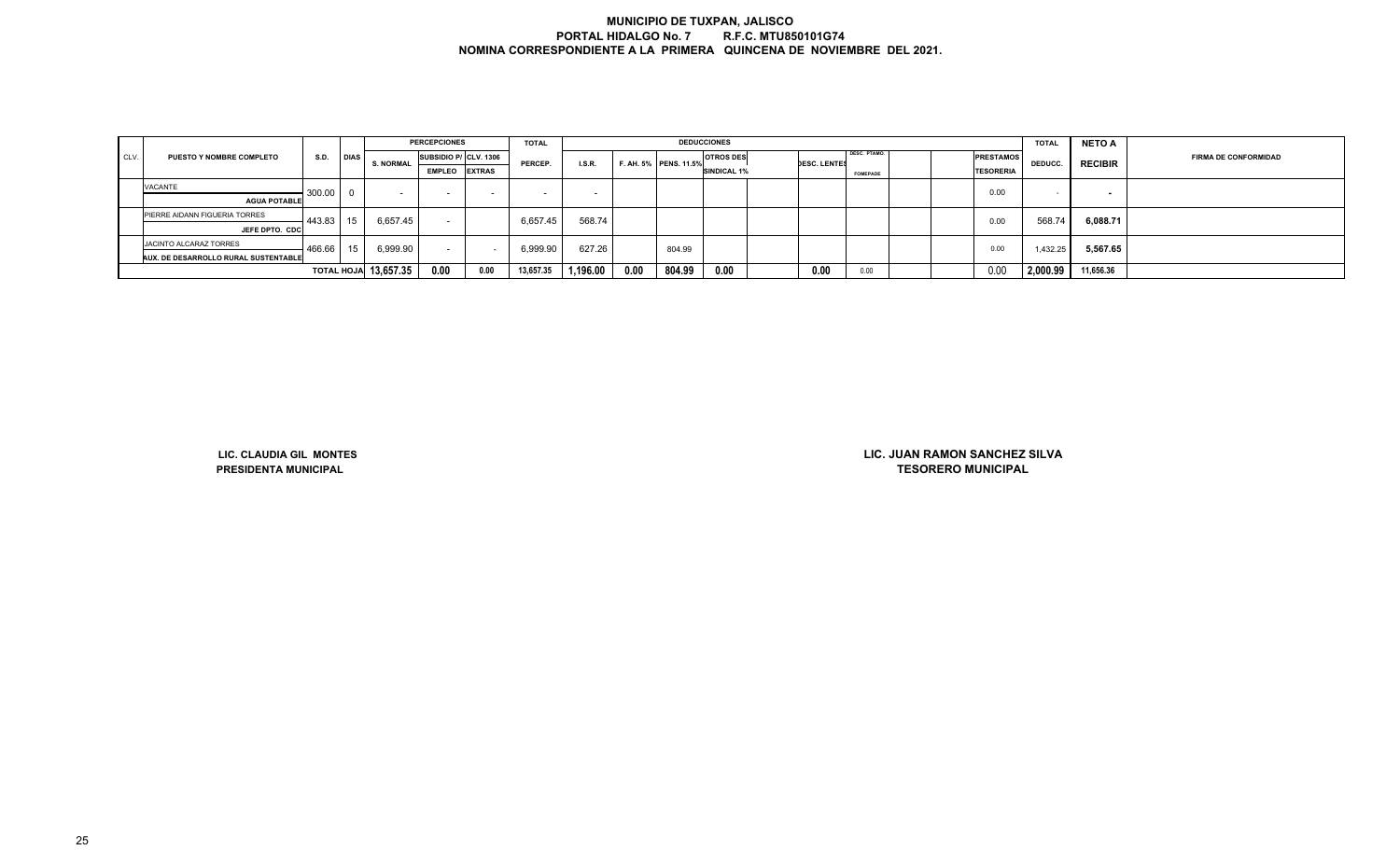| 119.57                   | 677.59                   |
|--------------------------|--------------------------|
| $\overline{\phantom{a}}$ | $\sim$                   |
| $\sim$                   | $\sim$                   |
| $\sim$                   | $\sim$                   |
| <b>State State</b>       | <b>STATISTICS</b>        |
|                          | 183.74 1,041.17          |
| $\sim$                   | <b>Service</b>           |
| $\sim$                   | $\sim$ $-$               |
| an an a                  | <b>Service State</b>     |
|                          | 210.00 1,189.98          |
| $\sim$                   |                          |
|                          |                          |
|                          | $\sim$                   |
| $\sim$                   | $\sim$                   |
|                          | $\overline{\phantom{a}}$ |
|                          | $\sim$                   |
|                          | $\sim$                   |
|                          | $\overline{\phantom{a}}$ |
|                          | $\overline{\phantom{a}}$ |
|                          | $\overline{\phantom{0}}$ |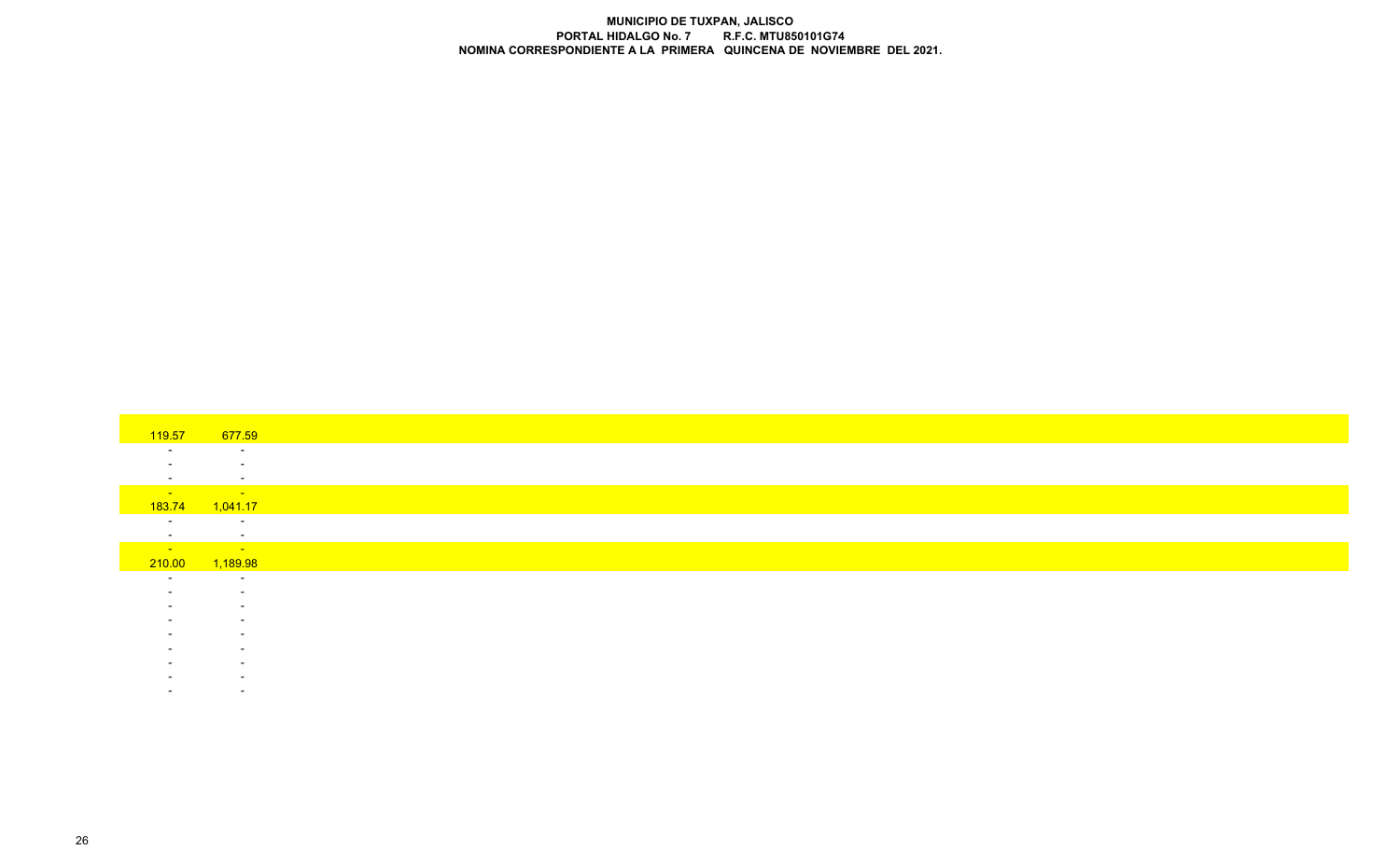| <b>College</b>                       |
|--------------------------------------|
| $\frac{1}{1,007.25}$                 |
| $\sim$                               |
| $\sim$                               |
| $\sim 10^{11}$                       |
| 645.30                               |
| $\sim$                               |
|                                      |
|                                      |
|                                      |
|                                      |
|                                      |
|                                      |
|                                      |
| $\sim$                               |
| $\sim$                               |
| $\sim$                               |
| $\sim$<br>$\sim$                     |
|                                      |
| <u>ຼື</u>                            |
|                                      |
| $\frac{1}{\sqrt{2}}$                 |
| 689.21                               |
|                                      |
| $\sim$                               |
|                                      |
|                                      |
|                                      |
| $\sim$                               |
| $\sim$ $\sim$<br><mark>b∠5.05</mark> |
| $\sim$                               |
|                                      |
|                                      |
|                                      |
|                                      |

- - -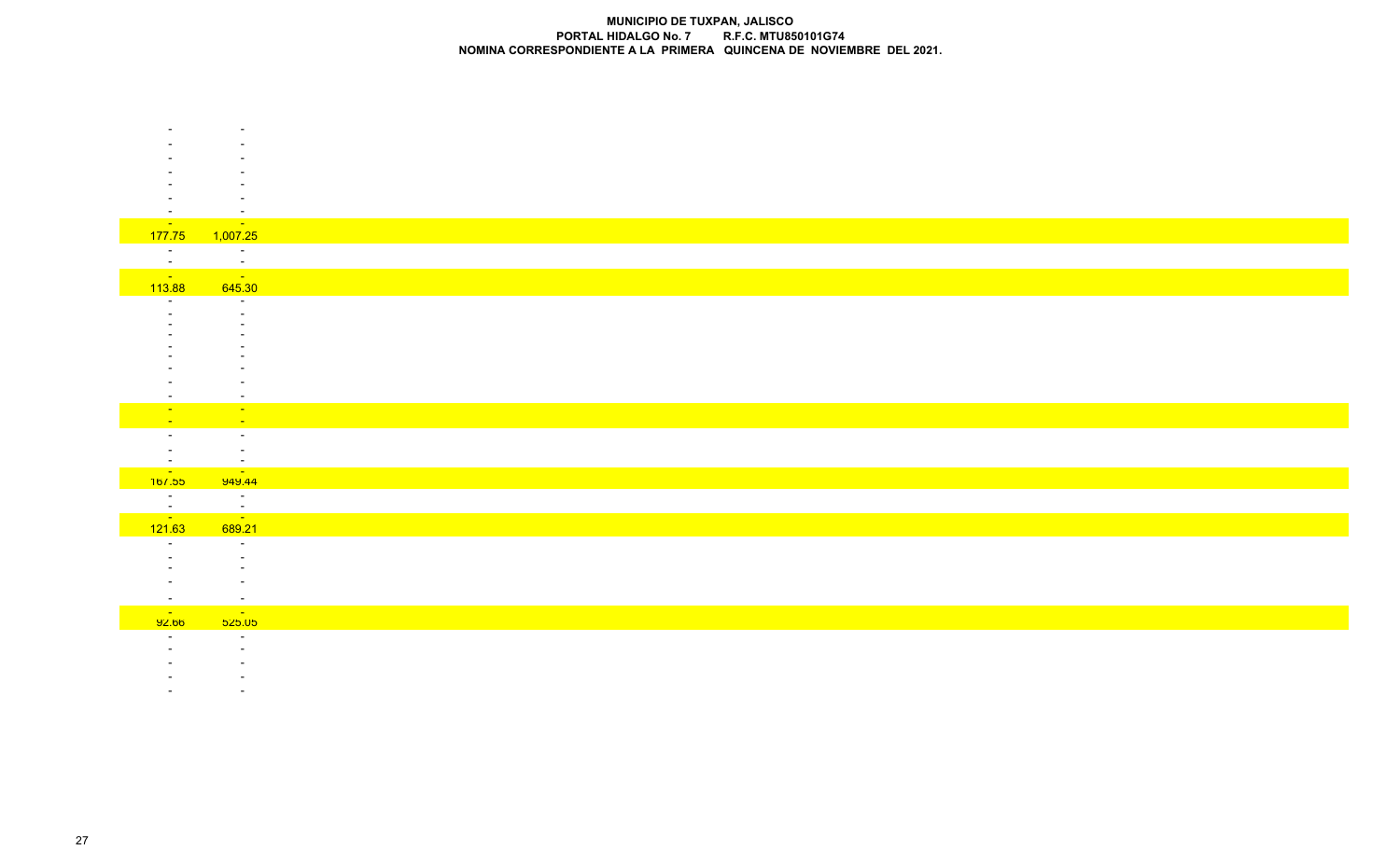|                              | $\overline{\phantom{a}}$                                            |
|------------------------------|---------------------------------------------------------------------|
|                              |                                                                     |
|                              | $\sim$                                                              |
| $\sim$                       | 1,131.77                                                            |
| <b>State State</b><br>162.92 | <b>State State</b><br>923.23                                        |
| $\sim$                       | $\sim$ $-$                                                          |
|                              | $\sim$                                                              |
|                              | $\overline{\phantom{a}}$                                            |
|                              |                                                                     |
| $\sim$                       | $\sim$                                                              |
| $\sim 10^{-10}$<br>42.83     | <b>Contract</b><br>242.68                                           |
| $\sim 10^{-10}$              | 19.                                                                 |
| $\frac{1}{2}$                | $\frac{1}{\sqrt{2}}$                                                |
| 113.88                       | 645.30                                                              |
| $\sim$ 10 $\pm$              | $\sim$ $-$                                                          |
| $\sim$                       | $\sim$                                                              |
| $\frac{1}{\sqrt{2}}$         | $\frac{1}{\sqrt{2}}$                                                |
| 61.52                        | 348.64                                                              |
| <b>College</b><br>61.52      | $\mathcal{L}_{\text{max}}$ and $\mathcal{L}_{\text{max}}$<br>348.64 |
| $\sim$                       | $\sim 10^{-1}$                                                      |
|                              | $\sim$                                                              |
|                              | $\sim$                                                              |
| $\sim$<br>96.75              | $\sim$<br>548.25                                                    |
|                              | $\sim$                                                              |
|                              |                                                                     |
|                              |                                                                     |
|                              |                                                                     |
|                              |                                                                     |
|                              |                                                                     |
|                              |                                                                     |
|                              | $\overline{\phantom{a}}$                                            |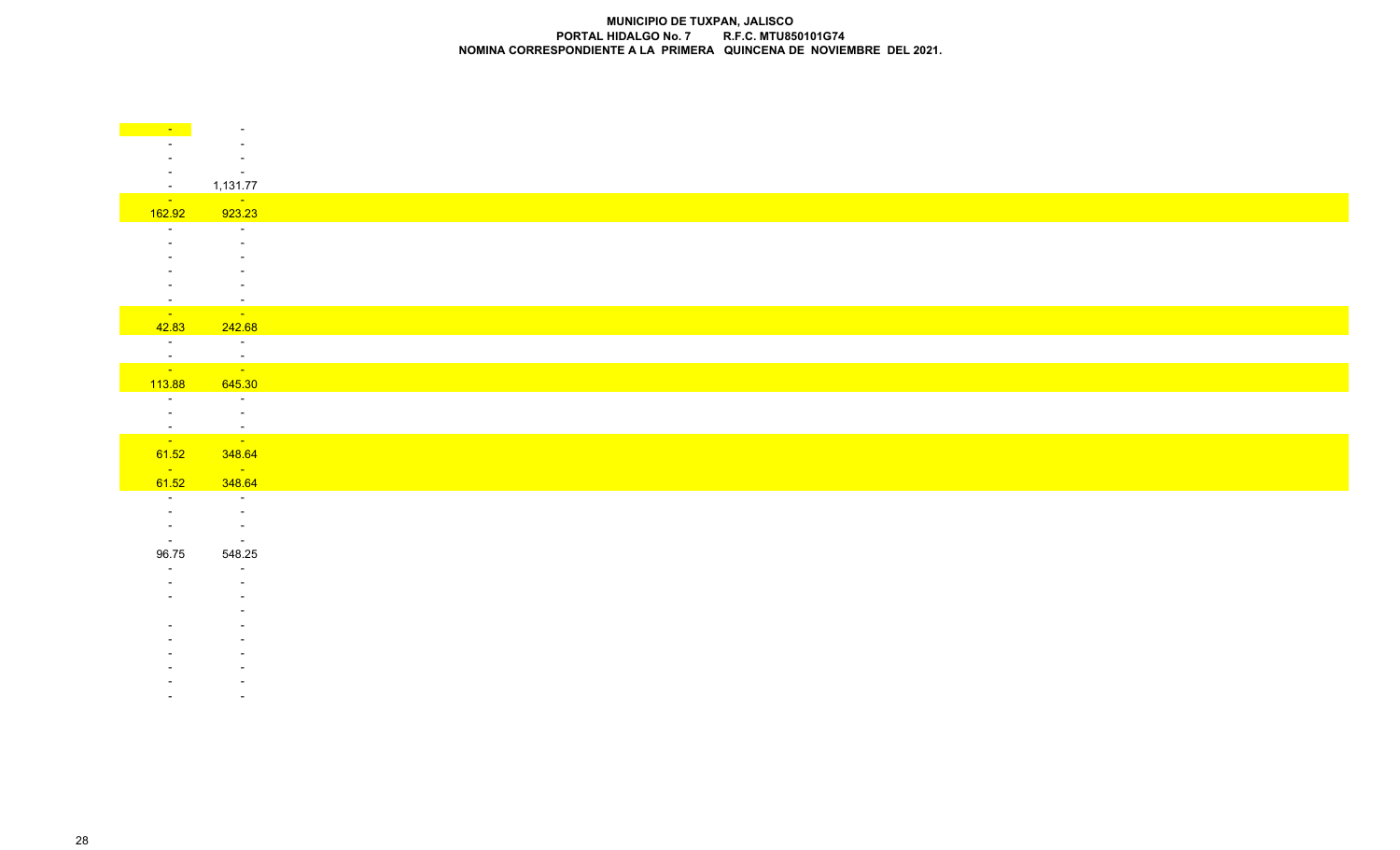| $\frac{1}{199.72}$           | $\begin{array}{ c c c }\n\hline\n & 1,131.77\n\end{array}$ |
|------------------------------|------------------------------------------------------------|
| <b>State State</b><br>156.87 | <b>Contract Contract</b><br>888.93                         |
| <b>State State</b>           | <b>Contract Contract</b>                                   |
| 133.00                       | 753.68                                                     |
|                              | $\sim$<br>$\sim$                                           |
|                              |                                                            |
| $\sim$<br><b>Contract</b>    | $\overline{\phantom{a}}$<br><b>Contract</b>                |
| 76.77                        | 435.03                                                     |
|                              |                                                            |
|                              |                                                            |
|                              |                                                            |
|                              |                                                            |
|                              |                                                            |
|                              |                                                            |
|                              |                                                            |
|                              |                                                            |
|                              |                                                            |
|                              |                                                            |
|                              |                                                            |
|                              |                                                            |
|                              |                                                            |
|                              |                                                            |
|                              |                                                            |
|                              | $\sim$ 100 $\pm$                                           |
| $\frac{1}{16.11}$            | 435.03                                                     |
|                              | $\sim$                                                     |
|                              |                                                            |
|                              |                                                            |
|                              |                                                            |
|                              |                                                            |
|                              |                                                            |

-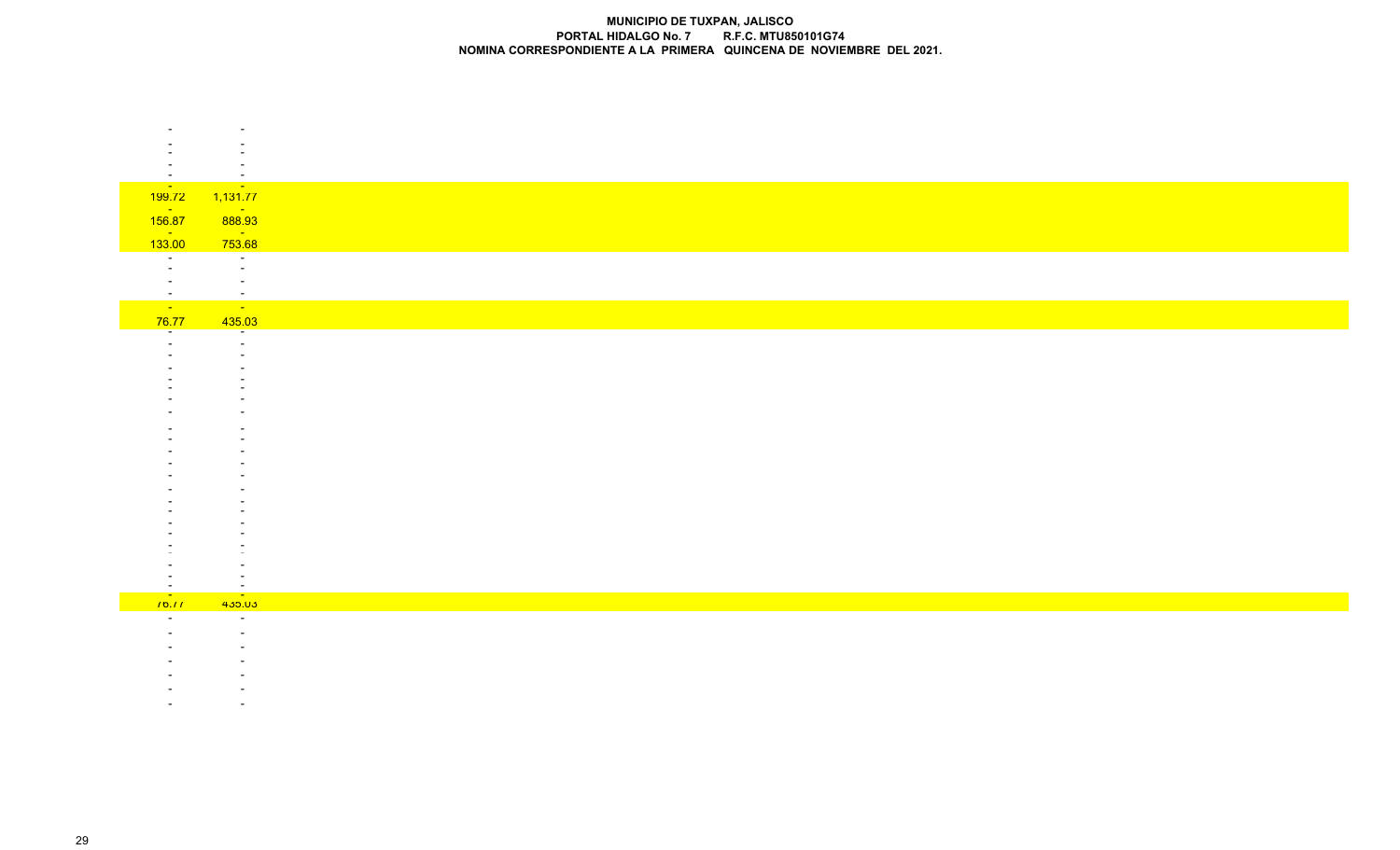| $\overline{\phantom{a}}$ | $\sim$                   |
|--------------------------|--------------------------|
| 116.83                   | 662.03                   |
|                          |                          |
| $\frac{1}{2}$            | $\frac{1}{\sqrt{2}}$     |
| 120.45                   | 682.53                   |
|                          |                          |
| $\sim 100$ km s $^{-1}$  | $\sim 100$ km s $^{-1}$  |
| 102.02                   | 578.14                   |
| $\sim$                   | $\sim 100$               |
|                          | $\overline{\phantom{a}}$ |
|                          | $\overline{\phantom{a}}$ |
|                          | $\overline{\phantom{0}}$ |
|                          |                          |
|                          |                          |
|                          |                          |
|                          |                          |
|                          |                          |
|                          |                          |
|                          |                          |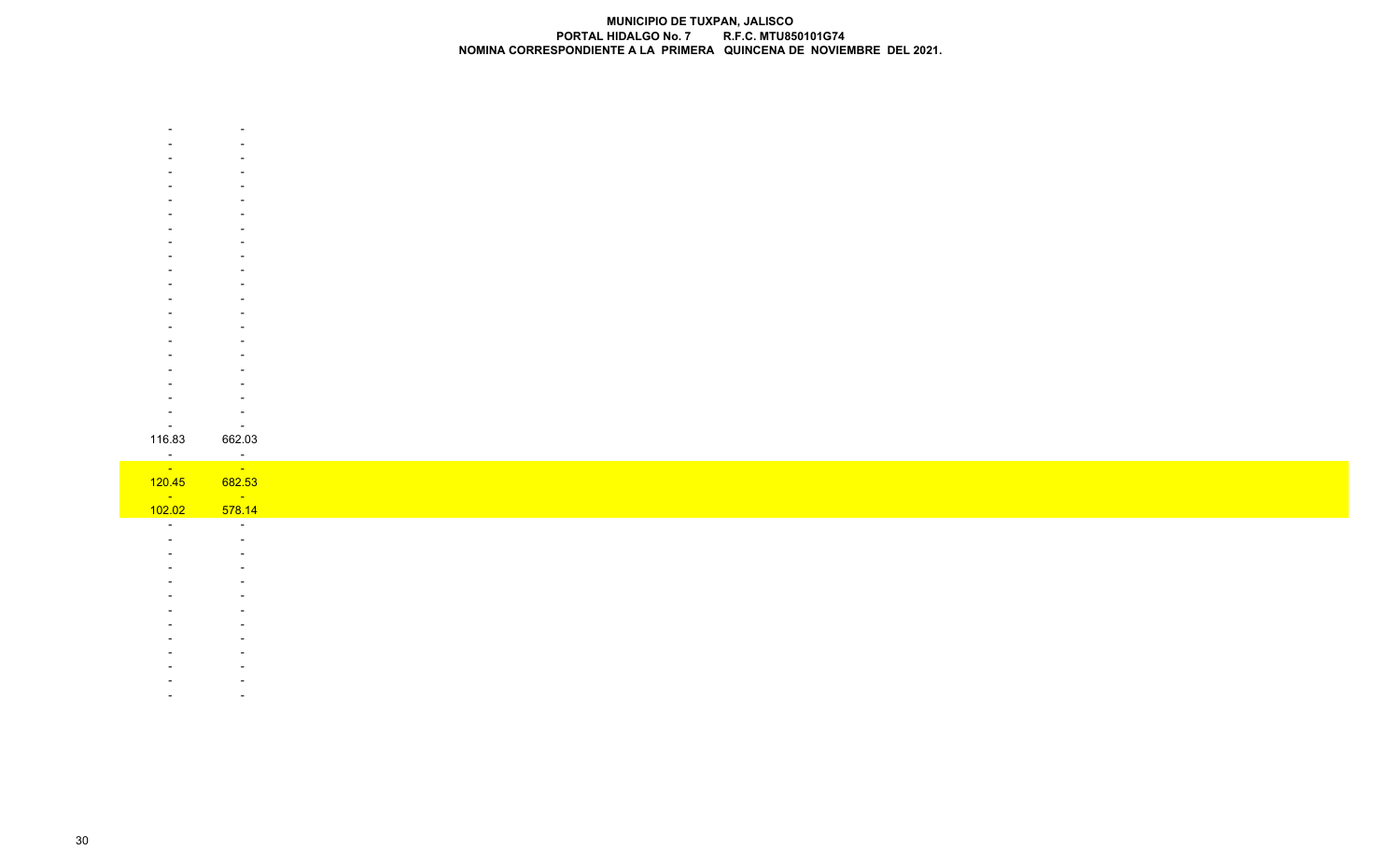| <b>Contract</b>                                         | $\sim 100$                                     |
|---------------------------------------------------------|------------------------------------------------|
| 125.43                                                  | 710.79                                         |
| $\sim$ 10 $\pm$                                         | <b>Service</b>                                 |
| 126.00                                                  | 714.00                                         |
| $\sim$                                                  | $\sim$                                         |
|                                                         |                                                |
|                                                         |                                                |
|                                                         |                                                |
|                                                         |                                                |
| $\overline{\phantom{a}}$<br>$\sim 10^{10}$ km s $^{-1}$ | $\overline{\phantom{a}}$<br><b>State State</b> |
| 212.50                                                  | 1,204.19                                       |
| <b>State State</b>                                      | <b>State State</b>                             |
| 129.01                                                  | 731.03                                         |
| <b>State State</b>                                      | $\sim 10^{11}$ km s $^{-1}$                    |
| 99.38<br>$\sim 100$                                     | 563.17<br>$\sim 100$ m $^{-1}$                 |
| $\sim$ $-$                                              | $\sim$                                         |
| $\mathcal{L}$                                           | $\mathcal{L}(\mathbf{r})$                      |
| and a state                                             | <b>Service State</b>                           |
| 212.50                                                  | 1,204.19                                       |
| $\sim 100$ km s $^{-1}$                                 | <b>Service</b><br>850.02                       |
| 150.00                                                  |                                                |
| $\frac{1}{2}$                                           | $\frac{1}{2}$                                  |
| 134.29                                                  | 760.97                                         |
| $\sim$                                                  | $\sim$                                         |
|                                                         |                                                |
|                                                         |                                                |
|                                                         |                                                |
|                                                         |                                                |
|                                                         |                                                |

- 
- - - -
	- -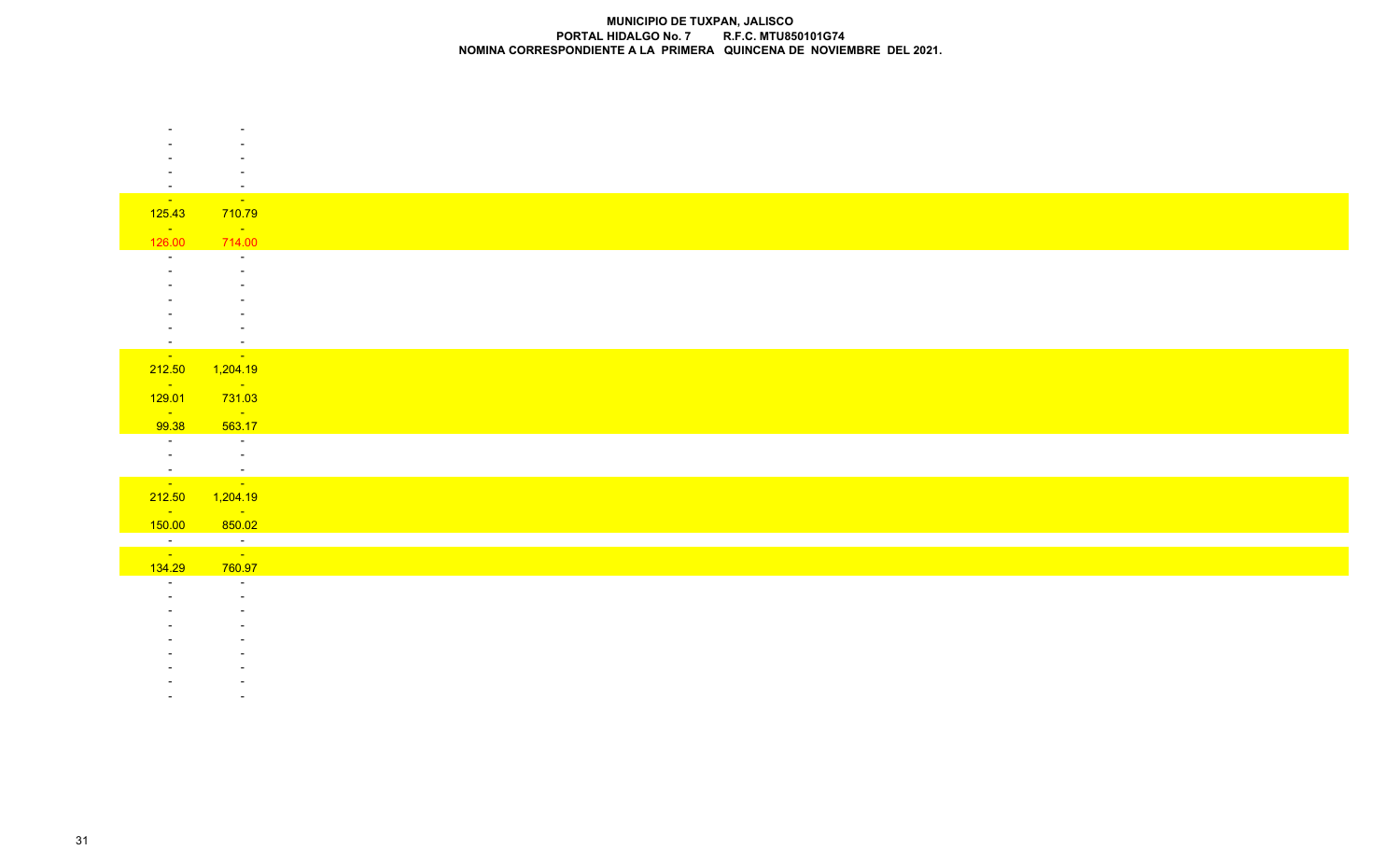| $\sim$<br>$\sim 100$                              |
|---------------------------------------------------|
| 883.65                                            |
| $\sim 100$ m $^{-1}$                              |
|                                                   |
|                                                   |
| 1,053.66                                          |
| $\sim 100$ m $^{-1}$                              |
| 645.30                                            |
| $\mathcal{L}^{\text{max}}_{\text{max}}$<br>765.00 |
| <b>Service</b>                                    |
| 1,053.66                                          |
| $\sim 100$ km s $^{-1}$                           |
| 645.30                                            |
| $\sim 10^{11}$ km $^{-1}$                         |
| 645.30                                            |
| $\sim$                                            |
| $\overline{\phantom{a}}$                          |
|                                                   |
|                                                   |
|                                                   |
|                                                   |
|                                                   |
|                                                   |
|                                                   |
|                                                   |
|                                                   |
|                                                   |
|                                                   |
|                                                   |
|                                                   |
|                                                   |
|                                                   |
|                                                   |
|                                                   |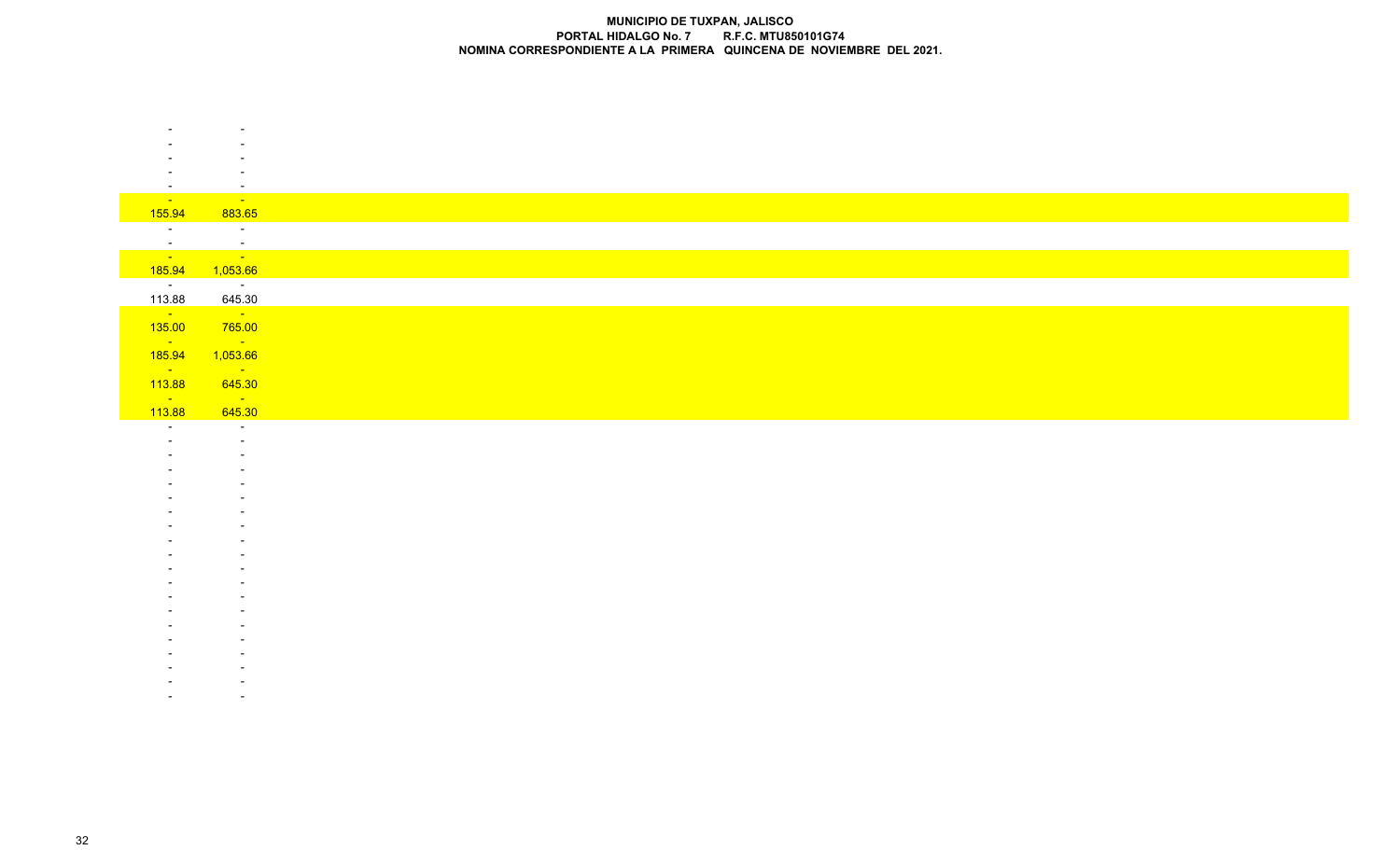| <b>State State</b>       | $\sim$<br><b>Service</b>                                               |
|--------------------------|------------------------------------------------------------------------|
| 113.88                   | 645.30                                                                 |
| $\sim$                   | $\sim 100$ m $^{-1}$                                                   |
|                          | $\sim$ $-$                                                             |
|                          | in En<br><u>a da sa</u>                                                |
| 113.88                   | 645.30                                                                 |
|                          |                                                                        |
|                          | <u>a sa sala</u>                                                       |
| 149.41                   | 846.68                                                                 |
| <b>Contract Contract</b> | <b>Service</b>                                                         |
| $\blacksquare$           | <b>Allen</b><br><u>and a strong strong part</u>                        |
|                          |                                                                        |
|                          | an di kacamatan Ing Kabupatèn Bandar<br>Kacamatan Ing Kabupatèn Bandar |
|                          | 187.47 1,062.36                                                        |
|                          | <b>Contract Contract Contract</b>                                      |
| 187.20                   | 1,060.80                                                               |
| $\sim 100$ km s $^{-1}$  | $\mathcal{L}^{\text{max}}_{\text{max}}$                                |
| 102.49<br>$\sim$         | 580.76<br>$\sim$                                                       |
|                          | $\sim$                                                                 |
|                          |                                                                        |
|                          |                                                                        |
|                          |                                                                        |
|                          |                                                                        |
|                          |                                                                        |
|                          |                                                                        |
|                          |                                                                        |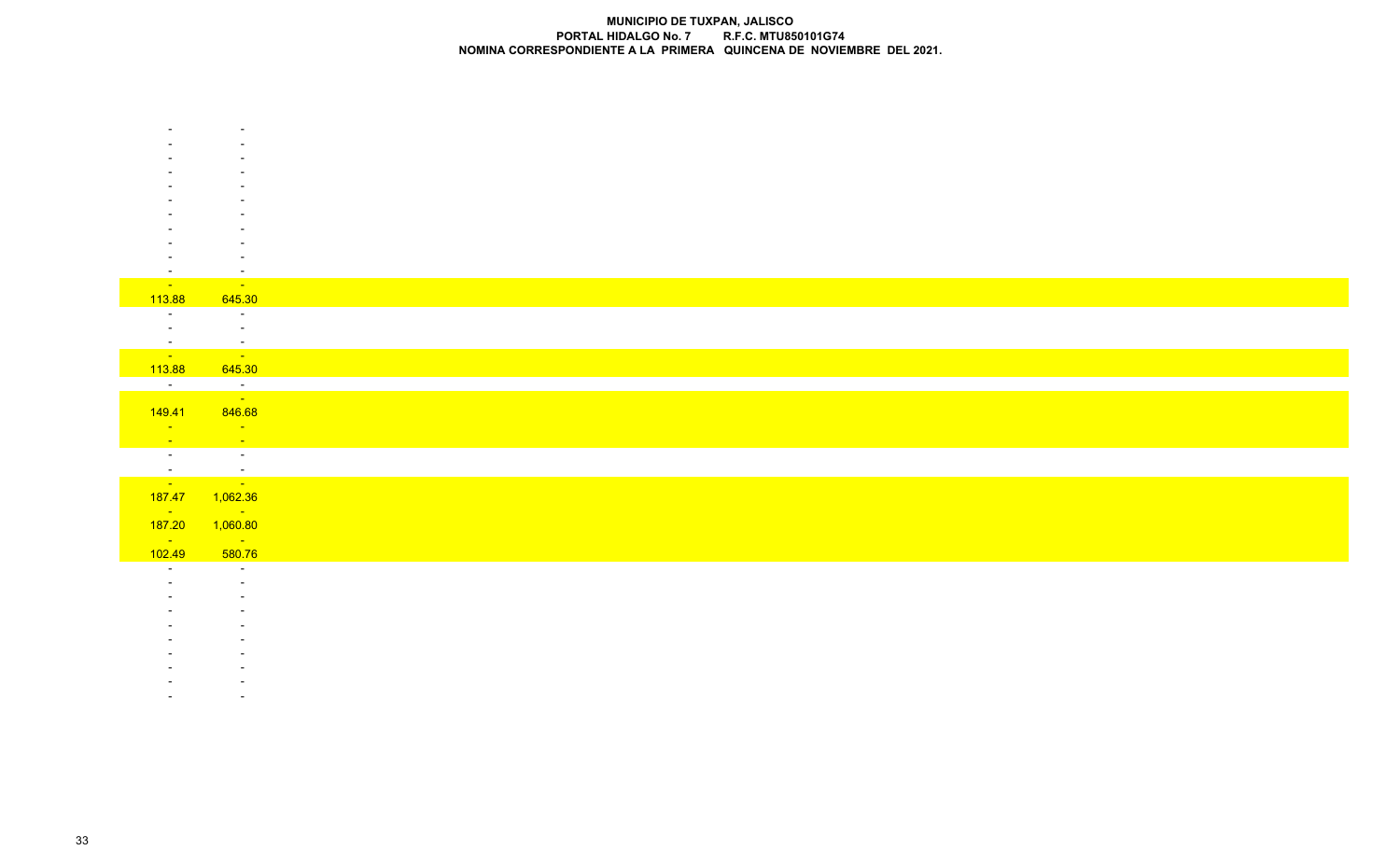|                                        | $\overline{\phantom{a}}$                                       |
|----------------------------------------|----------------------------------------------------------------|
| $\overline{\phantom{a}}$               | $\sim$                                                         |
| <b>State State</b><br>74.02            | <b>Contract Contract</b><br>419.45                             |
| <b>State State</b>                     | <b>State State</b>                                             |
| 94.77<br>$\sim 10^{-10}$               | 537.03<br>$\sim 100$ km s $^{-1}$                              |
| entaria.<br><mark>Altre de la c</mark> | <u>era</u>                                                     |
| 149.41                                 | 846.68                                                         |
| <u>and the state</u><br>149.41         | <b>State State</b><br>846.68                                   |
| $\sim 100$<br>130.96                   | <b>Contact</b><br>742.10                                       |
| <b>State State</b>                     | $\mathcal{L}_{\text{max}}$ and $\mathcal{L}_{\text{max}}$      |
| 149.41<br>$\sim$                       | 846.68<br>$\sim$ $-$                                           |
|                                        |                                                                |
|                                        |                                                                |
|                                        |                                                                |
|                                        |                                                                |
| $\sim$                                 | $\mathbb{Z}$                                                   |
| <b>Contract</b><br>189.80              | <b>Contract</b><br>1,075.51                                    |
| <b>College</b>                         | $\mathcal{L}(\mathcal{L})$ and $\mathcal{L}(\mathcal{L})$      |
| 144.07<br><b>Contract</b>              | 816.38<br><b>State Advise</b>                                  |
| 144.07                                 | 816.38                                                         |
| 139.91                                 | $\alpha$ , $\alpha$ , $\alpha$ , $\alpha$ , $\alpha$<br>792.85 |
| an an a<br>108.98                      | <b>Contract Contract</b><br>617.53                             |
| <b>Contract</b>                        | <b>Contract</b>                                                |
| 153.62                                 | 870.49<br>$\sim$ $-$                                           |
|                                        | $\overline{a}$                                                 |
|                                        |                                                                |
|                                        |                                                                |

 - --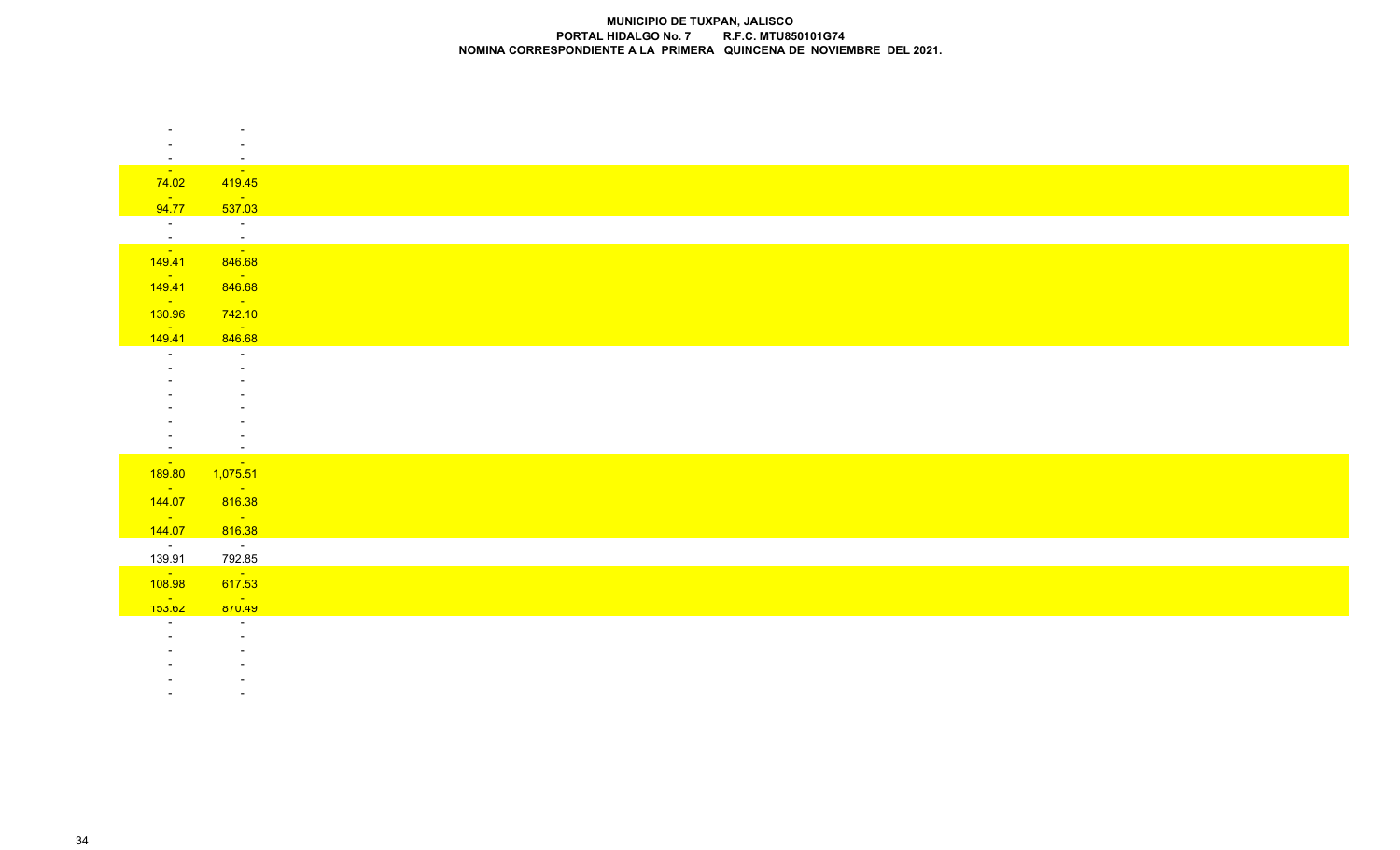| <b>Contract</b>           | <b>College</b>                              |
|---------------------------|---------------------------------------------|
| 128.88                    | 730.29                                      |
| <b>State</b>              | <b>State State</b>                          |
| 74.79                     | 423.84                                      |
| <b>Contract</b>           | $\sim 100$ m $^{-1}$                        |
| $\frac{1}{\sqrt{2}}$      | $\frac{1}{\sqrt{2}}$                        |
| 161.42                    | 914.74                                      |
| $\sim$                    | $\sim$                                      |
|                           | $\blacksquare$                              |
|                           |                                             |
|                           |                                             |
|                           |                                             |
|                           |                                             |
|                           |                                             |
|                           |                                             |
| $\sim$<br><b>Contract</b> | $\overline{\phantom{a}}$<br><b>Contract</b> |
| 86.37                     | 489.45                                      |
| <b>College</b>            | $\sim 100$ km s $^{-1}$                     |
| 113.88                    | 645.30                                      |
| <b>State State</b>        | $\sim 10^{11}$ km s $^{-1}$                 |
| 122.88                    | 696.30                                      |
| $\sim 10^{-10}$<br>68.04  | $\sim 100$ km s $^{-1}$<br>385.56           |
| $\sim 10^{-11}$           | $\sim$                                      |
| $\sim$ $-$                | $\sim$                                      |
| <b>CALC</b>               | $\mathbb{Z}^{\mathbb{Z}^{\times}}$          |
| <b>Page</b>               | $\sim$                                      |
|                           | $\sim$                                      |
|                           |                                             |
|                           |                                             |
|                           |                                             |
|                           |                                             |
|                           |                                             |
|                           |                                             |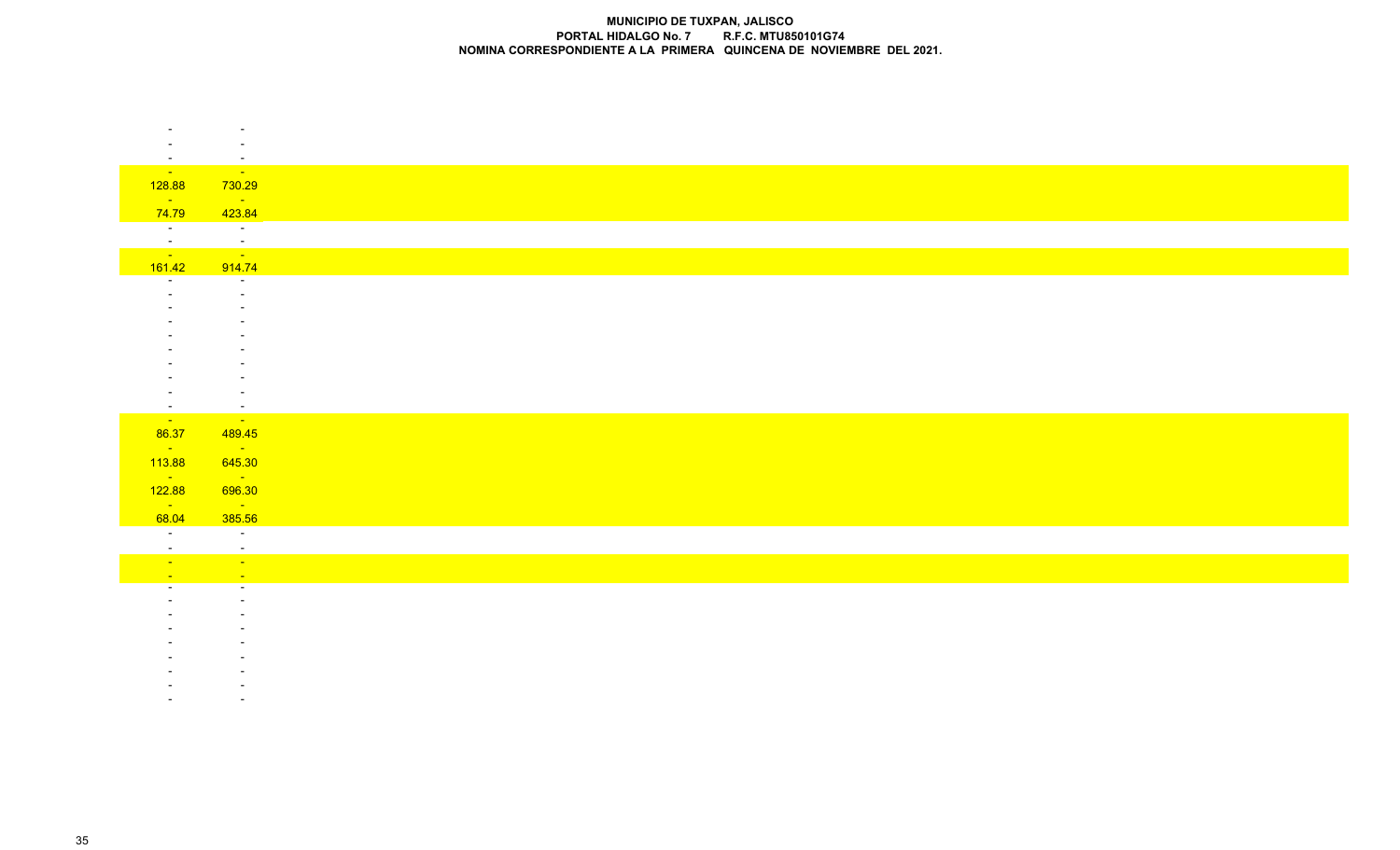|                              | $\sim$                        |
|------------------------------|-------------------------------|
|                              |                               |
| $\sim$                       | $\sim$<br><b>Contract</b>     |
| <b>Contract</b><br>149.41    | 846.68                        |
| $\sim$                       | $\sim$                        |
|                              | $\sim$                        |
|                              | $\sim$                        |
| $\sim$                       | $\sim$                        |
| <b>Contract Contract</b>     | <u> Tan</u>                   |
| 102.49                       | 580.76                        |
| <b>Contractor</b>            | $\sim 100$ km s $^{-1}$       |
| $\frac{1}{\sqrt{2}}$         | $\frac{1}{\sqrt{2}}$          |
| 149.41                       | 846.68                        |
| $\sim 10^{-11}$              | $\sim 100$ km s $^{-1}$       |
| $\sim$ 100 $\mu$             | $\sim 100$ km s $^{-1}$       |
| $\sim 10^{-10}$              | $\sim 100$ km s $^{-1}$       |
| 94.77                        | 537.03                        |
| $\sim 10^{10}$               | <b>State State</b>            |
| 85.41                        | 483.99                        |
| $\sim 100$ km s $^{-1}$      | <b>State State</b>            |
| 128.88                       | 730.32                        |
| <b>State State</b><br>123.19 | <b>State Advise</b><br>698.06 |
| <b>Contract</b>              | <u>an Si</u>                  |
| 102.49                       | 580.76                        |
| <b>Service Control</b>       | <u> Tanzania de la p</u>      |
| $\frac{1}{2}$                | $\frac{1}{2}$                 |
|                              |                               |
| 94.77                        | 537.03                        |
|                              | $\sim$                        |
|                              |                               |
|                              |                               |
|                              |                               |
|                              |                               |
|                              |                               |
|                              |                               |
|                              |                               |
|                              |                               |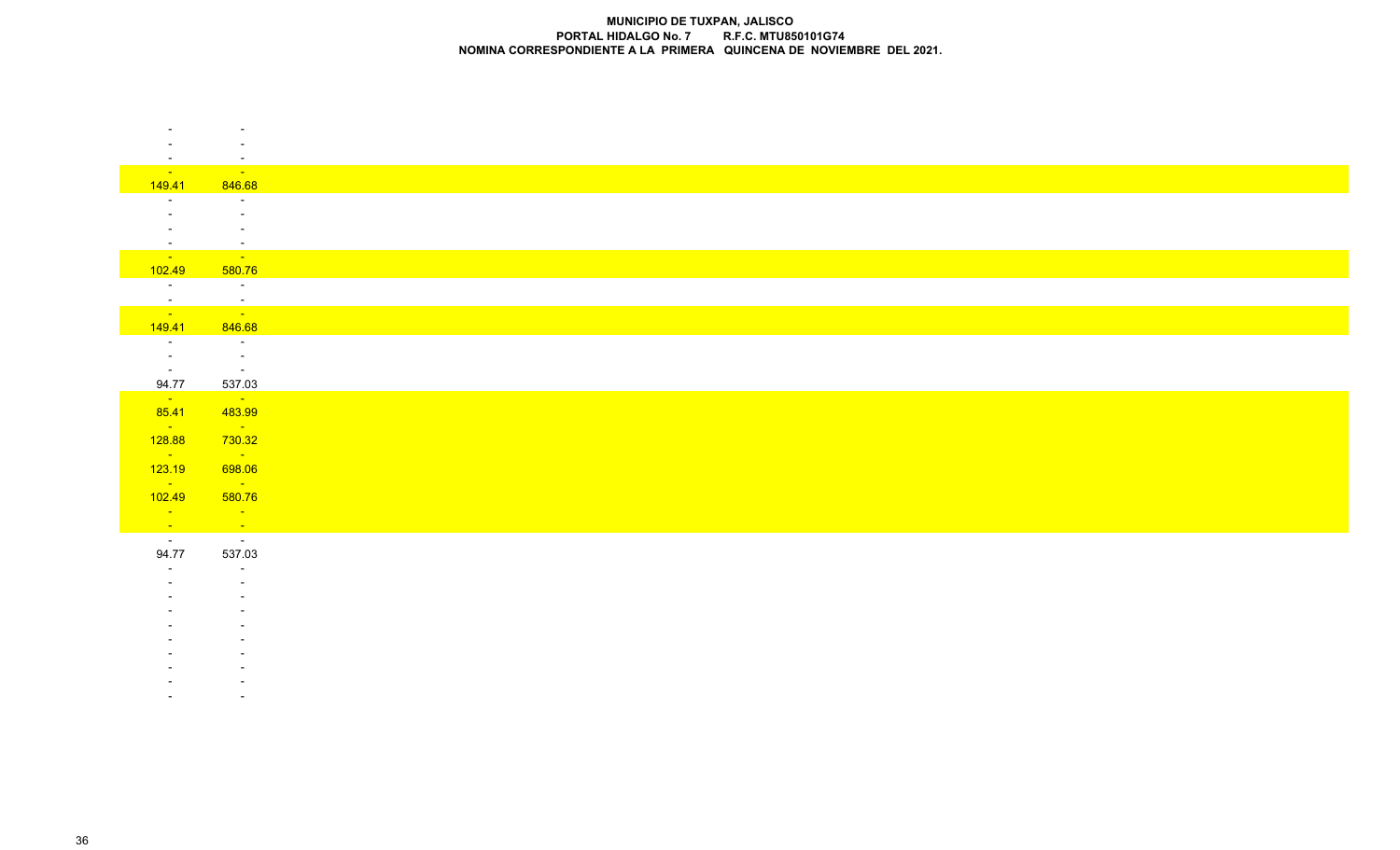|                              | $\overline{\phantom{a}}$                                  |
|------------------------------|-----------------------------------------------------------|
|                              |                                                           |
|                              | $\sim$                                                    |
| <b>State State</b><br>94.77  | <b>Contract</b><br>537.03                                 |
| <b>State State</b>           | <b>Contract Contract</b>                                  |
| 113.24                       | 641.68                                                    |
| $\overline{\phantom{a}}$     | $\mathcal{L}_{\text{max}}$ and $\mathcal{L}_{\text{max}}$ |
| $\frac{1}{\sqrt{2}}$         | $\sim$ 10 $\pm$                                           |
|                              | <b>Contract Contract</b>                                  |
| 85.41<br><b>State State</b>  | 483.99<br><u> Tanzania</u>                                |
| 85.41                        | 483.99                                                    |
| <b>State State</b>           | <b>Service</b>                                            |
| 94.77                        | 537.03                                                    |
| $\sim 10^{-10}$ m $^{-1}$    | $\mathcal{L}_{\rm{max}}$ and $\mathcal{L}_{\rm{max}}$     |
| $\frac{1}{\sqrt{2}}$         | $\sim 100$<br>$\sim$ 100 $\pm$                            |
| 85.41                        | 483.99                                                    |
| <b>Service</b>               | $\sim 100$ km s $^{-1}$                                   |
| 85.41                        | 483.99                                                    |
| $\sim$ 10 $\pm$              | $\sim$ $-$                                                |
|                              | $\sim$                                                    |
|                              |                                                           |
|                              |                                                           |
|                              |                                                           |
|                              |                                                           |
|                              |                                                           |
|                              | $\overline{\phantom{a}}$                                  |
| $\sim$<br><b>State State</b> | $\sim$<br>$\sim$ 100 $\pm$                                |
| 134.27                       | 760.84                                                    |
| <b>Contact Contact</b>       | $\mathcal{L}^{\text{max}}_{\text{max}}$                   |
| 142.35                       | 806.64                                                    |
| $\sim$ $-$                   | $\sim$ $-$                                                |
|                              | $\sim$                                                    |
|                              | $\overline{\phantom{0}}$                                  |

- -

 - --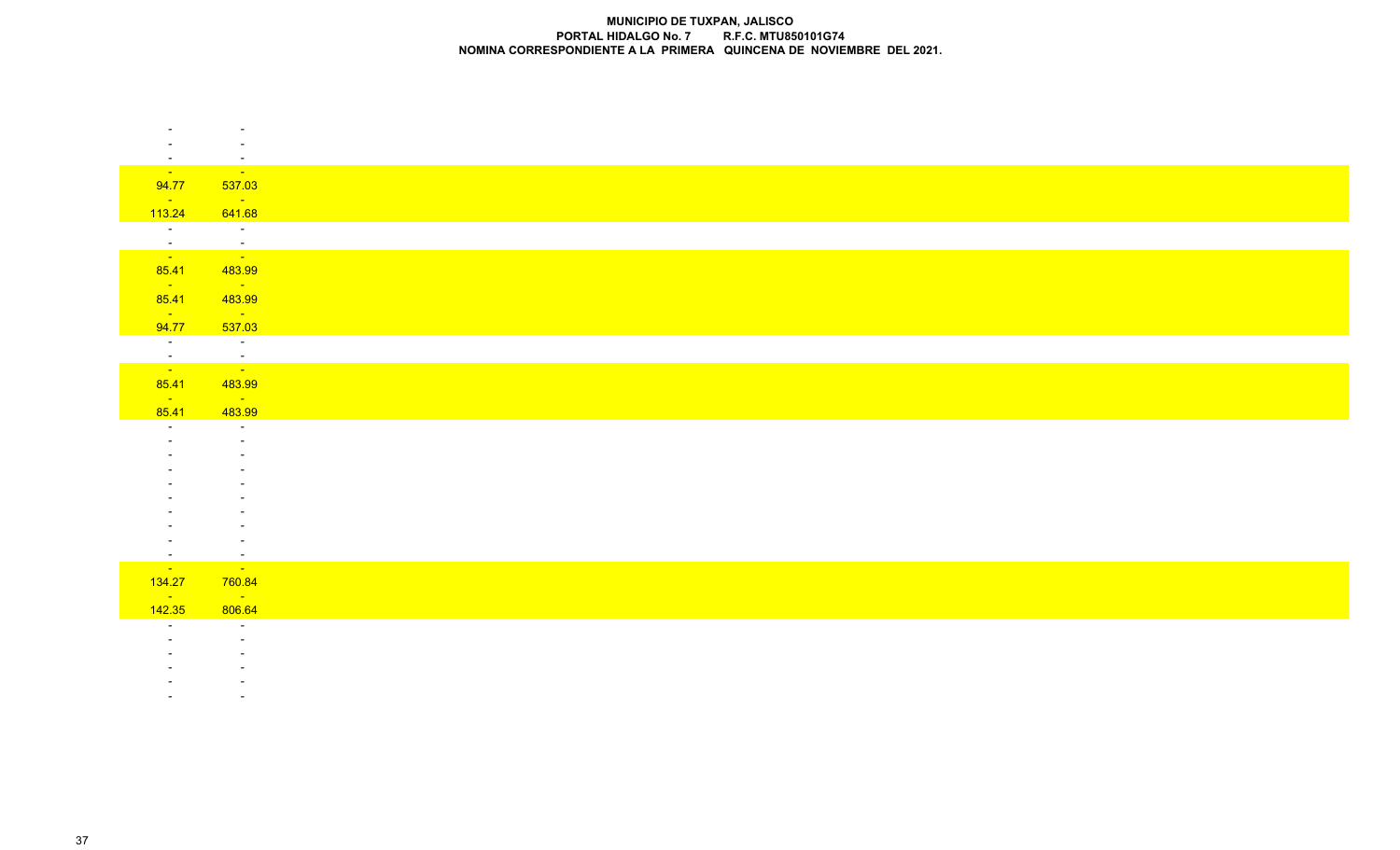| <b>State State</b>               | <b>Contract</b>                    |
|----------------------------------|------------------------------------|
| 102.49                           | 580.76                             |
| <b>State State</b>               | $\mathcal{O}(\mathcal{O}(\log n))$ |
| 102.49                           | 580.76                             |
| <b>Contract</b><br>111.85        | $\sim 100$ km s $^{-1}$<br>633.80  |
| $\sim 10^{-10}$                  | $\sim 100$ km s $^{-1}$            |
| $\frac{1}{\sqrt{2}}$             | in dia 1919.<br>Propinsi Amerika   |
| 102.49                           | 580.76                             |
| $\sim 100$ km s $^{-1}$          | $\sim 100$ km s $^{-1}$            |
|                                  | $\sim$ $\sim$                      |
| $\frac{1}{\sqrt{2}}$             | $\sim 10^{11}$ km s $^{-1}$        |
| 74.58<br>$\sim 100$ km s $^{-1}$ | 422.61<br>$\sim 100$ km s $^{-1}$  |
| 102.49                           | 580.76                             |
| ▔▘                               | ——<br>——                           |
| $\overline{\mathbf{L}}$          | $\frac{1}{\sqrt{2}}$               |
|                                  |                                    |
| <b>Contract</b><br>/4.58         | <b>TA</b><br>422.61                |
| <b>College</b><br>/4.58          | <b>Contract Contract</b>           |
|                                  | 422.01<br>$\sim$                   |
|                                  | $\sim$                             |
|                                  |                                    |
|                                  |                                    |
|                                  |                                    |
|                                  |                                    |
|                                  |                                    |
|                                  |                                    |
|                                  |                                    |
|                                  |                                    |
|                                  |                                    |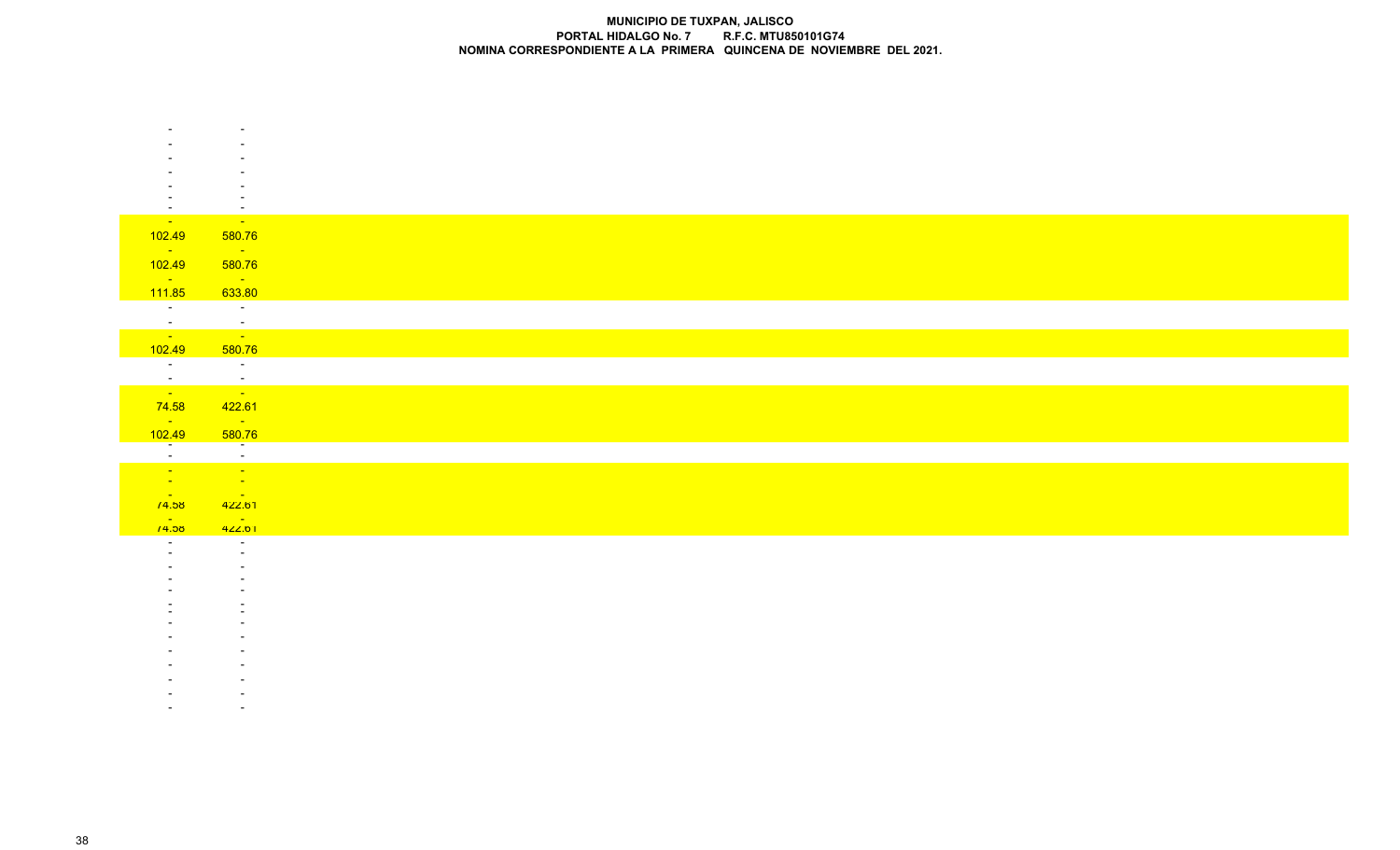| $\sim$                            | $\sim$                                                              |
|-----------------------------------|---------------------------------------------------------------------|
| $\sim$ $\sim$                     | Ŧ                                                                   |
| $\sim$ $-$                        | $\sim 10^{-1}$                                                      |
| $\frac{1}{\sqrt{2}}$              |                                                                     |
| 113.88                            | 645.30                                                              |
| $\sim 100$                        | $\sim 100$ km s $^{-1}$                                             |
| 102.49<br>$\sim 10^{-10}$         | 580.76<br>$\sim 100$ km s $^{-1}$                                   |
|                                   | $\sim$ $\sim$                                                       |
| $\frac{1}{\sqrt{2}}$              | <b>Contract Contract</b>                                            |
| 102.49                            | 580.76                                                              |
| $\sim$ $ \sim$<br><b>Contract</b> | $\sim 100$ km s $^{-1}$<br>$\sim 100$                               |
| $\sim$ $ \sim$                    | $\sim 100$                                                          |
| 102.49                            | 580.76                                                              |
|                                   | $\sim$                                                              |
|                                   |                                                                     |
|                                   |                                                                     |
|                                   |                                                                     |
|                                   |                                                                     |
|                                   |                                                                     |
| $\sim$                            | $\sim$                                                              |
| <b>Contract</b>                   | <b>Contract</b>                                                     |
| 71.88                             | 407.31                                                              |
| <b>Contract</b><br>71.88          | $\mathcal{L}_{\text{max}}$ and $\mathcal{L}_{\text{max}}$<br>407.31 |
| $\sim$                            | $\sim$                                                              |
|                                   |                                                                     |
|                                   |                                                                     |
|                                   |                                                                     |
|                                   |                                                                     |
|                                   |                                                                     |
|                                   |                                                                     |
|                                   |                                                                     |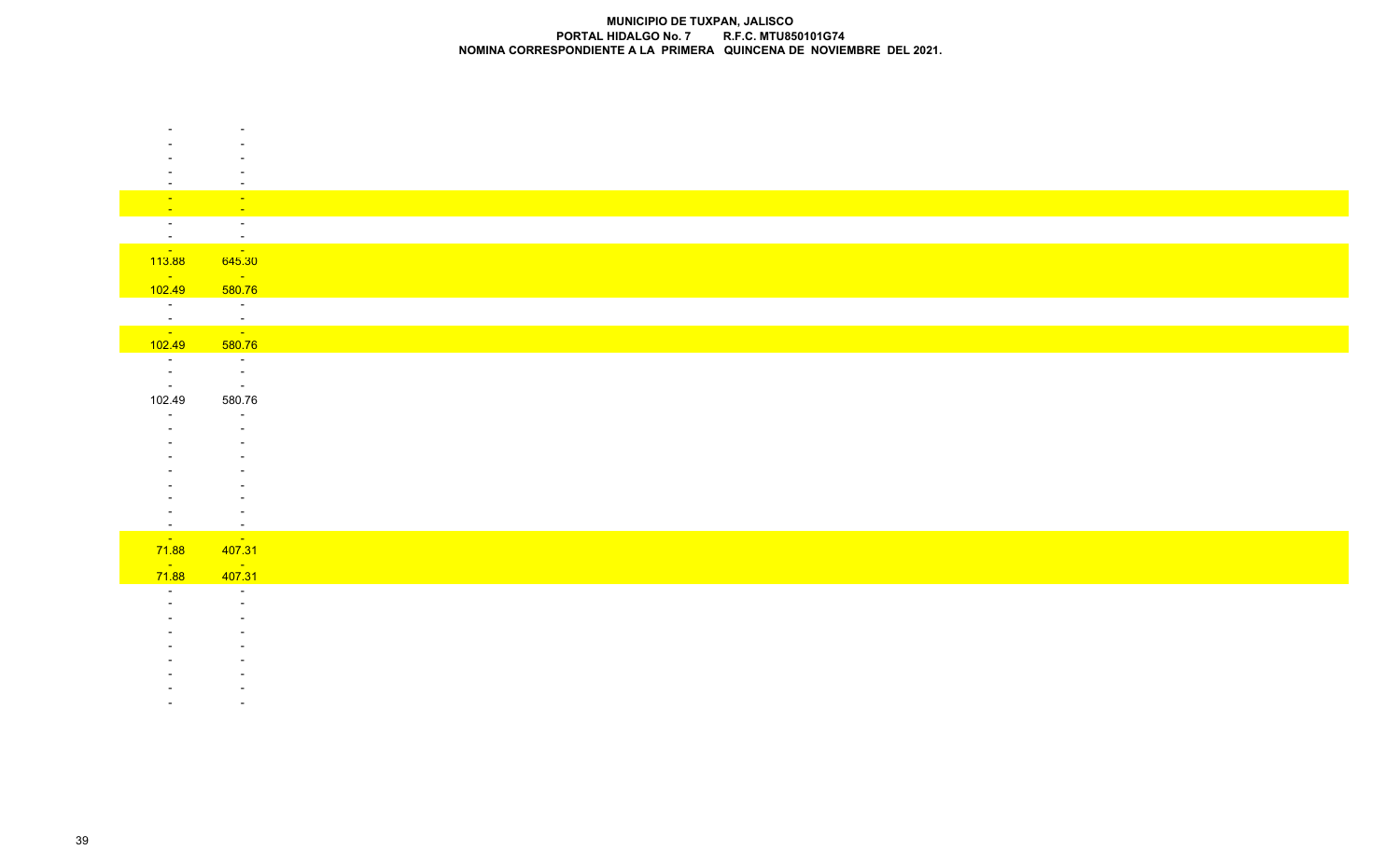

 - - - - - - - - - - - - - - - - - - - - - - - - - - - - - - - - - - - - - - - - - - - - - - - - - - - - - - - - - - - - - - - - - - - - - - - - - - - - - - - - --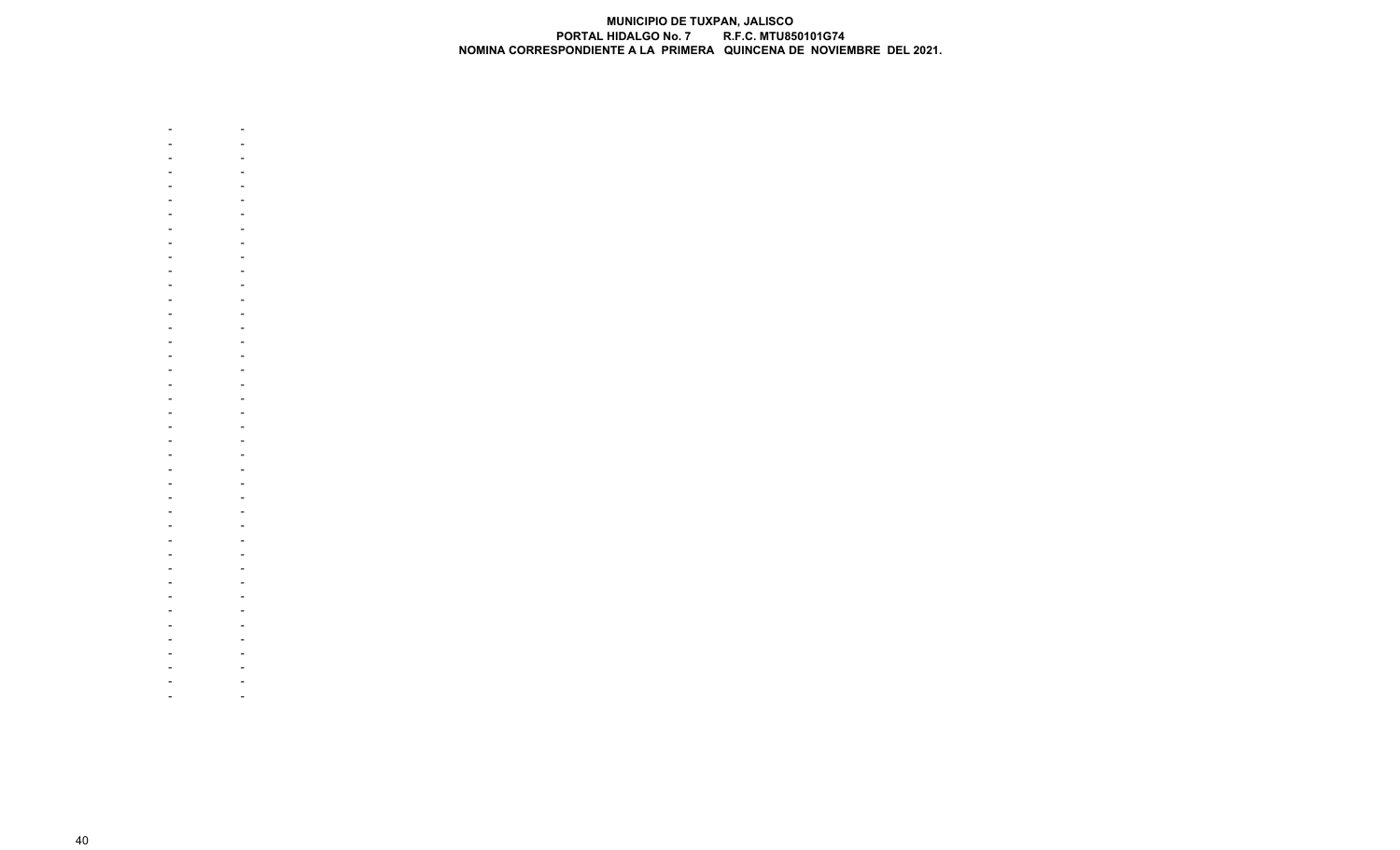| $\overline{\phantom{a}}$<br><b>State State</b> | $\overline{\phantom{a}}$<br><b>State State</b> |
|------------------------------------------------|------------------------------------------------|
| 157.12                                         | 890.36                                         |
| $\sim 10^{11}$                                 | $\sim 10^{11}$ km $^{-1}$                      |
| 177.97                                         | 1,008.50                                       |
| $\sqrt{2}$                                     | $\alpha$ , $\alpha$ , $\alpha$                 |
| $\frac{1}{\sqrt{2}}$                           | $\frac{1}{\sqrt{2}}$                           |
| 83.25                                          | 471.75                                         |
| $\sim 10^{11}$                                 | $\sim 100$ km s $^{-1}$                        |
| 72.07                                          | 408.38                                         |
| $\sim 100$                                     | $\mathcal{L}^{\text{max}}_{\text{max}}$        |
|                                                |                                                |
| 136.88                                         | 775.63                                         |
| $\sim$                                         | $\sim$                                         |
|                                                |                                                |
|                                                |                                                |
|                                                |                                                |
|                                                |                                                |
|                                                |                                                |
|                                                |                                                |
|                                                |                                                |
|                                                |                                                |
|                                                |                                                |
|                                                |                                                |
|                                                |                                                |
|                                                |                                                |
|                                                |                                                |
|                                                |                                                |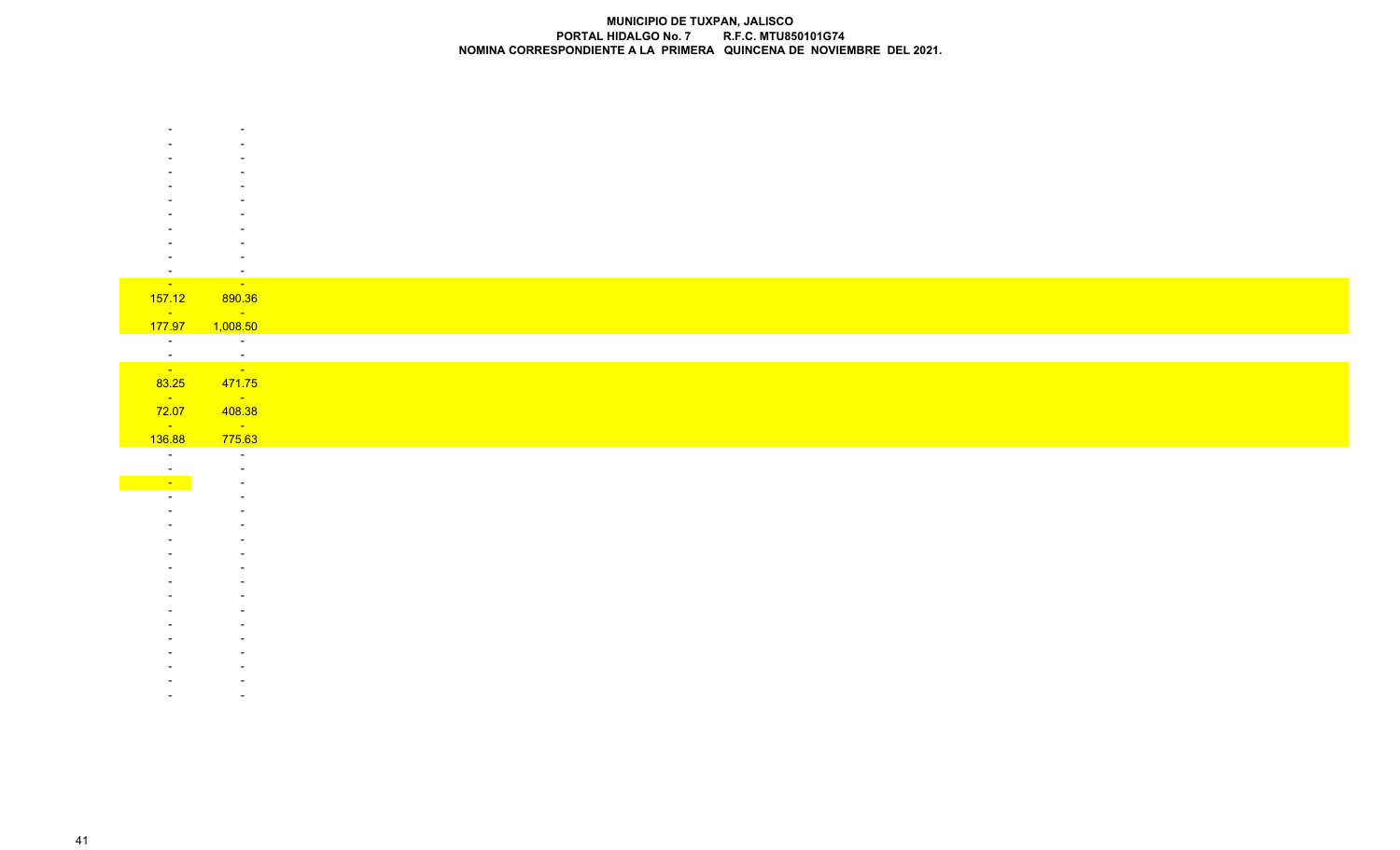| $\overline{\phantom{a}}$  | $\overline{\phantom{a}}$          |
|---------------------------|-----------------------------------|
| <b>Contract</b>           | <b>Contract</b>                   |
| 94.77                     | 537.03                            |
| <b>Contract</b>           | <b>State State</b>                |
| 101.35<br><b>Contract</b> | 574.31<br>$\sim 100$ km s $^{-1}$ |
| 113.88                    | 645.30                            |
| $\sim$                    | $\sim$                            |
|                           | $\overline{\phantom{a}}$          |
|                           | $\overline{\phantom{a}}$          |
| $\sim$<br>$\sim 10^{-10}$ | $\sim$<br><b>Silver Start</b>     |
| 74.58                     | 422.61                            |
| $\overline{\phantom{a}}$  | $\sim$                            |
|                           | $\overline{\phantom{a}}$          |
|                           |                                   |
|                           |                                   |
|                           |                                   |
|                           |                                   |
|                           |                                   |
|                           |                                   |
|                           |                                   |
|                           |                                   |
|                           |                                   |
|                           |                                   |
|                           |                                   |
|                           |                                   |
|                           |                                   |
|                           |                                   |
|                           |                                   |
|                           |                                   |
|                           |                                   |
|                           |                                   |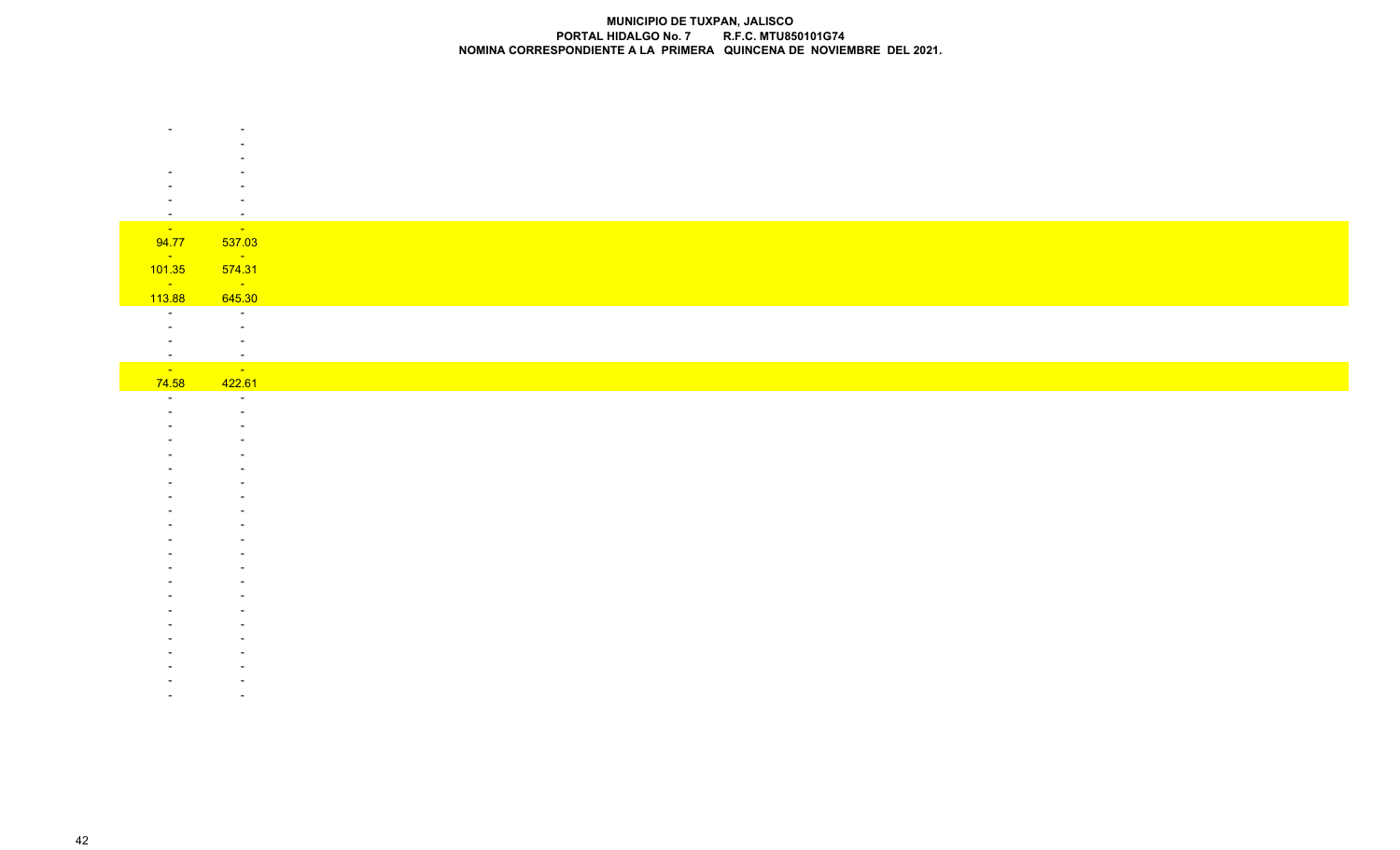|                    | $\overline{\phantom{0}}$ |
|--------------------|--------------------------|
|                    |                          |
|                    |                          |
|                    |                          |
|                    |                          |
|                    |                          |
|                    |                          |
|                    |                          |
|                    | $\overline{\phantom{a}}$ |
| $\sim$             | $\sim$                   |
| $\sim 10^{-10}$    | $\sim 100$ km s $^{-1}$  |
| 92.39              | 523.54                   |
| <b>State State</b> | <b>Service State</b>     |
| 232.67             | 1,318.45                 |
| $\sim$             | $\sim$                   |
|                    | $\sim$                   |
|                    |                          |
|                    |                          |
|                    | $\overline{\phantom{0}}$ |
|                    |                          |
|                    |                          |
| $\sim$             | $\sim$                   |
| $\sim 10^{-10}$    | <b>State State</b>       |
| 52.46              | 297.25                   |
|                    |                          |
| <b>State State</b> | <b>Contract Contract</b> |
| 140.23             | 794.66                   |
| $\sim$             | $\sim$ $-$               |
|                    |                          |
|                    |                          |
|                    |                          |

43

 - - - - - - - - - - - - - - - - - - - - - - - --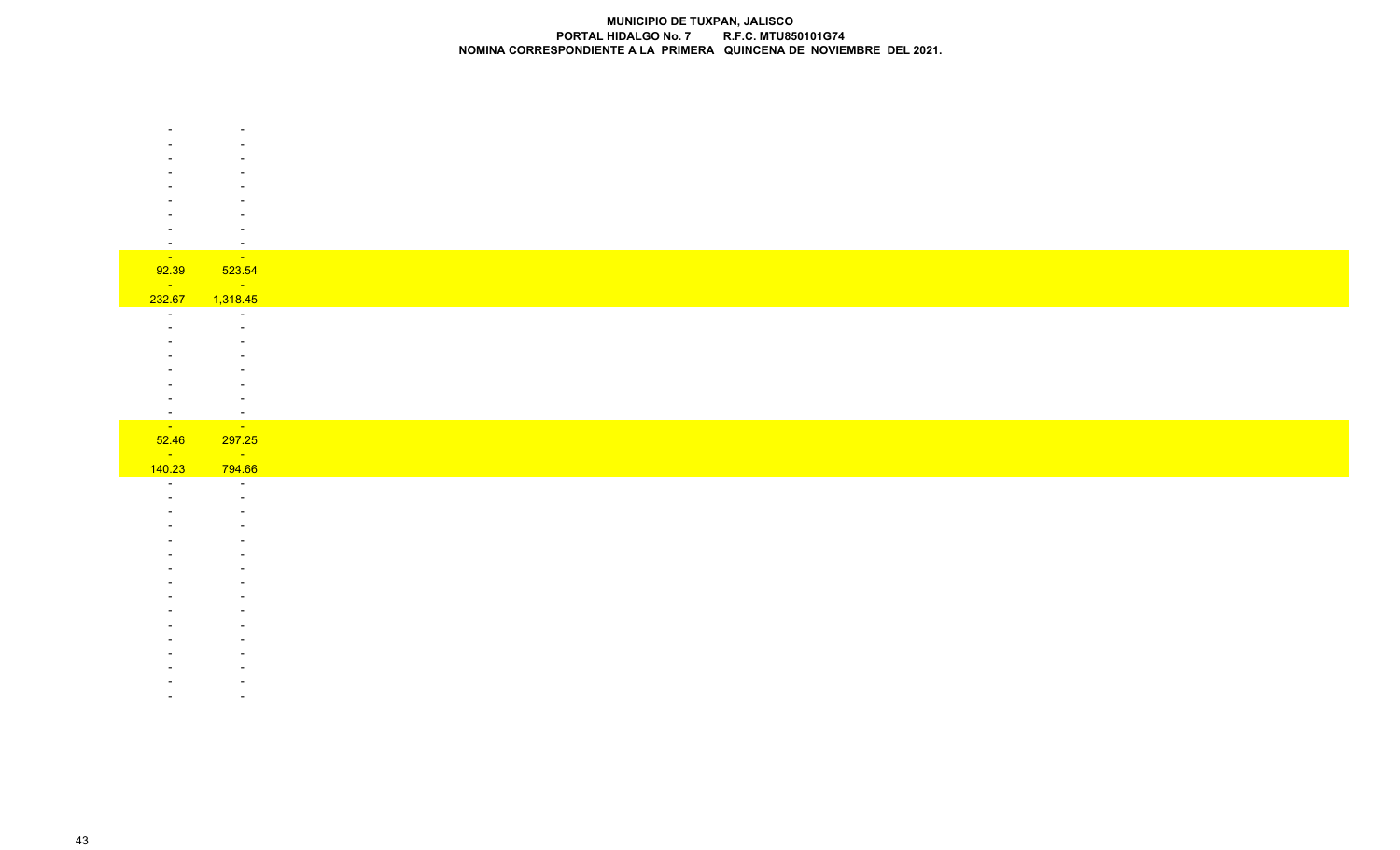|                          |                                                   | 40%         |
|--------------------------|---------------------------------------------------|-------------|
|                          |                                                   | $\mathbf 0$ |
| <b>Service State</b>     | <b>State State</b>                                |             |
| 229.71                   | 1,301.70                                          |             |
| $\overline{\phantom{0}}$ | $\overline{\phantom{a}}$                          |             |
|                          | $\blacksquare$                                    |             |
|                          |                                                   |             |
|                          |                                                   |             |
| $\overline{\phantom{a}}$ | $\overline{\phantom{a}}$                          |             |
| $\sim 100$ km s $^{-1}$  | <b>Contract</b>                                   |             |
| 63.95                    | 362.41                                            |             |
| $\sim 100$               | $\sim 100$                                        |             |
| 105.00                   | 595.02<br>$\mathcal{L}^{\text{max}}_{\text{max}}$ |             |
| $\sim 10^{11}$<br>102.49 | 580.76                                            |             |
| $\sim 100$ km s $^{-1}$  | $\sim 100$ km s $^{-1}$                           |             |
| 97.52                    | 552.64                                            |             |
| $\sim 10^{-10}$          | $\sim 100$ km s $^{-1}$                           |             |
| 90.84                    | 514.77                                            |             |
| $\sim$                   | $\sim$<br>$\overline{\phantom{a}}$                |             |
|                          |                                                   |             |
|                          |                                                   |             |
|                          |                                                   |             |
|                          |                                                   |             |
|                          |                                                   |             |
|                          |                                                   |             |
|                          |                                                   |             |
|                          |                                                   |             |
|                          |                                                   |             |
|                          |                                                   |             |
|                          |                                                   |             |
|                          |                                                   |             |
|                          |                                                   |             |
|                          |                                                   |             |
|                          |                                                   |             |
|                          |                                                   |             |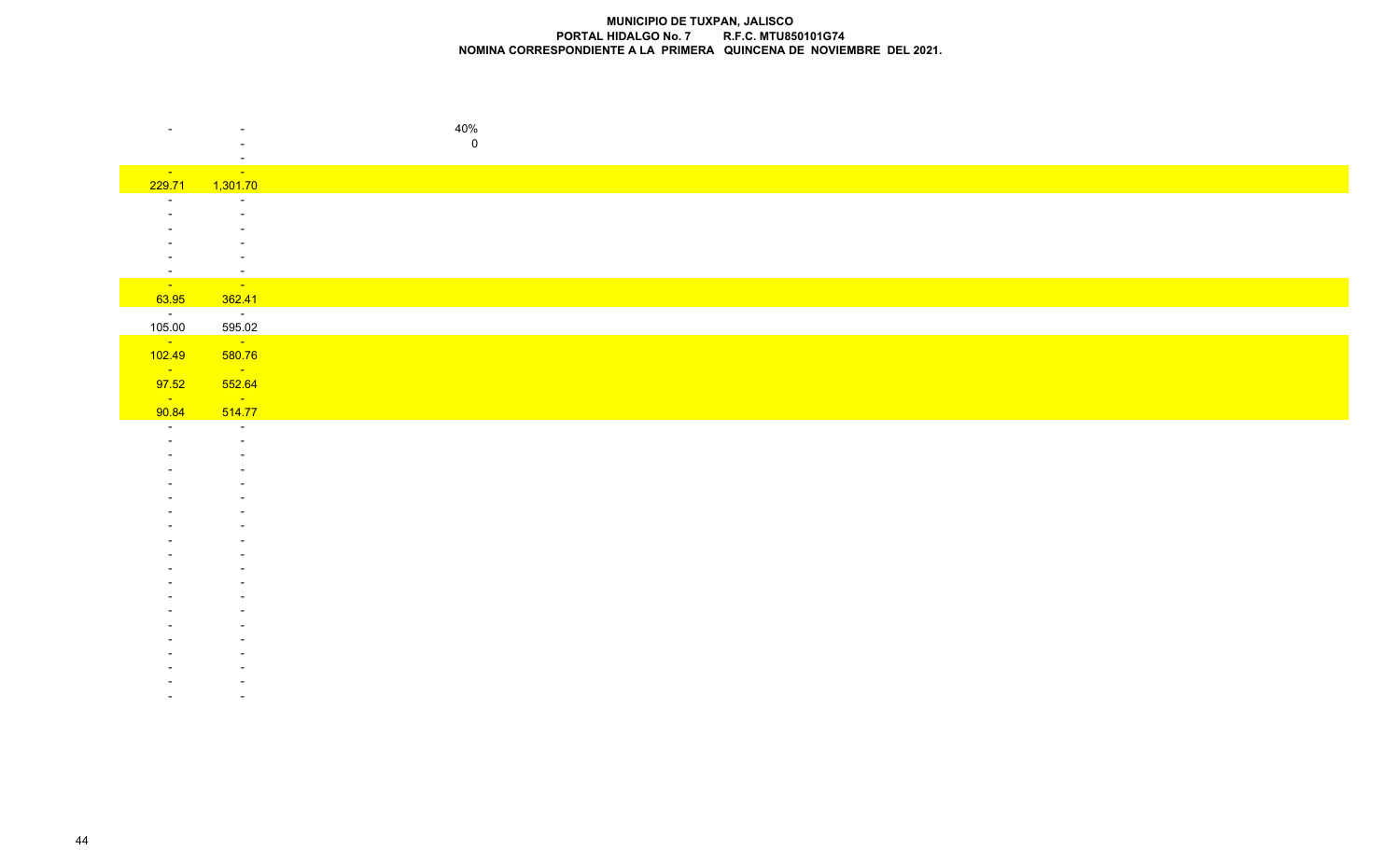| $\overline{\phantom{a}}$                                                            |                                         |
|-------------------------------------------------------------------------------------|-----------------------------------------|
| $\sim 10^{-10}$                                                                     | $\sim 100$                              |
| 76.50                                                                               | 433.50                                  |
| $\sim$                                                                              | $\sim$                                  |
|                                                                                     |                                         |
|                                                                                     |                                         |
|                                                                                     |                                         |
| $\overline{\phantom{0}}$                                                            | $\sim$<br>$\sim$                        |
| $\sim 100$ km s $^{-1}$                                                             | $\sim 100$                              |
| 85.41                                                                               | 483.99                                  |
| $\mathcal{L}^{\text{max}}_{\text{max}}$ and $\mathcal{L}^{\text{max}}_{\text{max}}$ | $\sim 100$ km s $^{-1}$                 |
| 102.49                                                                              | 580.76                                  |
| $\sim 10^{11}$                                                                      | $\mathcal{L}^{\text{max}}_{\text{max}}$ |
| 79.02                                                                               | 447.75                                  |
| $\sim$ $\sim$                                                                       | $\sim 100$                              |
| $\frac{1}{\sqrt{2}}$                                                                | $\frac{1}{\sqrt{2}}$                    |
| 121.65                                                                              | 689.34                                  |
| $\overline{\phantom{a}}$                                                            | $\sim$                                  |
|                                                                                     |                                         |
|                                                                                     |                                         |
|                                                                                     |                                         |
|                                                                                     |                                         |
|                                                                                     |                                         |
|                                                                                     |                                         |
|                                                                                     |                                         |
|                                                                                     |                                         |
|                                                                                     |                                         |
|                                                                                     |                                         |
|                                                                                     |                                         |
|                                                                                     |                                         |
|                                                                                     |                                         |
|                                                                                     |                                         |
|                                                                                     |                                         |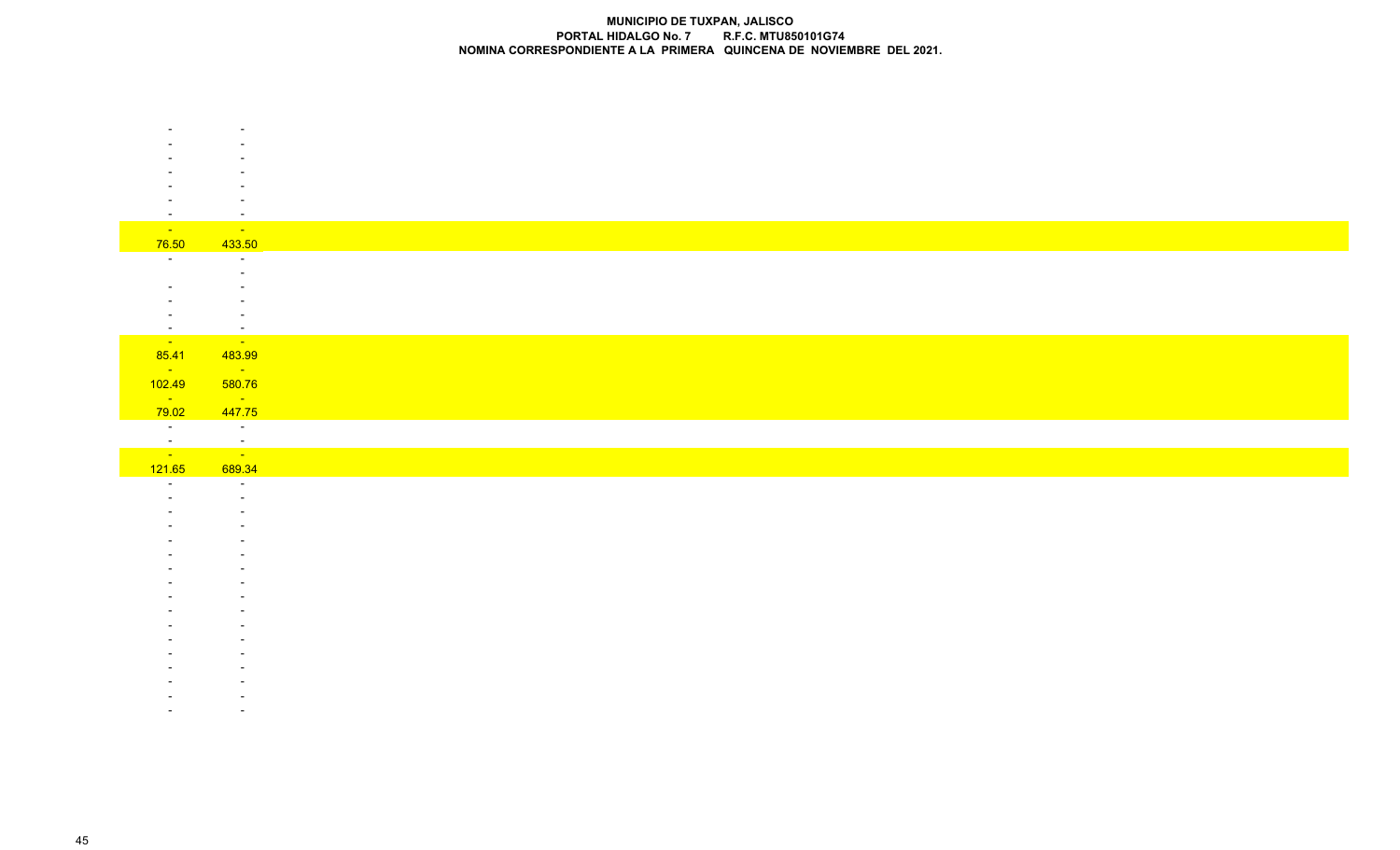|                    | $\overline{\phantom{a}}$ |
|--------------------|--------------------------|
|                    |                          |
|                    |                          |
|                    |                          |
|                    | $\overline{\phantom{a}}$ |
|                    |                          |
|                    |                          |
|                    |                          |
|                    |                          |
|                    |                          |
|                    |                          |
|                    |                          |
|                    |                          |
|                    |                          |
|                    |                          |
| <b>State State</b> | <b>Contract Contract</b> |
|                    |                          |
| 121.68             | 689.52                   |
|                    | $\sim$                   |
|                    |                          |
|                    |                          |
|                    |                          |

| $\sim$                               | $\sim$ 100 $\sim$        |
|--------------------------------------|--------------------------|
| 170.82                               | 967.98                   |
| $\sim$                               | $\sim$                   |
|                                      | $\sim$                   |
|                                      | $\overline{\phantom{a}}$ |
|                                      |                          |
| $\sim$                               | $\sim$                   |
| $\sim 10^{-10}$                      | $\sim 100$               |
|                                      |                          |
| 100.55 569.77<br>--<br>156.49 886.76 | 886.76                   |
|                                      |                          |

14,637.42 84,077.15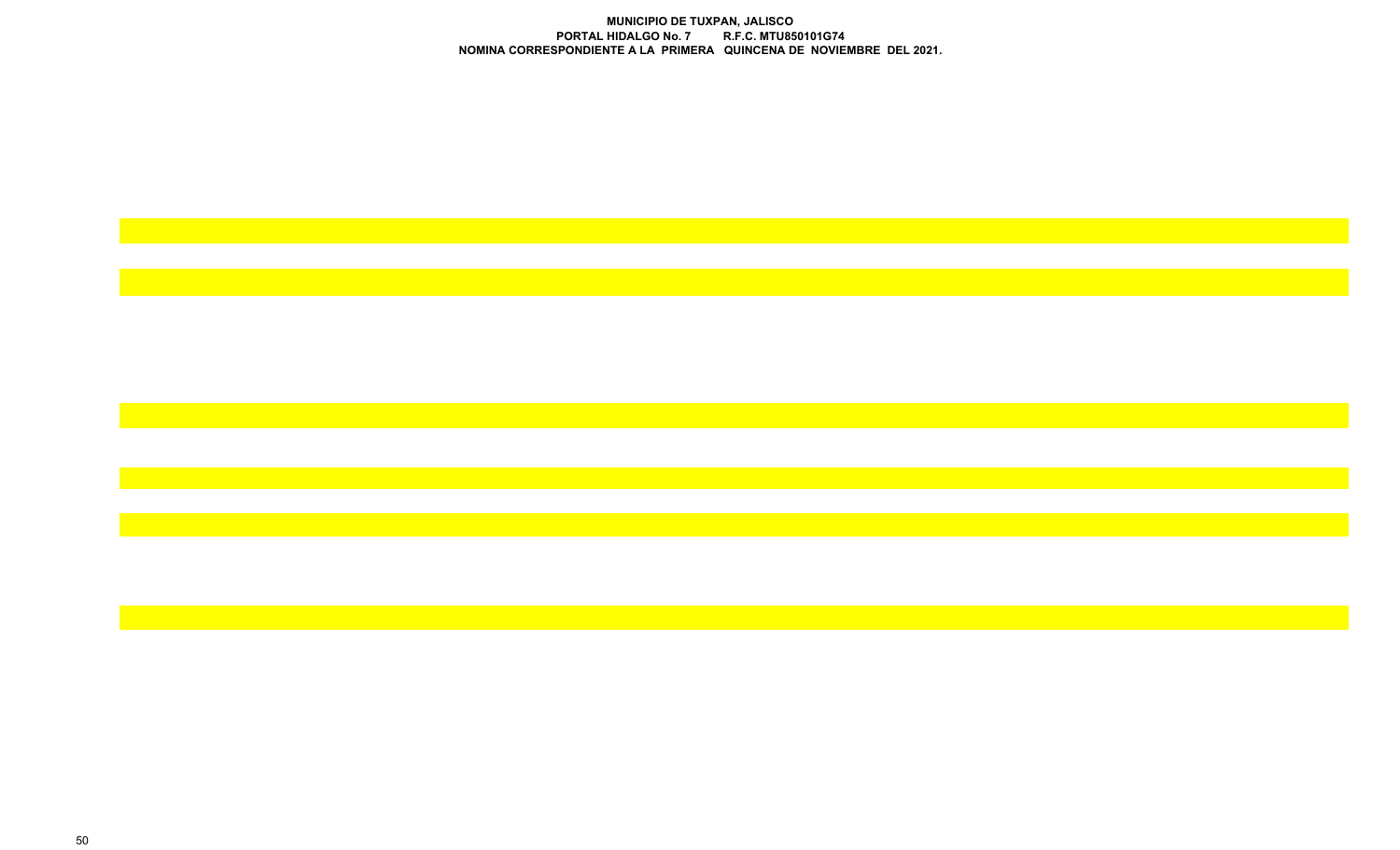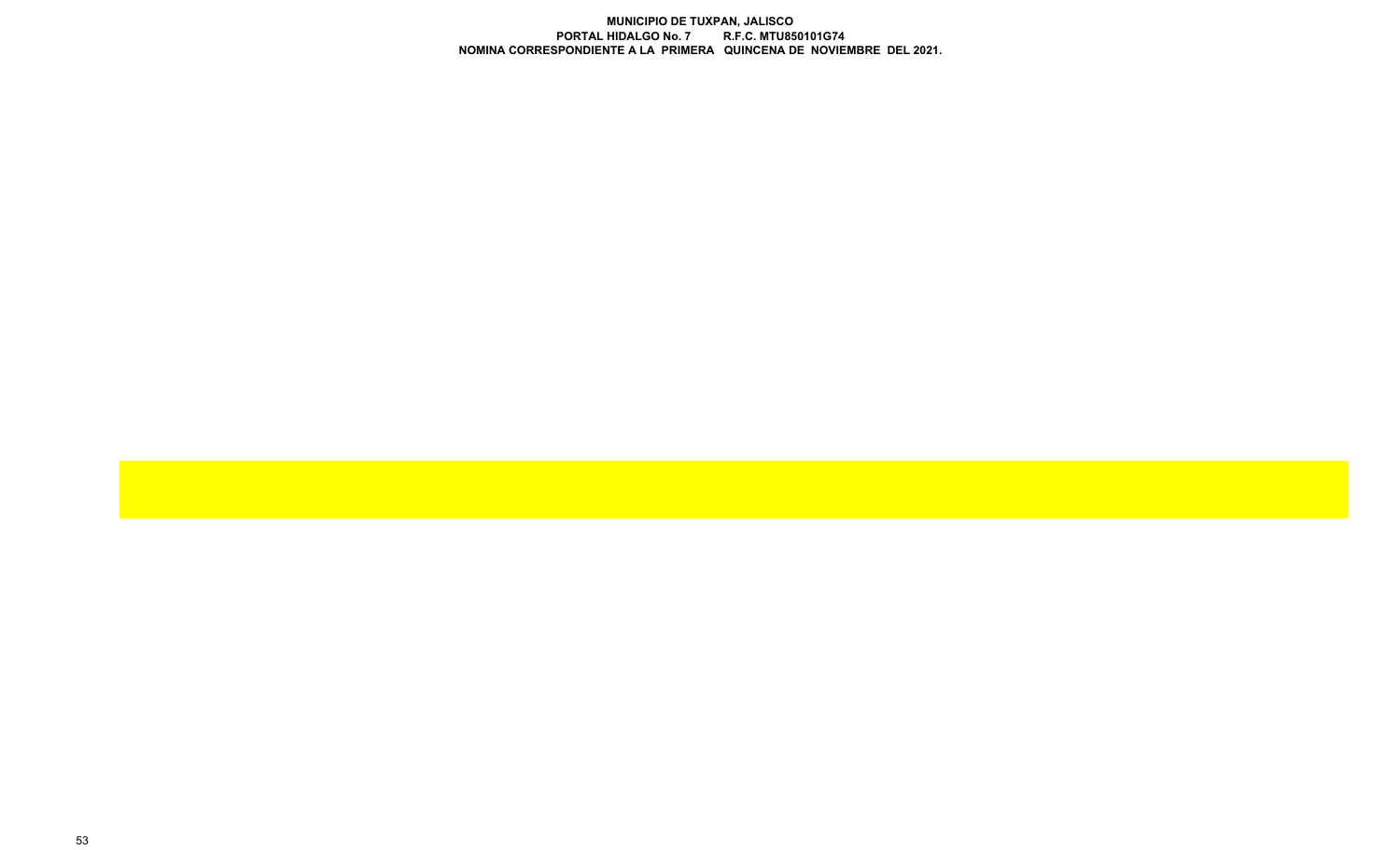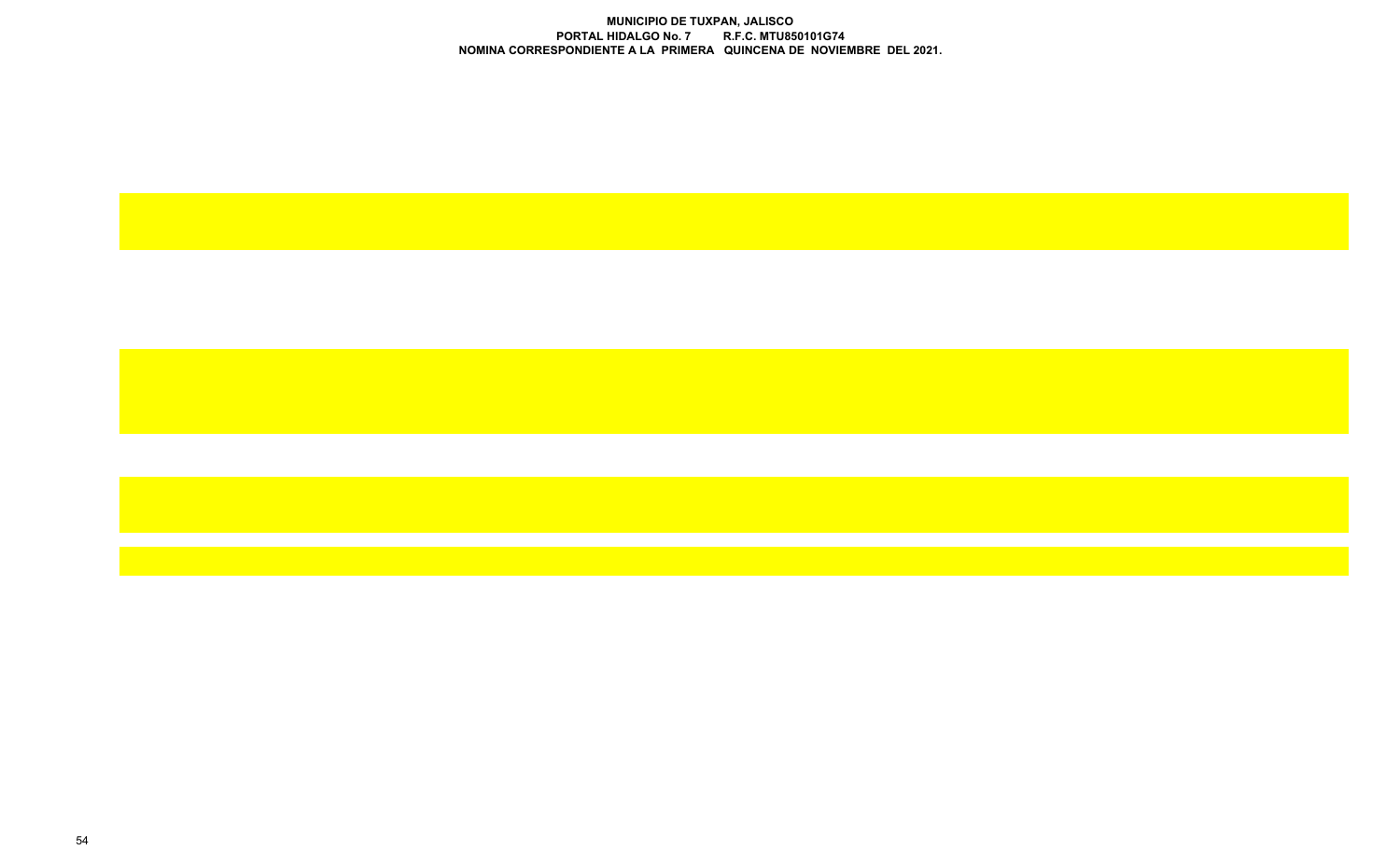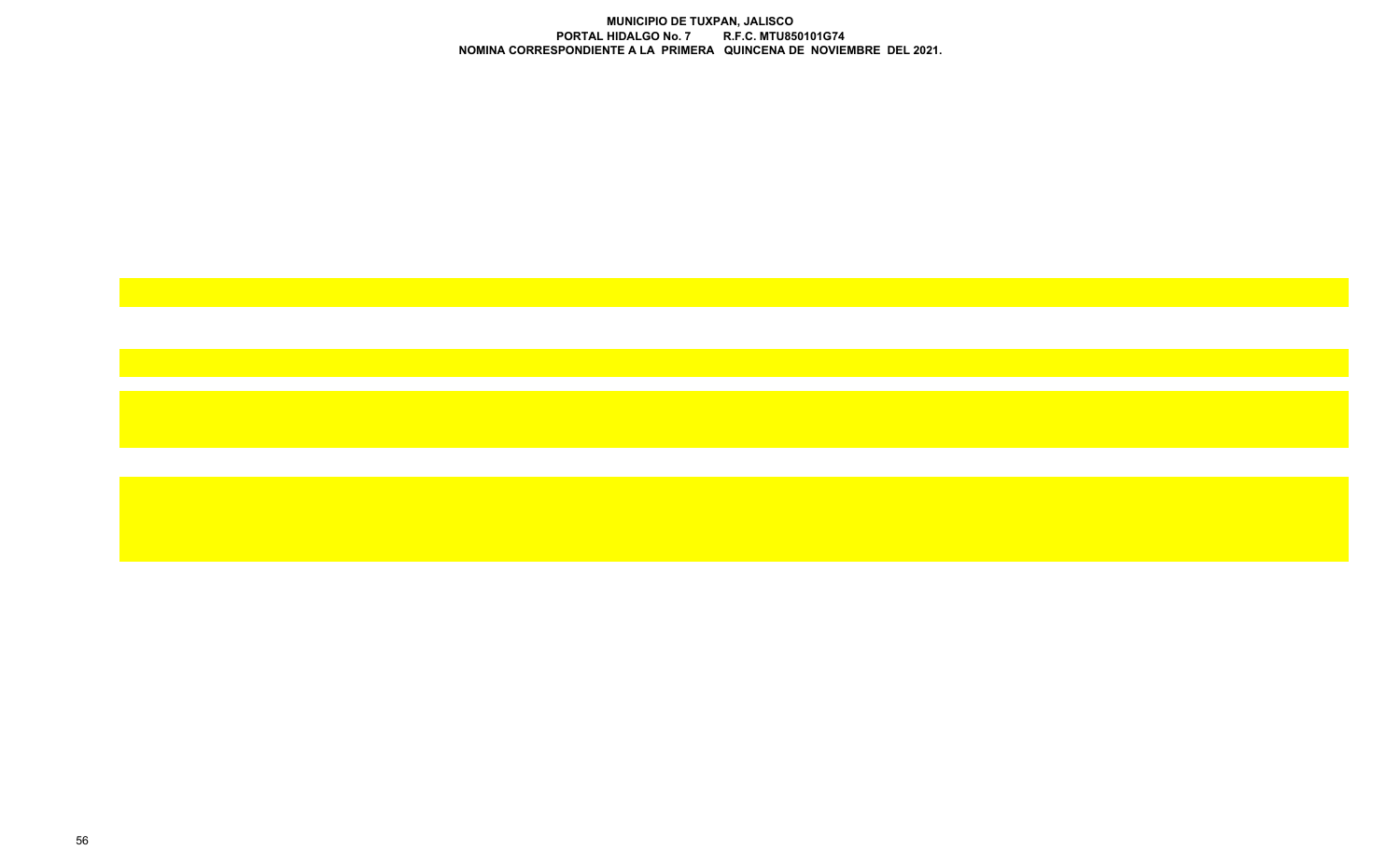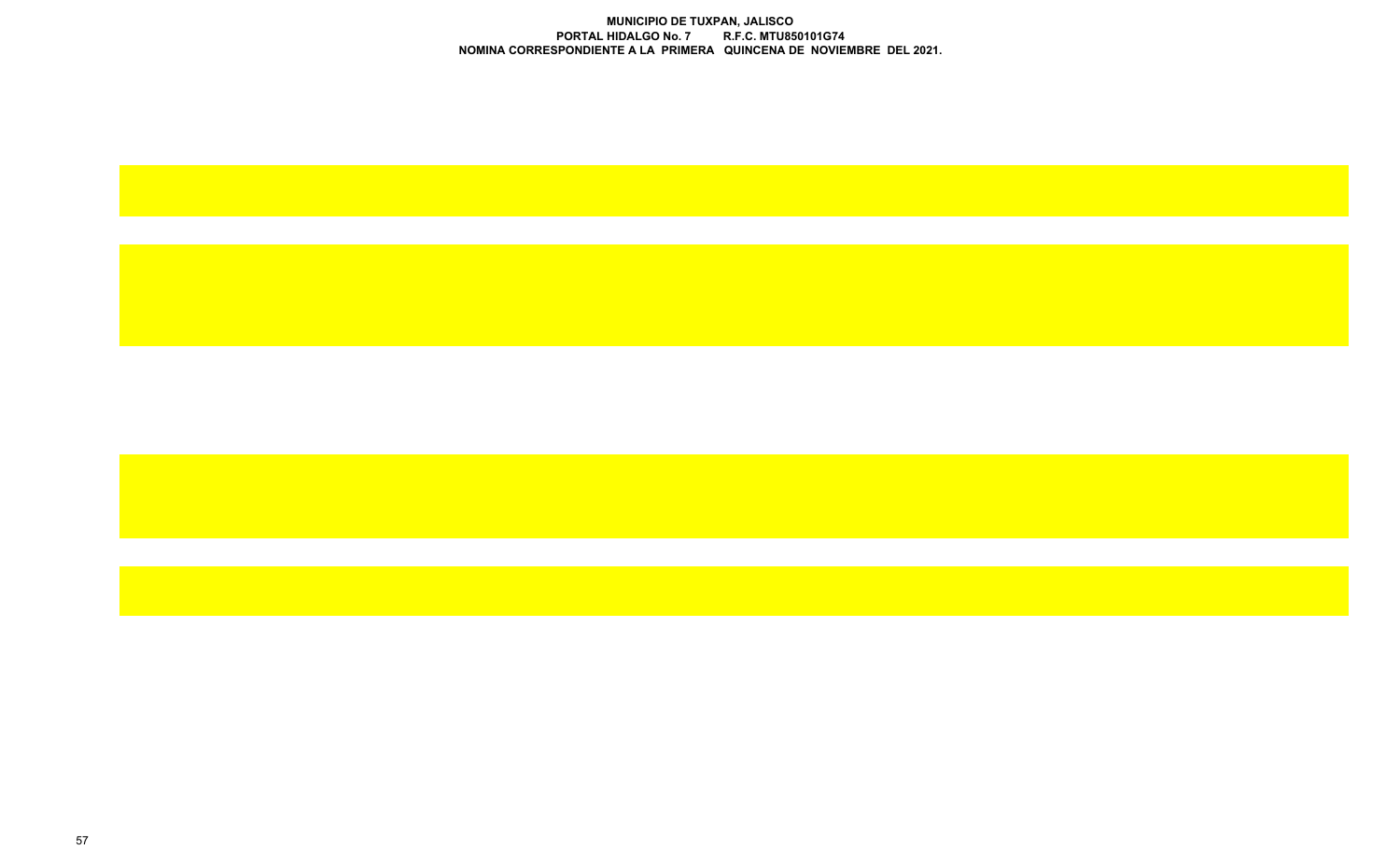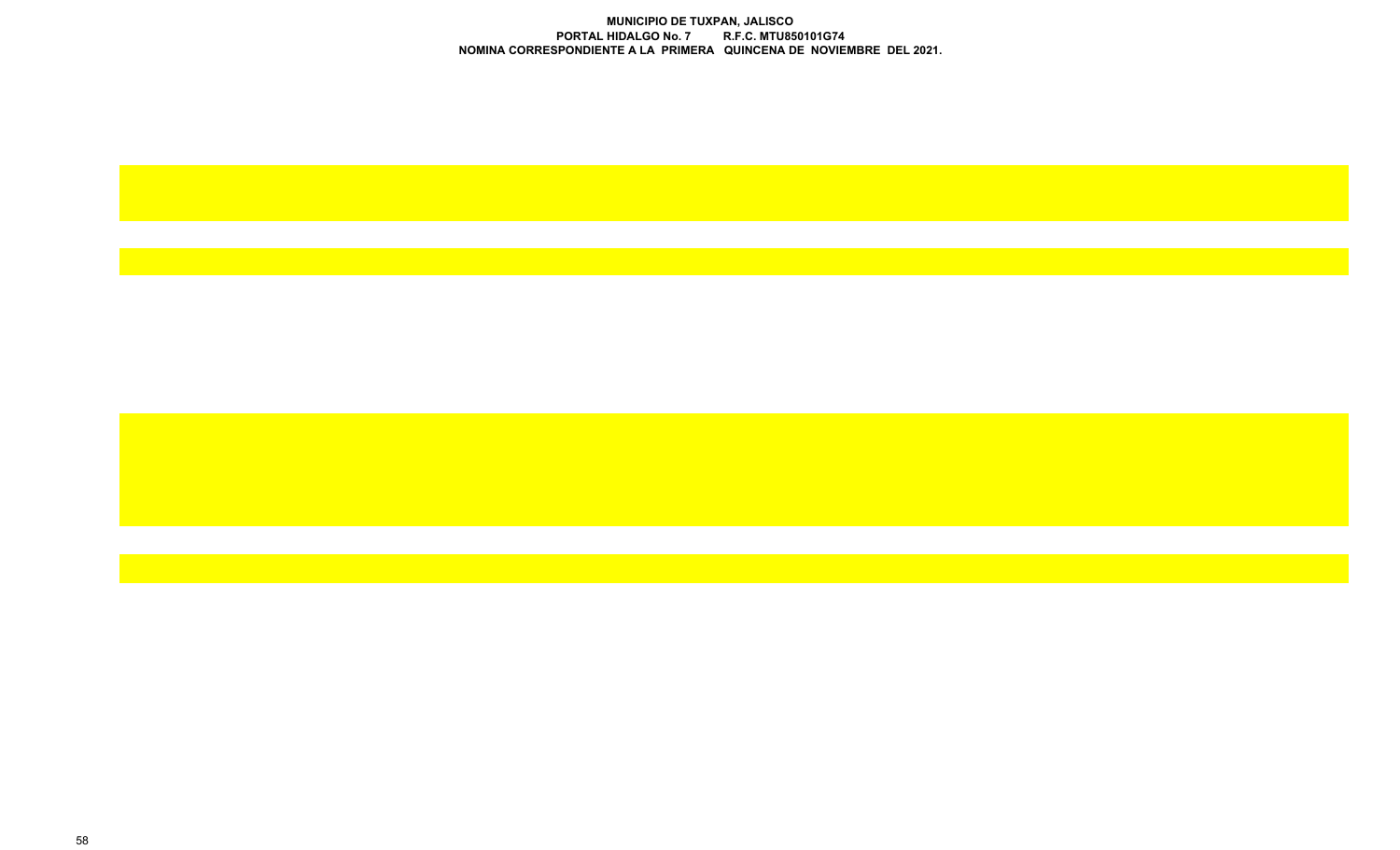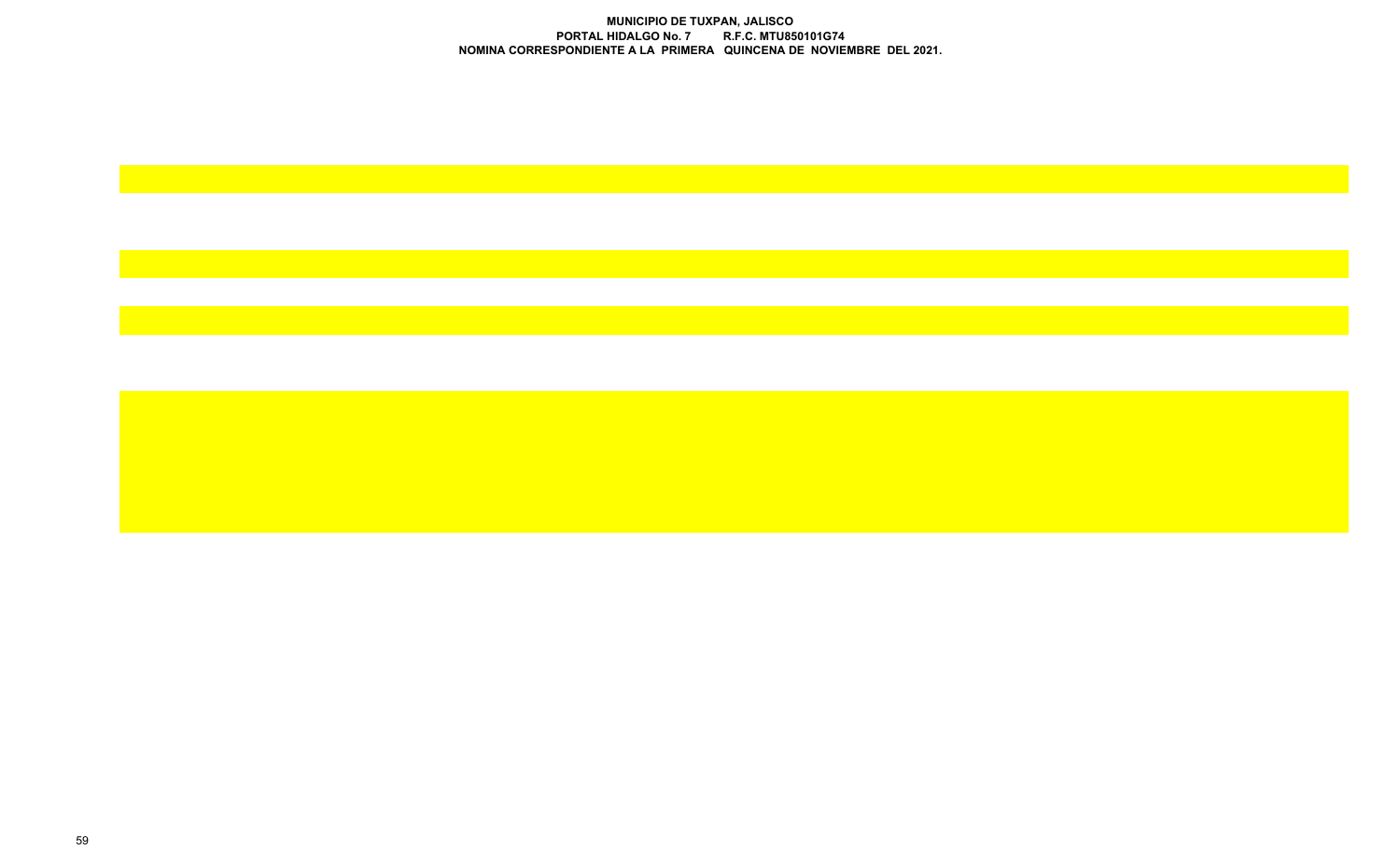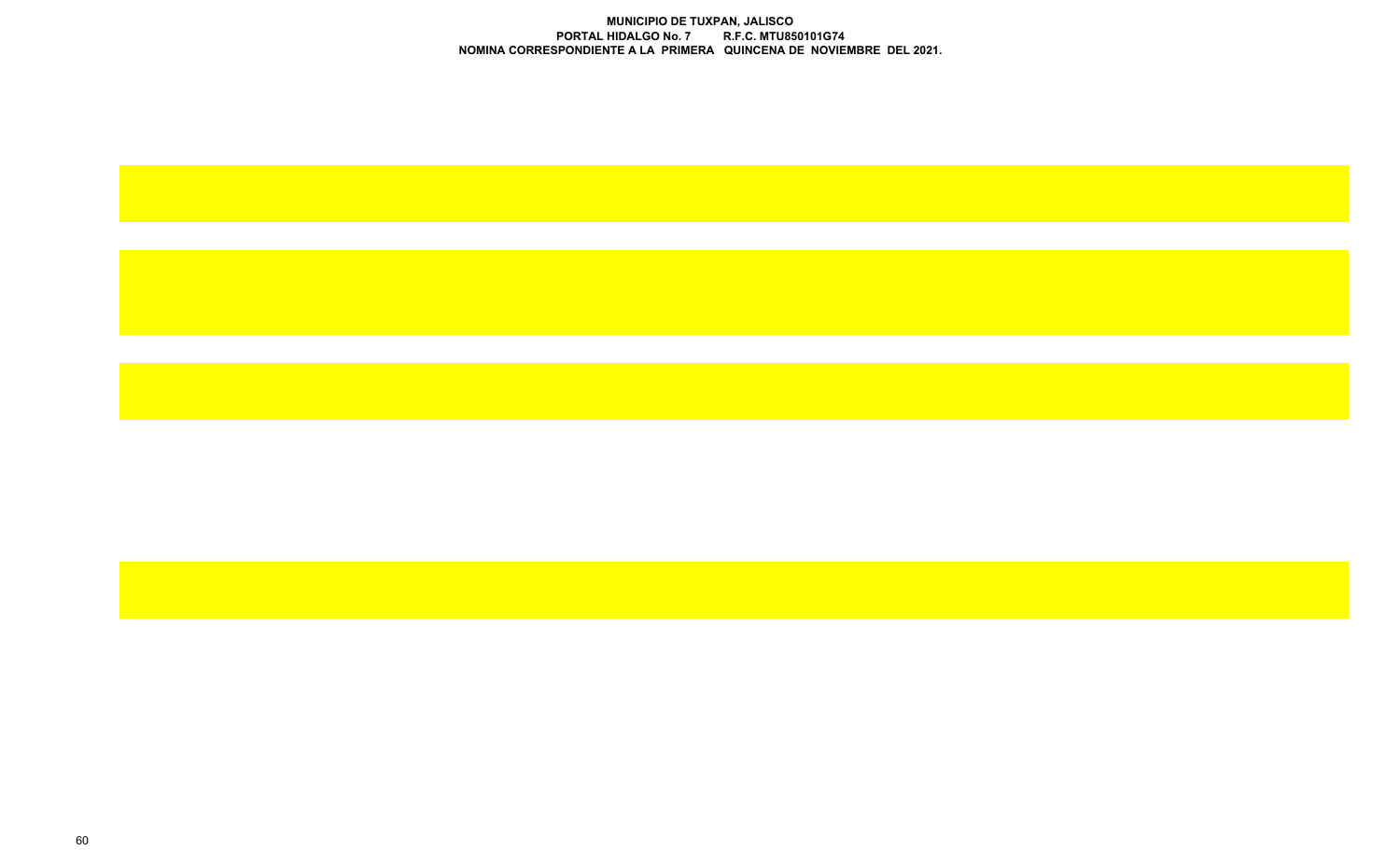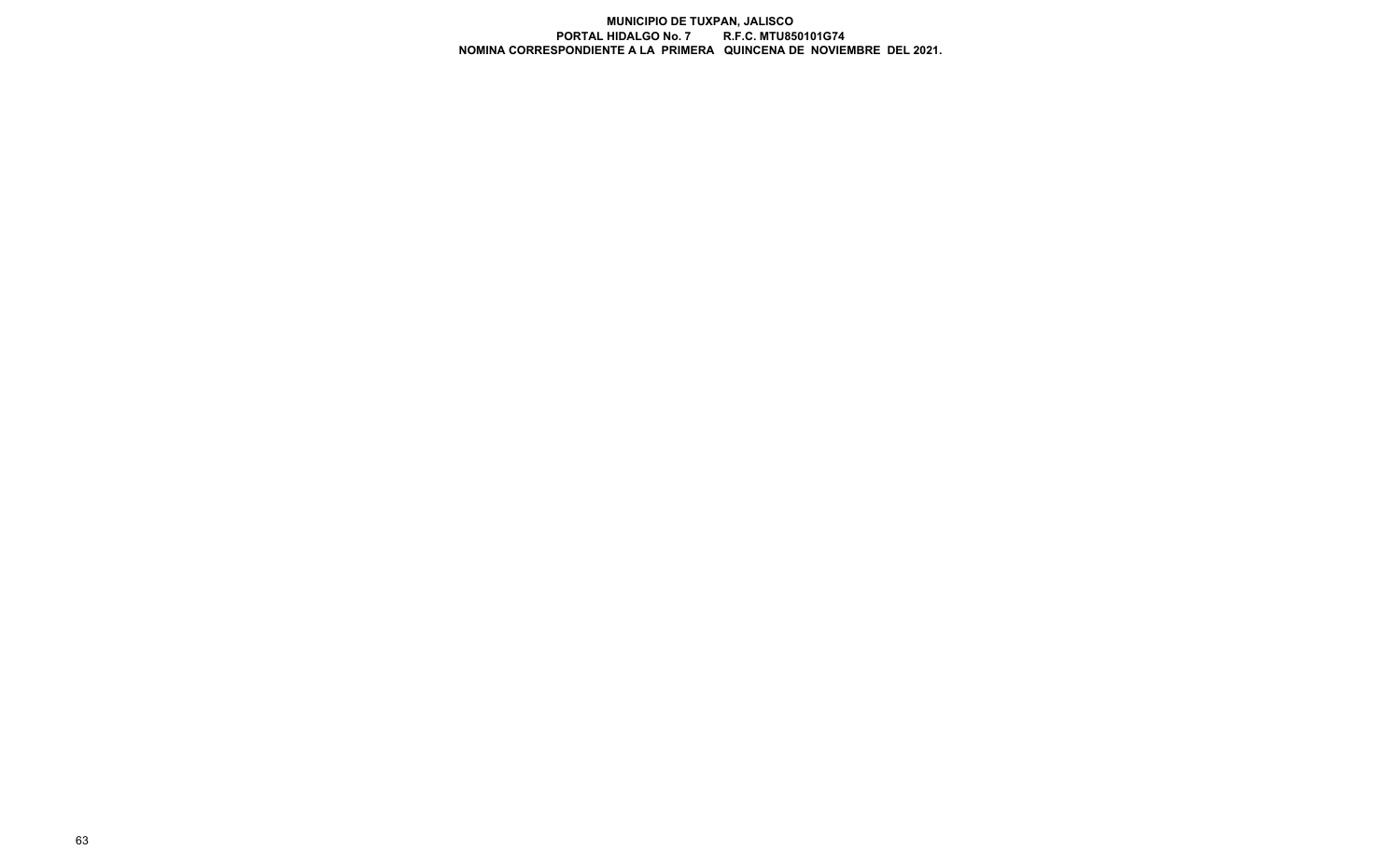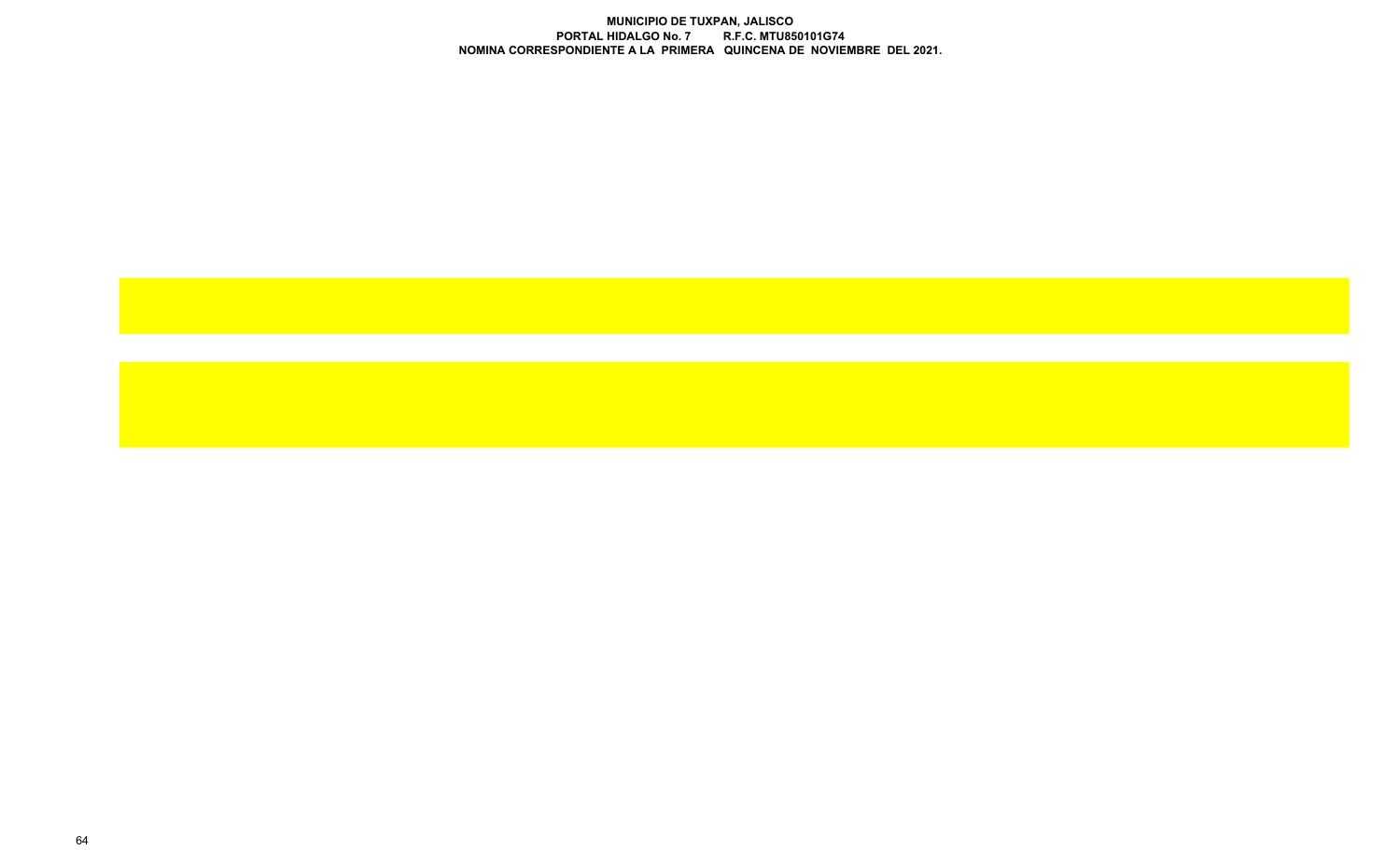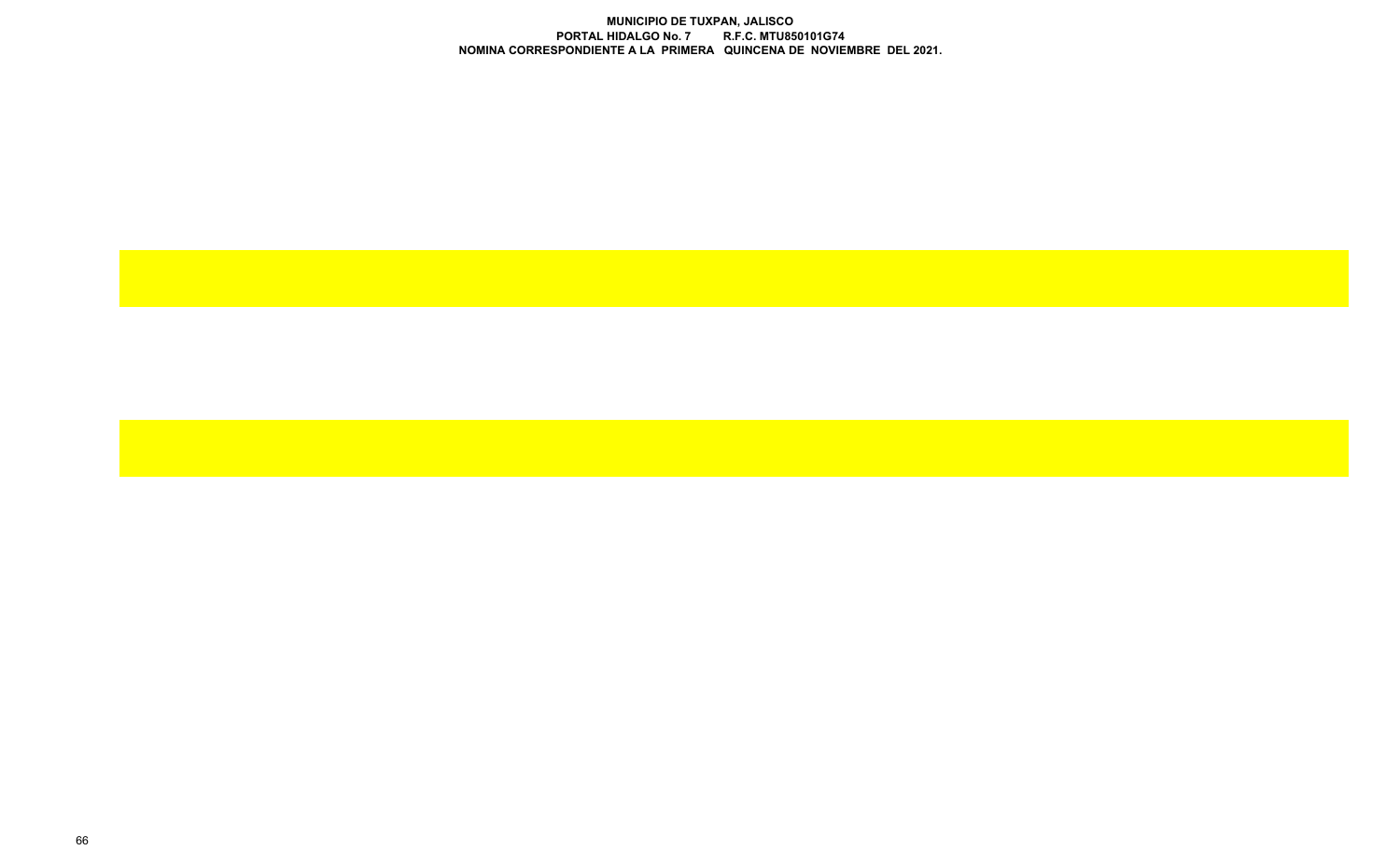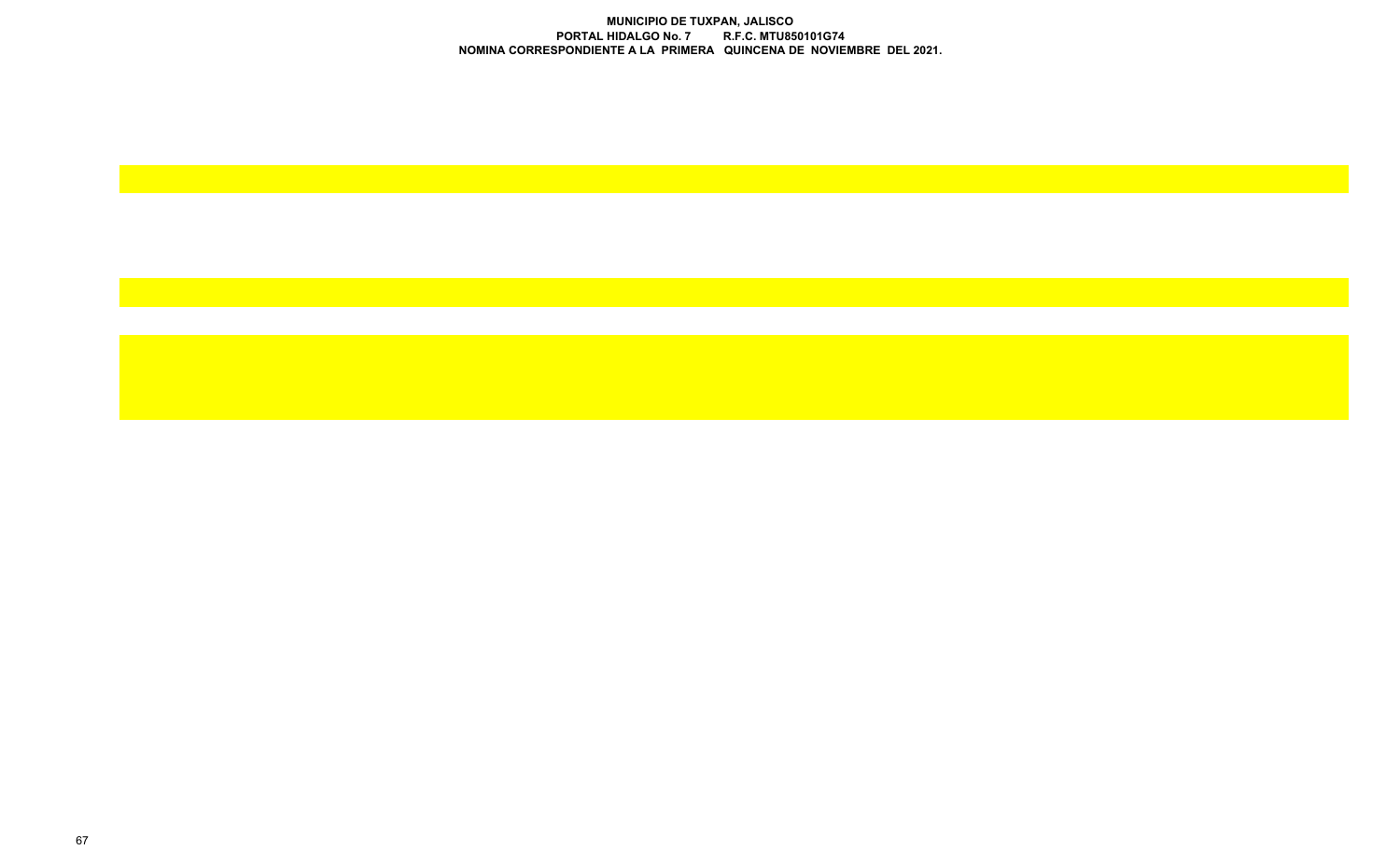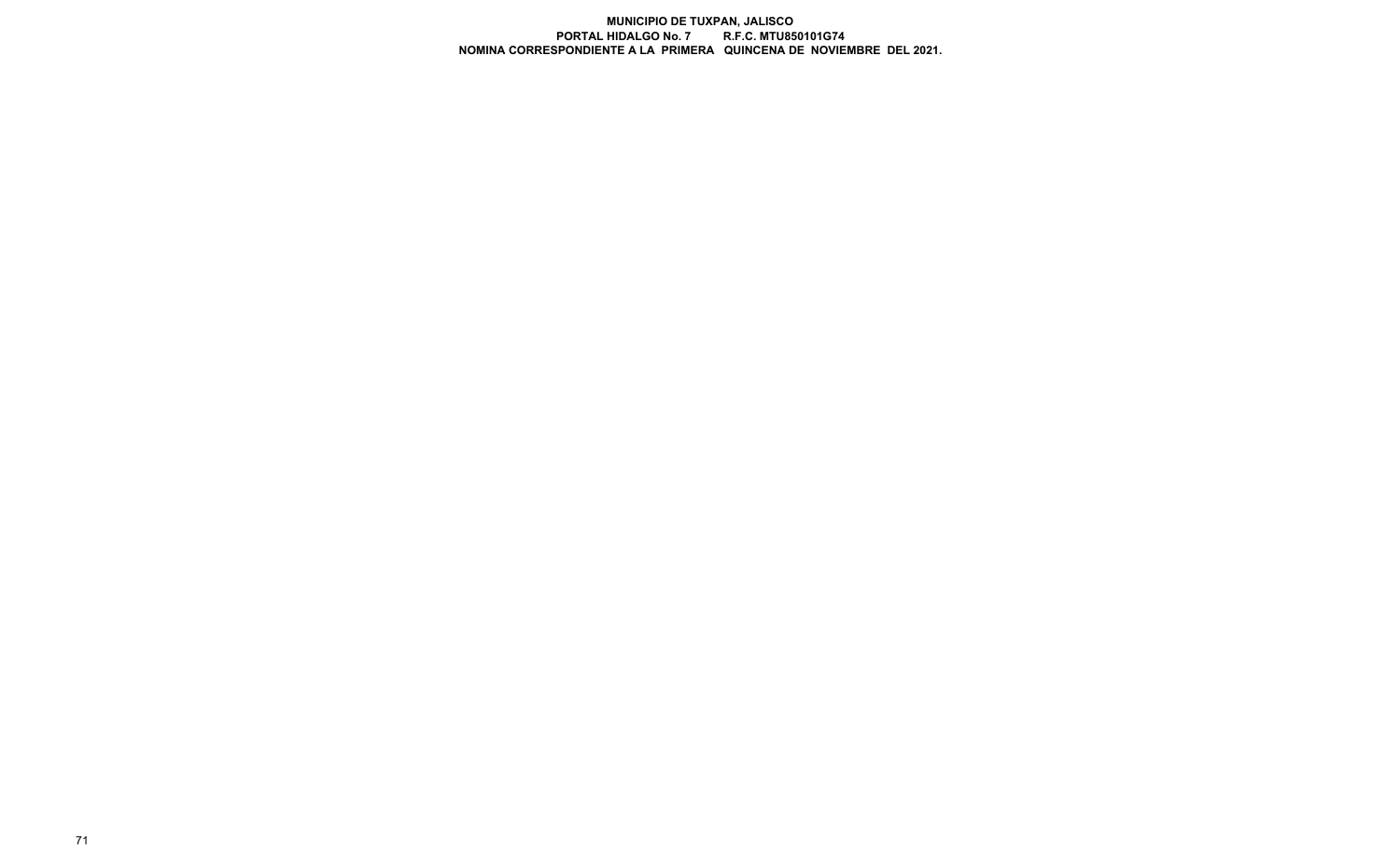#### **MUNICIPIO DE TUXPAN, JALISCO**R.F.C. MTU850101G74 **PORTAL HIDALGO No. 7 NOMINA CORRESPONDIENTE A LA PRIMERA QUINCENA DE NOVIEMBRE DEL 2021.**

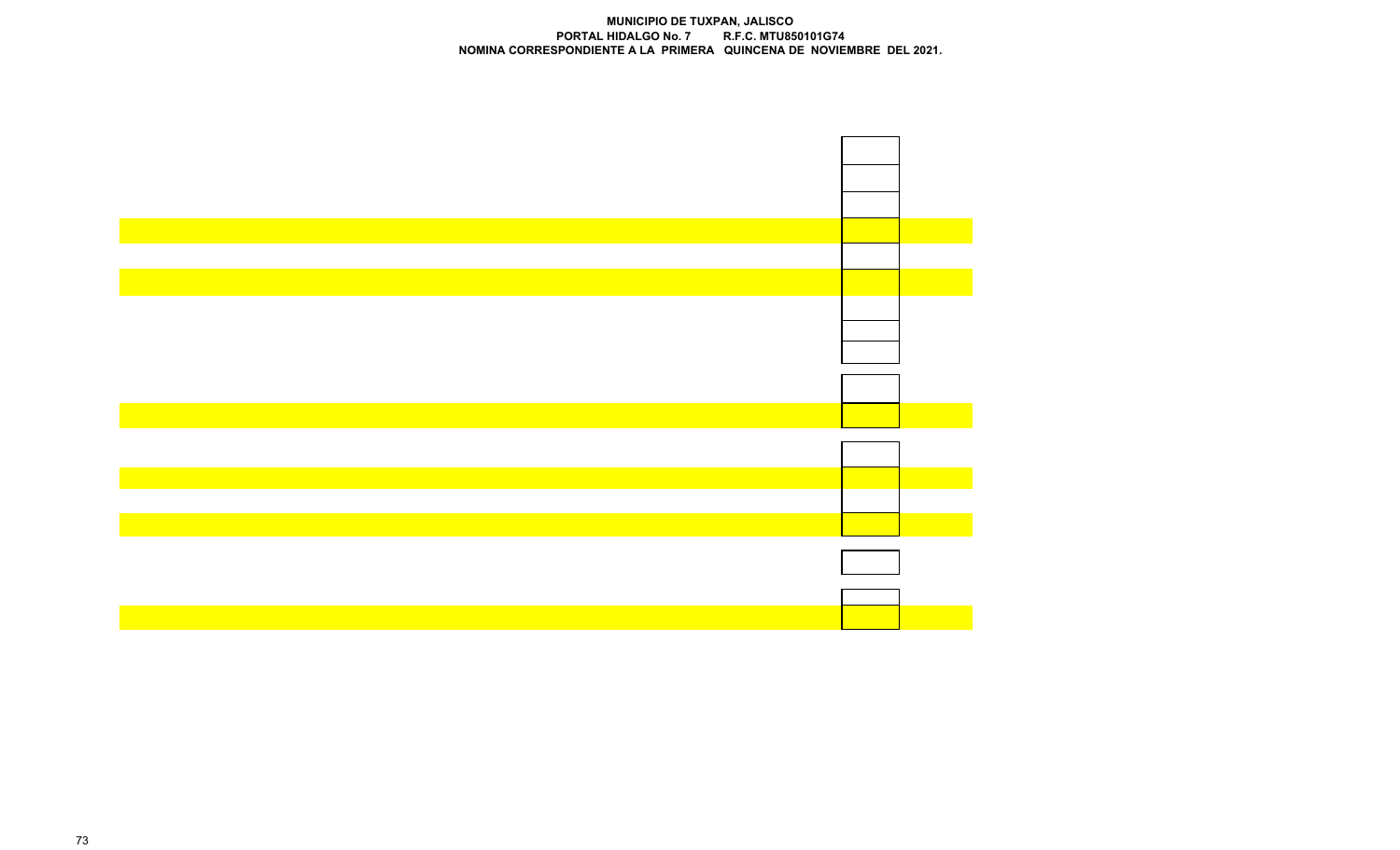

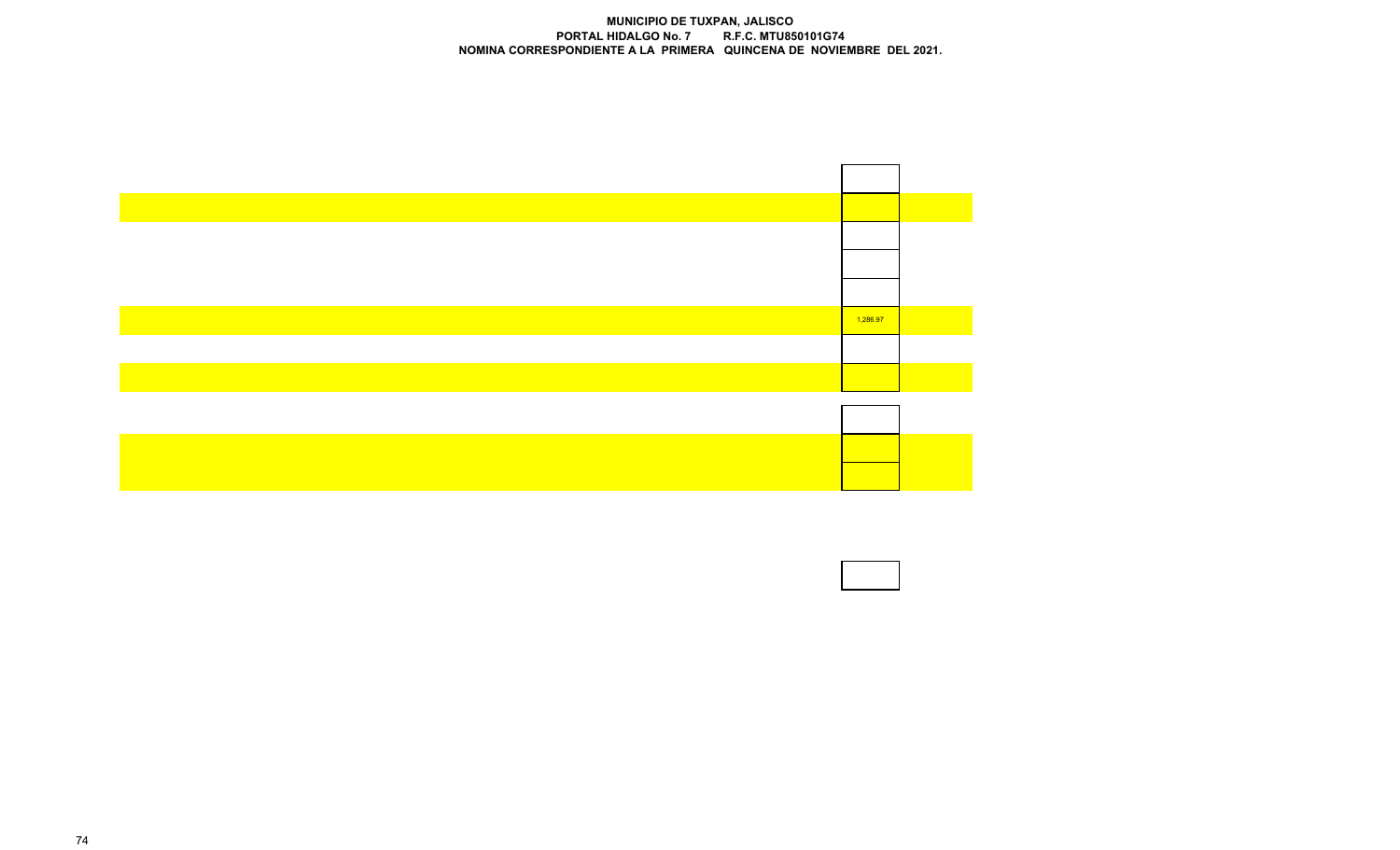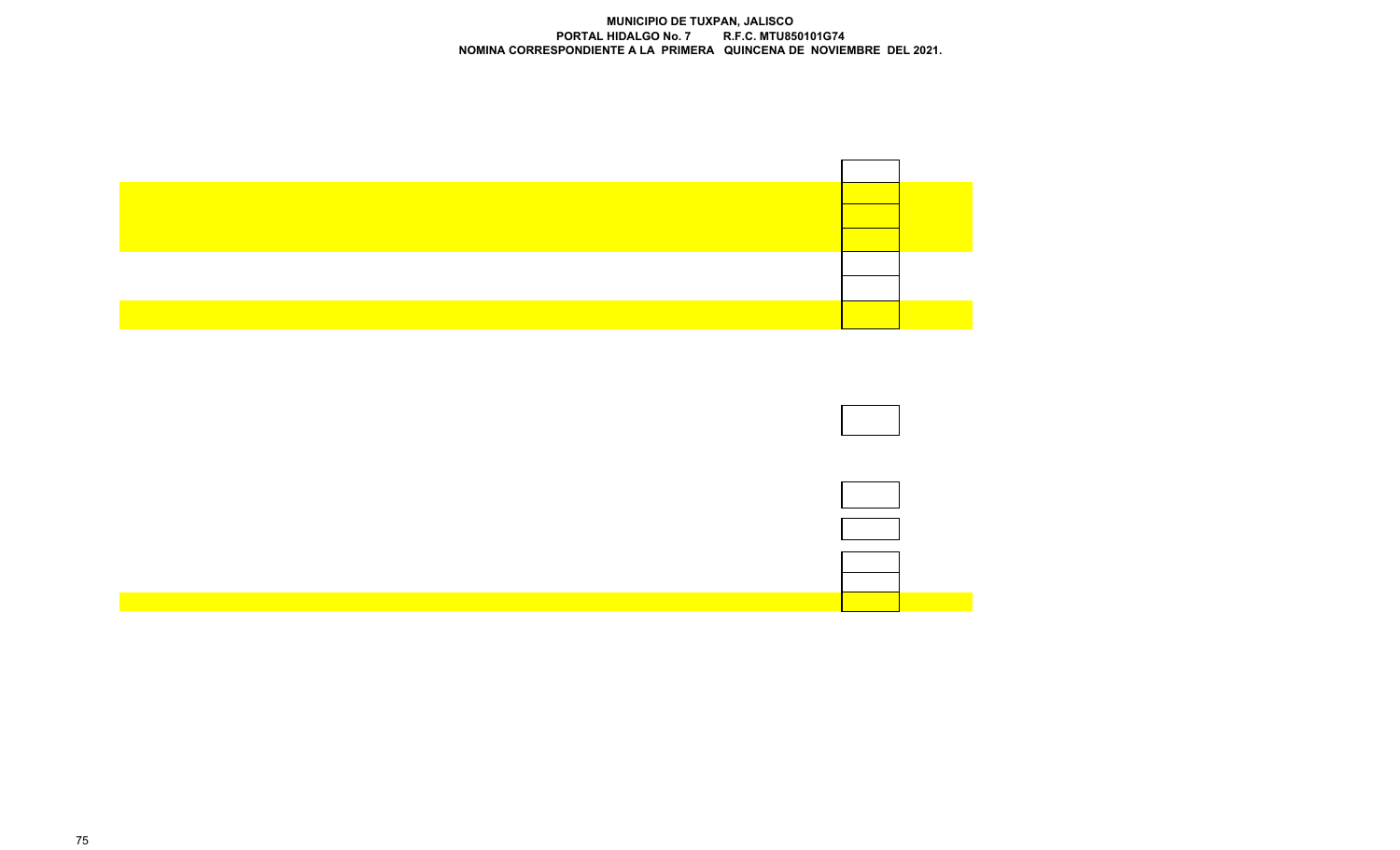



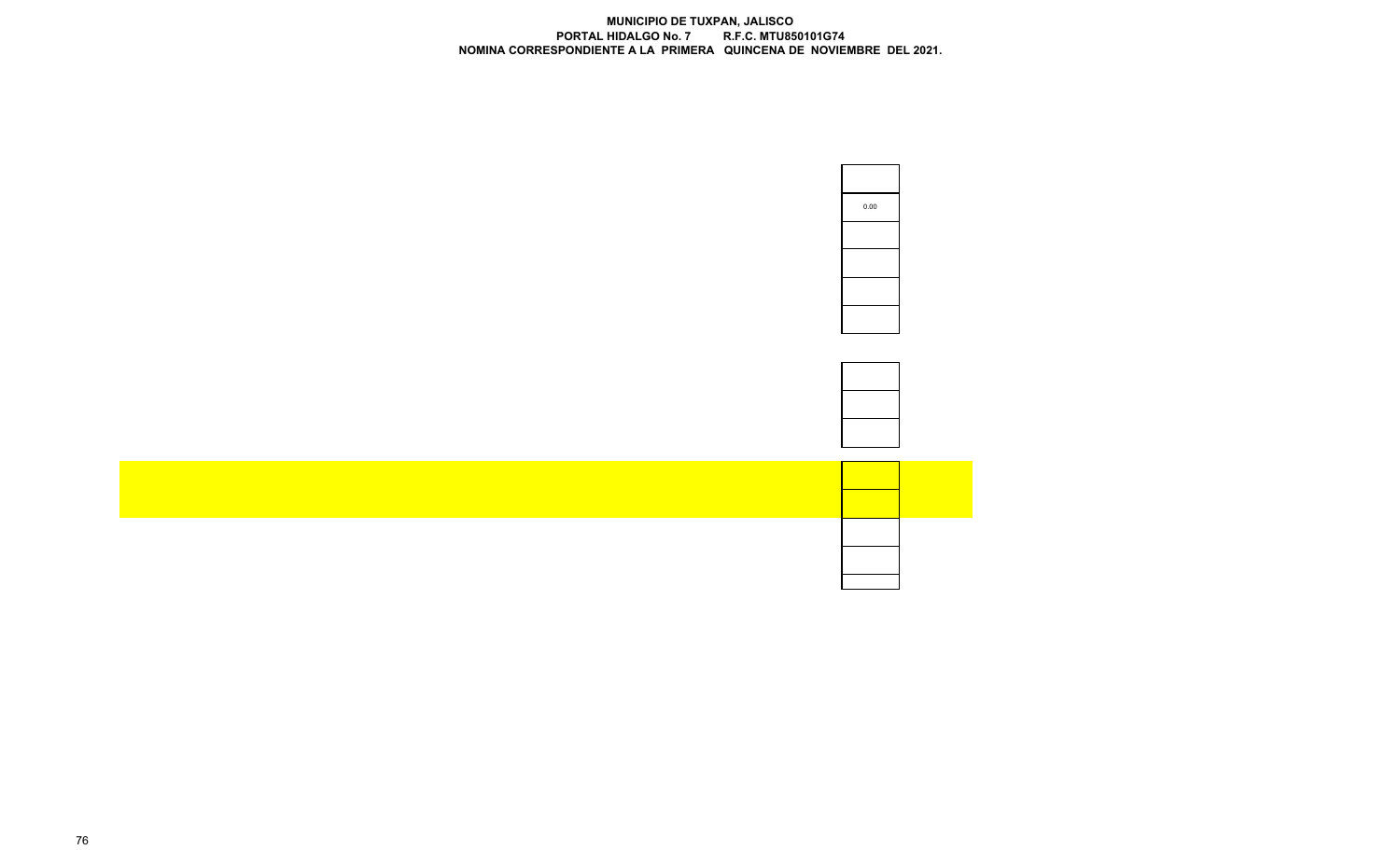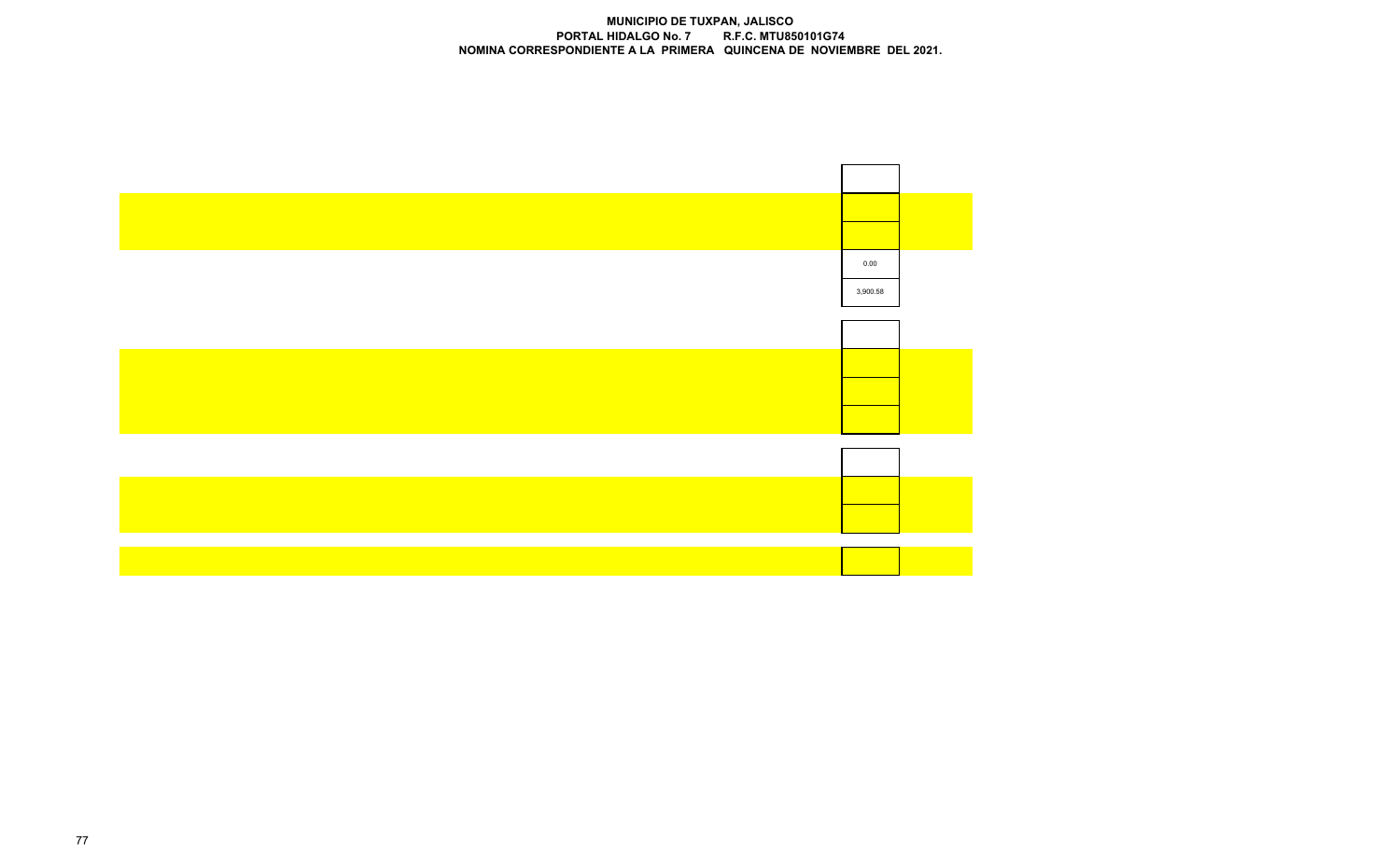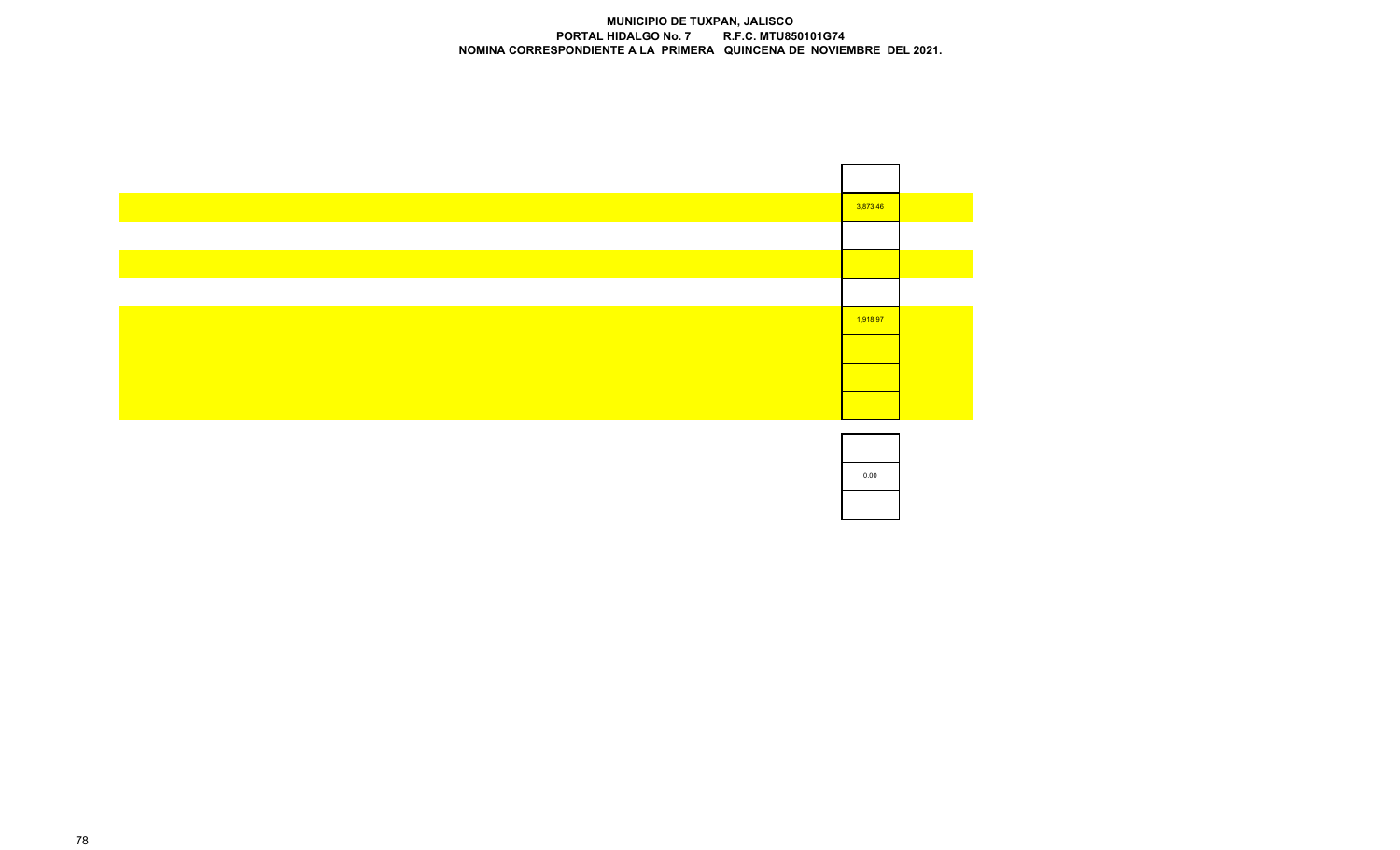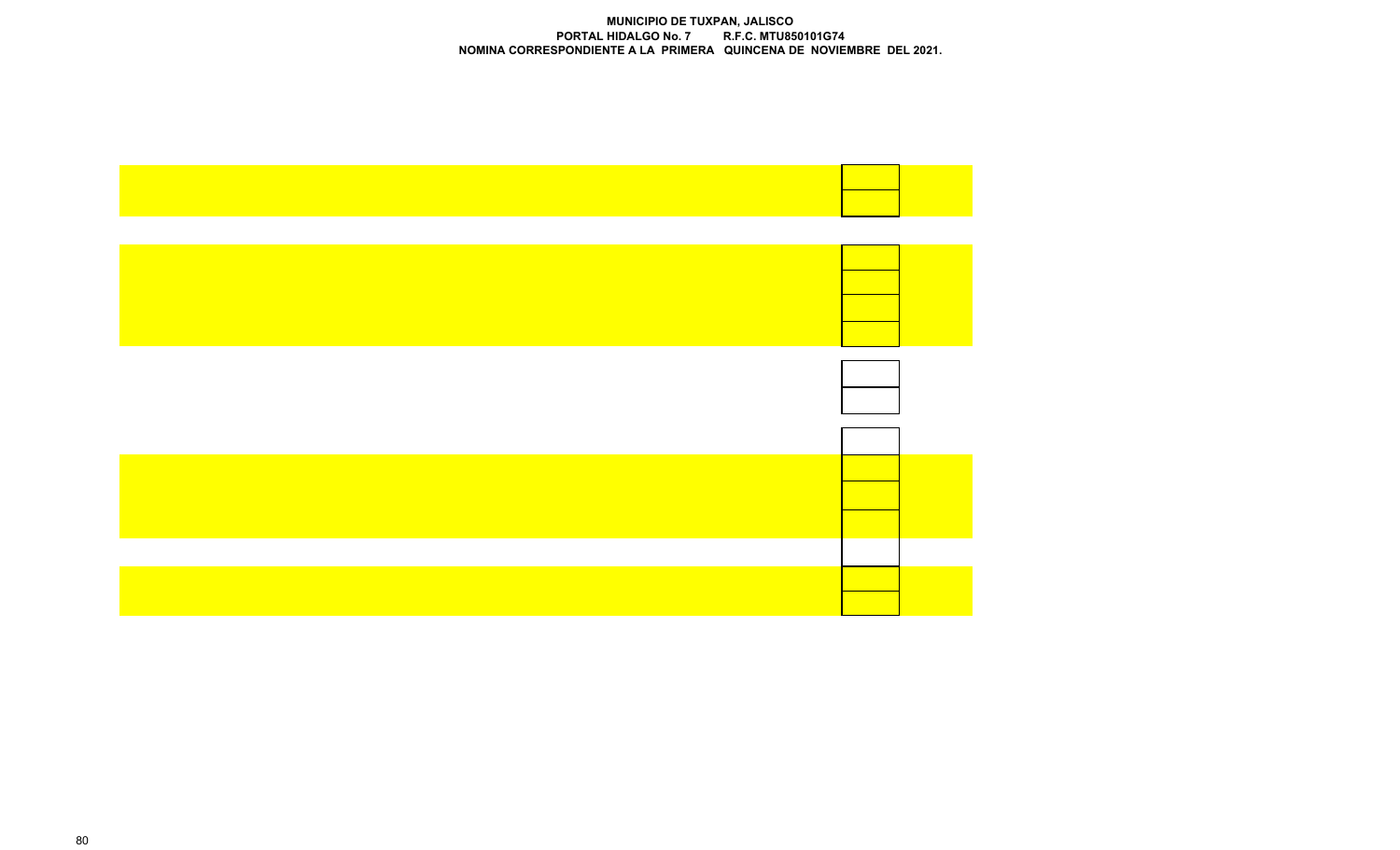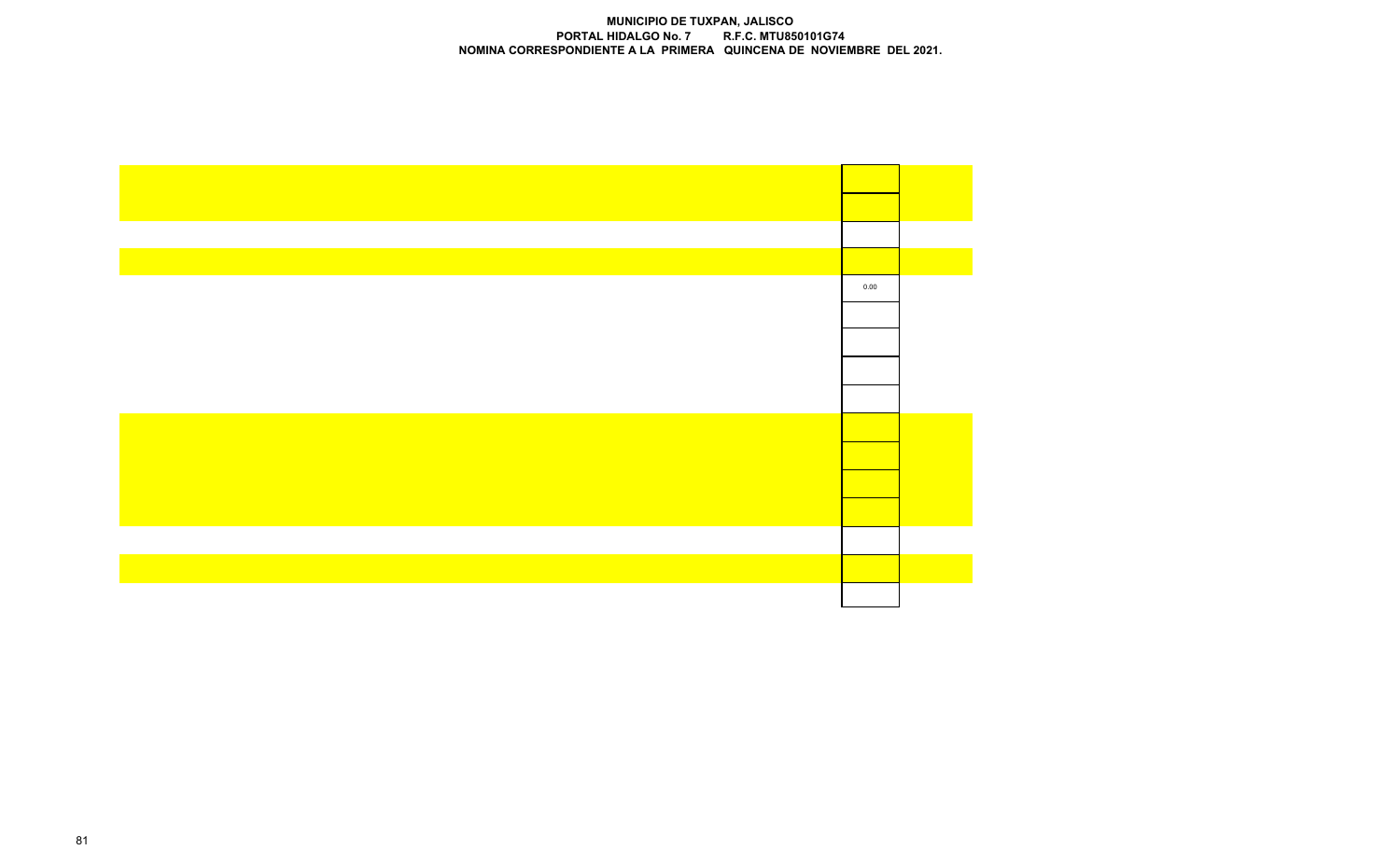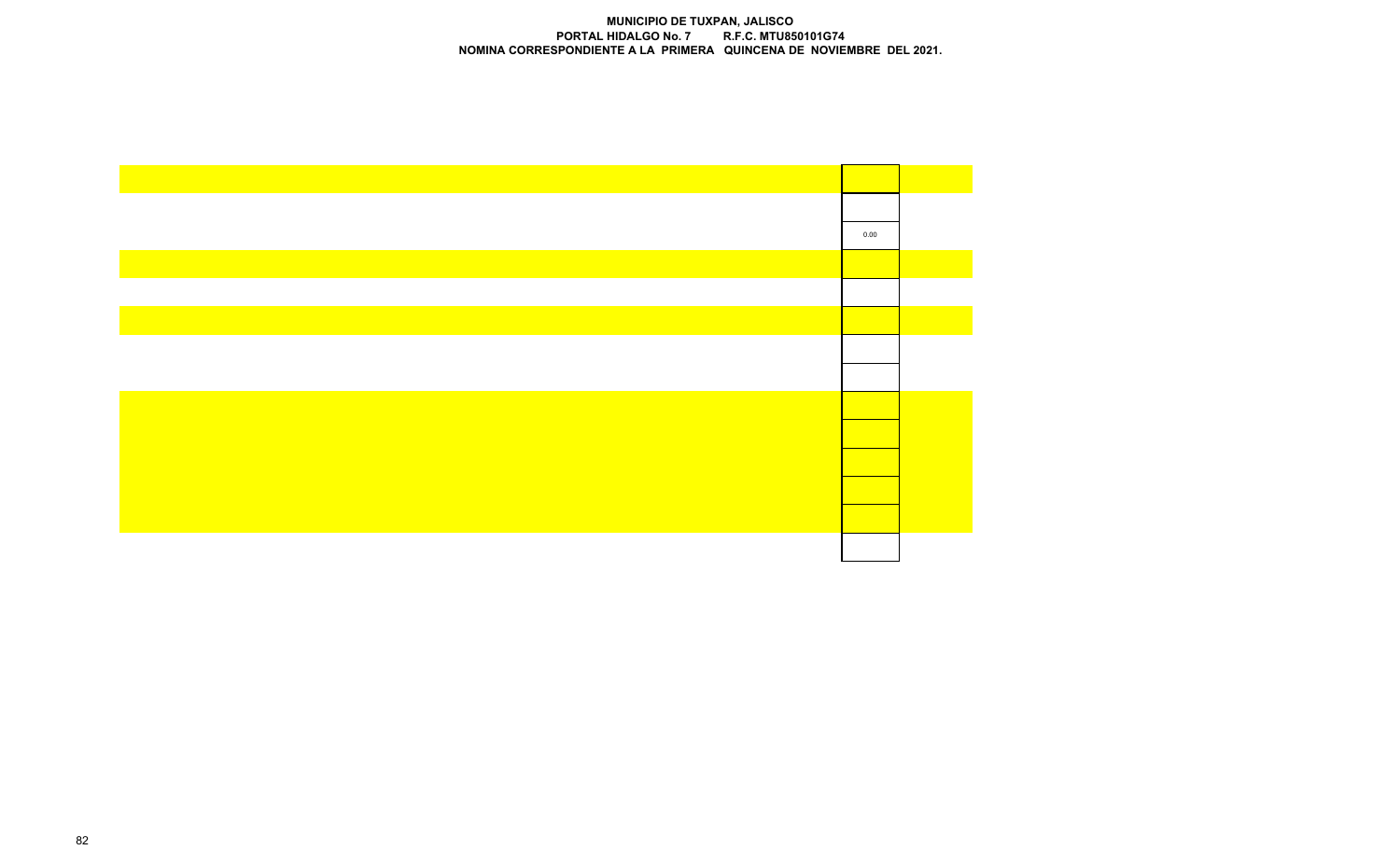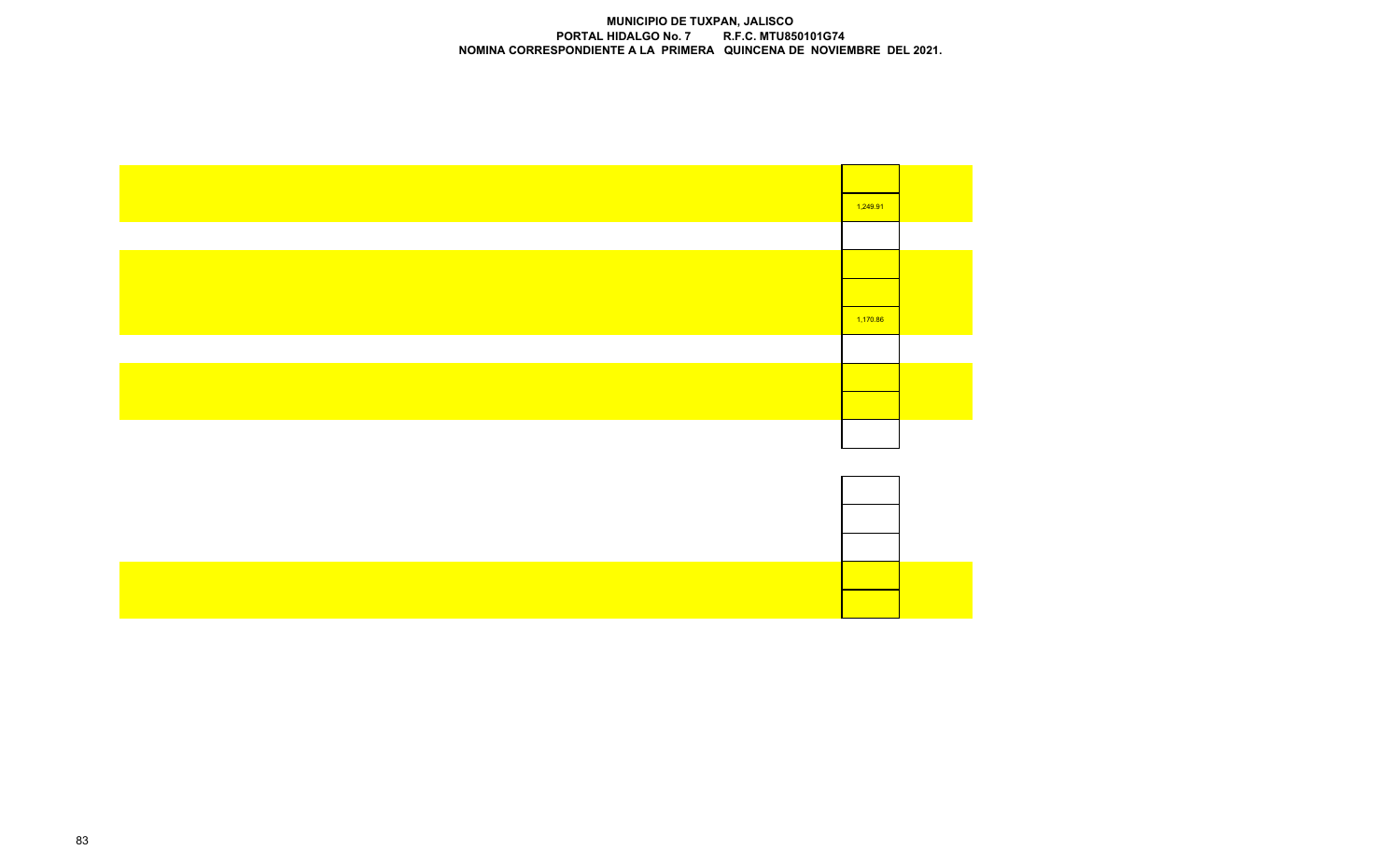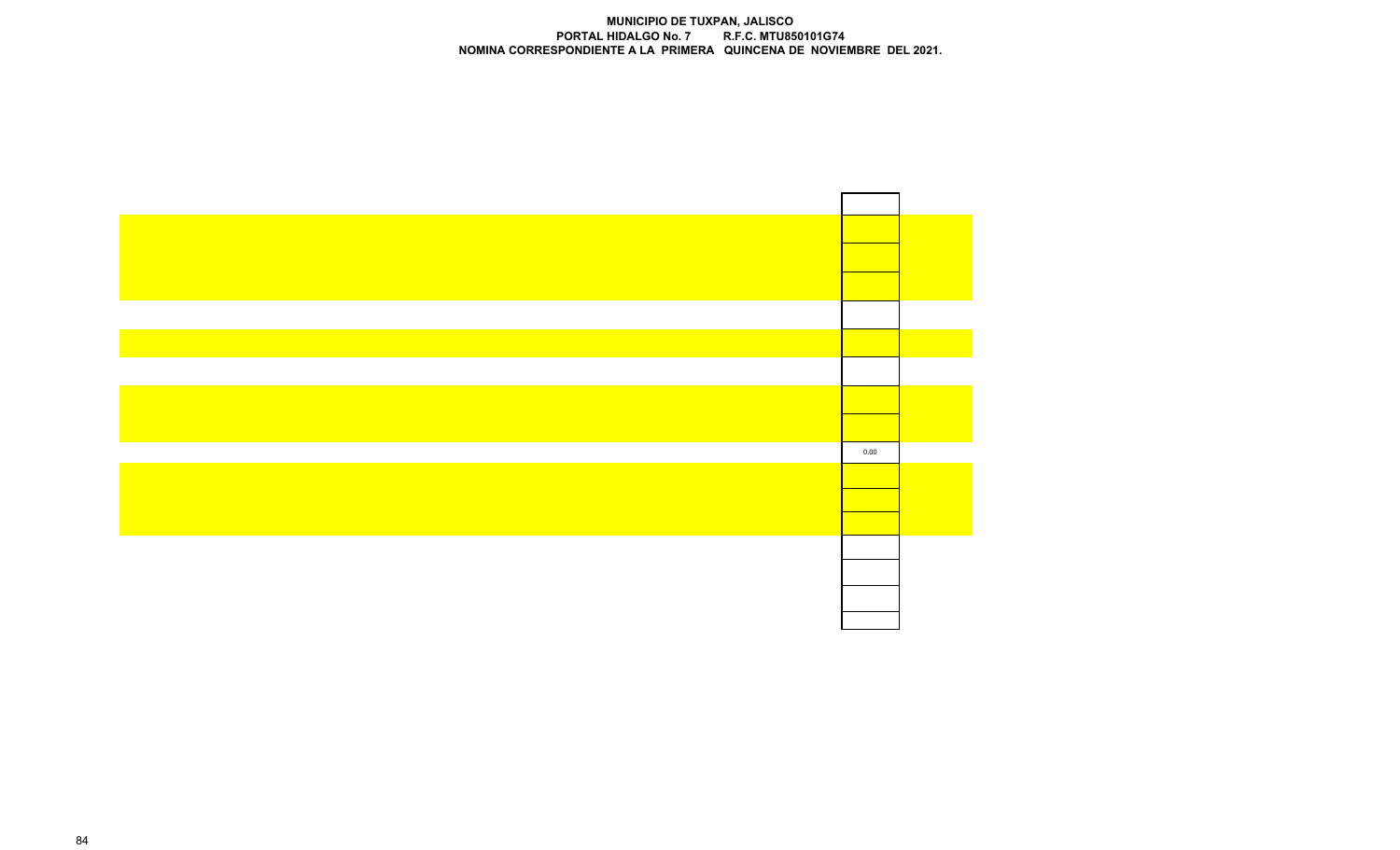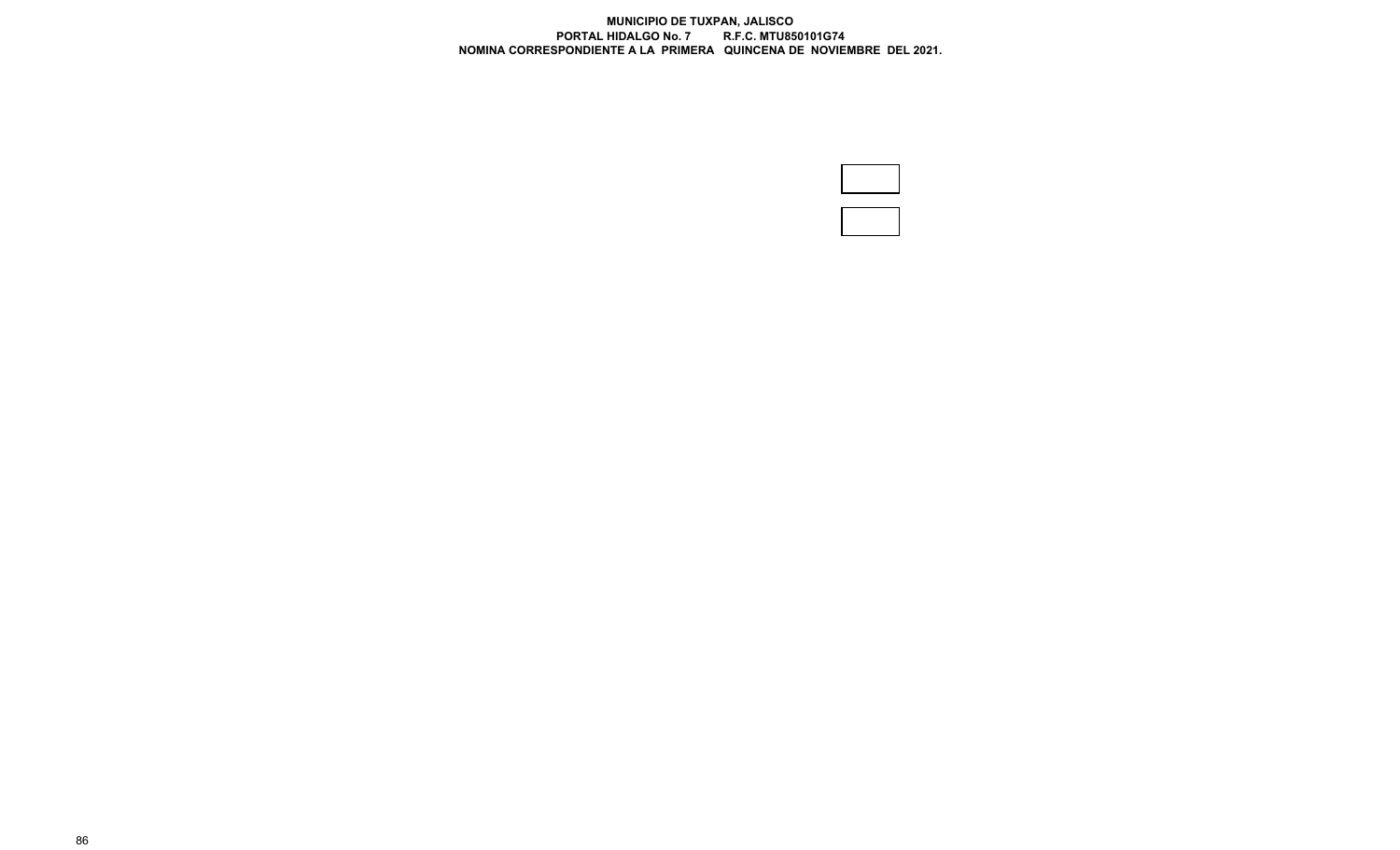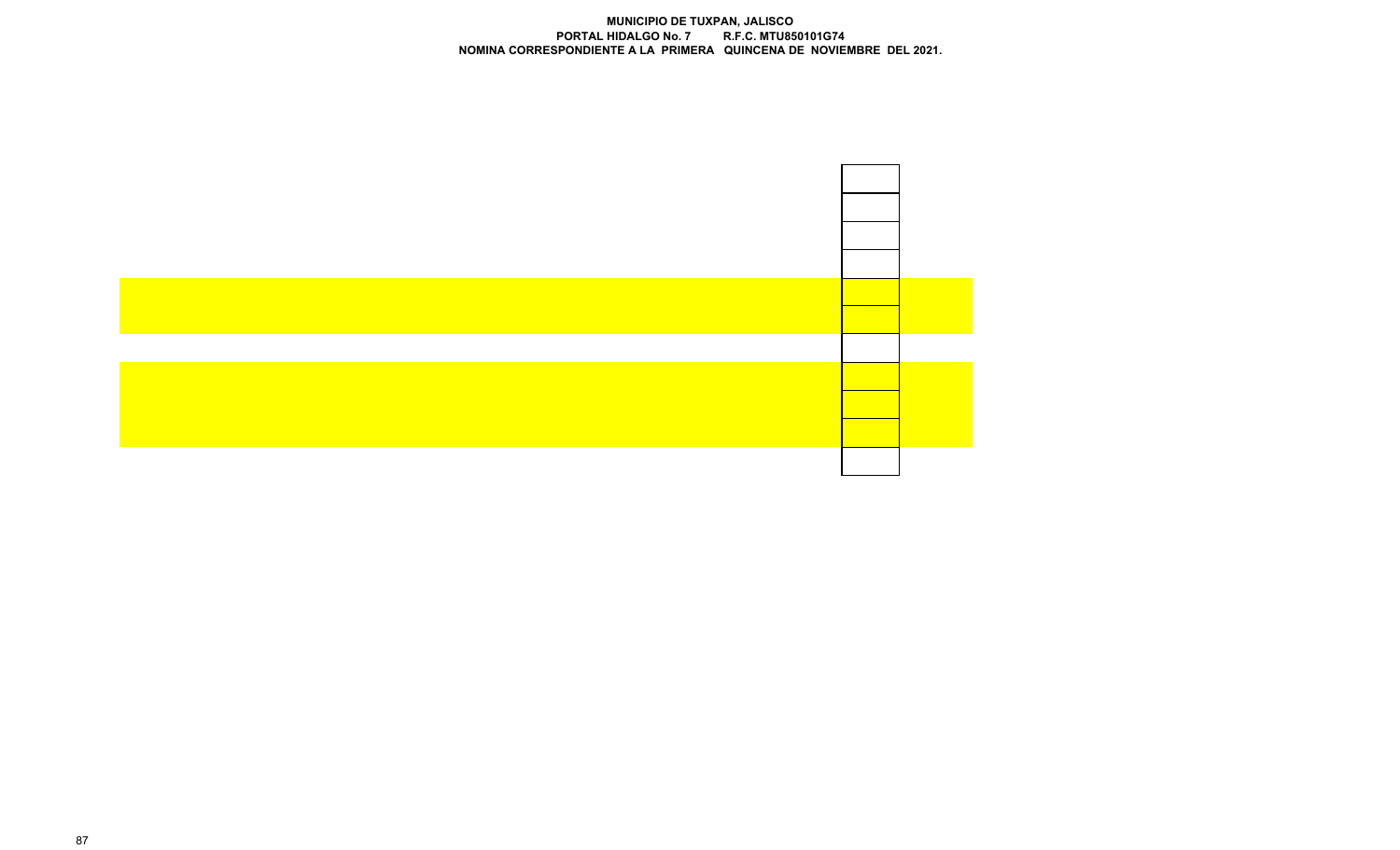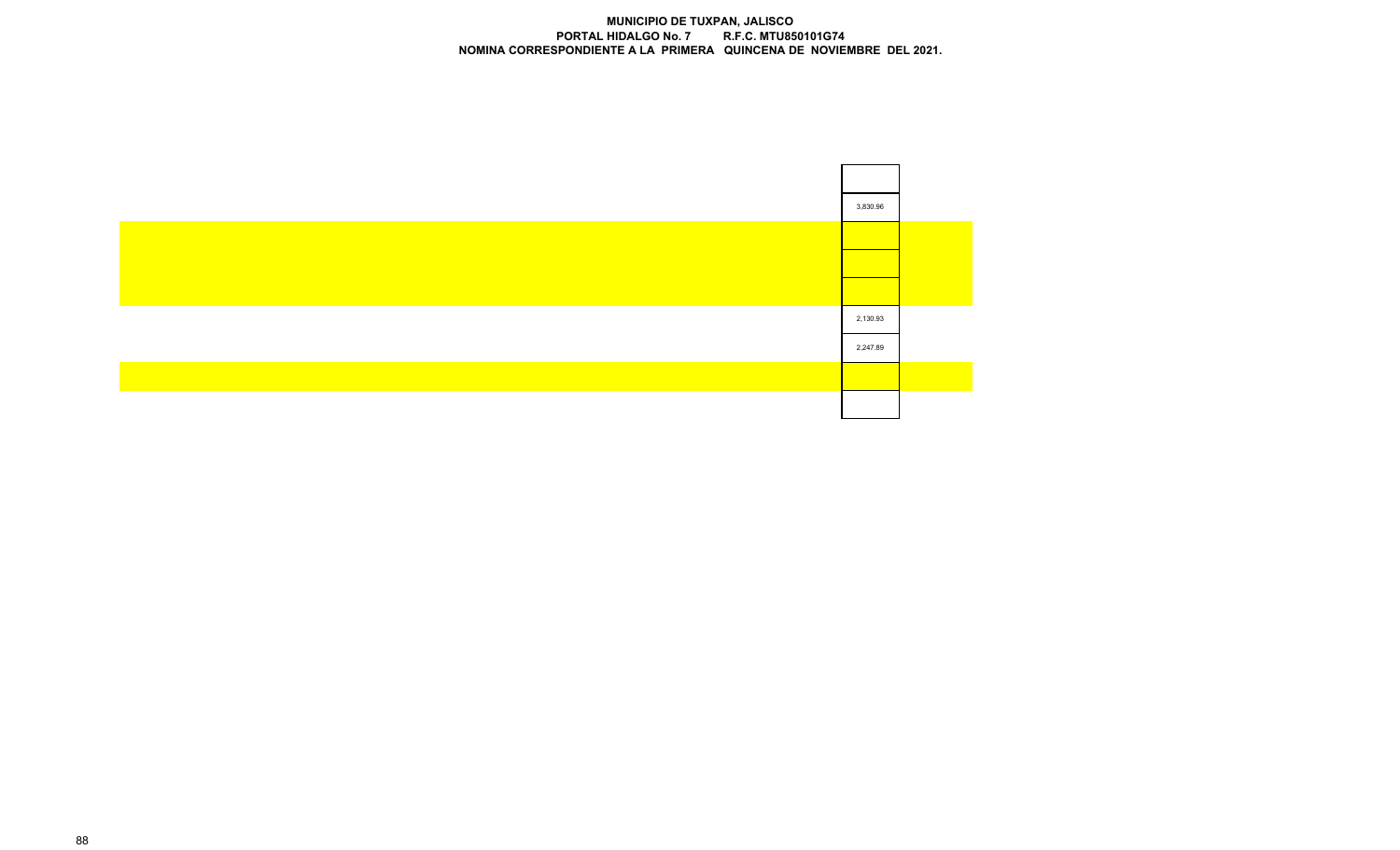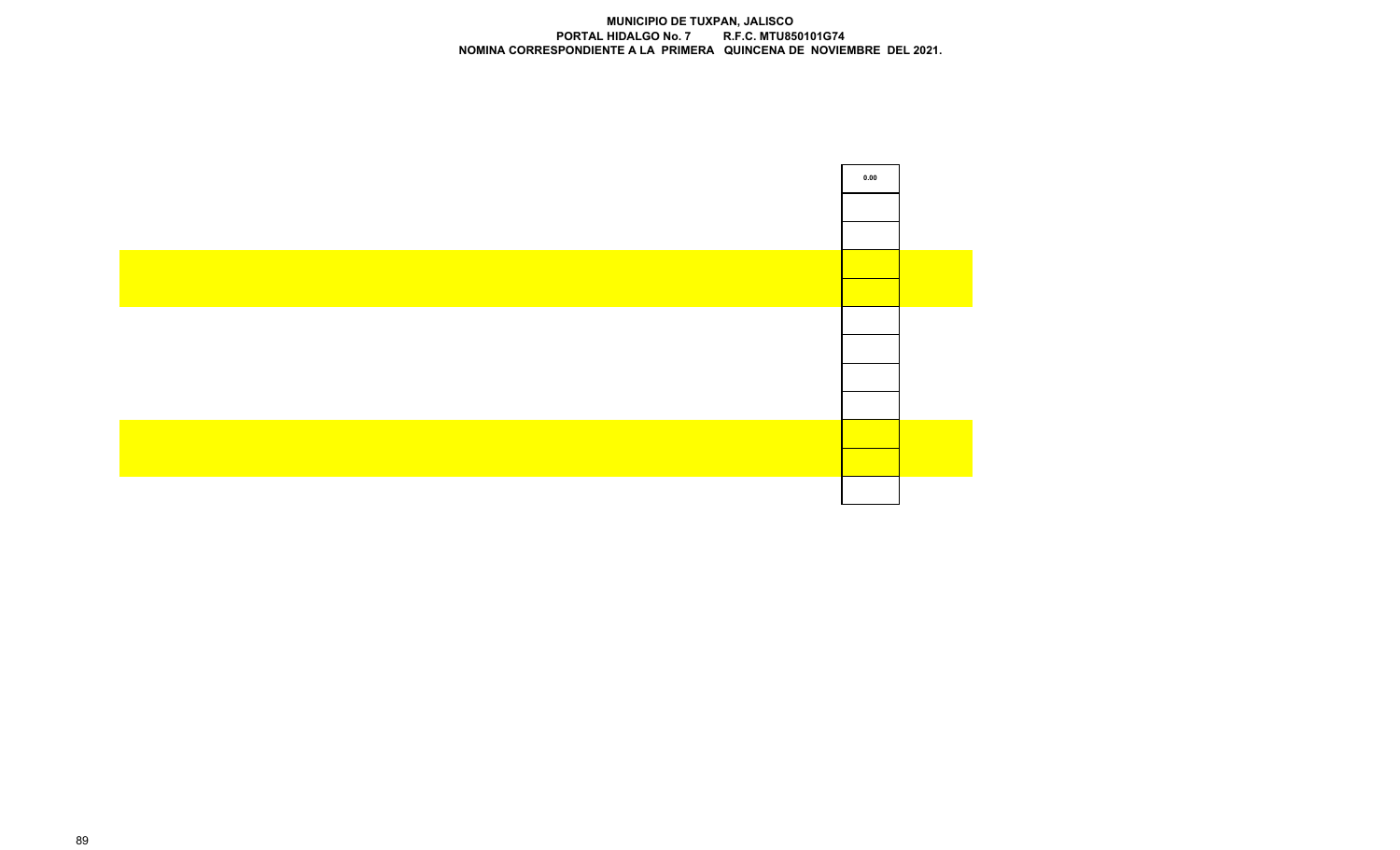